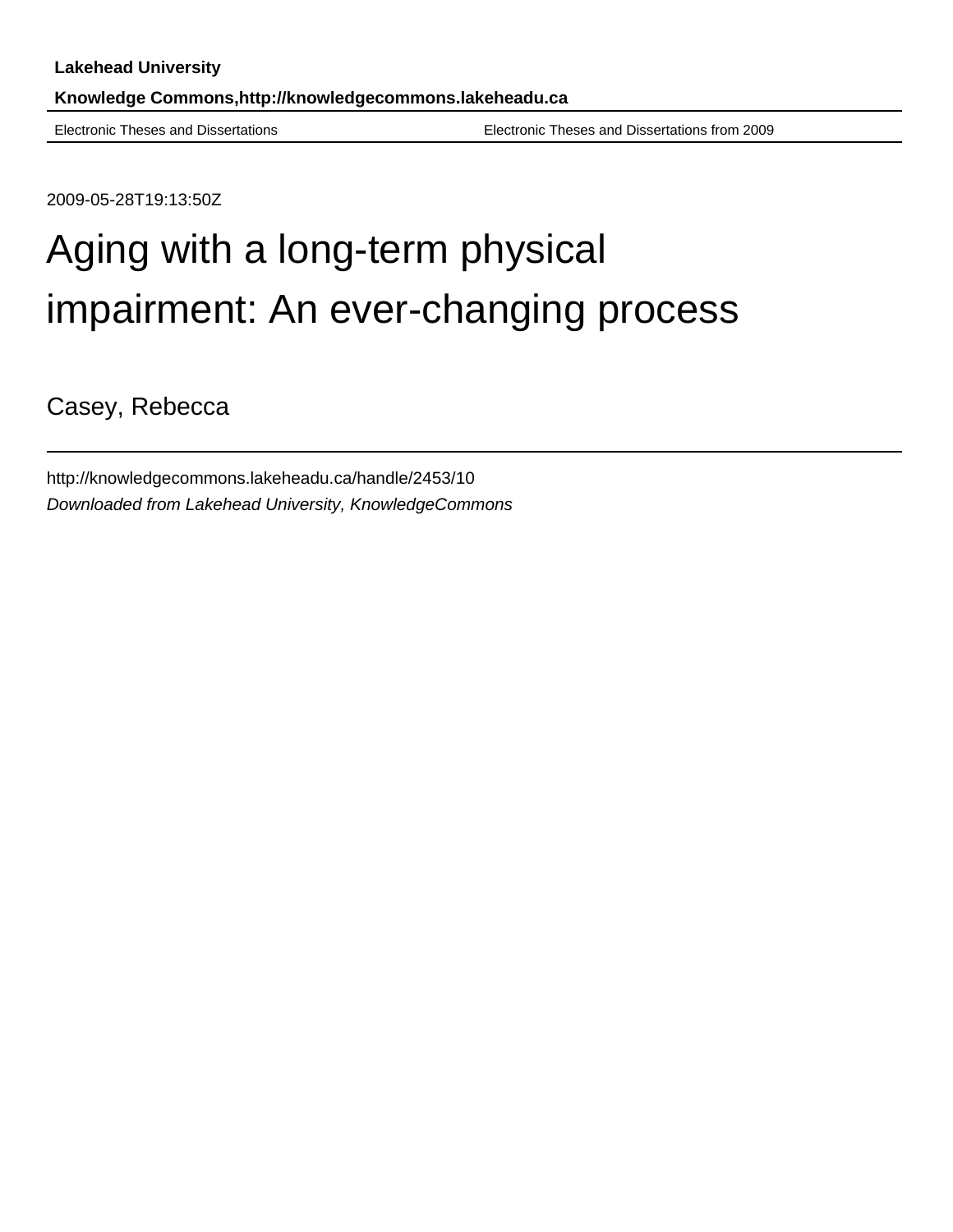# **Aging with a long-term physical impairment:**

## **An ever-changing process**

Rebecca Casey

Committee Members: Dr. Sharon Dale Stone Dr. Pamela Wakewich Dr. Jane Taylor

A thesis submitted to the Faculty of Graduate Studies in partial fulfillment of the requirements for the degree of Master of Arts in Sociology with Specialization in Gerontology, and the Graduate Diploma in Health Services and Policy Research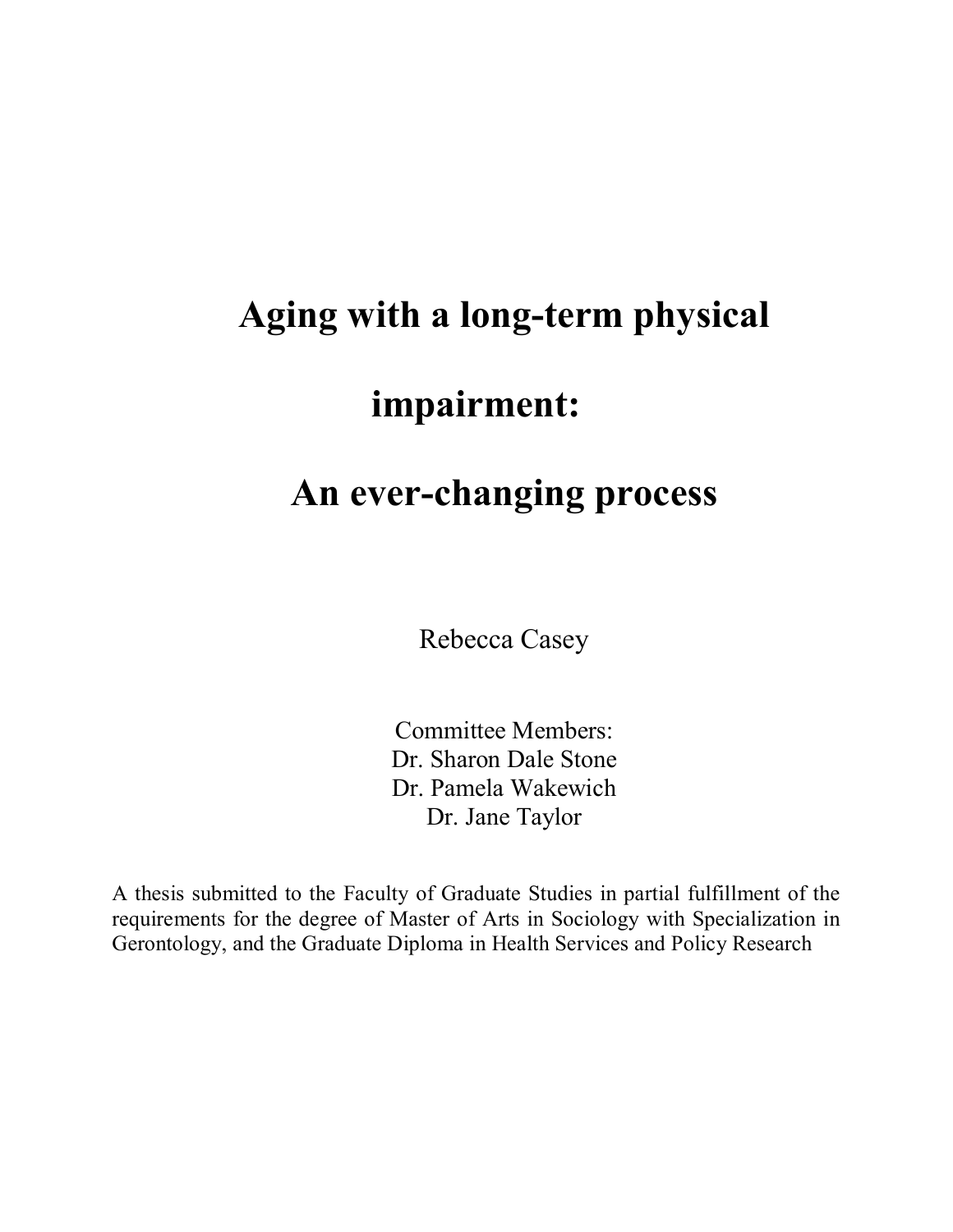## **Abstract**

The experience of people aging with long-term physical impairments is a relatively new area of research which requires further attention. There will be more people who reach old age who have lived with a long-term physical impairment as the population ages and life expectancy continues to increase. There is a gap in the research that explores life course theory while a person ages with a physical impairment. Using a life course perspective, this thesis examines the aging experiences of eight people between the ages of 50 and 68 who have lived with their physical impairment for more than 10 years. Data were gathered through in-depth, semistructured interviews. My participants experienced problems in their life as a result of their physical impairment and the stereotypes and barriers constructed by mainstream society. Their impairments have led to physical, emotional and financial problems throughout their lives. They have learned to develop coping mechanisms, mostly on their own, to adjust to these problems and continue participating in society despite initial limitations. My thesis concludes by offering suggestions to improve policies to meet the needs of a large population of people aging with long-term physical impairments.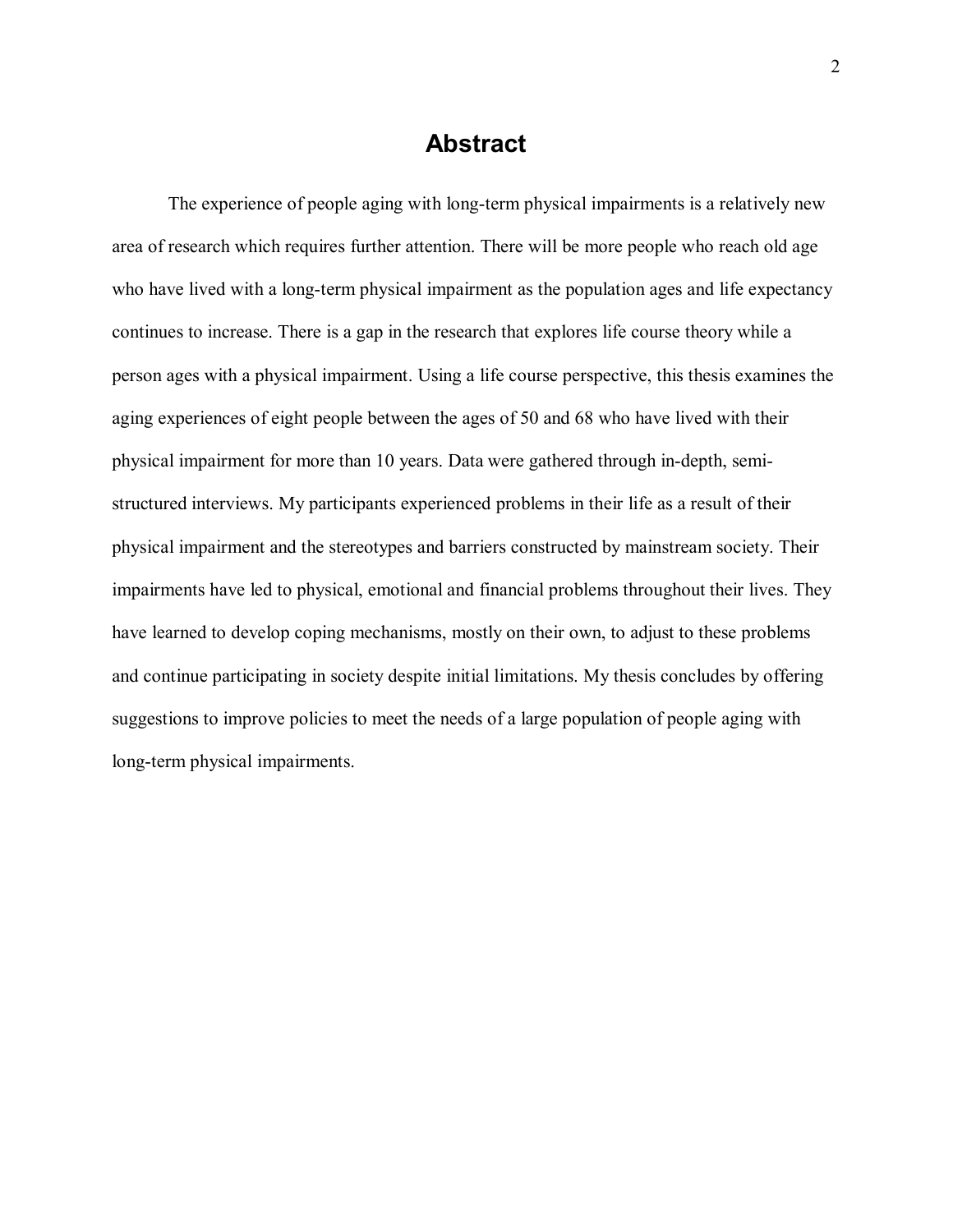## **Acknowledgements**

A sincere thank you to my supervisor, Dr. Sharon Dale Stone. I greatly appreciate her knowledge, support and dedication throughout my Master of Arts degree. Her contributions to disability research have continued to inspire me throughout the writing of this thesis. I would also like to thank my committee members Dr. Pamela Wakewich and Dr. Jane Taylor for their support and recommendations. I appreciate Dr. Wakewich's assistance and allowing me to draw on her knowledge as my mentor while completing the Graduate Diploma in Health Services and Policy Research.

I would also like to thank Dr. Mary Lou Kelley for her continuous support and guidance. Throughout my time at Lakehead University I am grateful for the emotional support provided by Dr. Laurie Forbes. I appreciate the guidance, support and confidence in my abilities that has always been available from Dr. Joseph Michalski. I would also like to thank Karen Woychyshyn for her support and ability to fix any problem.

I am constantly humbled and in awe of my participants and their stories. I am honoured that they felt comfortable to share their lives with me. I thank them for sharing so many intimate experiences and allowing me to better understand what it means to age with a physical impairment. My thesis would not be what it is today without their enthusiastic participation. I hope this thesis will last as a living legacy of their lives and experiences.

For the people I met throughout my policy practicum, I thank them for sharing their stories of disability with me. Although their experiences are not included in this thesis they were influential in helping me learn more about disability and policies.

Thank you to my family and friends for their support, encouragement and love. I am especially grateful to all the support from my parents, siblings, nephews and nieces, without their support none of this would be possible. I am also thankful for the friendships I made throughout my Masters and hope these will last long into the future. The memories we created will last a lifetime.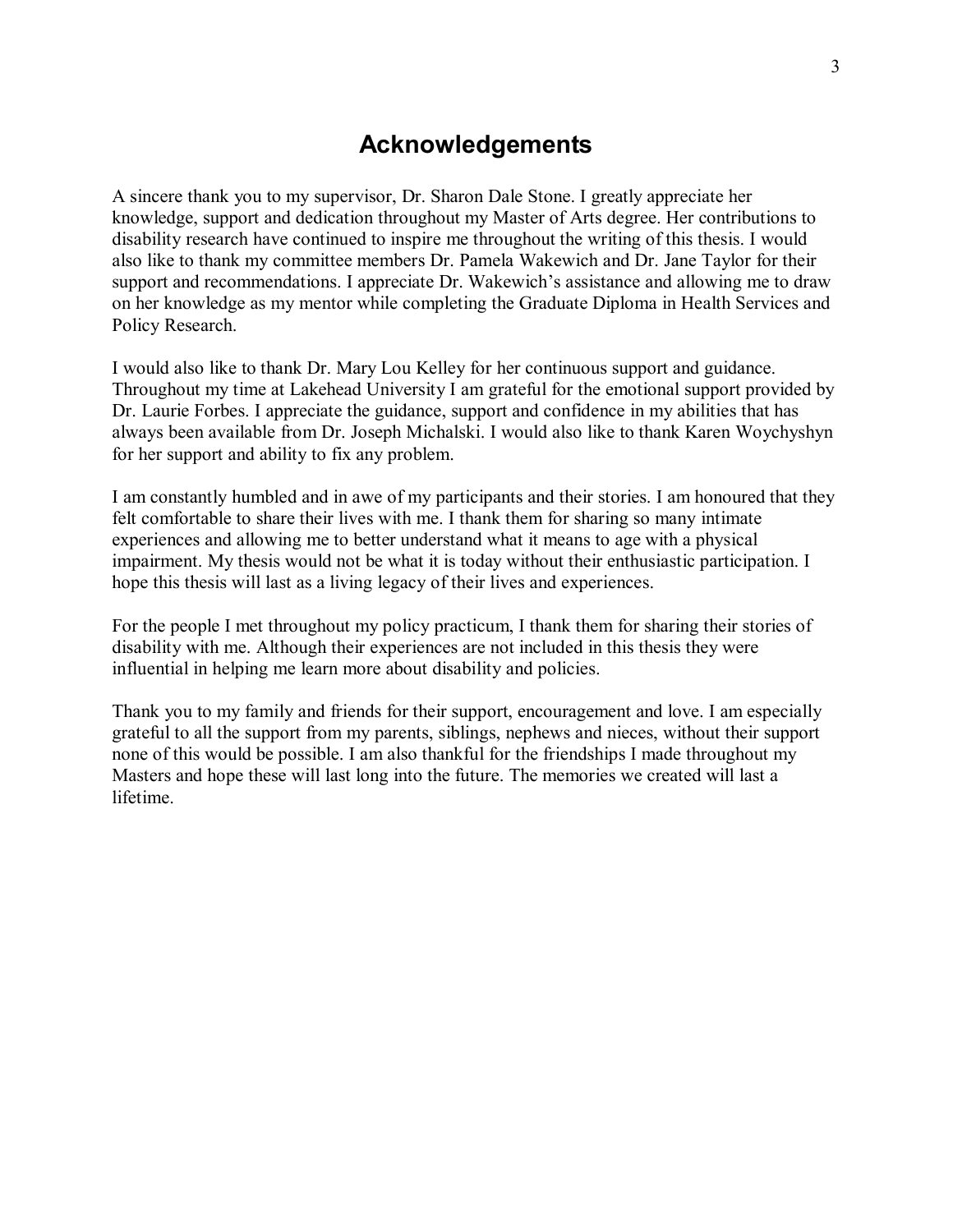## **Table of Contents**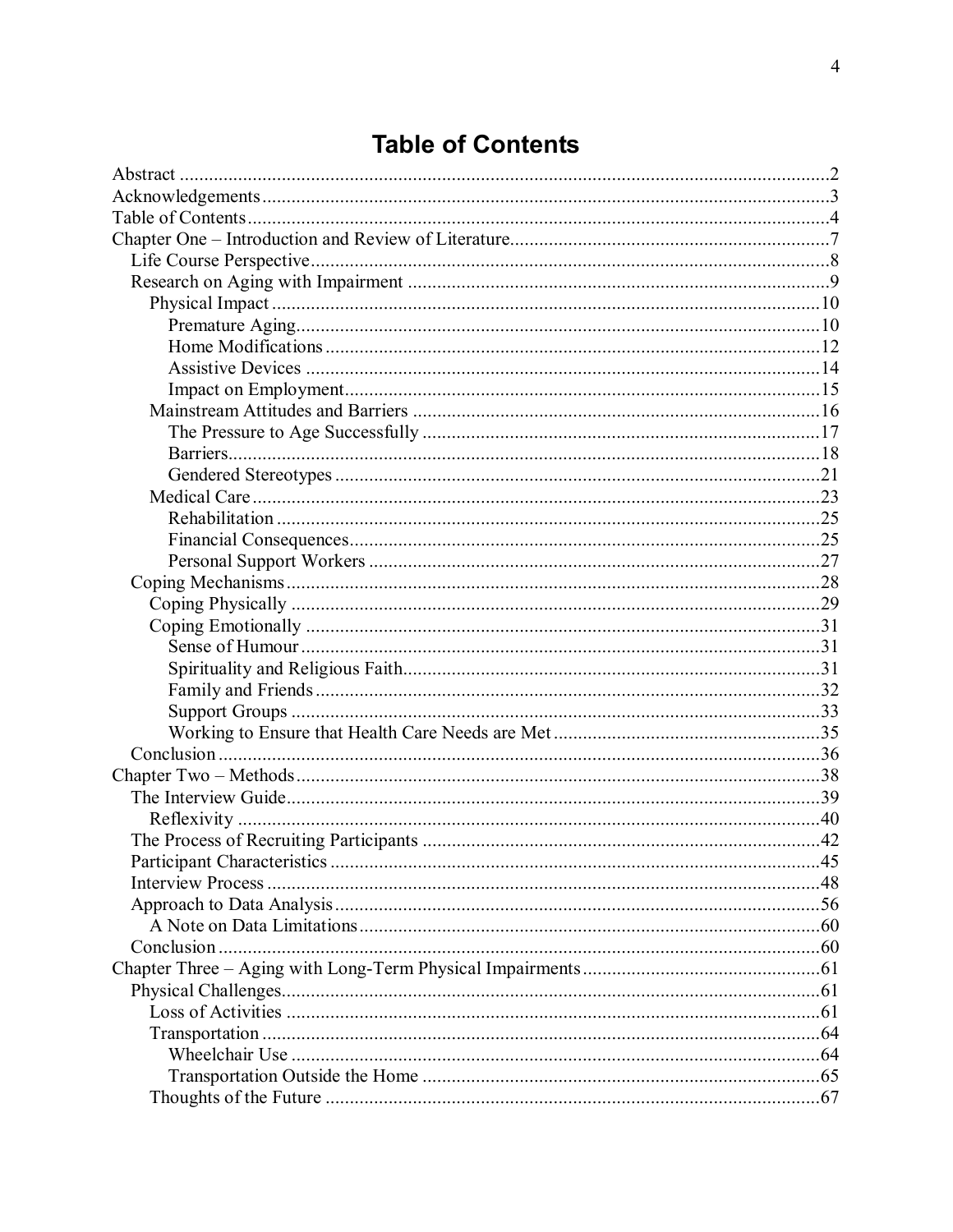| Home Modifications | 119 |
|--------------------|-----|
|                    |     |
|                    |     |
|                    |     |
|                    |     |
|                    |     |
|                    |     |
|                    |     |
|                    |     |
|                    |     |
|                    |     |
|                    |     |
|                    |     |
|                    |     |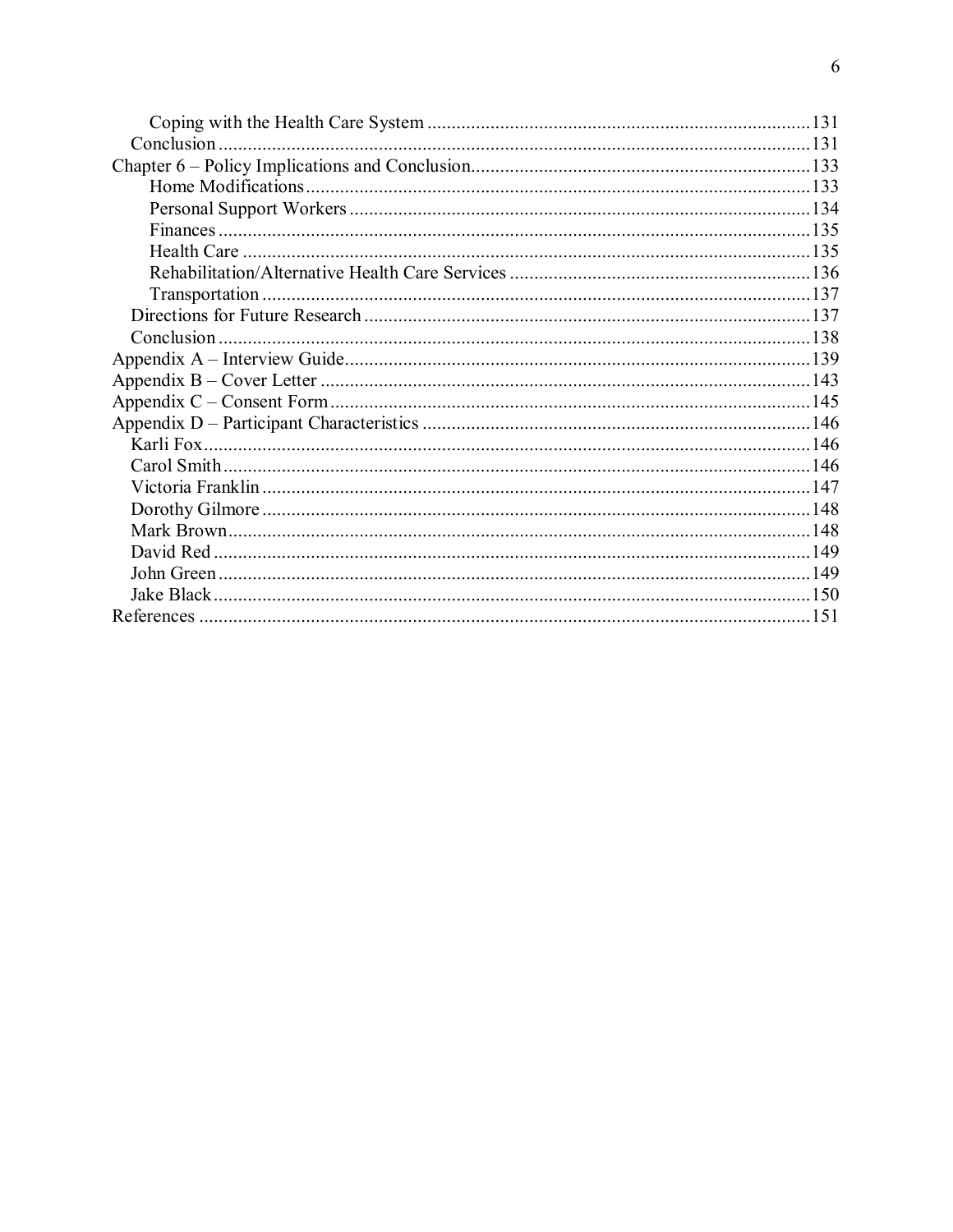## **Chapter One – Introduction and Review of Literature**

The unique experiences of people who are aging with long-term physical impairments have only recently begun to be examined by researchers. Often, their experiences and needs are subsumed under those of young disabled people, or they are treated as though they are the same as those placed in a homogenous group labeled 'old' (Priestley, 2003a: 146). While people aging with long-term physical impairments often have similar needs to those of younger disabled people, particularly because mainstream society is not designed to meet the specific needs of people with impairments, there are also important differences. Similarly, there are important differences between the experiences and needs of those who have reached the magical age of 65 to be catapulted into 'old age', and those who are still in the process of approaching 'old age'. The purpose of this research is to highlight what is unique about the experiences and needs of those aging with long-term physical impairments, and determine what changes need to occur in society to improve their aging process. Ultimately, the research will show that, despite the best intentions of health professionals to help people with impairments, those aging with long-term physical impairments are largely left to their own devices to learn how to accomplish everyday activities while taking impairment into account.

This chapter begins with a discussion of the life course perspective, which frames the present research. It then turns to a review of the relevant literature, highlighting issues and insights that are useful for understanding the experiences and needs of those who are aging with a long-term physical impairment. The chapter concludes with a brief discussion of the need to study aging with a long-term impairment using a life course perspective, and the significance of the present research.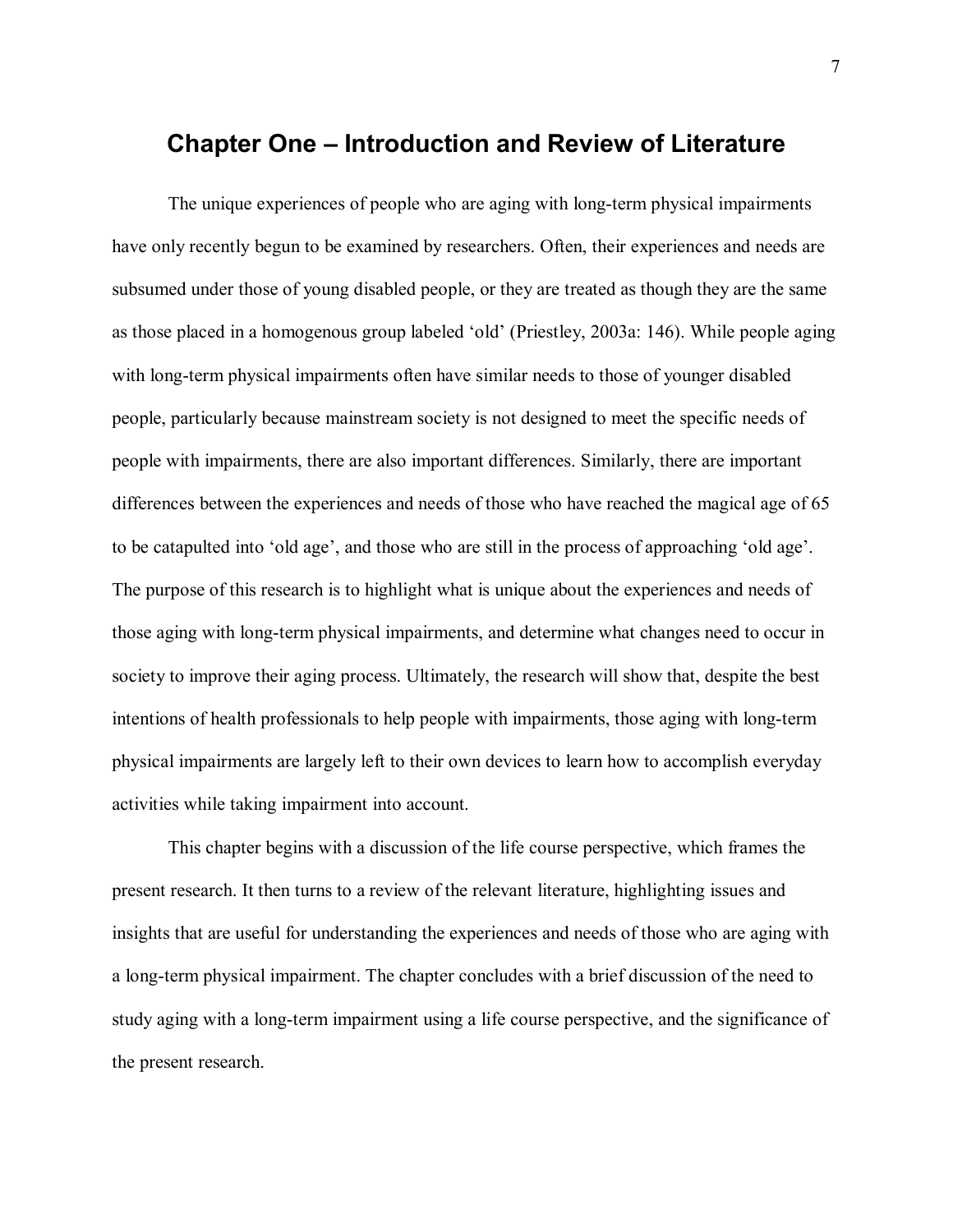### *Life Course Perspective*

One way to research the experiences of people aging with long-term physical impairments is to use life course theory. Combining life course theory and disability research is useful because disability can impact a person's life differently depending on where they are situated in the life course (Priestley, 2003a, 2). For example, younger people are not commonly expected to have impairments while older people are typically expected to have impairments.

Bengston and Allen (as cited in Bengston, Burgess, & Parrott 1997: S79) list four things that life course theory is useful in explaining. It can be used to explore the aging process, trajectories that occur at certain ages, how aging is impacted by "social contexts, cultural meanings, and social structural location", and "how time, period and cohort shape the aging process". Theoretically, the life course is understood as a constantly changing process where a person learns about him or herself and builds upon past experiences. Life events, such as marriage, children, careers and social interactions all impact how a person experiences the aging process (Elder, 1994: 5).

While life course theory typically does not focus on "illness and disability, this paradigm is often used to examine the effects of normative and non-normative experiences on the life course. As such, life course theory can function as an entry point for examining the impact of illness and disability" (Slota & Martin, 2003: 21).

A special edition of the journal *Disability Studies Quarterly* was created in 2003 to address the growing interest in combining life course theory with disability studies. In an introductory article Priestley (2003b) describes the benefits of using life course theory in disability studies to see how disability impacts an individual's life, or to understand the way society is structured and how barriers impact the lives of people with impairments throughout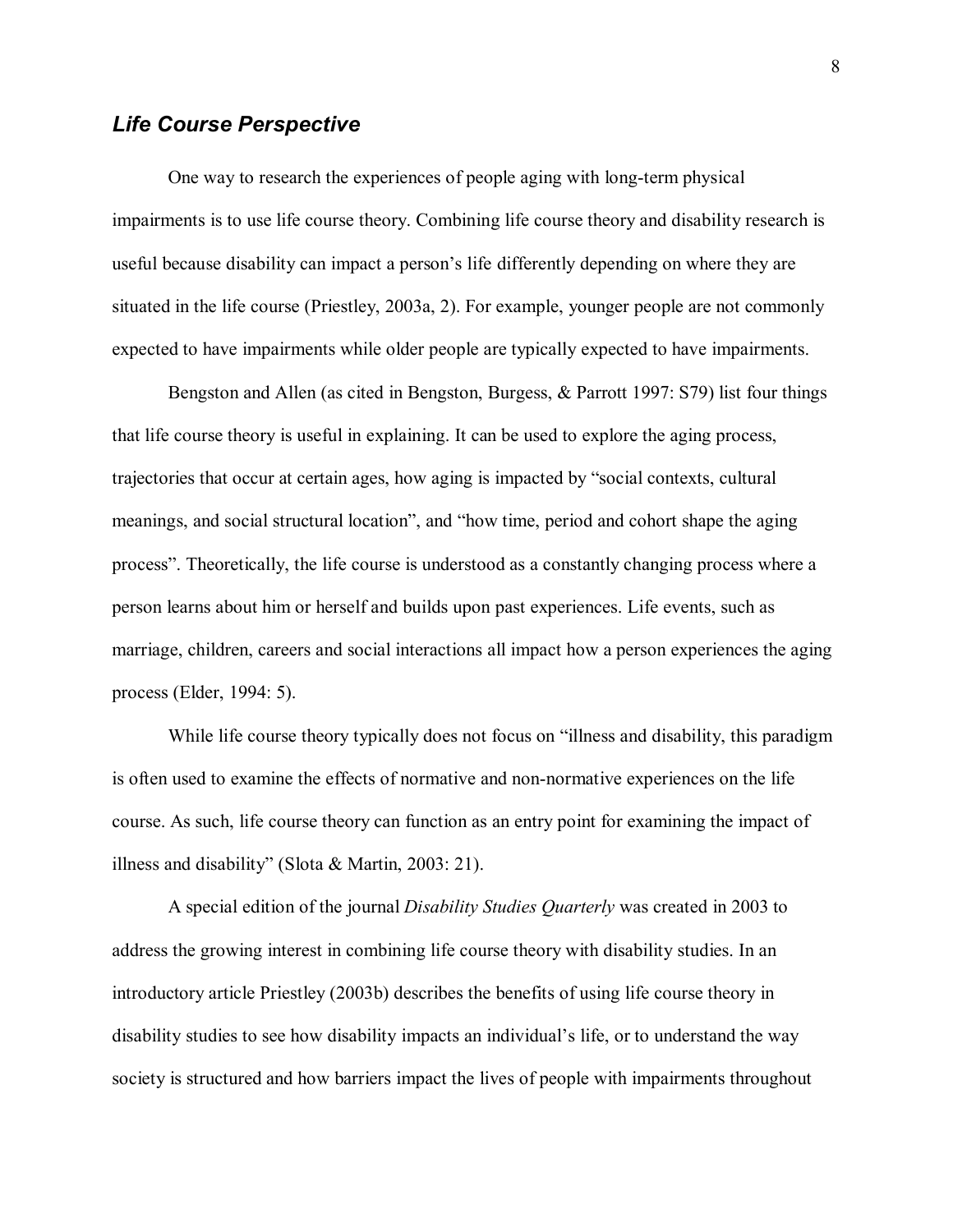their life (2003b: 1). For example, policies are developed with the notion of life course events that people should strive to achieve. These could be goals that some people with impairments are unable to achieve (Priestley, 2000).

## *Research on Aging with Impairment*

There is a growing literature on the experiences and needs of those aging with long-term physical impairment. Much of this literature is framed by a social model perspective on disability, which essentially argues that disability does not inhere in an individual body but is created by the social and physical environment.

Under the terms of the medical model, which is hegemonic, illness or impairment is viewed as an individual problem and the individual is often blamed for the problem (Estes  $\&$ Binney, 1989: 588). The person becomes a problem that needs to be treated by the health care system (Oliver, 1993). Many people with impairments are aware of this concept in society and may feel embarrassed and ashamed about their impairments (Winkler, 2004: 285).

In contrast, "social model approaches to disability focus on explaining the social processes and forces that cause people with perceived impairments to become disabled, as a minority group in society" (Priestley, 2003a: 14). People are disabled because mainstream society does not meet their needs rather than because something is inherently wrong with the person. "Disability' is not, therefore, a product of individual failings but is, instead, socially created. Explanations for its changing character are located in the organisation and structures of society" (Barnes, 2002: 314). Disability, from a social model perspective, can be eliminated if society is restructured to meet the needs of all people (*ibid*).

A social model perspective meshes well with a life course perspective, in that it does not conceptualize disability as static and dichotomous. Zola (1993) argues this point by stating, "It is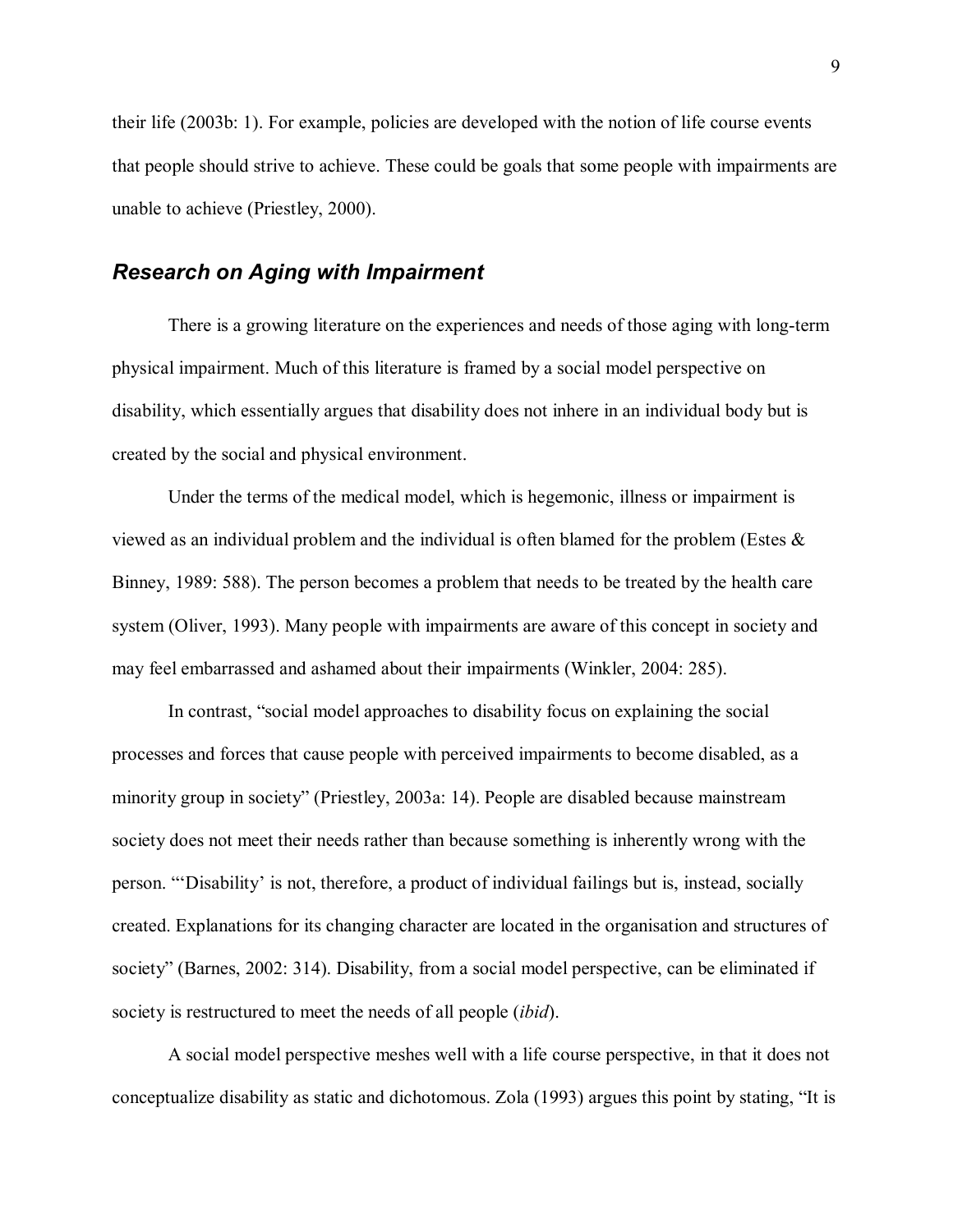more fruitful to conceive of disability as fluid, continuous, and holistic ... disability is thus not a fixed state but a continuously changing and evolving set of characteristics" (24). As well, Stone  $(2003)$  states that "disability is ubiquitous; it is utopian to imagine that it can be prevented. There always have been and there always will be, variations in what people are able to do, both in that different people have differing abilities and in that a single person has differing abilities over the course of a lifetime"  $(65)$ .

The following review is organized to draw attention to literature that addresses physical impacts of aging with long-term physical impairments, issues of mainstream attitudes and barriers, the related issues of medical care and financial consequences, and addresses how people cope with the impact of their impairments.

#### Physical Impact

#### **Premature Aging**

People who are aging with long-term physical impairments often have new experiences and problems linked to the socially constructed concept of old age. Regardless of their chronological age, people who are aging with long-term physical impairments often experience declining physical mobility, fatigue and additional health problems after they have aged with their impairments for several years (Thompson, 2004: 110-118; Zarb, 1993a; Zarb & Oliver, 1993: 59). Research on aging with long-term physical impairments has shown that people with certain types of impairments, such as spinal cord injuries (SCI), cerebral palsy, etc., will age faster and sooner than people who have not aged with long-term physical impairments (Lankasky, 2004; Pentland, Tremblay, Spring & Rosenthal, 1999). This concept is referred to as "premature aging" (Sheets,  $2005: 38$ ; Zarb, 1993a).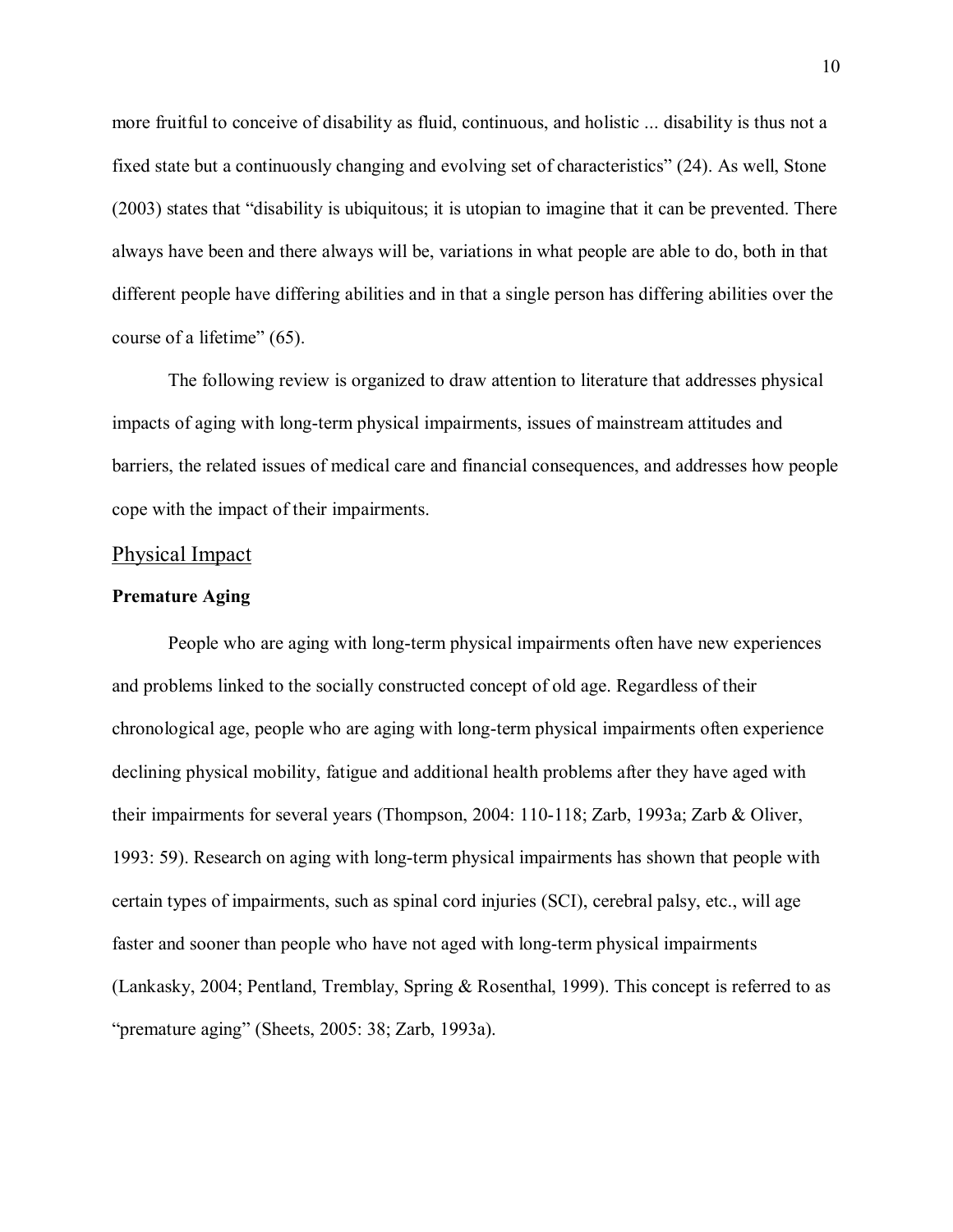Based on research completed with people aging with early onset physical impairments, researchers found that an accelerated aging experience occurs fifteen to thirty years after the impairment occurred, regardless of chronological age (Kemp & Mosqueda, 2004; Trieschmann, 1987: 4; Zarb, 1993a). Much of this research involves people aging with spinal cord injuries, cerebral palsy, and polio. However, Kemp and Mosqueda, and Trieschmann suggest that people who are aging with long-term physical impairments, regardless of their physical impairment, will experience this accelerated aging process.

The aging process for those who have aged with long-term physical impairments is often considered to be a second impairment (Zarb, 1993b: 191). Zarb described the changes that occur to people, which are often sudden and unpredictable, as second impairments because the person who is aging with an impairment often experiences a problem or a crisis that is linked to aging or to a personal change. Even if people experience additional problems as they age, the problems may not be permanent and some people are often able to adjust to the new limitations (*ibid*).

Aging faster occurred for the participants in Pentland et al.'s  $(2002)$  research. Their participants included 29 women aged 31 to 70 who were interviewed about their experiences of aging with spinal cord injuries. They found that participants were experiencing less mobility, less strength and more pain as they aged. The women identified the physical changes as being related to using a manual wheelchair for a long period of time and the aging process (378). Some of the women reported feeling as though the high levels of pain controlled their life.

Lankasky (2004), who is aging with cerebral palsy, was thirty-five years old when she experienced signs that she was aging faster than her chronological age. She was both relieved and frightened when she learned that the new symptoms she was experiencing, more aches, pains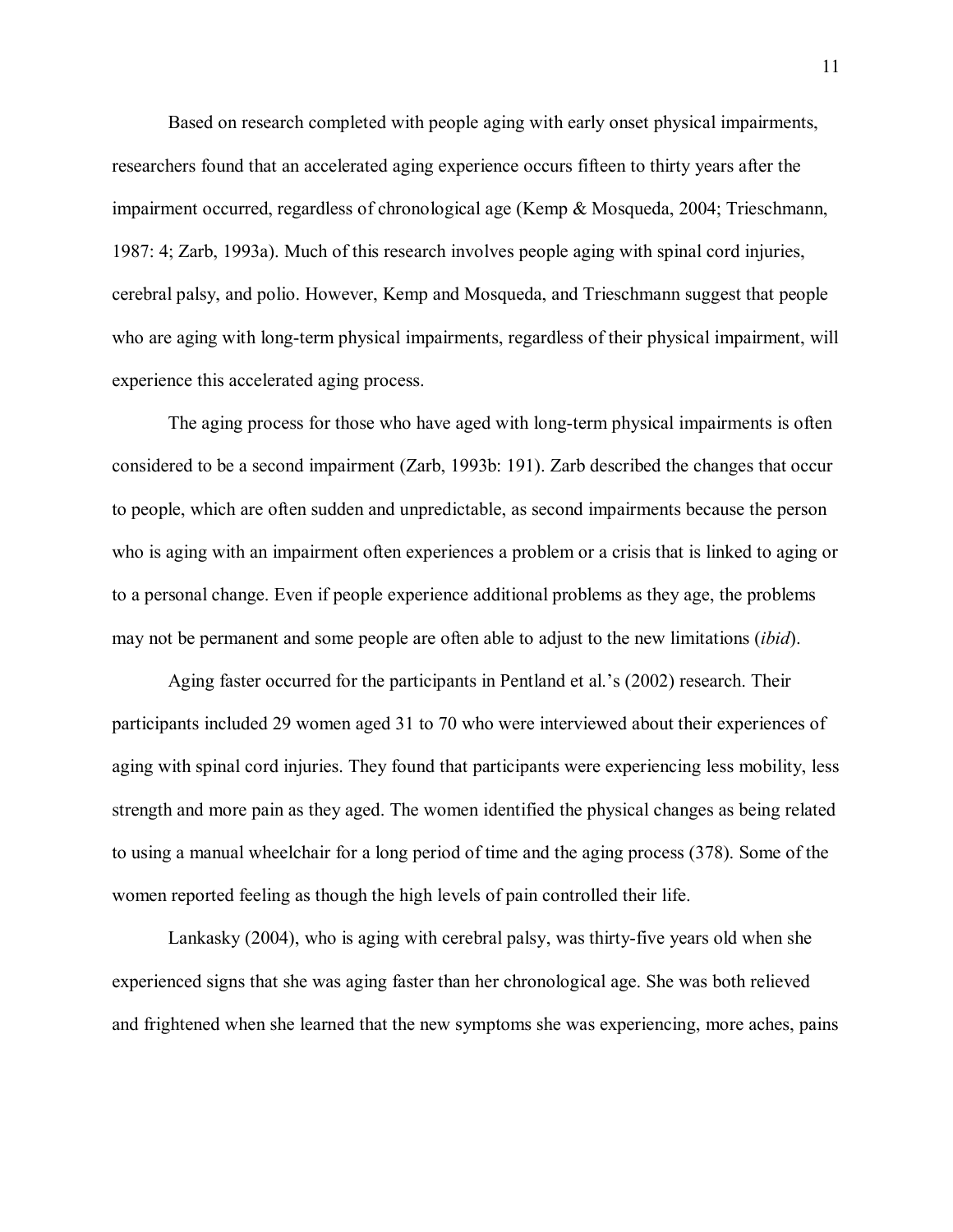and tightness, changes in her menstrual cycle, and bladder weakness, were linked to accelerated aging.

Perhaps one problem with researching aging and impairment, which was noted in Pentland, Tremblay, Spring and Rosenthal's (1999) study of disabled women aged 25 to 71, is that participants may not be able to differentiate between the aging process and their impairment (114). Pentland et al. (1999) used interviews to examine how physical impairments impact women's occupational transitions during the aging process. All but one of the participants were aging with various forms of mobility impairments. Their results showed that, despite difficulties with differentiating between impairment and aging, there was a "generalized belief that disability" hastens and compounds the ageing process" *(ibid: 114)*.

In contrast, other evidence suggests that not everyone experiences "accelerated aging". The case studies included in Gerhart's research (1993) are about people who are aging with spinal cord injuries and the changes they experience in their bodies as they age. One participant does not believe that there is definite proof to show that people with physical impairments age faster than their non-disabled peers. While he recognizes that there is research available that suggests he should age faster, he is not worrying about aging faster until he sees a research study that reports more definite findings.

#### **Home Modifications**

Modifications to the home are usually beneficial in helping people who are aging with physical impairments adapt to the changes they experience. Most homes, especially older homes, are not accessible or supportive for people with physical impairments, especially for people who use a wheelchair (Dunn, 1990; Nishita, et al., 2007). Dunn researched how a person's housing environment impacts the ability to live independently. He used a stratified, random sample of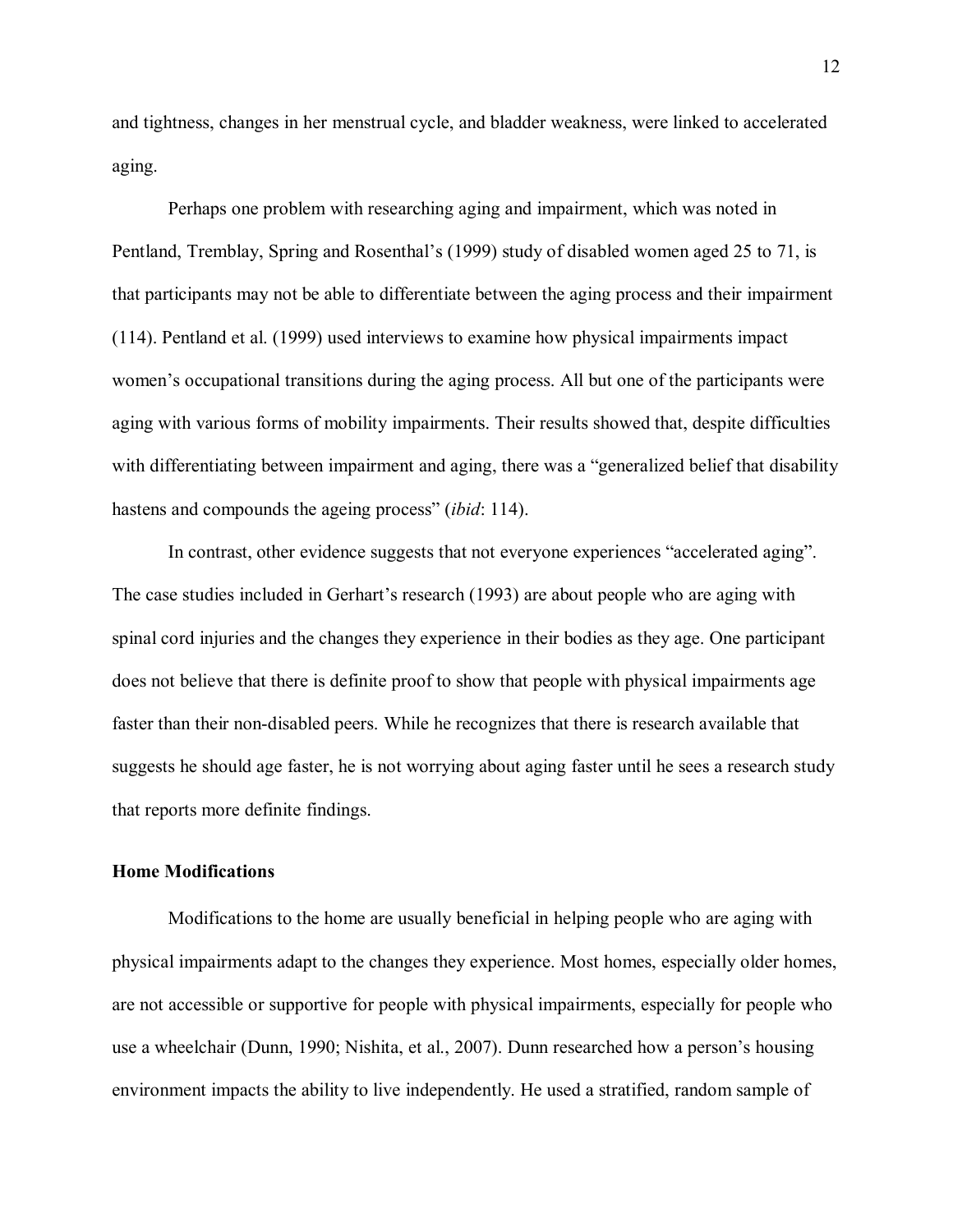300 people with Cerebral Palsy who were clients of "Project Open House" in New York City (p. 40-41). Dunn used the Barthel score to measure how much assistance participants required for activities of daily living. The findings supported the fact that home environments and home modifications are important in managing independence and improving health for people with impairments.

Homes have many barriers that often impact the accessibility for people with physical impairments and, as a result, are disabling (Heywood, 2004). Homes that are not modified for people with physical impairments can cause pain, accidents, illness and depression (*ibid*). Heywood's research was completed in England and Wales to determine the effectiveness of home modifications. The research team completed 104 interviews with people who had major adaptations completed in their home and 162 mailed questionnaires were returned by participants who had minor adaptations done to their home. The sample was random and stratified to include participants who had home adaptations completed between the years 1992-1998. The sample was diverse and included participants from a variety of districts, racial/ethnic groups, and age ranges. Findings showed that housing adaptations can improve a person's health and mental status *(ibid)*. People with homes adapted to meet their needs were able to have more control over their actions, worried less about falling, had less frequent incidences of depression, did not have to ask for assistance as often, and were not embarrassed by their living conditions (*ibid*). For example, one participant had a commode in the kitchen and it would often smell. This participant was embarrassed to have company visit because of the smell. Other participants reported feeling depressed because they could not leave their home and had to rely on others to help them complete tasks, such as bathing, dressing, etc. (*ibid*).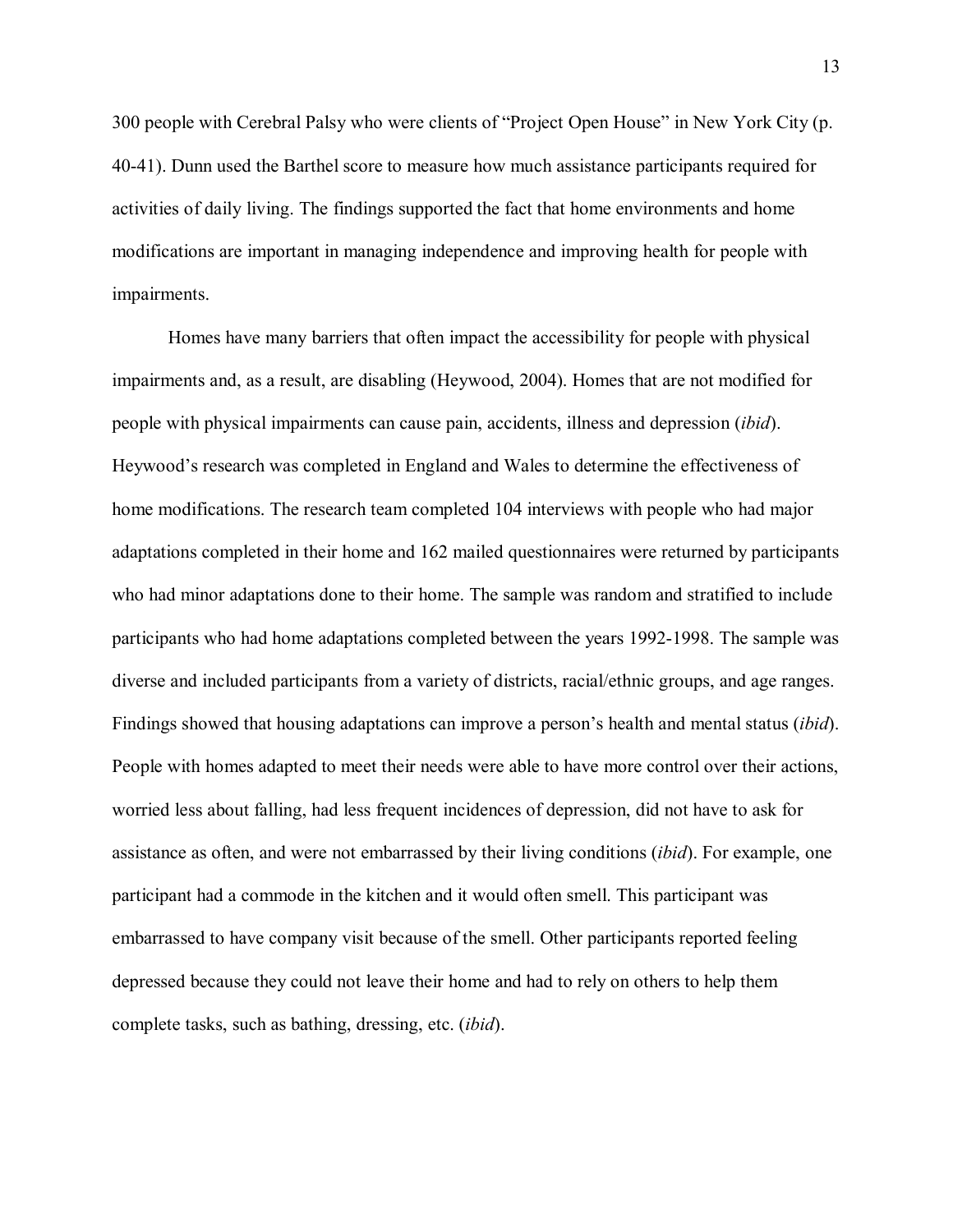Making modifications to a home is often a continual process as a person ages with physical impairments. As a person experiences further physical limitations, more modifications will likely be needed (Trieschmann, 1987). For example, Trieschmann describes how a step that could be negotiated in a manual wheelchair becomes a barrier for an electric wheelchair. The person using an electric wheelchair may need to have a ramp built. When transfers in and out of a bathtub become too challenging, a person may require a roll-in shower (*ibid*).

#### **Assistive Devices**

Wheelchairs are the visual symbol associated with disability, which may make it difficult for a person with mobility impairments to accept the benefits of using a power wheelchair. Despite the stigma attached to a power wheelchair, they improve the ability to move without assistance (Pentland et al., 2002).

Using a power wheelchair can reduce the amount of personal assistance required, as Ripat and Booth (2005) found in their research on how assistive technology impacts the lives of people with physical impairments. Ripat and Booth completed semi-structured interviews with three focus groups. There were 18 adults included in the research and the groups consisted of key stakeholders who were either, assistive technology services providers, funders or users. Ripat and Booth argue that as a person ages, their need for assistive devices changes (1469). For example, they describe the process of determining what type of wheelchair a young teenager needs. The type of wheelchair may depend on his/her goals for the future. Clients, they argue, need to be clear about their needs and priorities so that assistive devices can actually match their needs.

While assistive devices or technology can greatly improve a person's ability to accomplish certain tasks, not everyone has access to what they need. Some assistive devices are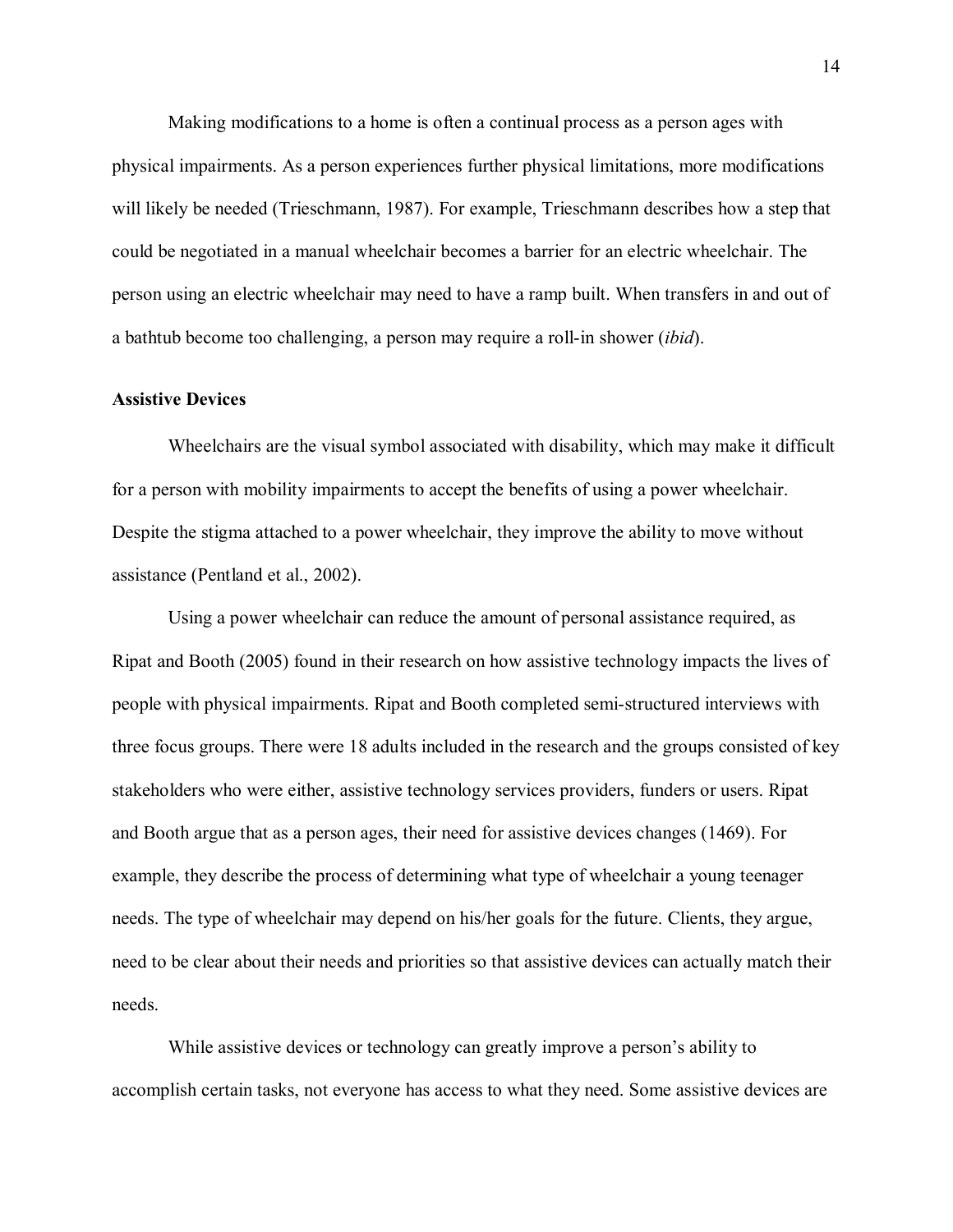too expensive for people with physical impairments to afford, as Verbrugge, Rennert and Madans (1997) found in their analysis of American data.

#### **Impact on Employment**

For those who decide to continue working, modifications may be needed to the work environment to accommodate their changing physical abilities. It is common for people with physical impairments to resist asking for modifications to the work place. McMullin and Shuey (2006) found that certain factors are required before a person will ask for modifications. Their research uses data from the Canadian 2001 Participation and Activity Limitation Survey (PALS) to understand why people do or do not ask for workplace accommodations and whether the accommodations are addressed. Their findings suggest that employees who feel their limitations are a result of aging, rather than a physical impairment, are less likely to believe they need modifications. Those who did ask for modifications to assist with their age related limitations were less likely to have their needs addressed. Older workers who were close to retirement age often felt that they did not require accommodations because, as they justified, they would not be working much longer. Lower income earners were less likely to receive modifications, perhaps because they lacked resources. Instead, lower income earners would often hide their limitations for fear of losing their jobs (McMullin & Shuey, 2006).

Dyck's (1999) participants who have multiple sclerosis (MS) experienced problems at work because many had invisible impairments. Most of the participants decided not to disclose their health problems for fear of being fired, not being promoted, and jeopardizing eligibility for disability insurance or pension. Dyck found that women who had higher levels of education and worked as professionals or in managerial positions had more control over their work environment and were able to continue working longer than women who were less educated or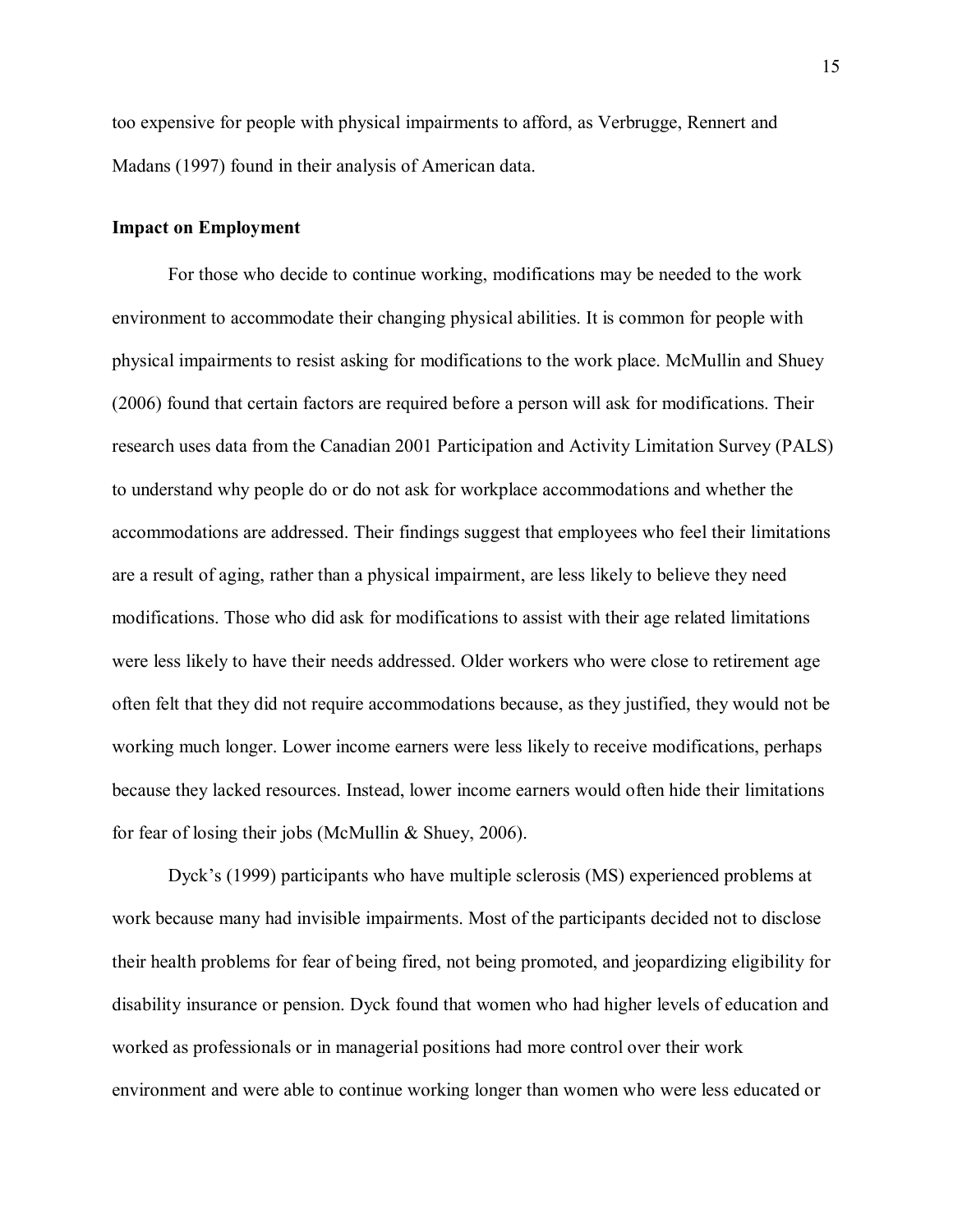worked at lower paying jobs. The women who worked at jobs involving physical tasks, such as hair dressers, had to reduce their hours or quit working (*ibid*).

#### Mainstream Attitudes and Barriers

Mainstream society has linked old age and disability together, and this is problematic for people with physical impairments. Those who are considered to be 'old' are devalued in society and considered to be sick (Stahl & Feller, 1990). People who are either older and/or disabled are commonly viewed as dependent (Oldman, 2002) and frail (Grenier, 2005). Because of the strong association between old age and disability "it can be difficult to realize that the two states are not necessarily coterminous. These correlations are, nevertheless, deeply problematic" (Stone, 2003: 59). Stone recommends that "we must demystify the phenomenon of disability, and we need to challenge the myth that disability necessarily entails dependence"  $(60)$ .

Oldman (2002), in a review of studies focusing on older people and people with disabilities, notes that old age is often associated with impairments, pain, and limitations. Oldman argues that the stigma associated with ageism is much stronger than the stigma associated with disability. People may often feel sympathy for people with impairments, but this sympathy is not always present for older people (804).

Sheets (2005: 38) argues that people aging with long-term physical impairments have no defined location in society where their needs are adequately met. Disability services are focused on the younger, working population. Disability rights activist groups tend to concentrate on independence and work opportunities (Cohen, 1988: 26). In comparison, services for elderly people are geared towards the medical treatment of diseases associated with the aging process (Putnam, 2002: 799). Zarb (1993a) also recognizes the lack of policies and services that meet the needs of people aging with long-term physical impairments. Services are often geared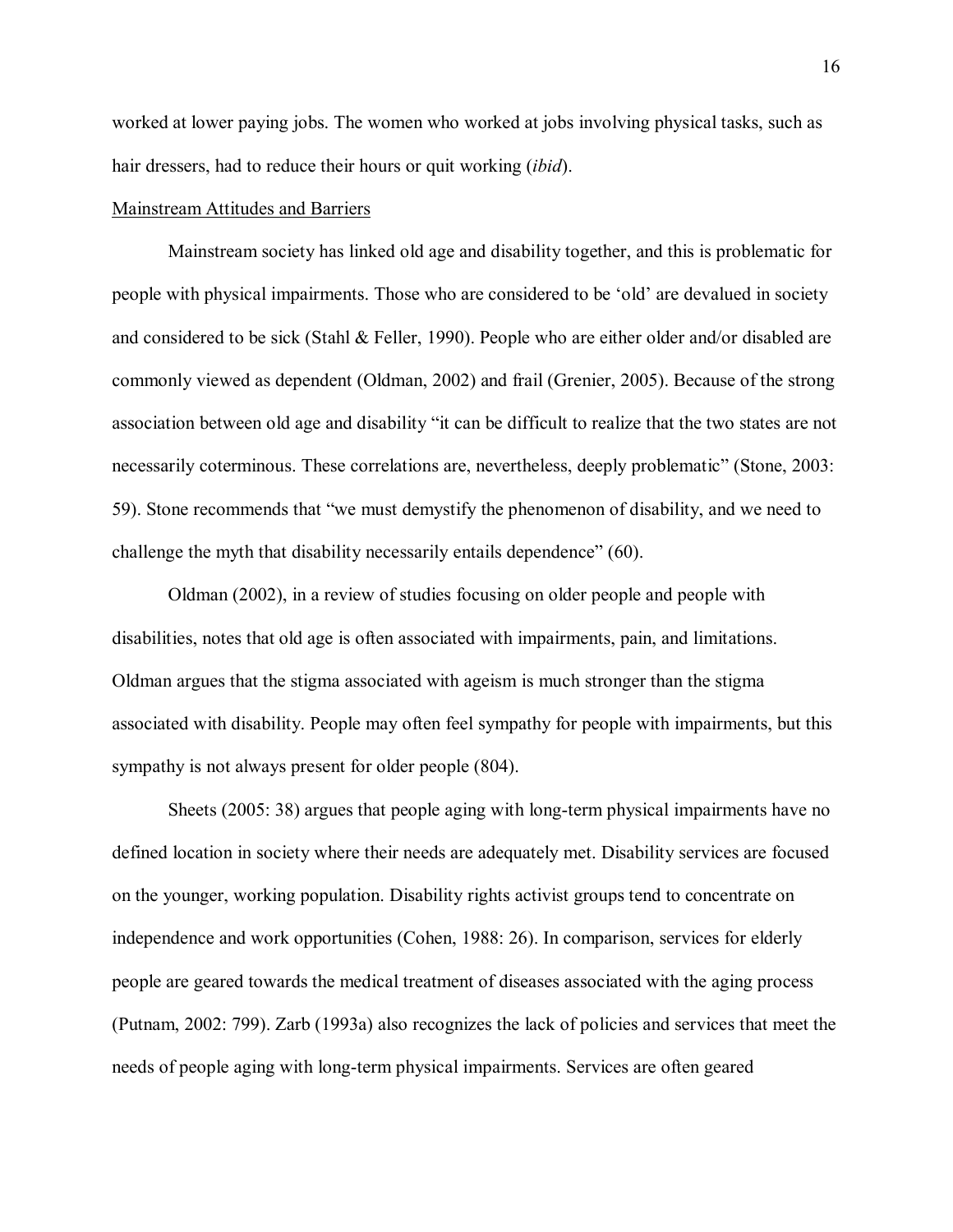specifically for younger people or people over 65 years of age. Categorizing people who are aging with long-term physical impairments into a homogenous elderly population does not allow an opportunity for their needs to be adequately addressed as they approach old age (Zarb  $\&$ Oliver, 1993: 13).

#### **The Pressure to Age Successfully**

There is pressure in mainstream society to be able-bodied, given that society is structured to meet the needs of young, able-bodied individuals (Overall, 2006; Wendell, 1996). Both ableism  $-$  discrimination based on ability  $-$  and ageism  $-$  discrimination based on age  $-$  pervade society, so that those who are disabled and/or old are viewed negatively (Overall, 2006). Because of these stereotypes, people who are older and disabled are often not treated with respect and dignity (*ibid*).

A way for people to avoid being marginalized based on their advancing age is to age successfully. The recent trend in society is to promote what has variously been termed successful aging, positive aging, normal aging, or the elderly mystique (Cohen, 1988; Katz 2000, 2001; Stone 2003). All promote the idea that to succeed at aging, one has to be eternally young and active (Cohen, 1988: 28). Those who are disabled, dependent, experience a decline in functional ability or show signs of aging are not popularly understood to be aging successfully (Putnam, 2002: 800; Sheets, 2005: 34).

Cohen (1988) stresses the importance of not blaming the individual for showing signs of aging, but rather blames society for the creation of the elderly mystique. Similarly, Katz (2000, 2001) critiques the concept of successful aging, arguing that according to dominant ideas, only people who experience no decline in functional ability and those who do not show the signs of old age are able to age successfully. These ideas pervade contemporary, mainstream society and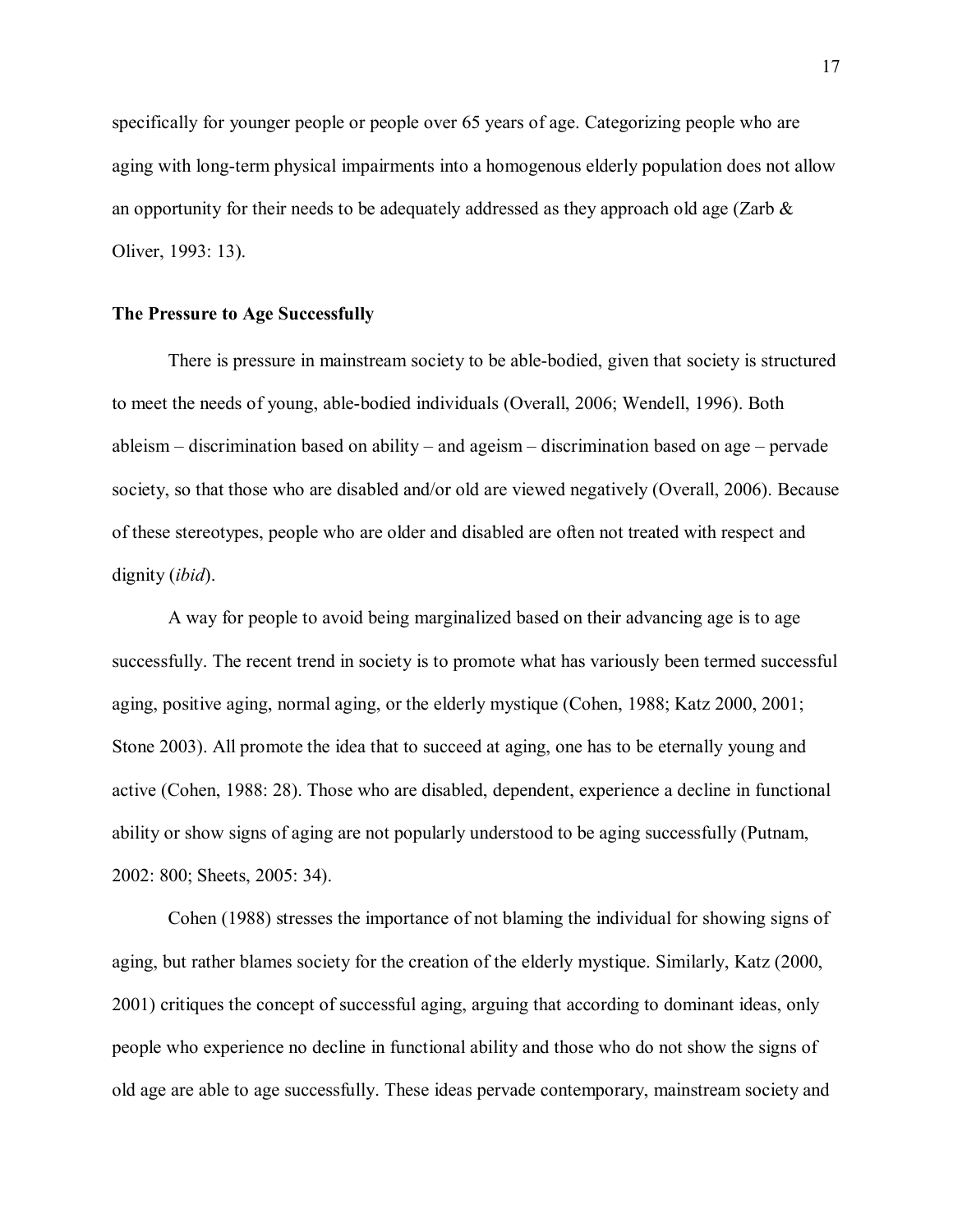make it difficult for people aging with long-term physical impairments to be understood as aging successfully, and thereby be treated with respect and dignity.

#### **Barriers**

It can be challenging to socialize outside of the home for people with long-term physical impairments. Many people feel isolated because physical and interpersonal barriers stop them from personally interacting in mainstream society (Pentland, Tremblay, Spring & Rosenthal, 1999; Tighe, 2001). Tighe interviewed eight women, seven with cerebral palsy (CP) and one with a spinal cord injury. While the focus was on health and disability for women with physical impairments, Tighe also wrote about the physical barriers in the lives of her participants that restricted their ability to navigate the environment. An example could be as simple as the lack of a curb cutout which makes it easier for people to cross the street. One of Tighe's participants who uses a wheelchair spends extra time in a grocery store because she cannot reach items on the top shelves. Participants discussed becoming discouraged because they feel society should be barrier-free (*ibid*). When the women face barriers in their everyday life it takes extra time to overcome the barrier or find someone to assist them. This extra time can make them late for appointments or leave them tired and worn out (*ibid*).

Inaccessible environments can make it difficult for people with physical impairments to leave their own home, as Fong, Finlayson and Peacock (2006) found in their study of 27 older adults with MS, who were interviewed about the social experience of aging with MS. The participants were between the ages of 55 to 81 and nine were unable to walk, while five could not get out of bed. Participants reported needing to give up activities such as church, support groups, and visiting friends and family members, because of barriers in society (*ibid*: 702).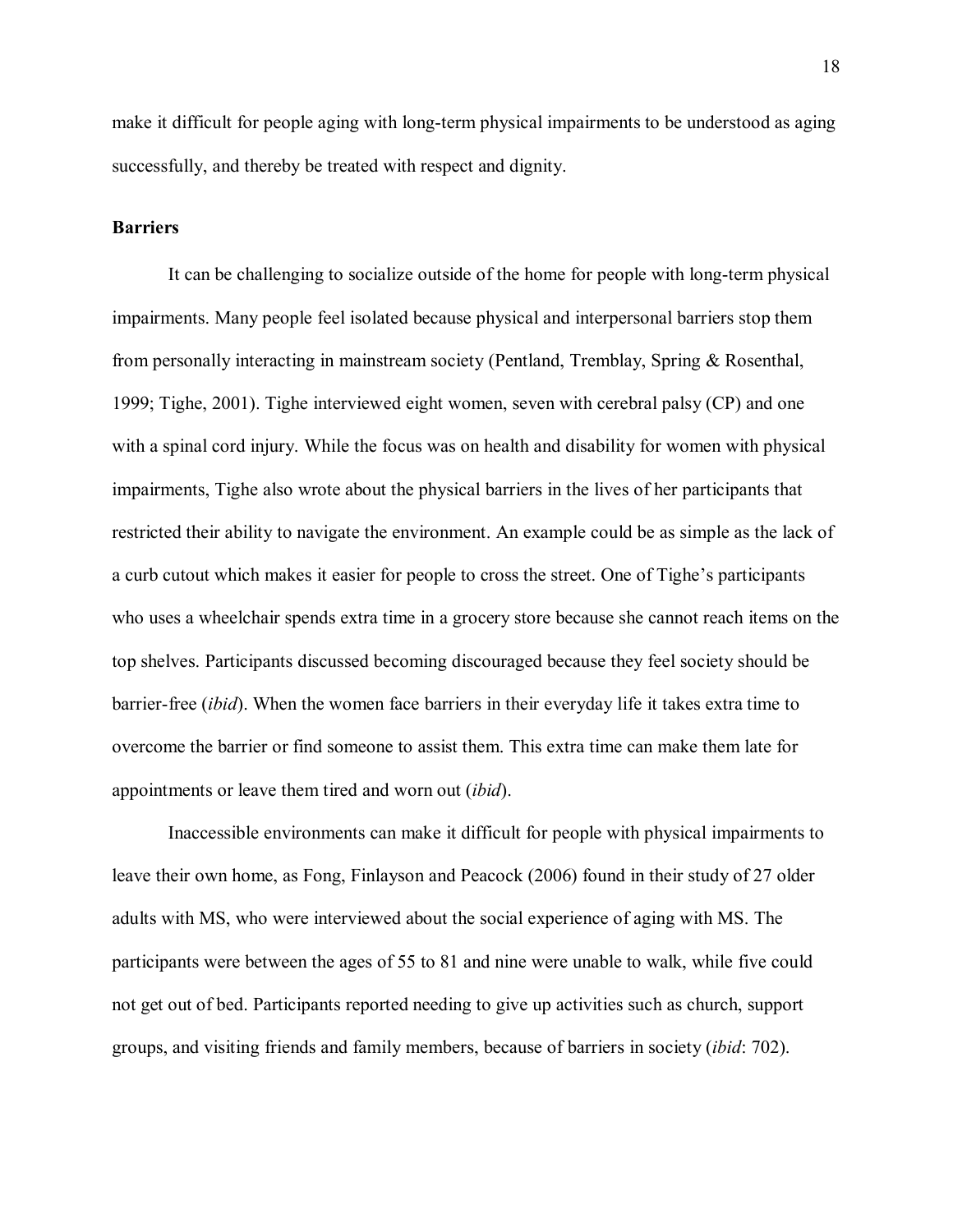The participants included in Grenier's  $(2005)$  research, 12 older women living in Montreal, spoke about the barriers they experience when using public transportation. Using the bus seemed to create a situation of frailty for many of the participants because of difficulties with mounting the stairs. The event of using a bus could become a tiring, and sometimes frightening, experience for them. Stairs at subway stations also created barriers for some, and one participant in Grenier's research had to stop using the subway because of the stairs  $(138)$ .

Interpersonal barriers, as described by Tighe (2001), include intolerant attitudes about people with physical differences. All but one of Tighe's participants, who are aging with either CP or SCI, used a wheelchair for mobility. The participants said that people treated them differently based on their visual differences (517). This was especially evident regarding use of a wheelchair, and participants discussed the negative stigma associated with wheelchairs. Tighe describes a wheelchair as the "visual marker for disability and as proof of "body code" violation" (515). The participants spoke about the perceptions of others that assume walking is the proper way to get places in society, and the perception that wheelchairs are for older people or people who are sick (*ibid*). One participant spoke about children asking her about using a wheelchair while the mothers appear embarrassed by their child's curiosity. Another participant believed that people respond the way they do towards wheelchairs because they lack exposure to them (*ibid*). Overall, the women felt that when they were seen using a wheelchair it became the focus of attention and not the person using the wheelchair. These attitudes have a negative emotional impact on Tighe's participants.

Similarly, DeSanto-Medeya (2006) interviewed people who had lived with a SCI for five to ten years to examine how they make sense of their experiences. The participants discussed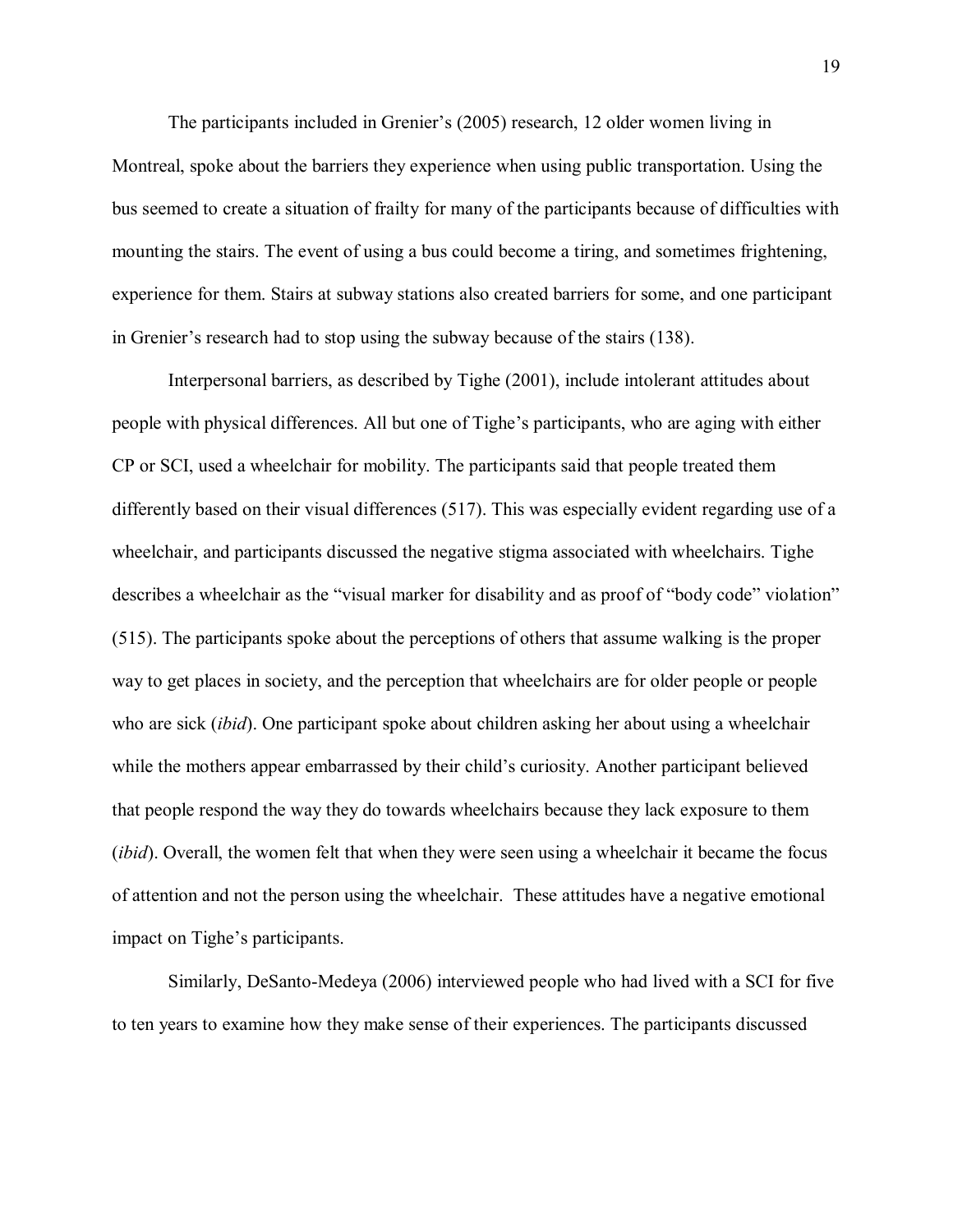feeling judged by mainstream society based on their visible differences. One participant spoke about feeling as though people saw her as someone who is scary (*ibid*).

The participants in Gordon, Feldman and Crose's (1998) research, 40 women between the ages of 28 and 79 with various types of progressive chronic illnesses, spoke about how chronic illness impacted their lives. Many felt that they were judged when using the designated parking spots, especially if they had an invisible impairment. Some spoke about feeling as though they had to justify why they were using the parking spot and even started to question their own right to do so. Another common feeling was that others might view them as taking advantage of their impairment by using a parking spot that was much closer to the entrance (*ibid*).

Altogether, the studies by Tighe (2001), DeSanto-Medeya (2006), and Gordon, Feldman and Crose (1998) make it clear that impairment can make people vulnerable to the negative judgments of others, which can lead them to suffer on an emotional level. Participants in these studies were not selected based on whether they were role models for others or appeared to be well integrated into society. However, van de Ven et al. (2005) interviewed four people who were seen to be role models for the disability movement and eleven people with physical impairments who appeared to be well integrated in society. The purpose of their research was to determine what factors influence integration for people with impairments. They found that those who integrated well into mainstream society managed to minimize the impact of their impairment and mimic the actions of able-bodied people (316). Other participants had a difficult time integrating into mainstream society based on the negative stereotypes about disability. The authors argue that mainstream society often views people with impairments as less capable and overemphasizes a person's ability which further oppresses the person with an impairment (320).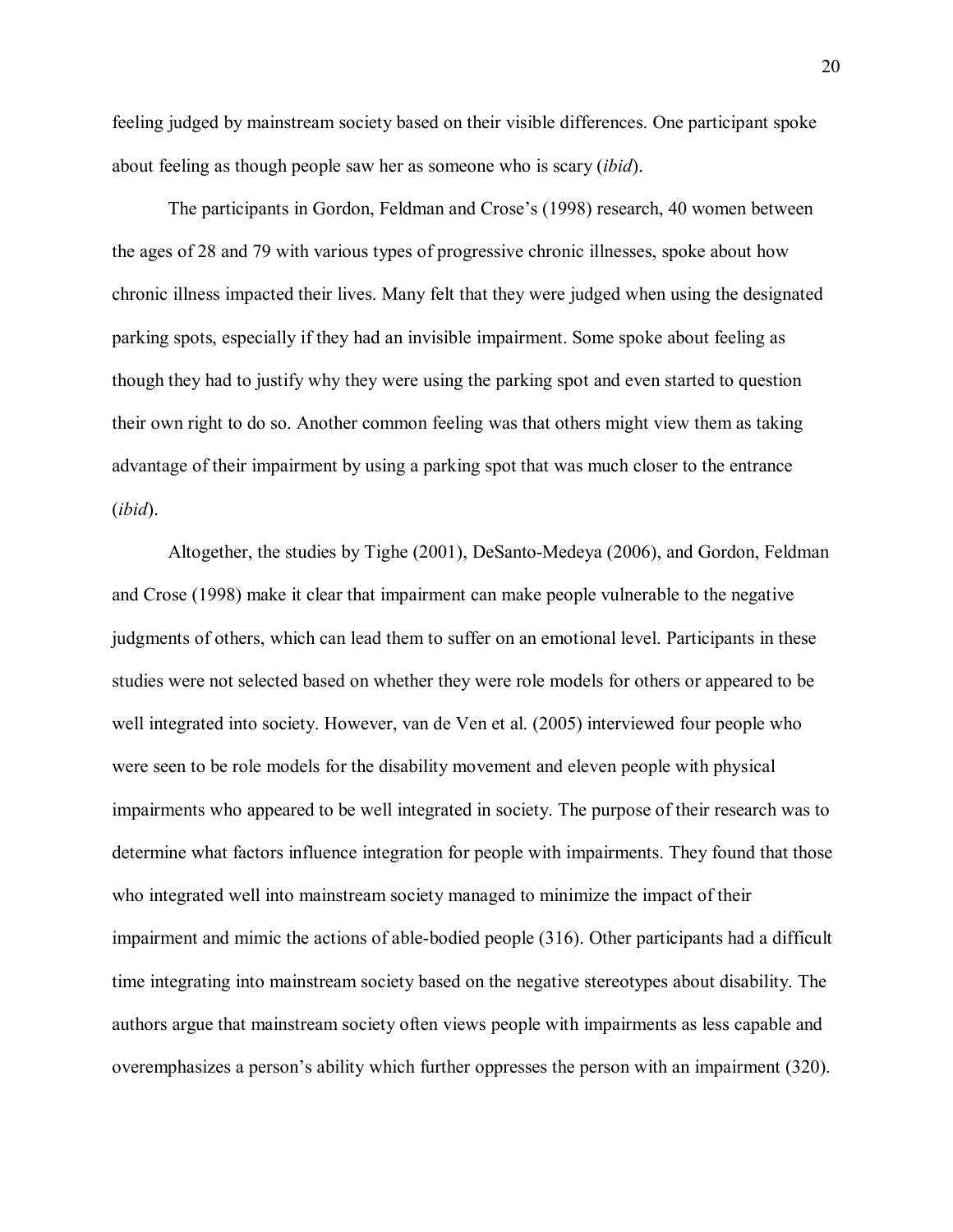In conjunction with other research, van de Ven et al.'s research makes it clear that the problem of stigmatization is pervasive, affecting disabled people with a variety of impairments, from a variety of backgrounds. In other words, a problem for many people with impairments is that they are often judged based on their impairment and not who they perceive themselves to be, and this serves as a barrier to participation in mainstream society.

#### **Gendered Stereotypes**

While people with impairments are subject to stereotypes based on disability, they are also subjected to stereotypes based on their gender. The female participants in Harrison's research (2006), which includes 25 women between the ages of 55 to 65 years of age who are aging with polio, spoke about the changes they experience with their bodies. Appearance was important to the participants and many were discouraged when they noticed signs of aging, such as facial lines and darkened skin. While some could laugh about the changes, others were upset (*ibid*). Others became discouraged when they could no longer complete tasks.

The female participants who are aging with SCI included in Pentland et al.'s  $(2002)$ research spoke in detail about their gynecological health being ignored by health care professionals. The women noticed that their bodies were changing, such as their menstruation cycles, but their concerns were often ignored by doctors. The women also reported needing more information about sex and that their needs on this topic were often ignored. One participant believed that all the studies about intimacy relate to men, not women (*ibid*).

The female participants included in Pentland, Tremblay, Spring and Rosenthal's (1999) research, reported feeling as though men with impairments have better experiences than women with impairments. Participants reported having two strikes against them based on their gender and their impairment (*ibid*: 115).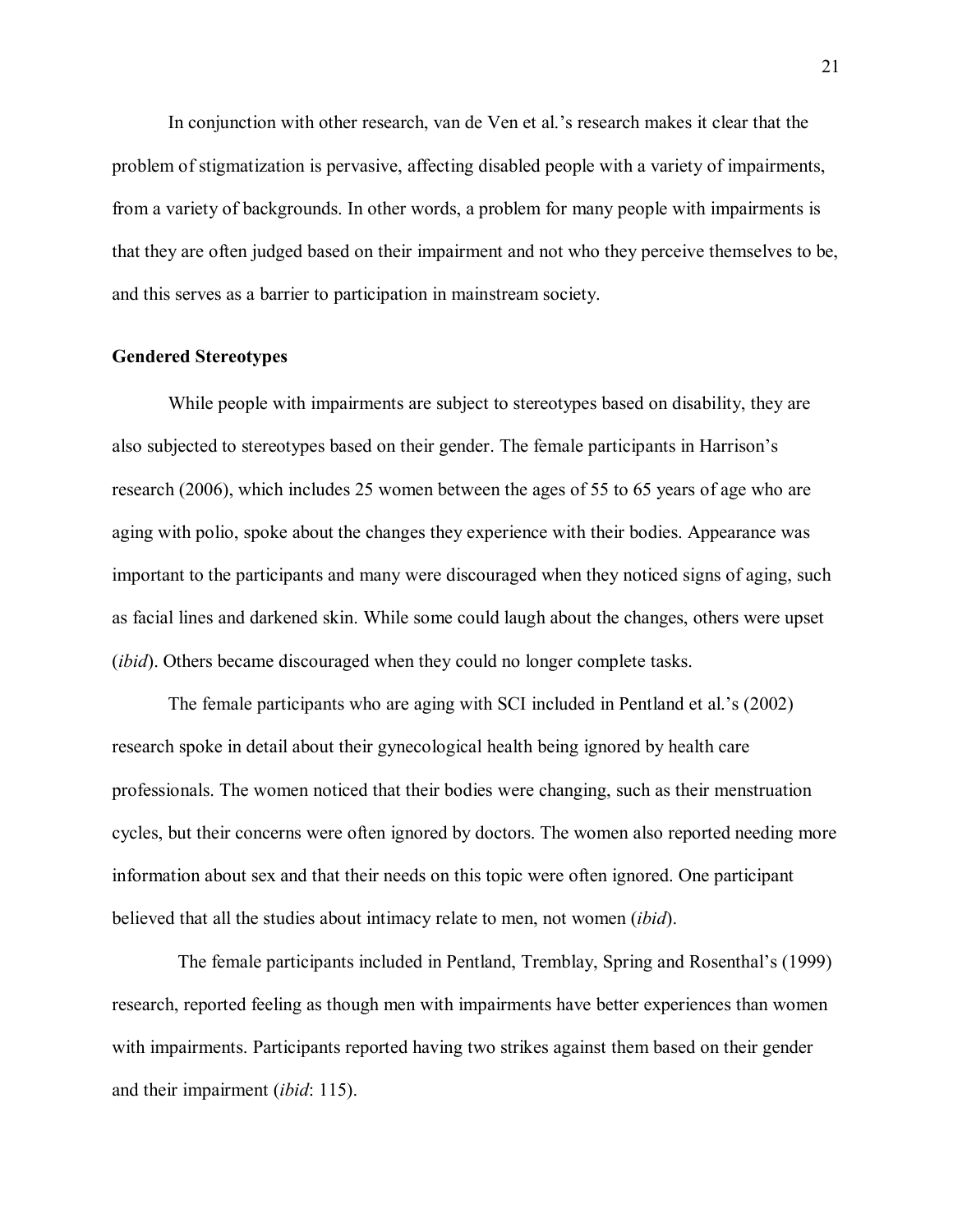In contrast, men who are aging with physical impairments may be judged negatively when they are unable to conform to stereotypes about masculinity. This was what Charmaz (1994) found in her research to understand how chronic illness impacts men. Charmaz interviewed 20 men diagnosed with a serious but not life threatening chronic illness that impacted them on a daily basis (270-271). Some of the men spoke about not wanting to appear disabled by others in order to preserve their masculinity. For example, one man did not use his wheelchair as often as he should because he felt more "manly" when walking *(ibid: 282)*.

Charmaz (1994) discussed several examples of men who learned to preserve themselves by adjusting their actions so that others would not see their limitations. One person would limit his socializing so others would not know he had a dietary restriction and a dialysis shunt, another man talked about walking behind people so they would not notice when he had difficulty with stairs (*ibid*). The men were resourceful in finding ways to hide visible signs of impairment.

Shakespeare (1999) interviewed 21 men with impairments about their experiences with sexuality. As Shakespeare argues, "it can be a particular crisis for the able-bodied man when he loses physical prowess, because so much of his identity is constructed on the basis of strength and invulnerability" (1999: 63). Shakespeare also argues that the terms used to describe what it means to be masculine, such as fast cars, violence and war, excessive consumption, recklessness and risk, and sport often contribute to illness and impairment (*ibid*). Therefore, men have a greater risk of experiencing impairment due to the characteristics that define them as masculine. As well, once impaired, the man often feels as though he lost his masculinity (*ibid*).

McVittie and Willock (2006) interviewed 12 men over 65 years of age to discuss issues of health, ill health and the use of personal assistance. They found that the hegemonic form of masculine identity is one of power, control and invulnerability. When talking about the impact of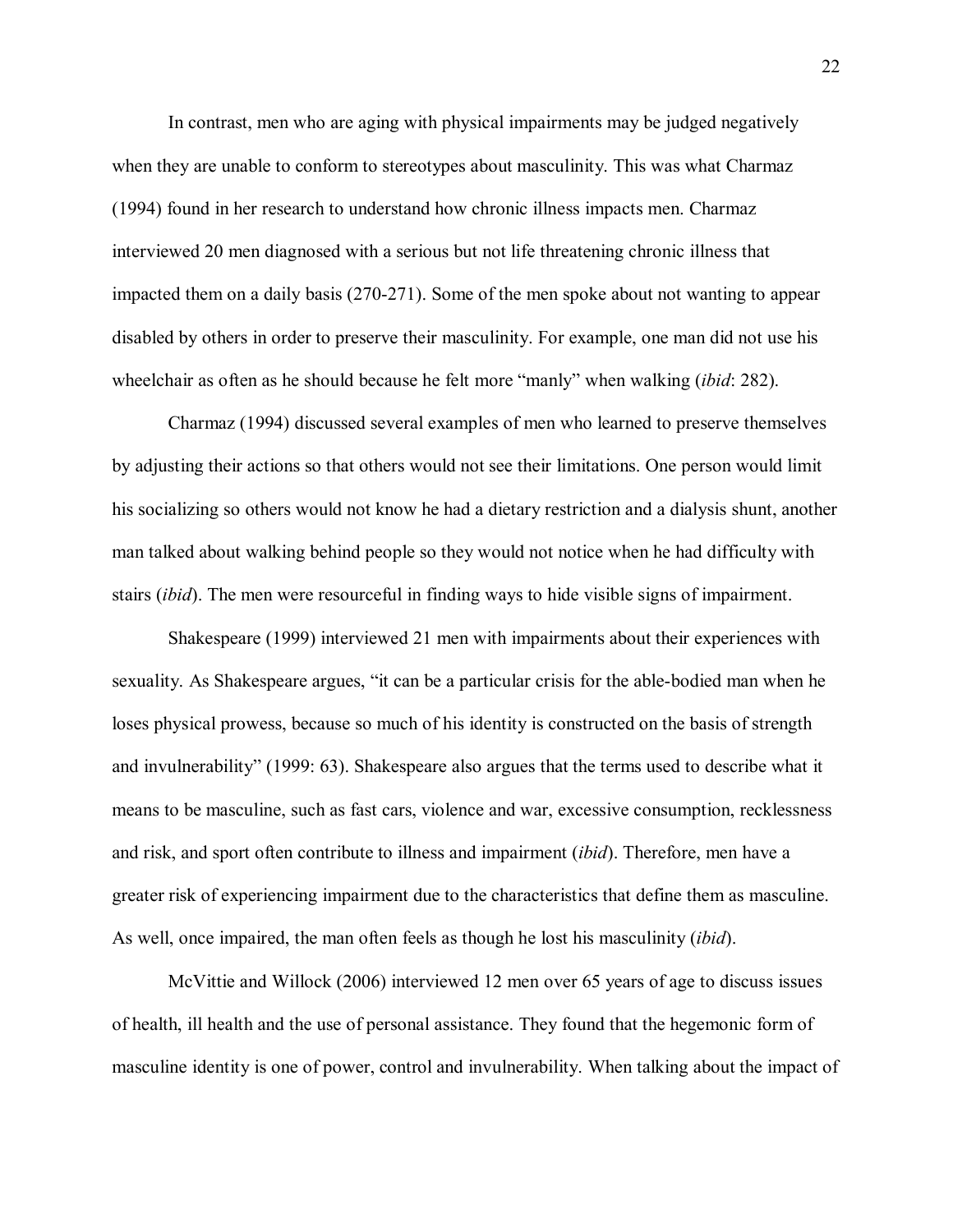illness on their life, the men described it as an external factor that they cannot control. One participant only acknowledged that he is ill when he cannot get out of bed. As long as he is able to get up and do things, he does not view himself as sick. The participants spoke about denying the fact that they might be ill because being ill went against the identities of a 'real man' (798).

Rapala and Manderson (2005) developed a case study of one male who is aging with a spinal cord injury. Based on literature reviews and the case study, Rapala and Manderson noted the tendency to describe the male body with an impairment as child-like and feminine. They argued that men with an impairment believe that they can prove their masculinity by participating in physical activity. For those who are unable to prove their masculinity they may worry about others assuming they are feminine (*ibid*).

#### Medical Care

The medical system typically plays an important role in the life of a person who is aging with a long-term physical impairment. Health care services in Canada are primarily designed for acute care treatment, not chronic care which is what most people who are aging with long-term physical impairments require (Rioux & Samson, 2006). Negative experiences in the health care system were reported by the participants in Pentland, Tremblay, Spring and Rosenthal's (1999) research to understand how women with physical impairments view their aging experiences. For example, the women could not discuss whether being female had an impact on their health care experiences because they believed health care professionals often only saw the disability (*ibid*).

Shapiro, Mosqueda, and Botros (2003) completed 30 interviews with older adults with different impairments to learn about their experiences with primary care doctors. The research was based in the United States, which has a different health care system than Canada, but some of the experiences of treatment by physicians may be similar in both countries. Their results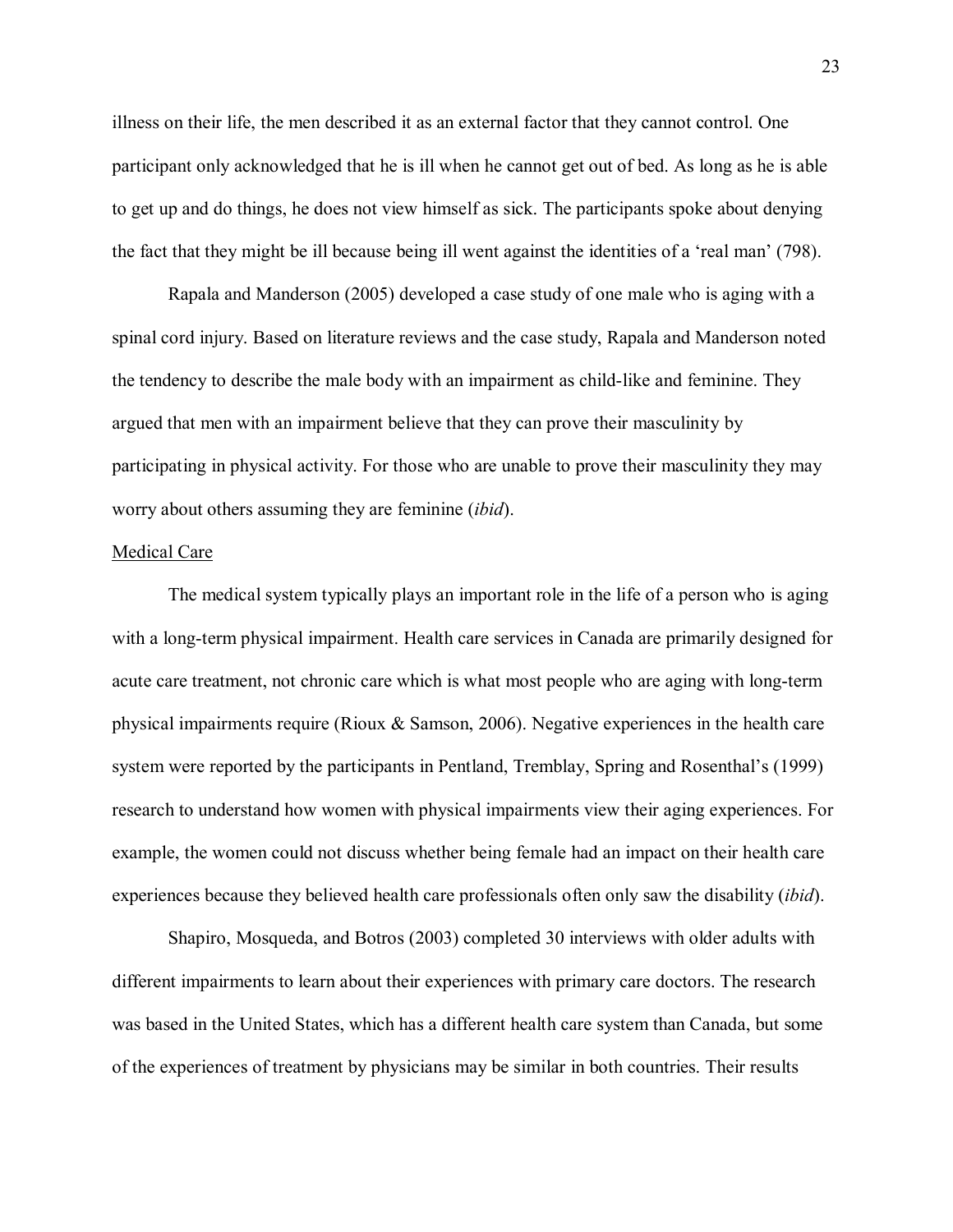suggest that people with long-term physical impairments are more critical of health care professionals than people of the same age who do not have impairments (*ibid*: 637). Many of the respondents reported having been disappointed at some point during their life by a health care professional. Those who were unhappy or dissatisfied reported that the physician variously showed insensitivity toward their impairment, focused primarily on the impairment, was in a hurry, was not thorough, had a patronizing attitude, assumed the person had mental health problems, and appeared to lack the incentive or desire to learn about the aging process for people who have aged with a long-term physical impairment (*ibid*: 638).

Some of the participants in Shapiro, Mosqueda and Bostros (2003) research spoke about what needs to occur for them to have positive experiences. Physicians who do the following will be received as better physicians by people with impairments: treat the patient as a whole person and not the sum of the impairment, have some knowledge about the impairment and be willing to learn more from the patient and/or other sources (*ibid*).

Krahn et al. (2006) present a literature review to support a national agenda on health and wellness for people with impairments, and argue that the national agenda should focus on a holistic model of health care for people with impairments. As well, Kroll et al. completed five focus group interviews with adults with physical impairments to learn about barriers and strategies when receiving health care services in the United States. The participants spoke about wanting health care professionals to look beyond their impairment and treat their entire body (*ibid*). These findings were similar to those in Thorne and associates (2004) research. The participants in Thorne et al.'s research, 12 participants who were diagnosed with multiple sclerosis at least five years prior to the interview, reported that physicians should not assume that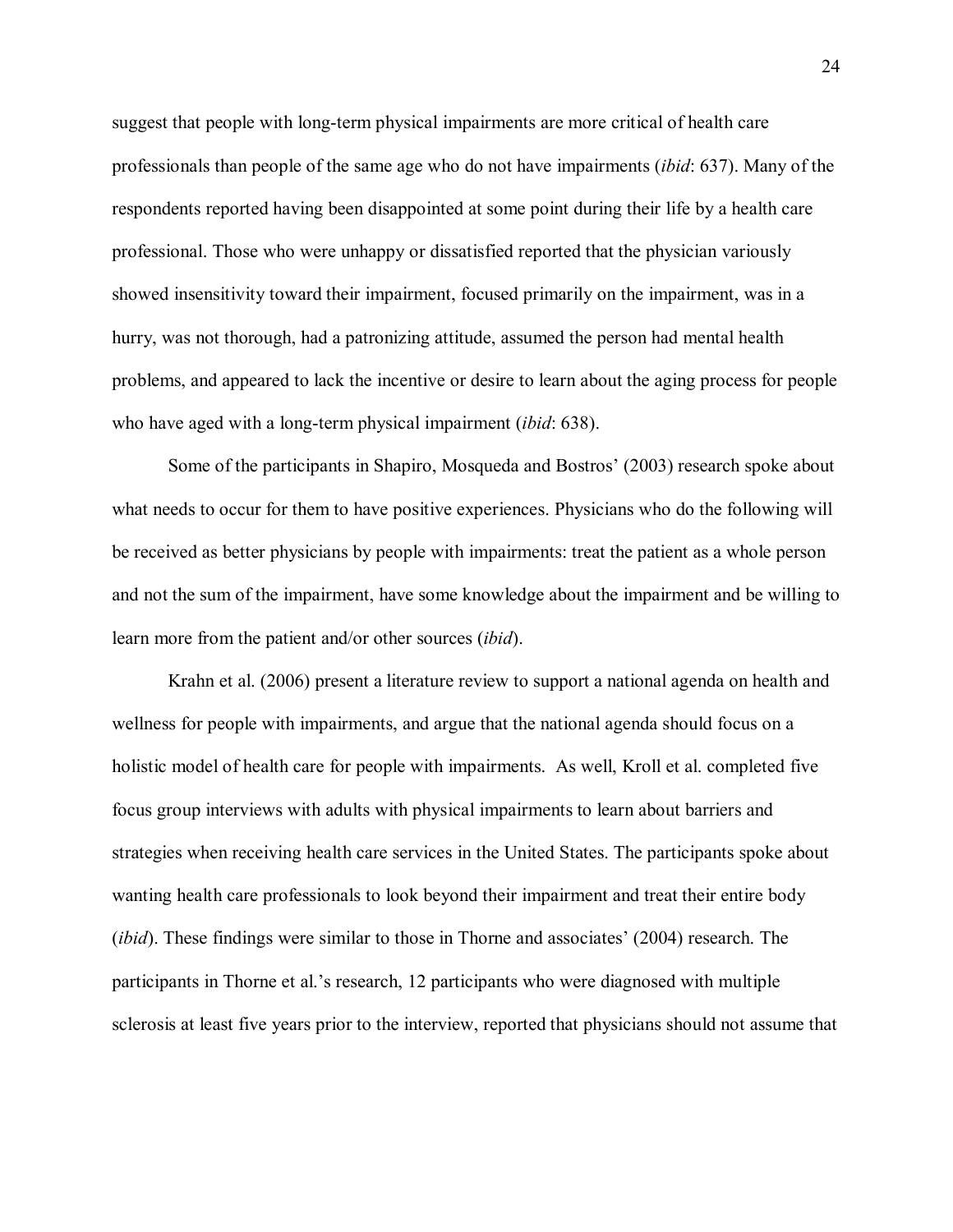impairment is always the problem and instead, treat the whole person and not just symptoms (Thorne et al., 2004).

Another problem in the health care system is that some health care professionals assume that people with the same impairment have the same experiences. Instead, health care professionals need to remember to treat everyone as an individual (DeSanto-Madeya, 2006; Shapiro, Mosqueda & Botros, 2003).

#### **Rehabilitation**

Zarb (1993a) states that rehabilitation systems and professionals do not meet the long term needs of people aging with impairments. Most of the rehabilitation services are designed for people who are younger and have recently experienced impairment or have become impaired in old age. People aging with long-term physical impairments need a continuity of support (*ibid*). Rehabilitation services should be offered throughout the aging process because needs change while a person is aging and new technologies may positively impact the lives of people aging with long-term physical impairments (*ibid*). Stone (2007) interviewed long-term survivors of stroke and found that if they received rehabilitation services, it was only for a short-term period immediately following the stroke. Survivors said, however, that their needs changed as they aged, and they would benefit from having access to services on an ongoing basis.

#### **Financial Consequences**

Aging with long-term physical impairments can be very expensive. Money is a powerful tool for maintaining autonomy and control of one's life, as Pentland, Tremblay, Spring and Rosenthal found in their research (1999: 118). The participants in Pentland and associates' (2002) study, who are women aging with spinal cord injuries, reported the benefits of money on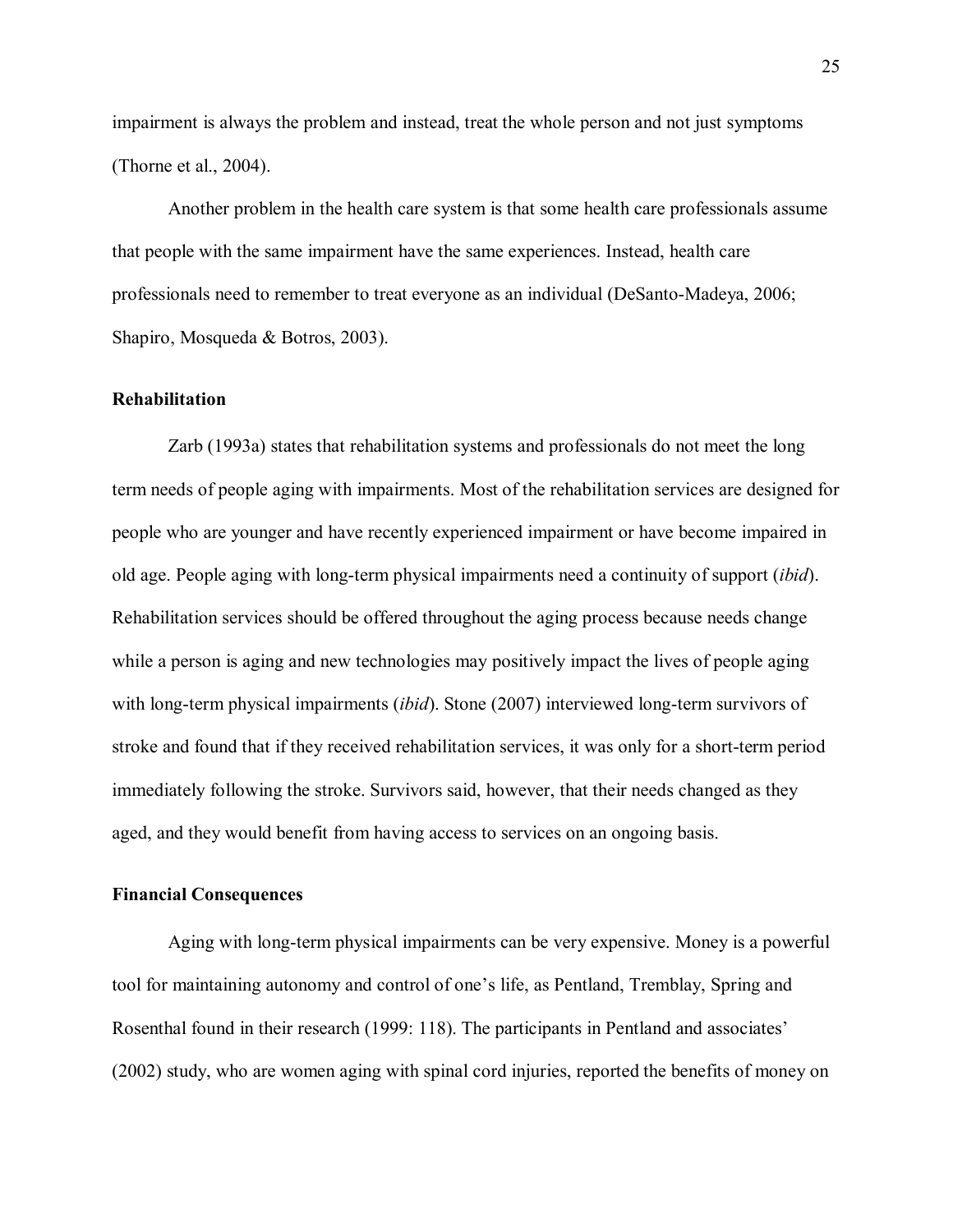their lives. Having access to financial resources helped the women cope with the aging process and their injury (383). Just the security in knowing that they had financial stability was beneficial for the participants.

Although having access to financial resources is important for people aging with longterm physical impairments, it may be difficult to achieve. Many people have financial problems and worry about managing financially in their retirement years (Pentland et al., 2002: 380-381). Financial problems may occur because people may be forced to retire earlier than planned, as Fong, Finlayson and Peacock (2006) found in their research on aging with MS, and as Kemp (2004a: 23) found in his qualitative research with family members of people with impairments who are aging.

 The ability to continue working becomes more challenging as the person aging with a long-term physical impairment becomes older, as Mitchell, Adkins and Kemp (2006) found in their research about the impact of aging on employment for people with impairments and people without impairments. Their cross-sectional research included people with a variety of impairments and showed that older people with impairments are more likely to retire earlier than their non-impaired comparison group. Many of the participants with impairments left the workforce at age 40, while the non-impaired comparison group typically left the workforce in their 50s and 60s (*ibid*: 162).

The person with a physical impairment has to struggle with providing for him or herself financially or face being seen as dependent on society (Pentland, Tremblay, Spring & Rosenthal, 1999). Some of the women in Pentland et al.'s study reported feeling forced to retire early and apply for a disability pension because of the limitations they experience. Worrying about poverty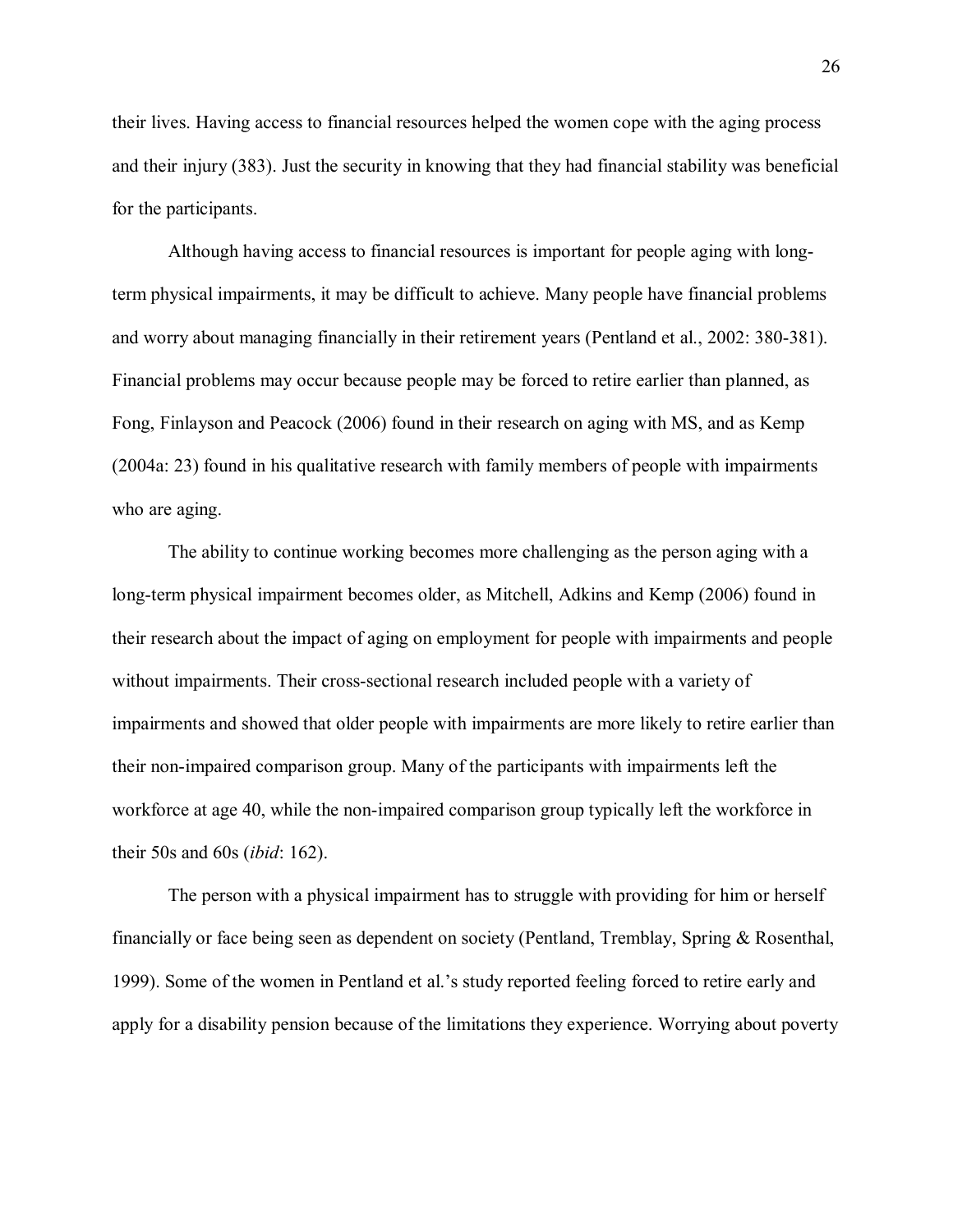and loss of control and dignity when applying for social assistance led some of them to continue working even when they experienced physical limitations (*ibid*).

Wendell (1996) discusses this issue and points out that a challenge for people with physical impairments is that disability leave and insurance policies assume that people with impairments are not capable of working full-time. This means that people with impairments must struggle to either push themselves to work full-time or, as Wendell says, "dishonestly declare themselves unable to work at all, often when they want very much to continue working (Wendell, 1996: 20).

In addition to early or forced retirement, many people who have aged with a long-term physical impairment are financially insecure because money is needed to purchase assistive devices, employ personal support workers or homecare workers, or make modifications to the home (Trieschmann, 1987: 117). Therefore, the person with an impairment often has many outof-pocket expenses and often earns less money than the general population (Furrie, 2006).

#### **Personal Support Workers**

Personal support workers may be essential in helping people with physical impairments stay in their own home (Yoshida, Willi, Parker & Locker, 2006). The Ontario government supplies limited funding to assist people to receive care in their own home through a program called "Home and Community Support Services". Support services are delivered by a variety of groups, including: family and friends, volunteers within the community, provider organizations (i.e. Ministry of Health and Long-Term Care), Community Care Access Centres (CCAC), government or publicly-funded services and provider organizations (examples include: nonprofit organization (March of Dimes, Alzheimer's Society), private corporations, municipal government or aboriginal organizations), commercial retailers and community centers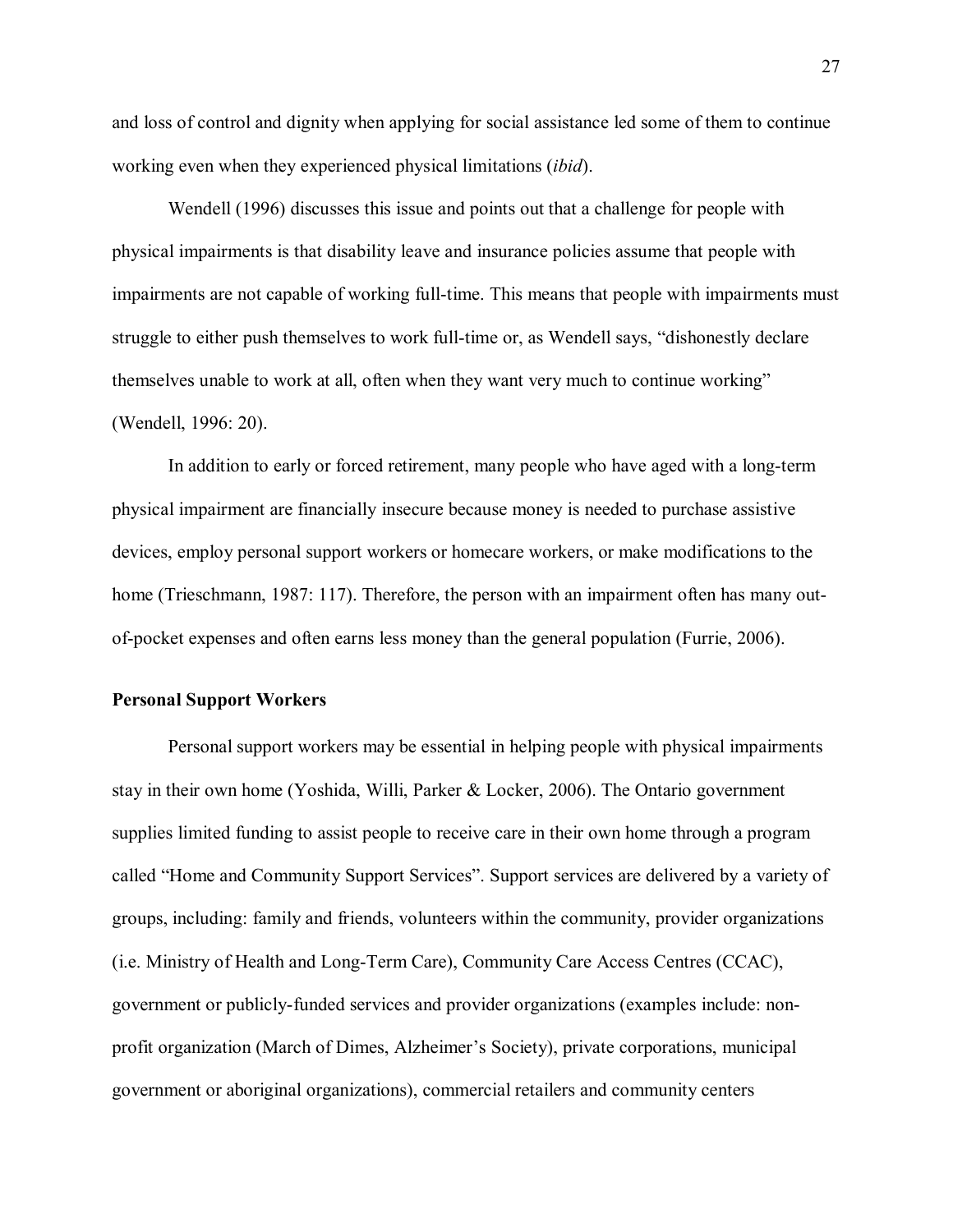(MoHLTC, 2007). The services are funded by a variety of sources, including: government (provincial and/or municipal), donations to voluntary organizations, private insurance or benefit plans and the individual.

Unfortunately, some people have to pay for additional personal support, above and beyond what is offered by the government and organizations. Many people cannot afford the extra assistance if they have to pay for it out of pocket (Furrie, 2006). Furrie used data from 2001 PALS to present a profile of Canadians with impairments. According to the results from the 2001 PALS, 22.6% of the respondents reported that they needed more health care or access to social services. Cost was the primary reason for not having as much support as needed. The cost of paying for support was not reimbursed by insurance for 55.1% of the respondents.

### *Coping Mechanisms*

The discussion of how people living with chronic illness cope with the consequences of their impairments is best developed in the work of Kathy Charmaz (1991; 1995). Charmaz does not focus on the aging process per se and does not indicate use of a social model of disability. Nevertheless, her work is concerned with the experiences of people who live with a variety of chronic illnesses and how they adapt to living with chronic illness, with a particular focus on how this affects sense of self. Her research is based on interviews with adults with serious, intrusive chronic illnesses. She found that, "[A]dapting implies that the individual acknowledges impairment and alters life and self in socially and personally acceptable ways. Bodily limits and social circumstances often force adapting to loss. Adapting shades into acceptance" (Charmaz, 1995: 657). Adapting, in other words, is a continuous process for her participants and one that is internal. The participants have to learn to accept their limitations as part of themselves and not their body betraying them.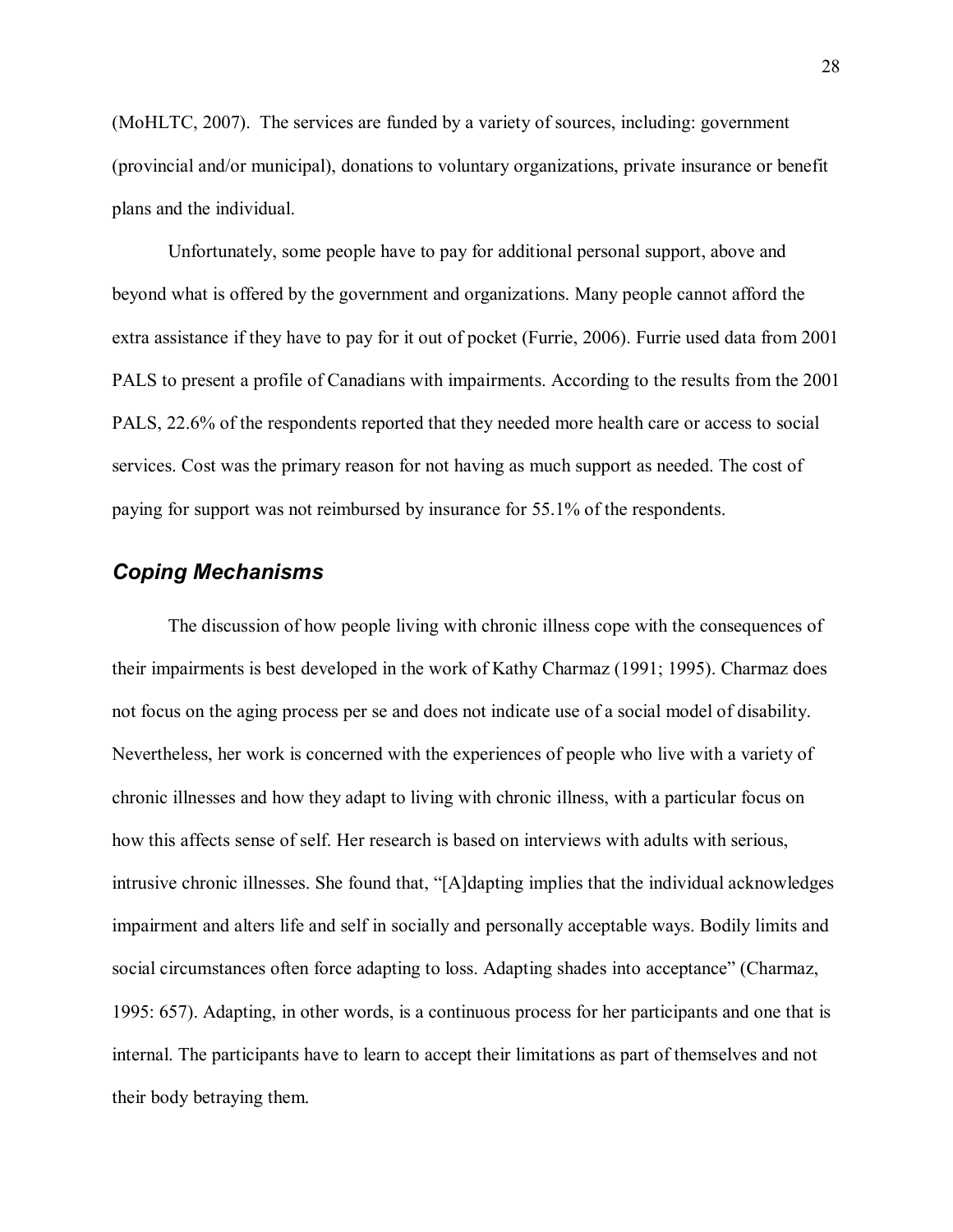Other research shows that coping with a physical impairment is a complex process (Kemp & Krause, 1999). Kemp and Krause surveyed several hundred people with post-polio syndrome or with SCI, to study the impact of impairment on depression and life satisfaction. They found that coping "involves many elements, including the number and rate of life changes, the person's attitude concerning these changes, his or her coping methods, their underlying personality, and level of social support he or she receives" *(ibid: 242)*.

Pentland, Tremblay, Spring and Rosenthal (1999) note that it is difficult to predict how impairment and aging will affect a person. The impact of age and impairment is difficult to predict as it has only become a recent phenomenon for large numbers of people to experience old age when living with a long-term physical impairment. The results from the participants (women aging with physical impairments) about coping mechanisms were discussed using four categories: "informal supports; participants' own behavioural and attitudinal adaptations; improved societal attitudes; and environmental supports (technology; social services; and health care) (*ibid*: 118).

#### Coping Physically

 There is a lack of information available for people aging with long-term physical impairments so coping with unanticipated physical changes can be difficult. Many of the experiences are unexpected, which make it challenging to adapt. DeSanta-Madeya (2006) interviewed 20 people with SCI and their family members to determine what it means to age with SCI, and described aging with a spinal cord injury as "stumbling along an unlit path"  $(275)$ . Most of the participants and their family members spoke about the uncertainty of their future because of their impairment. In order to cope, the participants have learned to live on a day-today basis.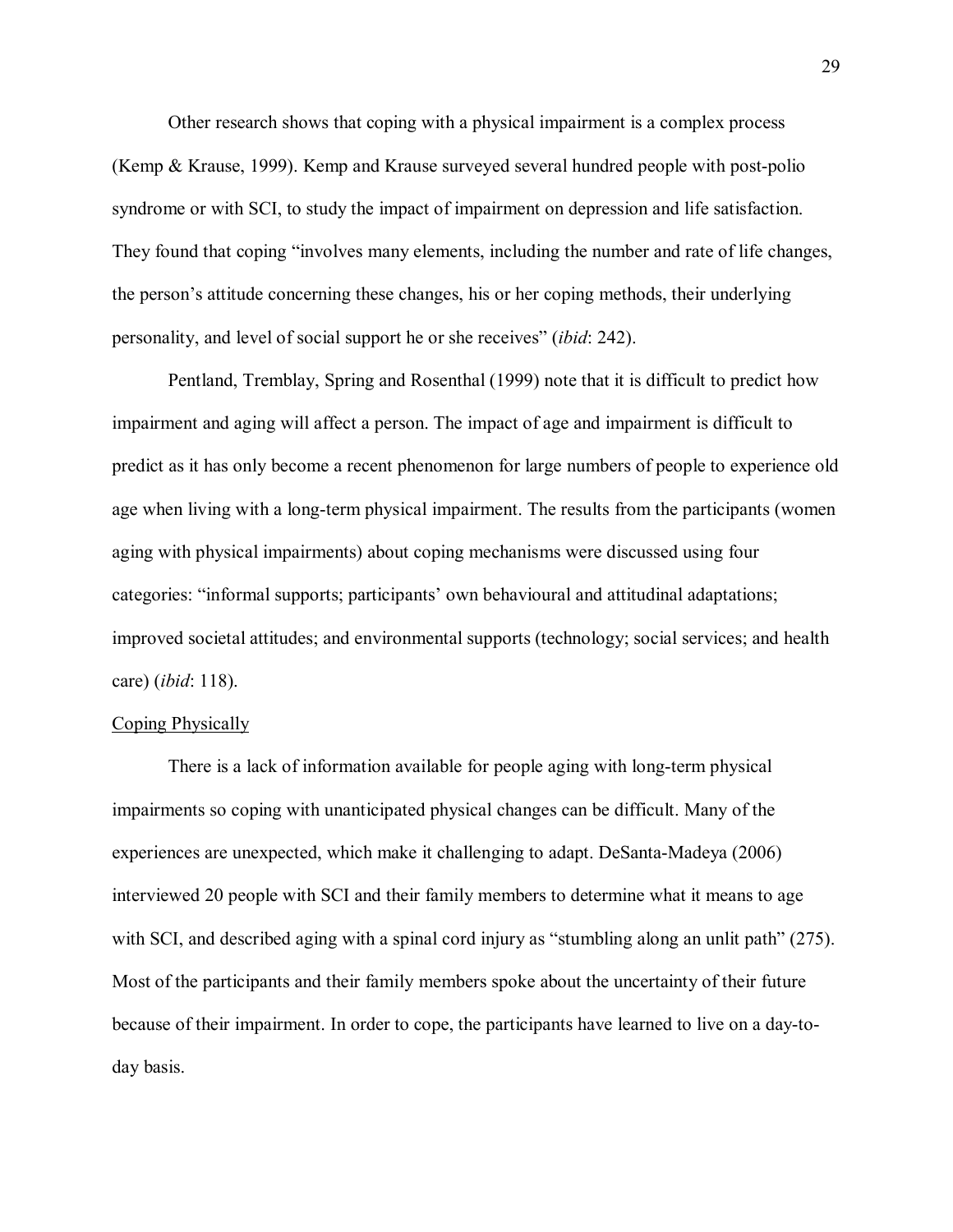Participants in Plach, Stevens and Moss's (2004) research were aging with rheumatoid arthritis. Twenty women who were middle aged and had aged with their impairment for at least five years were selected to participate in research about their bodily experiences. The participants noticed a decline in their physical abilities and spoke about adjusting their activities. Some of the coping techniques used by the participants included: therapeutic drugs; relying on a sense of spiritual belonging; home modifications; assistive devices/technology; and either modifying, changing or leaving the workforce. The adjustments were a continual process because, as the participants pointed out, as they aged they encountered different changes, pain and discomfort (*ibid*).

The participants in Harrison's (2006) research included 25 women between the ages of 55 and 65 aging with childhood-onset disabilities from paralytic polio. Harrison used qualitative research to learn about the experiences of the participants as they aged with a disability. The women were experiencing changes in their bodies as a result of the impairment and age (E5). They also spoke about their bodies "slowing down"  $(E6)$ . The participants learned to adapt to changes based on their increasing knowledge of past experiences. By slowing down the participants were able to determine how to maneuver barriers in an inaccessible society (*ibid*). However, it was challenging for the women to accept their limitations and many pushed themselves more than they should have when trying to appear 'normal' or non-disabled. Similarly, the participants in Pentland, Tremblay, Spring and Rosenthal's (1999) research had pushed themselves in the past and were suffering as they got older. Participants in the studies completed by Charmaz (1995), Fong, Finlayson and Peacock (2006), Harrison (2006), and Pentland et al. (1999) had all learned to reduce activities and evaluate whether an activity was worth the possible wear and tear on their bodies. Many of them also reduced the amount of time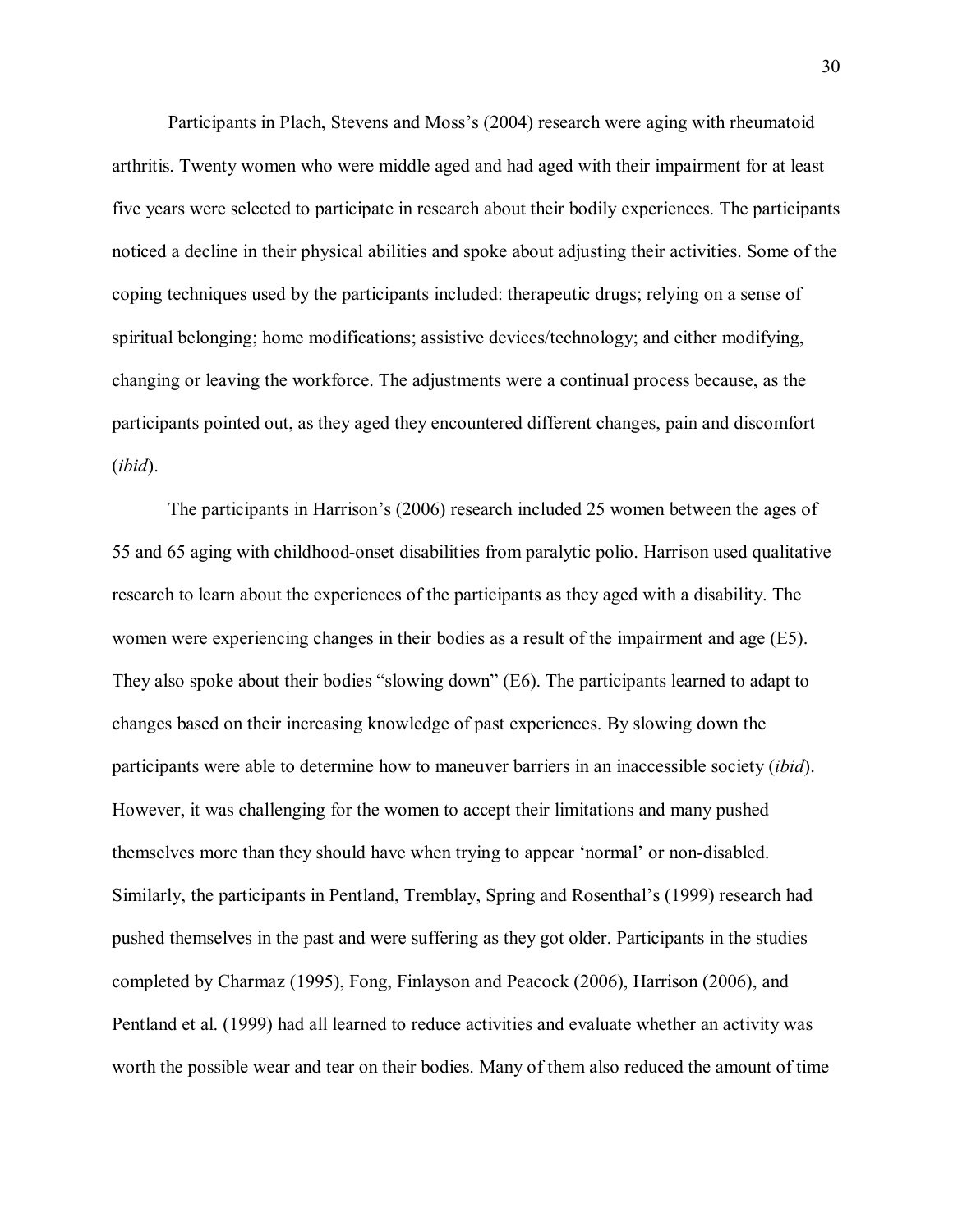they spent on activities to avoid fatigue. Others, especially participants with multiple sclerosis in Fong, Finlayson and Peacock (2006) discussed how they based their activities on a day to day basis because the never knew how they would feel.

#### Coping Emotionally

#### **Sense of Humour**

The literature suggests that having a sense of humour can help people to cope with their experiences of change as they age with long-term physical impairments (Fong, Finlayson, and Peacock, 2006; Pentland et al., 2002; Pentland, Tremblay, Spring and Rosenthal, 1999; Stone, 2007). For example, a participant in Pentland et al.'s (1999) research shared an experience with an ostomy bag that did not fit properly. Because she could not do anything about the bag she learned to make jokes about it. Her friend teased her about getting her a Christmas gift, perfume called "Eau de Pooh-Pooh" (119). This participant laughs about this experience because she acknowledges that she has no control over the situation.

#### **Spirituality and Religious Faith**

Participants in DeSanto-Madeya's (2006) research about aging with SCI spoke about placing their faith in God. Both family members and the person with a SCI found comfort in believing that the injury occurred for a reason. By believing that their injury had a purpose, many of the participants wanted to teach others about SCI to prevent more people from becoming injured. Some participants said that since the injury they were less afraid of death.

The female participants in Pentland et al.'s (2002) research who are aging with SCI spoke about inner strength, self-acceptance and a re-evaluation of priorities in coping with their limitations. Some of the participants felt they had become more spiritual since their impairment. Being spiritual assisted the women in accepting their impairment and finding peace within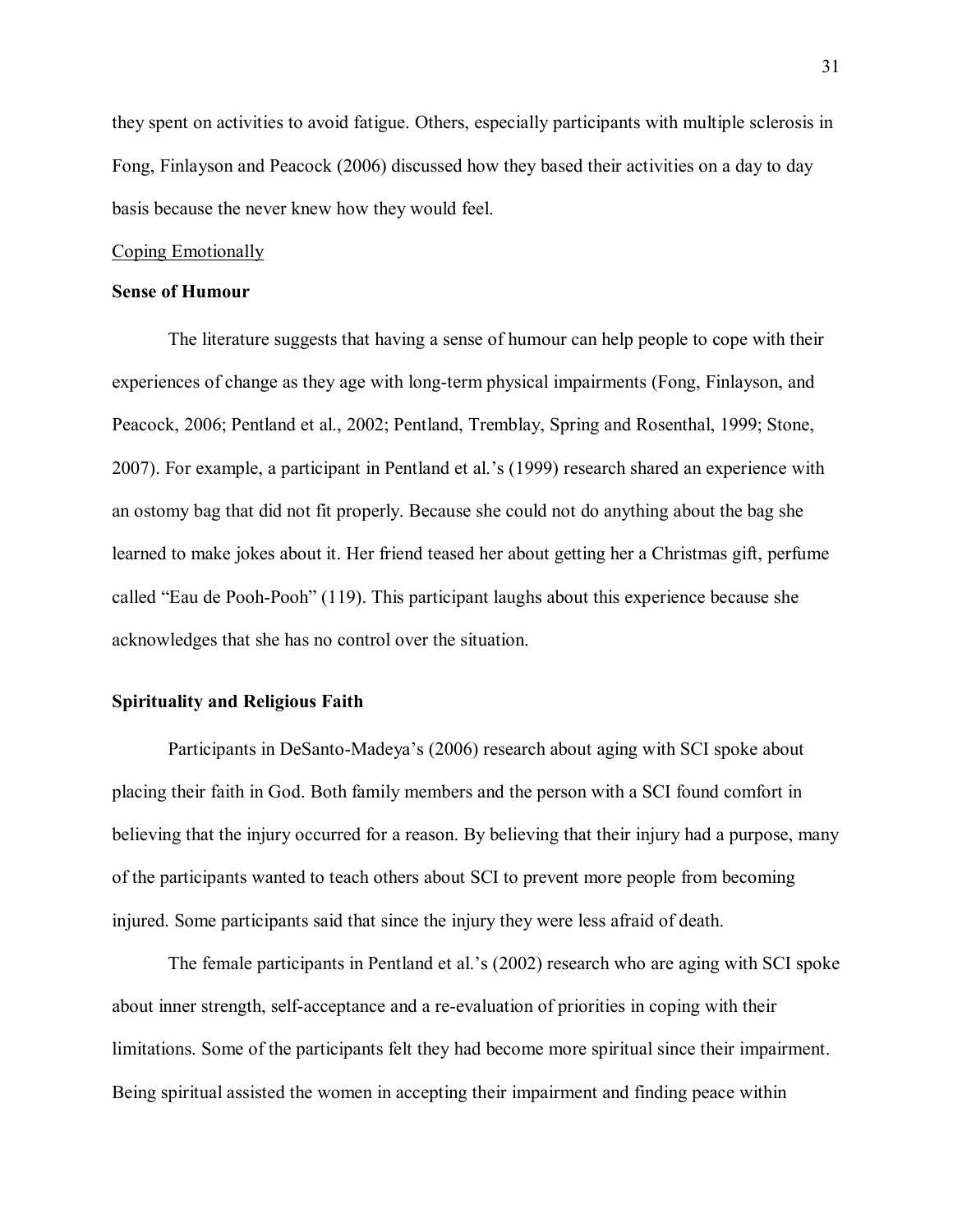themselves (*ibid*). At the same time, these participants were more accepting of dying because they had experienced so many different problems relating to their SCI and aging. One participant was quoted saying "I guess before the accident I had some fear of dying and I don't think I have it nearly as much as I did before, because I was almost dead anyway" (380).

Some of the participants in Fong, Finlayson and Peacock's (2006) research, who are aging with MS, spoke about the importance of spirituality as a coping mechanism. One woman was quoted as saying, "if you're going to survive, you have to develop your spirituality..." (701). As well, several of the participants included in Stone's (2007) research about hemorrhagic stroke spoke about how religious faith helped them accept their impairments and learn to adapt.

#### **Family and Friends**

As a person ages with long-term physical impairments, it is often necessary to require assistance with activities of daily living (Pentland, et al., 2002; van de Ven, et al., 2005). The importance of family members and friends providing emotional and physical support to people aging with long-term physical impairments is essential.

Many of the participants in Pentland et al.'s  $(2002)$  research rely on their partners for personal care. Some worried that their relationship would change because they relied so heavily on their partner for extra support. The importance of having a family member to offer assistance was so strong that the women who did not have spousal or family members wished they had someone to rely on (*ibid*).

Putnam et al. (2003) interviewed 99 adults between the ages of 22 to 82 with conditions such as cerebral palsy, polio, MS, amputation, and SCI, to determine the way people with impairments discuss health and wellness. The participants spoke broadly about the positive benefits of social support. One participant reported, "If you feel like somebody cares for you, I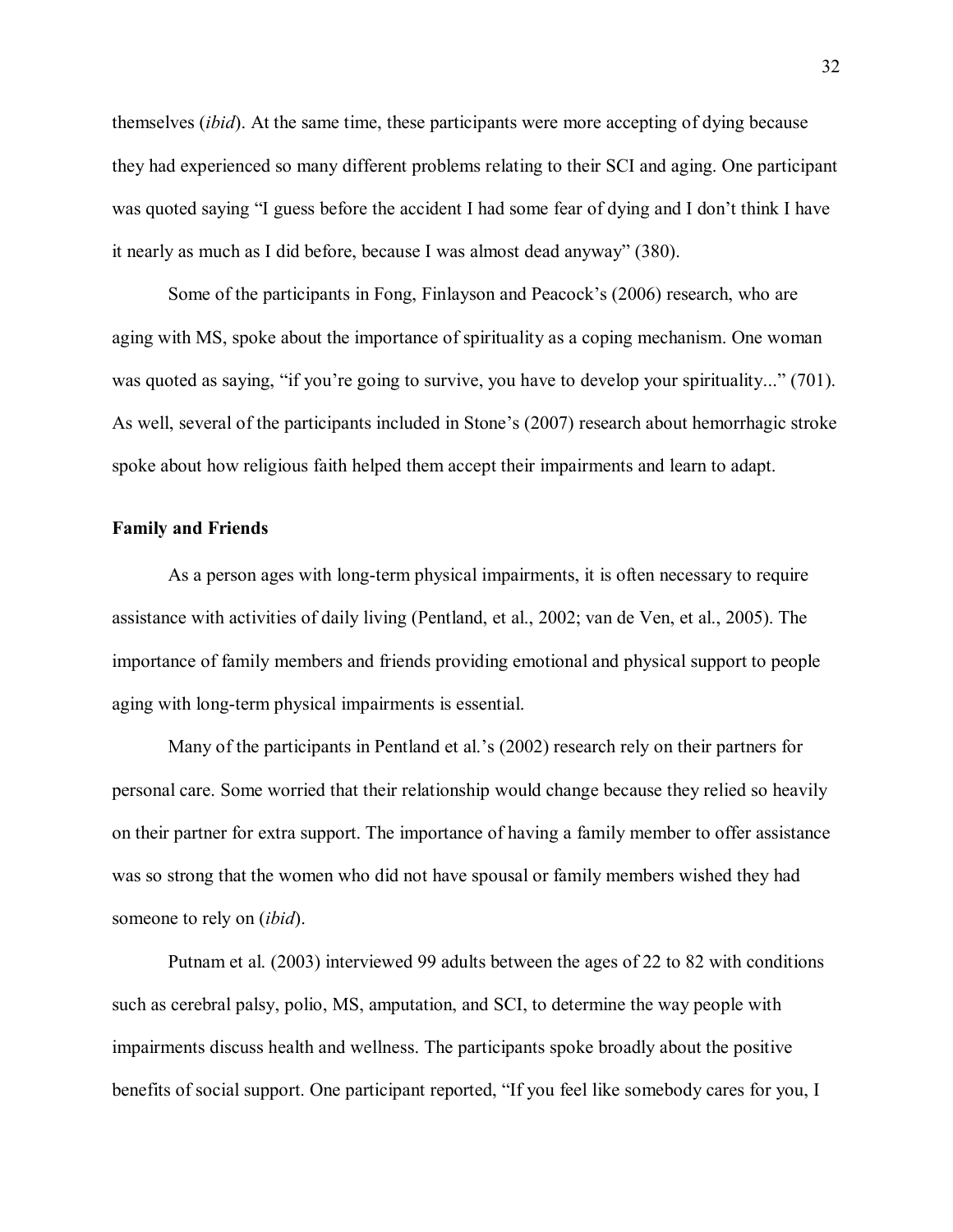think it gives you a reason to give something back, whereas if you don't feel like somebody cares, then, I mean, is there any point in it?" *(ibid:* 41). Support from family and friends helped many participants feel important.

Interestingly, findings from Pentland et al.'s (1999) research with women with physical impairments suggests that there is a gender difference in terms of who people turn to for emotional support. Pentland et al.'s (1999) participants spoke about relying on friends for emotional support. While spouses were important in assisting with physical and homemaking support, most of the women did not rely on them for emotional support. This is in contrast to research about men with chronic illness, which shows that men are likely to turn to family members rather than friends for emotional support. Male participants in Charmaz's (1994) research, for example, spoke about the importance of their partners' support and being there for them emotionally.

Another issue is that those who are aging with a long-term physical impairment often do not want to be a burden on their spouses and family members. Fong, Finlayson and Peacock (2006), for example, interviewed a woman aging with MS who spoke about her husband having his own health problems. She worried that he may not always be able to help her as much as she needs and he may need his own help (*ibid*). Similarly, participants in Pentland, Tremblay, Spring and Rosenthal's (1999) and Putnam et al.'s (2003) studies are also concerned about being a burden on their spouses. Worrying about being a burden creates stress and anxiety for people aging with physical impairments.

#### **Support Groups**

There is a rich literature showing that support groups can be beneficial for improving a sense of wellbeing for people with chronic illnesses or impairments and allowing people to help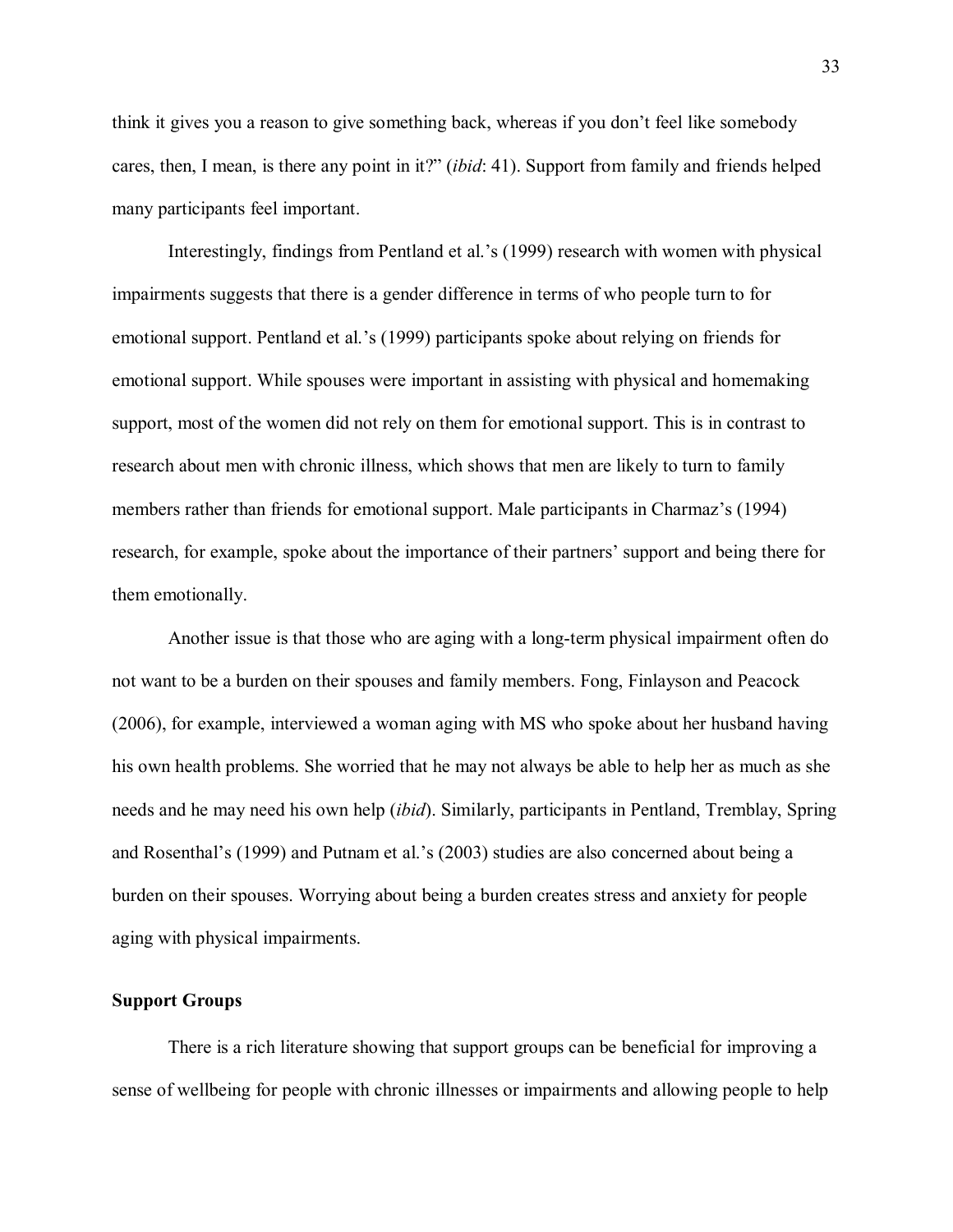each other cope with their difficulties (e.g., Cohen, Underwood, and Gottlieb, 2000; King, Willoughby, Specht, and Brown, 2006; Schwartz and Sendor, 1999; Stone et al., 2002). The benefits of support groups have also been noted in studies of the experience of aging with a longterm physical impairment.

Fong, Finlayson and Peacock (2006), for example, found in their research with people who are aging with MS that support groups provide a place for people to laugh and learn more about their impairment or chronic illness. Not all of their participants, however, belonged to a support group for people with MS. As well, Pentland et al. (2002) found in their research with women aging with spinal cord injury that peer support was beneficial in reducing loneliness and isolation. Many of the participants in Pentland, Tremblay, Spring and Rosenthal's (1999) study talked about the importance of social networks with other women with impairments. Having a strong sense of community made it easier for the participants, all women with physical impairments, cope with their physical limitations.

A few of the participants in Stone's (2007) interviews with women who experienced a hemorrhagic stroke shared their experiences with support groups specifically designed for people who had a stroke. Jean enjoyed being able to share her experiences with people who have similar experiences. Another participant, Katherine, attended several support groups but was not satisfied with them. She stopped going to support groups but did not regret the times she went in the past.

A growing body of research focuses on the benefits of on-line support groups for people, especially for people with impairments, chronic illnesses, and older people, as a way to learn from each other, learn about health problems and treatments, and form social networks (Braithwaite, Waldron & Finn, 1999; Turner, Grube & Myers, 2001; White & Dorman, 2001;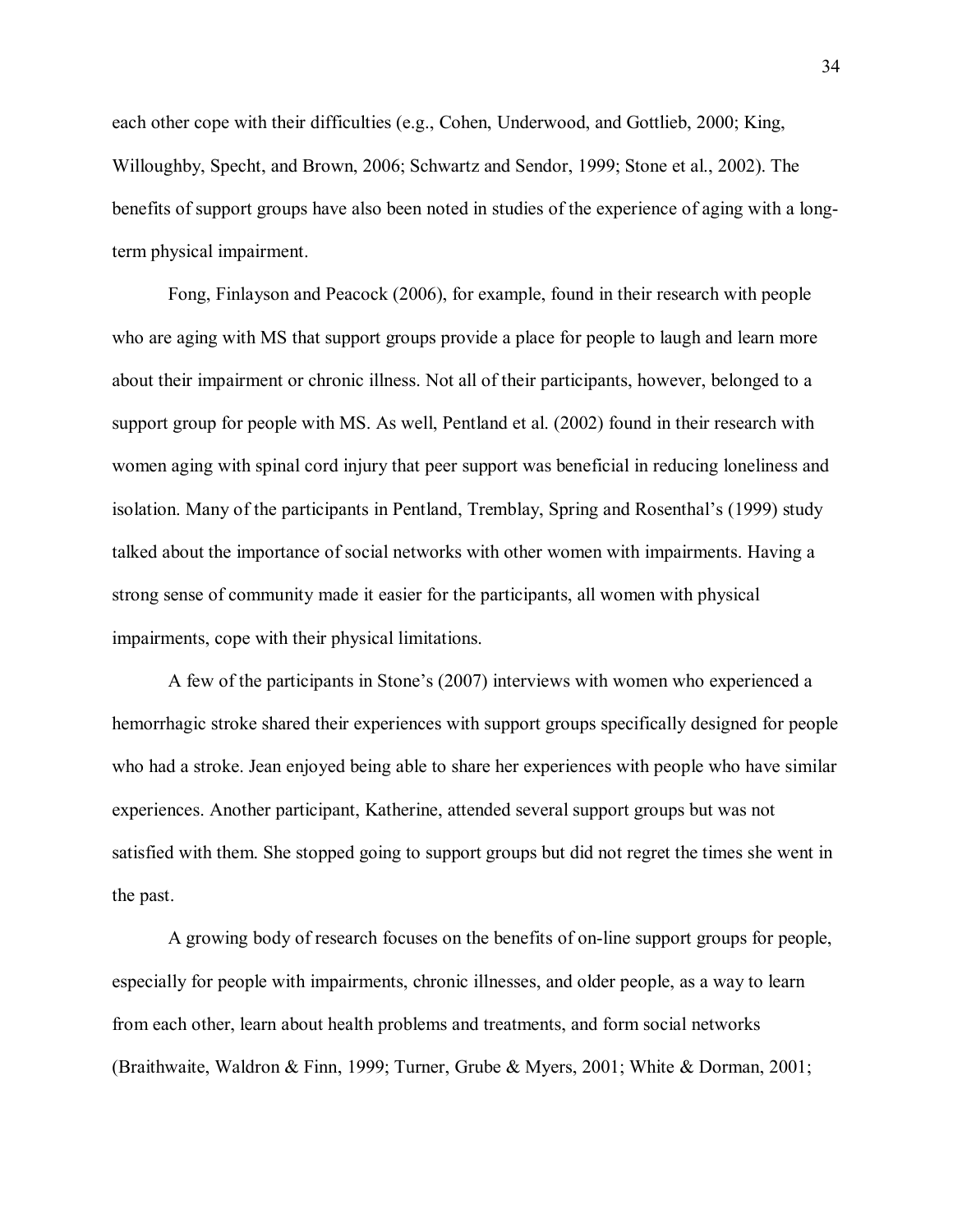Wright & Bell, 2003). For example, Braithwaite, Waldron and Finn (1999) found in their content analysis of an on-line support site for people with disabilities that contributors would reassure each other and boost each other's self-esteem. They showed empathy, sympathy, and understanding towards others in the group.

While on-line support requires access to a computer and internet connection, and so is not an option for everyone, it may be beneficial when face-to-face interactions in support groups are not possible or even desirable. People who may not be able to participate in face-to-face interactions include people with impairments, people without access to transportation or the ability to verbally communicate (Braithwaite, Waldron & Finn, 1999; White & Dorman, 2001). A benefit to online support groups is that people who have an internet connection can have access to support anytime and when it is convenient to the user (White & Dorman, 2001).

#### **Working to Ensure that Health Care Needs are Met**

A subject that comes up time and again in the literature on aging with physical impairment is that interactions with physicians are not always satisfactory. People need to develop strategies to ensure that their needs will be met in a medical encounter.

Many of the participants in Pentland, Tremblay, Spring and Rosenthal's study of women aging with SCI (1999; 2002), discussed the importance of speaking up for themselves. Similarly, participants in Shapiro, Mosqueda and Botros (2003) research, people over the age of 50 who have lived with their impairment for at least 10 years, discussed the need to be forceful and confront physicians if their needs were not being met. They wanted to be taken seriously and with respect. Many of the older participants who had aged with their impairment for longer periods of time (those with post-polio syndrome and SCI) reported that they avoided physicians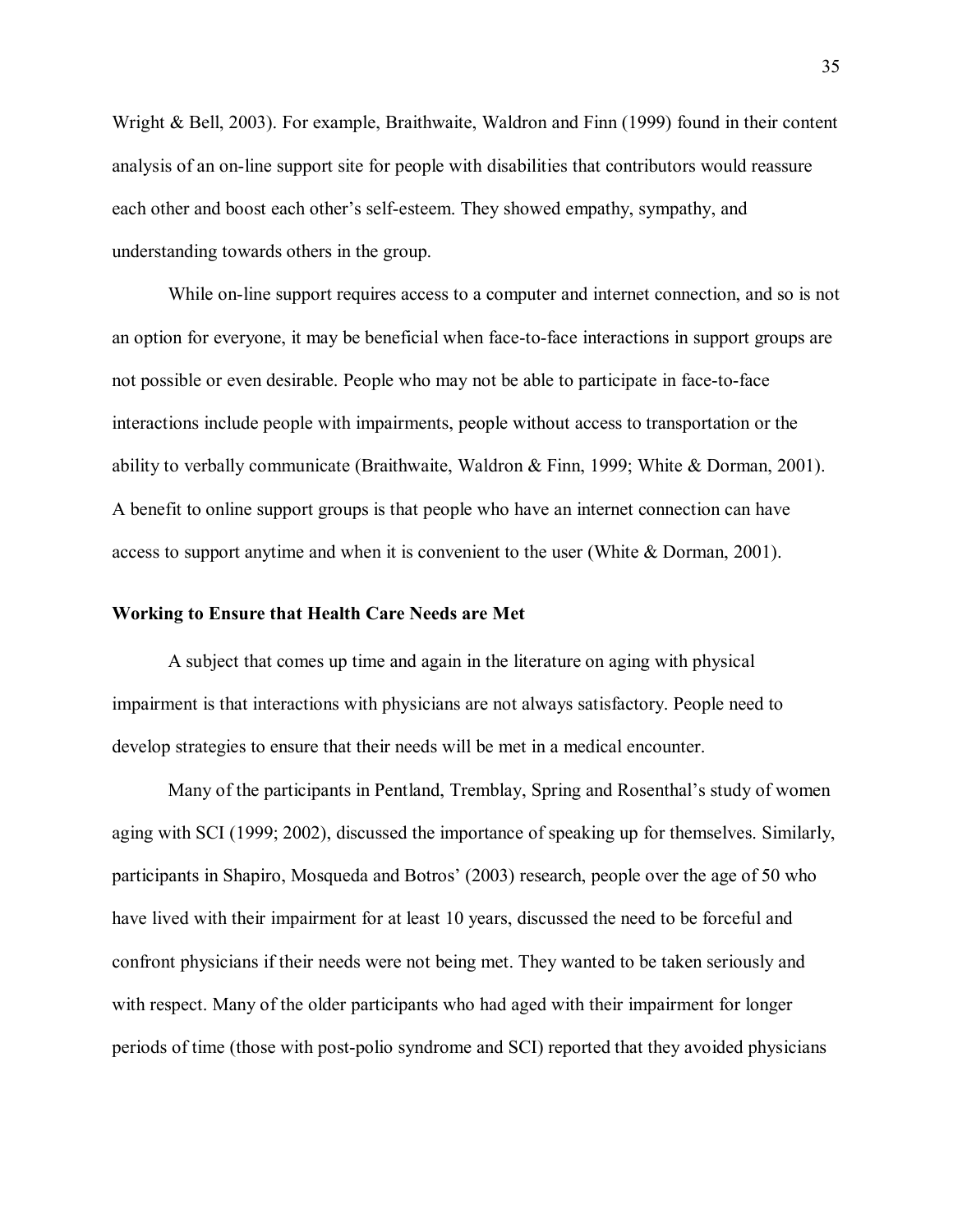and took care of themselves rather than seek medical attention (Shapiro, Mosqueda & Botros, 2003).

Thorne et al.'s  $(2004)$  research participants with MS also spoke about taking charge of their experiences and not relying on health care professionals. Many of the participants carried out their own research by asking a variety of health care professionals their opinions, or searching medical journals and the Internet. One participant reported that a health care professional told her that "It's [MS] a mystery. You are on your own. Call me when you need a wheelchair" *(ibid: 14)*. Most of the participants wanted a health care professional who would recognize their expertise and learn from them (*ibid*).

## *Conclusion*

 Studying aging with a long-term physical impairment is challenging as it incorporates many different aspects that continuously change and develop throughout the life course. Therefore, life course theory is useful when exploring how people aging with long-term physical impairments learn how to accomplish everyday activities while taking impairment into account. The ability to develop coping mechanisms is a process that occurs throughout the life course.

People who are aging with long-term physical impairments have different experiences than people who are not aging with long-term physical impairments. The literature provides an in-depth view of the changes that occur to people as they age with long-term physical impairments. They typically feel as though they are aging faster, have more limitations which may result in giving up activities, require assistance in completing tasks, experience barriers in mainstream society and may have a limited income due to early retirement and extra expenses.

People with long-term physical impairments are able to accommodate their limitations by making home modifications, purchasing assistive devices and asking for accommodations in the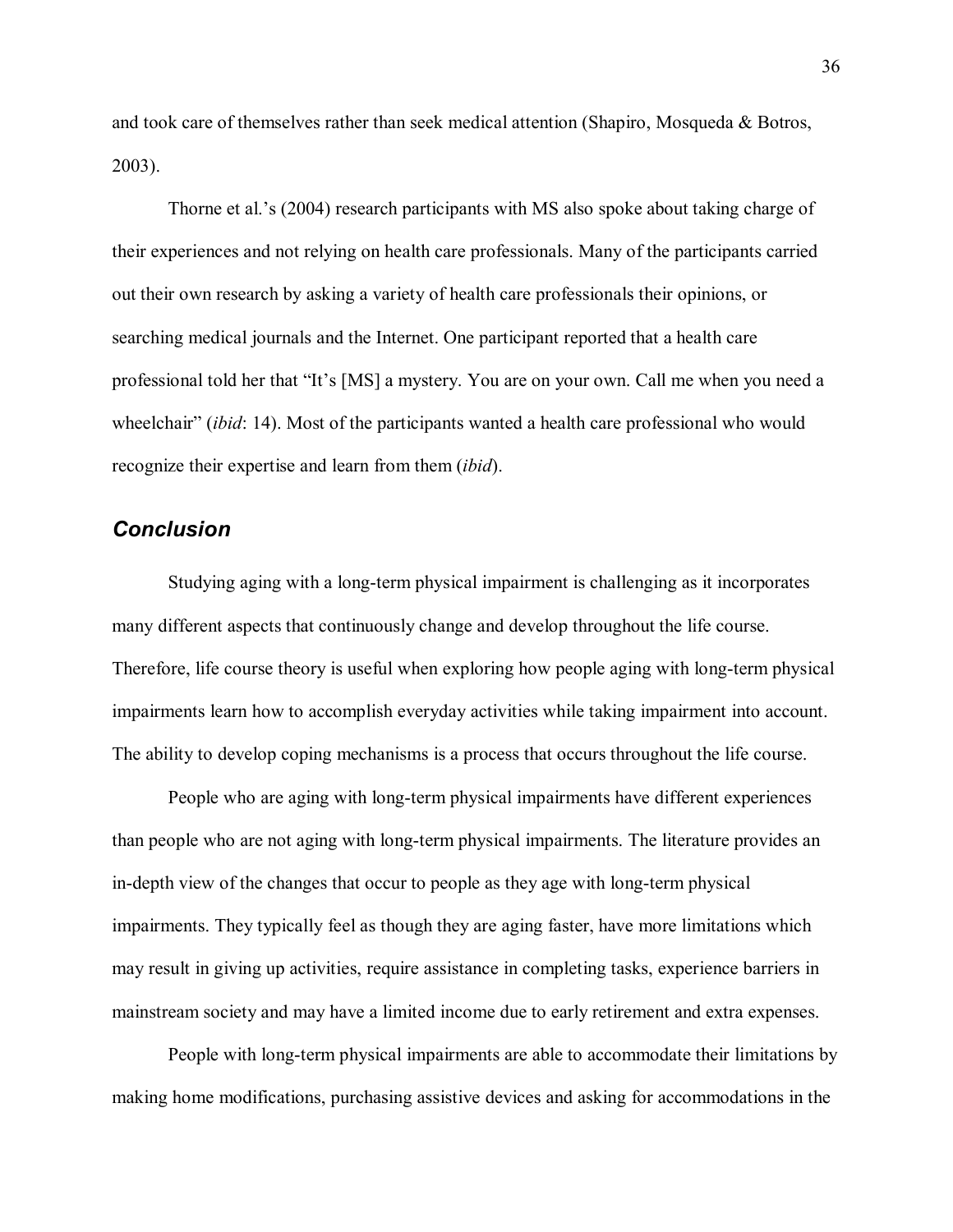workplace. However, when these types of coping mechanisms are not possible they may have to rely on support networks, sense of humour, religious faith and speaking up to health care professionals. Developing coping mechanisms is an important part of aging with long-term physical impairments. Coping mechanisms are used to adapt to the changes that are occurring based on the impairment and the aging process. Although there are many changes that occur when people age with long-term physical impairments, most learn ways to accommodate their impairment and still attempt to participate in mainstream society despite barriers.

 The next chapter of this thesis will explain the methods used to research the experiences of eight people who are aging with long-term physical impairments for over ten years. Following the methods section will be an analysis of the results from the eight participants.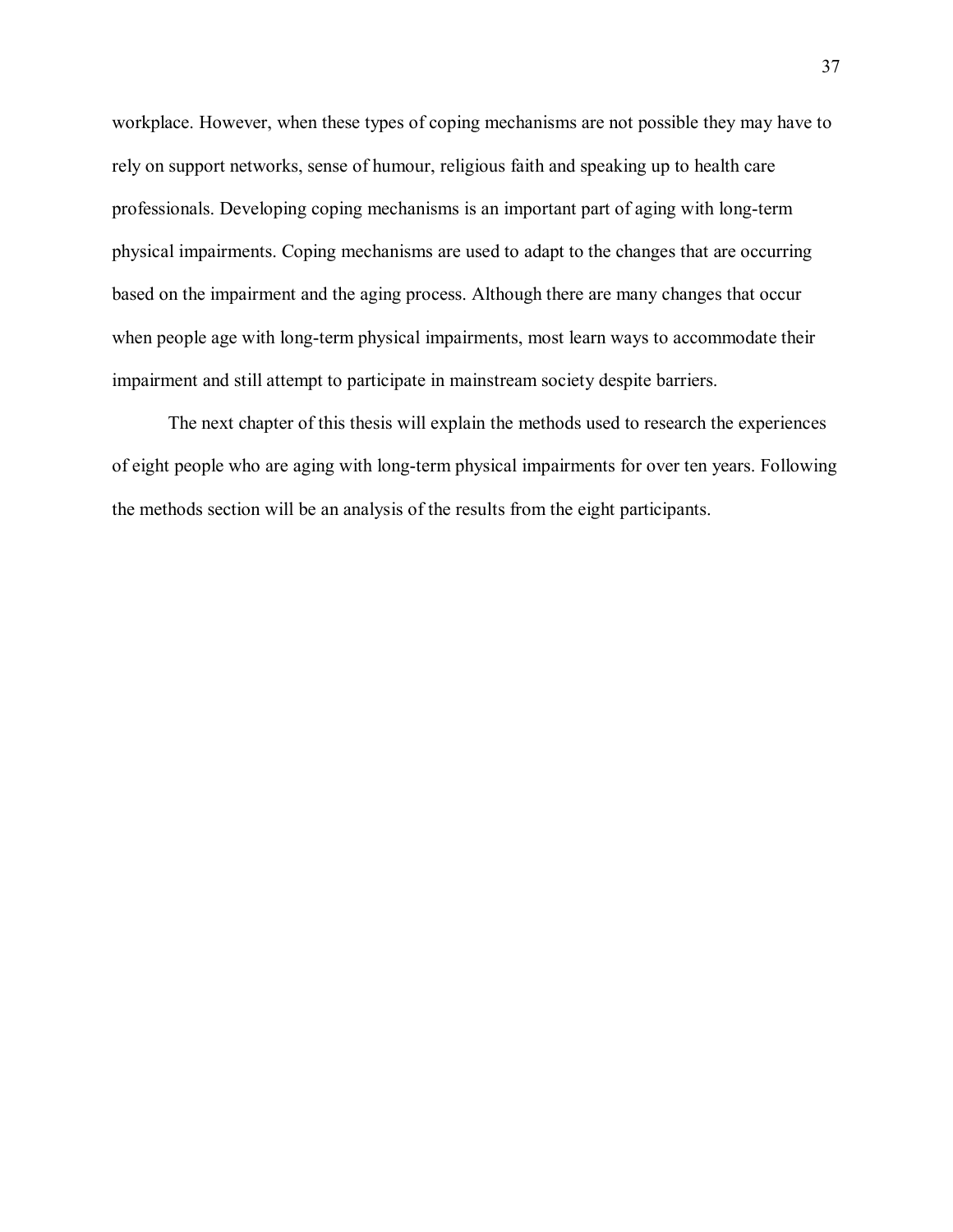# **Chapter Two – Methods**

Qualitative researchers seek answers to their questions in the real world. They gather what they see, hear, and read from people and places and from events and activities. They do research in natural settings rather than in laboratories or through written surveys. Their purpose is to learn about some aspect of the social world and to generate new understandings that can then be used (Rossman & Rallis, 2003: 4-5).

My goal in this research was to expand and fill a gap in the literature focusing on how people aging with long-term physical impairments make sense of their lives. Therefore, a qualitative method was appropriate for this research. This method allowed me to capture the rich details of a person's life as he or she ages with a physical impairment, and draw attention to the intimate details of a small group of people who are aging with long-term physical impairments.

 Researchers use qualitative research to understand the lived experiences of the participants (Novak & Campbell, 2006). Learning the lived experience is important because it provides detailed examples of how the participants interact in the social world. Qualitative research is useful in "understanding how individuals subjectively see the world and how they make sense of their lives" *(ibid:* 247).

I determined that in-depth interviews would be an ideal method to collect data from the participants. Rossman and Rallis (2003) describe in-depth interviewing as "the hallmark of qualitative research" (180). Interviews are a useful way to collect rich and detailed personal information from participants, allowing them to answer in their own words. "Interviewing takes you into participants' worlds, at least as far as they can (or choose to) verbally relate what is in their minds" *(ibid)*. The researcher can learn what is important to the participant by listening to the details described or not described.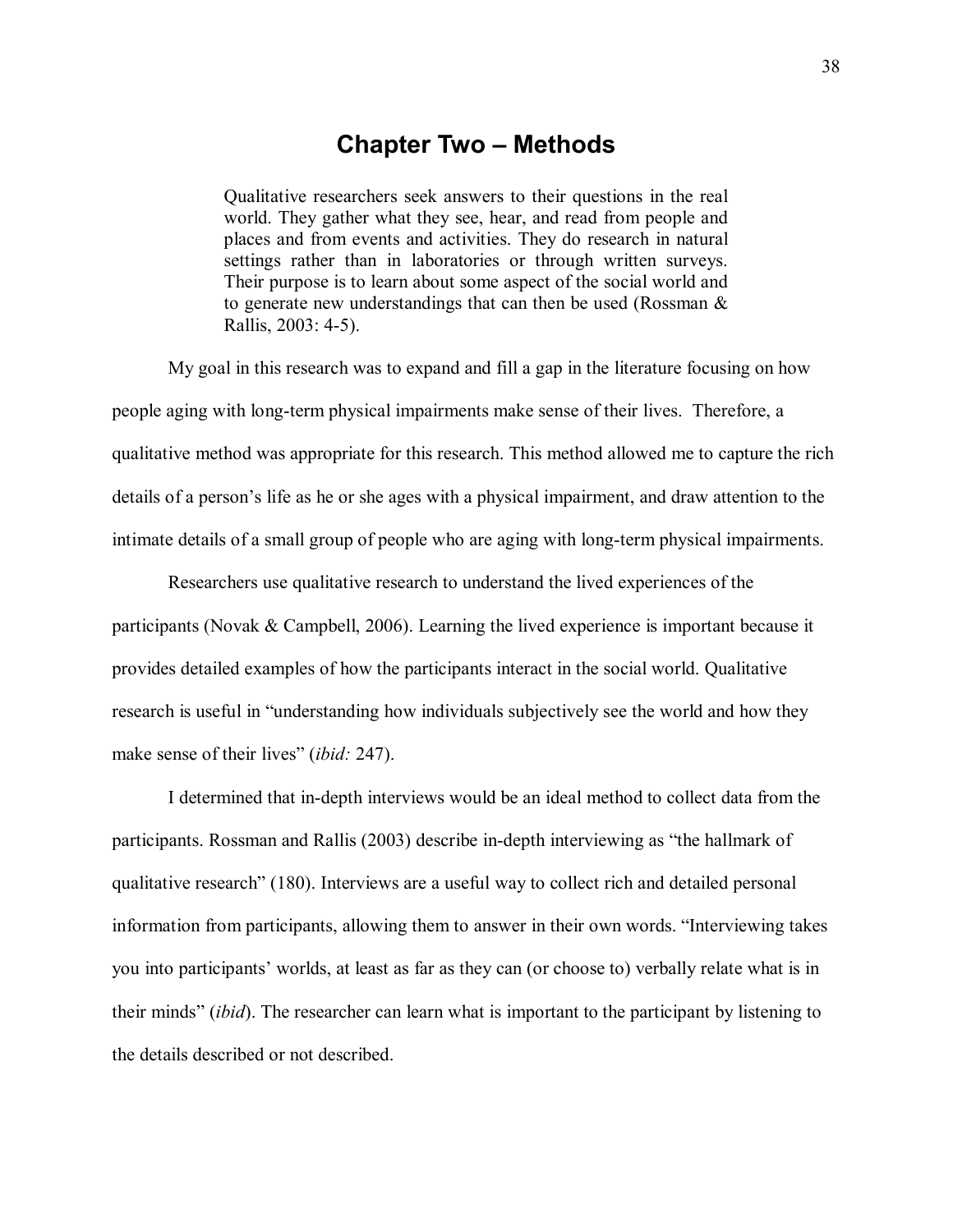## *The Interview Guide*

Semi-structured interview schedules were used for this research in order to ensure that certain common themes were addressed. "Semi-structured interviews are designed ahead of time but are modified as appropriate for each participant. They begin either with an interview guide, which is a list of topics to cover and the order in which to cover them, or an interview schedule, a set of specified, preformulated questions that can be modified" (Adler & Clark, 1999: 248).

Most questions in a semi-structured interview are open ended to allow discussion from the participant and are flexible enough so that probing can be used. Using open ended questions allows the participants to respond in their own way and to add comments that may not have been expected or to follow the interview schedule. While some of the information may not seem applicable to the research topic, it may add a dimension to the research that was otherwise unexpected. There is no right or wrong answer when answering open ended questions which allows participants to have some control over the interview by answering questions in a manner with which they feel comfortable.

The design of the interview guide was exploratory. "In research with an exploratory purpose, the investigator works on a relatively unstudied topic or in a new area" (Adler & Clark, 1999: 9). Palys (1997) expands further on the definition of exploratory research by stating that its purpose is to "gain familiarity with or to achieve new insights into a phenomenon, often in order to formulate a more precise research question or to develop hypotheses" (77). The experiences of people aging with a long-term physical impairment are under researched from a qualitative perspective. More research is needed on this topic as more people are approaching old age with a long-term physical impairment.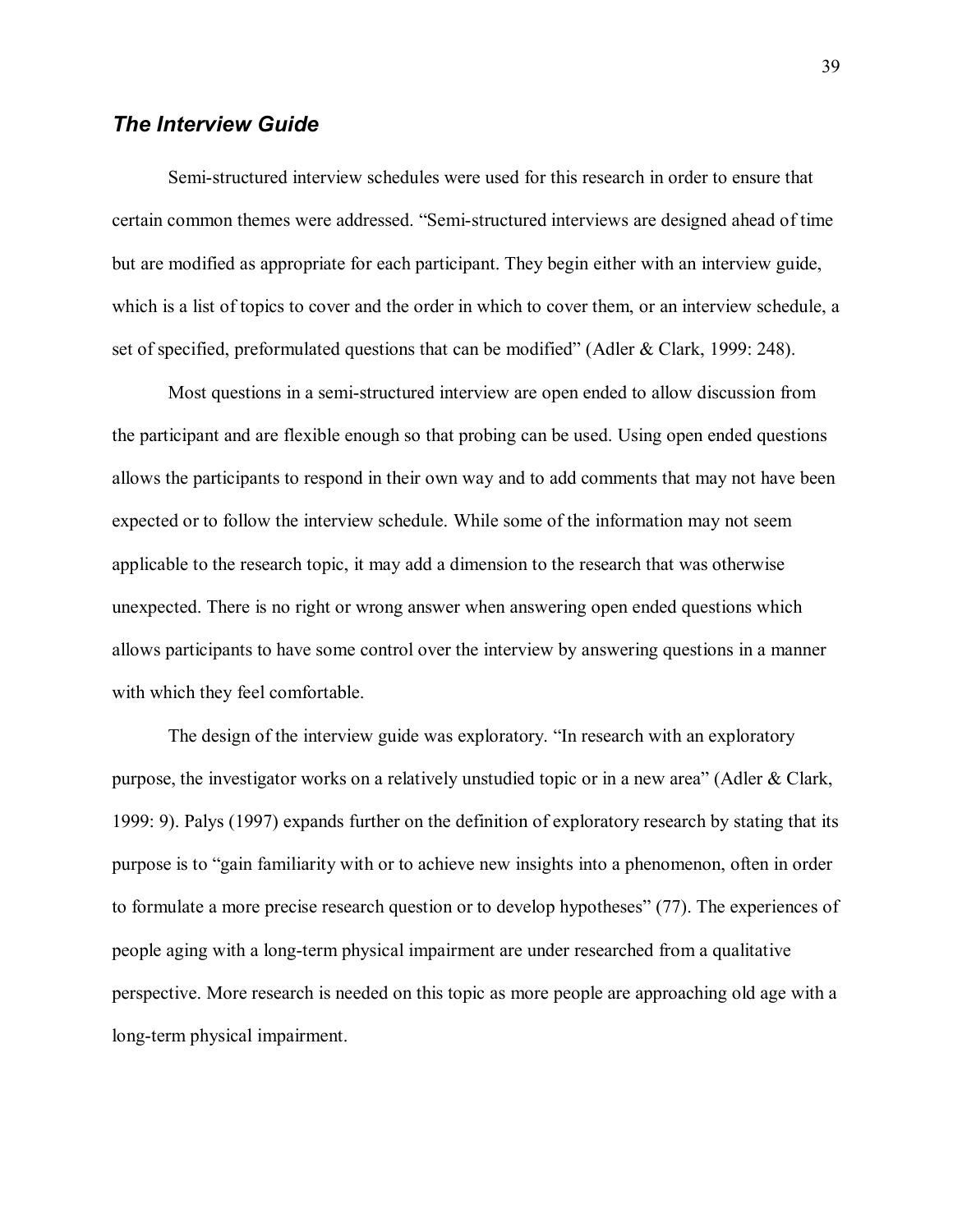The interview questions were developed to focus on a life course perspective after completing a thorough literature search. One goal of the interview guide was to learn about the transitions in the participants' lives as they age with a long-term physical impairment. The interview questions focused on five main issues: demographics, questions regarding age and impairment-related experiences, health status, social support and assistance, and modifications required (See Appendix A for complete interview guide). These areas were selected because evidence suggests that they have an impact on the experiences of someone who is aging with a long-term physical impairment.

The last question asked participants to describe a photograph or image that would illustrate what it means to age with a long-term physical impairment  $-$  a modification of the photovoice method used by Wang (1999). Instead of describing an image, many of the participants expanded on a particular incident in their life that was greatly influenced by the fact that they have a physical impairment. This question was a useful way of asking the participants to sum up their experiences.

### **Reflexivity**

Knowledge is subjective and interpretive because the researcher makes meaning using what is learned during the research (Rossman & Rallis, 2003). When completing research, the researcher needs to be aware of his/her identity, the identity of the participant and how the two interact. The different identities have an impact on "the data we gather and do not gather, the questions we ask and do not ask, and the interpretations we make and do not make" (Pini, 2004: 176). It is important to recognize these identities because participants know more than they are telling us and the stories they share are a reflection of the way they perceive the researcher and the research (Altheide & Johnson, 1994).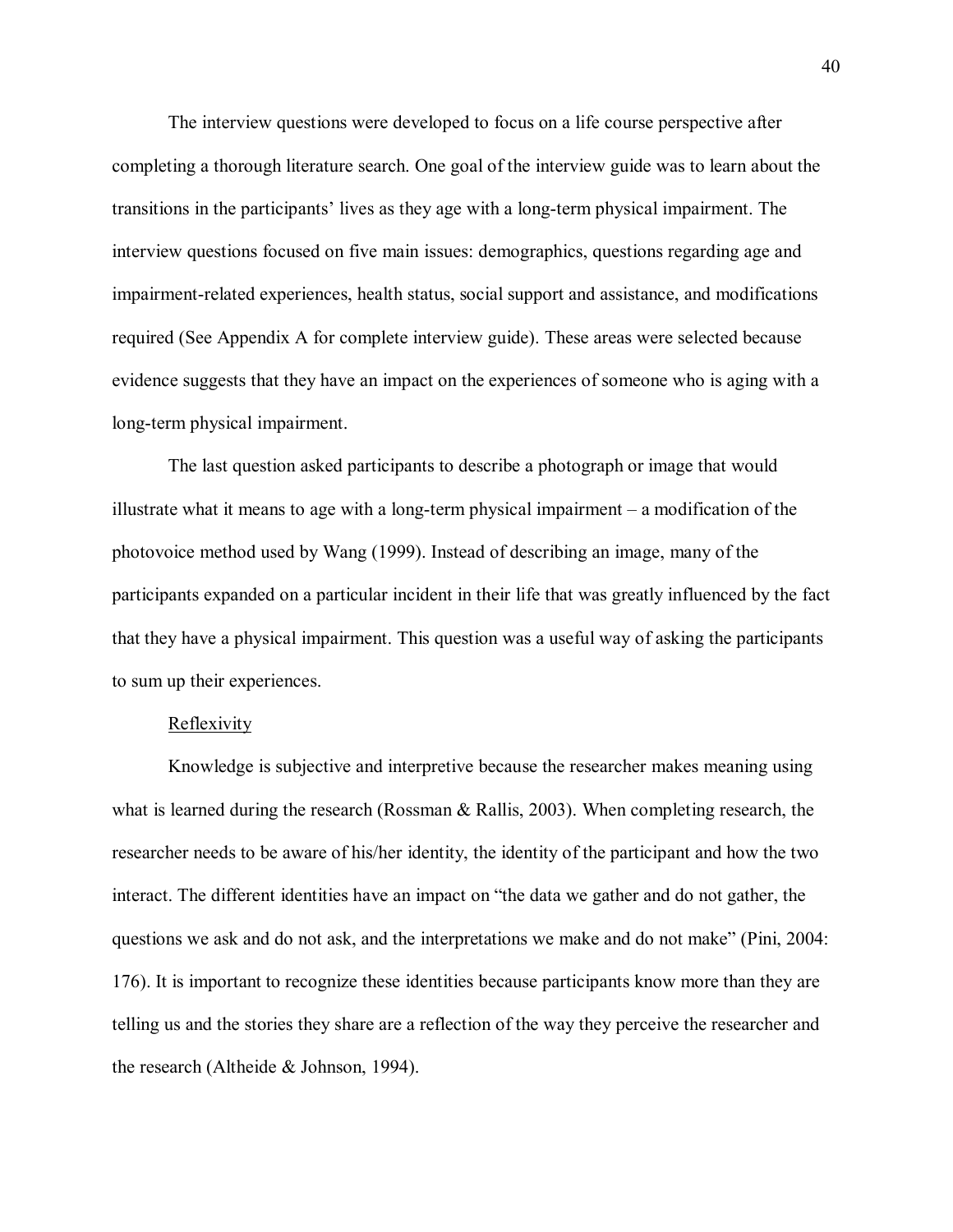The researcher is a part of producing knowledge and his/her personal characteristics must be considered when reflecting on how knowledge is created. Factors that influence the relationship between researcher and participants include: age, sex/gender, and class (Manderson, Bennett & Andajani-Sutjahjo, 2006). Prior to completing research, the researcher needs to be aware of his or her own interests, biases, opinions and prejudices. Rossman and Rallis (2003) recommend that researchers "make clear who you are and what assumptions drive the study" rather than pretend that research is objective (36). They further argue that researchers need to be aware of how participants view them (*ibid*: 50).

 I am a young, able-bodied woman whose social location is very different than that of the older participants experiencing disability who I interviewed. I must be reflexive about how my social location may have positively and/or negatively influenced the interviews and the knowledge produced. My gender had an impact on the type of questions I asked, how I probed the participants and how the participants responded to me. As a woman, I have been socialized to develop an emotional and caring role, and I projected this during interviews. As well, being a female may have made male participants feel more comfortable sharing information about their physical inabilities because they saw me as an emotional and caring woman who might not fully understand their situation, but who would not compare their experiences to her own. Initially, most of my male participants did not speak about activities that they can no longer complete. After probing, a few male participants talked about feeling inadequate when they were unable to complete tasks that were expected of them because of their gender. However, given the pressures around masculinity it may have made them less comfortable to talk to me about their inabilities.

My age is another personal characteristic that impacts my social location. How can I understand what it is like to be fifty years old and have aged with a physical impairment for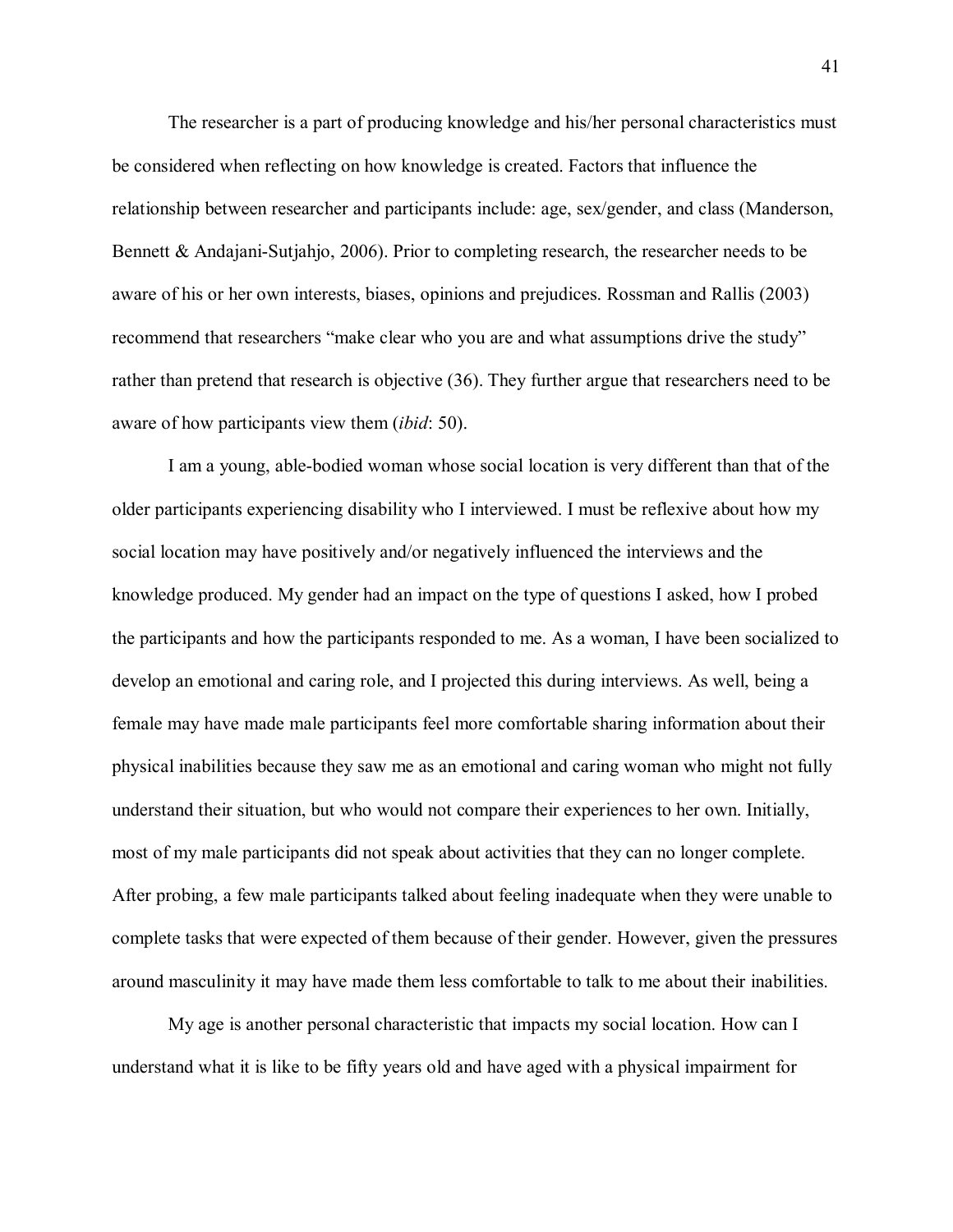almost as long as I have been alive? I believe that my age helps me to be genuinely interested and open-minded during the interviews because I have so much more to learn about life.

Unfortunately, the participants in my research might not be as willing to share experiences with me because I am so much younger. However, to contradict this statement, participants might think that I need to know their stories so I can personally learn from them. They might have been less likely to assume that I already know what they were talking about, and so might have been more willing to explain their experiences in detail. As well, participants appeared to enjoy talking about their experiences with someone of a different generation.

My lack of physical impairment may also have impacted the research. While the participants in my research did not ask about my experiences or lack of experiences with impairment, this may have been an issue. A goal prior to completing the research was to ensure that participants did not feel I was being voyeuristic in asking about their experiences. While I may never know whether the participants felt this way about me, I hope that they felt comfortable with my presence and interest in their lives.

 Prior to researching the topic of aging with long-term physical impairments, my experience with impairment was very limited. More specifically, I had not thought about what it would be like to age with physical impairments. Thus, I approached the research without making prior assumptions about the lives of my participants. That is, I was slightly naïve, but very open minded about the topic.

# *The Process of Recruiting Participants*

I decided that a small sample would provide enough detail about the lives of people aging with physical impairments to make general comparisons and comments in a timely fashion. A large sample may have created more variety in responses but I had to consider the amount of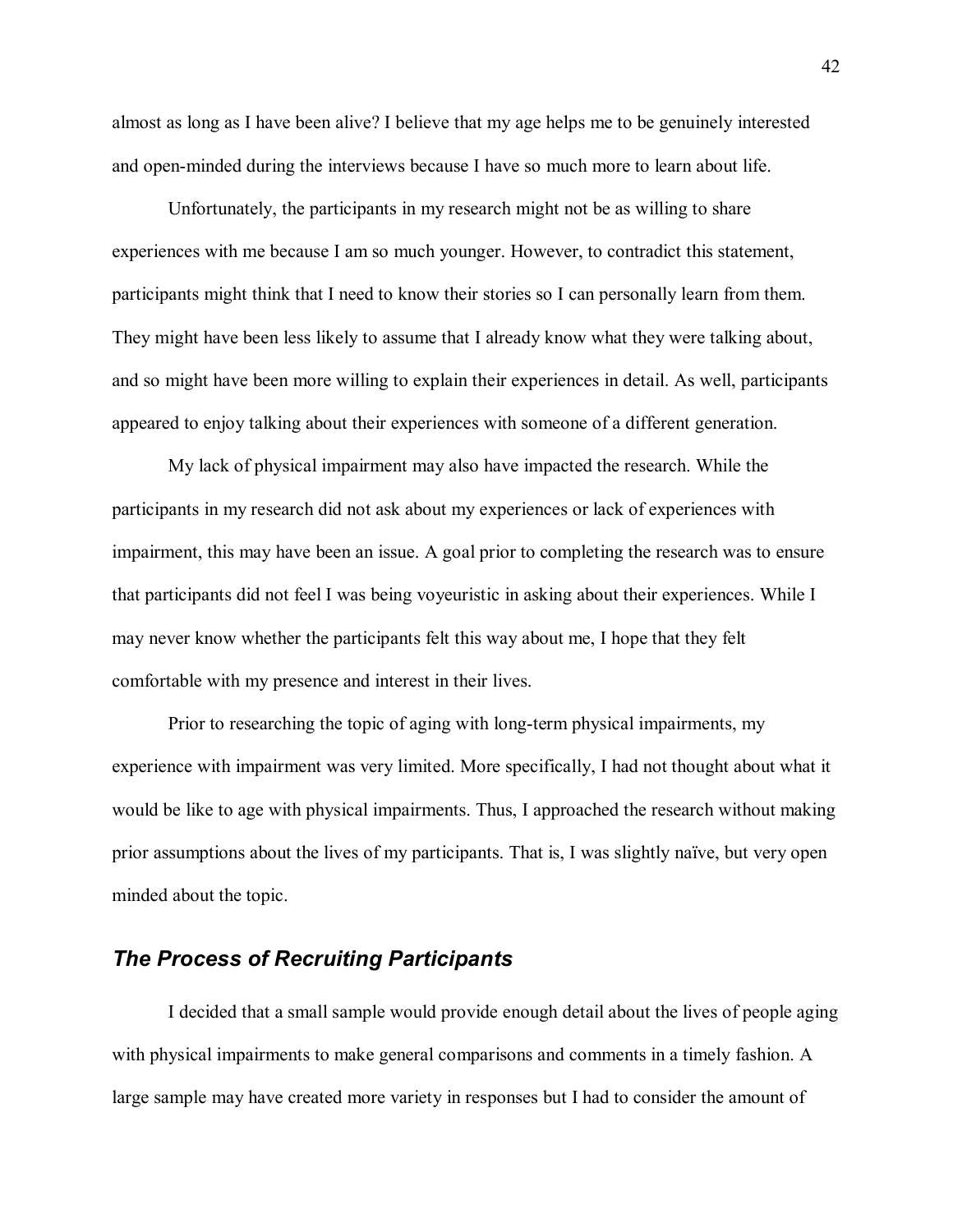time it would take to complete the research using a larger sample. My goal was to have an equal representation of males and females and to include participants who had different impairments.

I used a purposive sampling approach to recruit eight participants. Adler and Clark (1999) argue that purposive sampling in qualitative research is a desirable method. Participants are selected based on specific characteristics that are deemed important to the research based on a literature search. "Purposive or theoretical sampling thus merely extends the admonition that researchers should be guided by the objectives of the study and should recognize that while representativeness may at times be a crucial requirement, at other times kneeling before the gods of randomness impedes rather than facilitates understanding" (Palys, 1997: 139).

The amount of time spent living with a physical impairment was a specific characteristic that needed to be incorporated into the sampling approach. Participants needed to be between the ages of fifty and sixty-five, have lived with a physical impairment for over ten years, and live in their own home. The length of time is important because the purpose of the research is to learn how people experience the aging process when they have a long-term physical impairment. For the purposes of information gathering, all participants had to be able to speak English.

Ethics approval from the Lakehead University Research and Review Board was gained in July 2006. After receiving ethics approval, I asked family members, friends, classmates and colleagues in July, August and September whether they knew someone who fit the criteria of my research. I hoped to schedule interviews during August 2006 with the goal of finishing the interviews by September 2006. This process allowed me to find only two participants, who were both interviewed in August. Their names were provided to me by mutual acquaintances. Once I knew they were interested in participating, I telephoned them to schedule a meeting.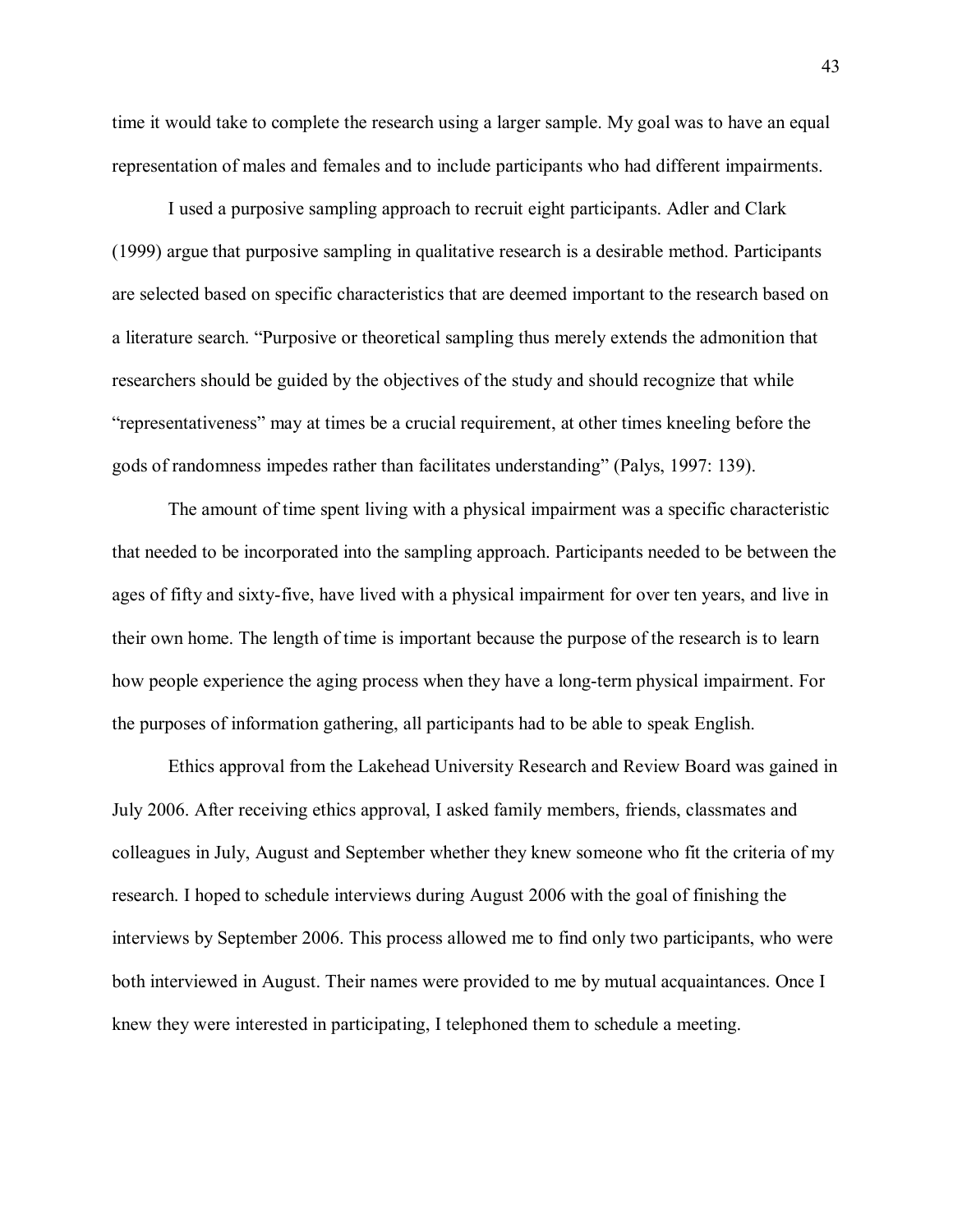When my initial method of recruiting participants did not seem to be yielding a large enough sample, I asked friends, classmates and colleagues a second time and contacted an organization in southwestern Ontario that offers assistance to people with physical impairments to ask if they could help recruit participants. The contact with these groups occurred during the first few weeks of August. Although the organization was able to provide four names of people who met the criteria of the study, it took approximately one month to make the necessary arrangements and sign the appropriate paperwork that would enable me to have access to their clients. I met with two people selected by the organization. The contact person at the agency mailed copies of the consent form and information sheet to their clients who volunteered to participate in the study so they were aware of my research before I arrived at their homes to conduct the interview. I was also able to recruit two other people in September who were recommended by my friends. These participants were initially contacted by the person who knew them and once their approval was gained, I was notified and given their phone number.

The third phase of the recruitment occurred when I returned to Lakehead University in September 2006. One participant was recommended by a professor and another participant was recommended by a fellow classmate. Additionally, a group of professors who teach gerontology courses were asked to assist me in recruiting participants at one of their meetings. There was no follow-up from this meeting and no participants were recruited. The interviews with the participants who were recommended by a professor and a fellow classmate occurred in October 2006 and the other occurred in December 2006.

Ideally, I hoped for a group of individuals with a variety of impairments. Most of the literature I read focused on the aging experiences of people who became physically impaired as a result of an injury. I anticipated that most of my participants would fit into this category. As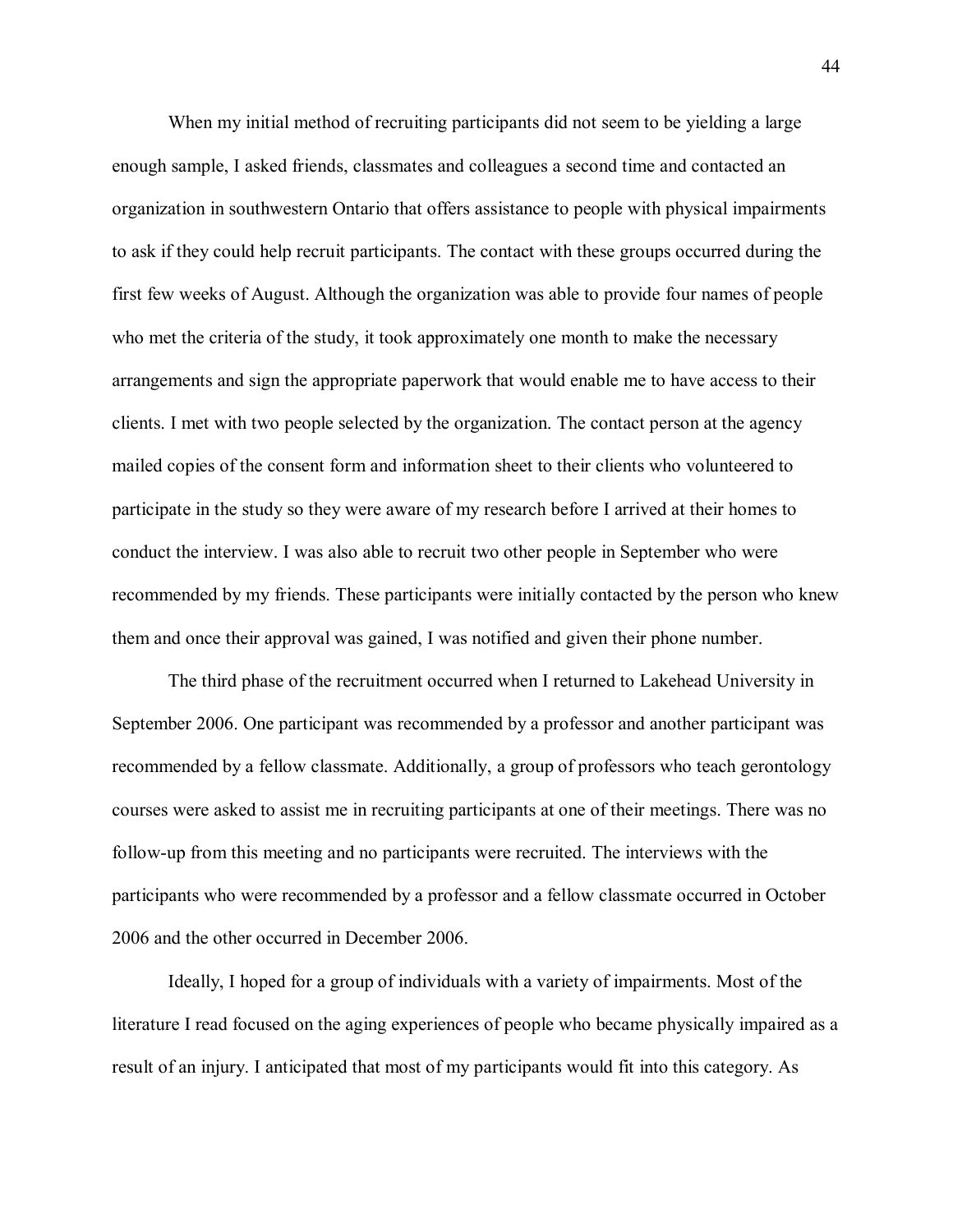much of the current literature discusses the aging experiences of people with spinal cord injuries, I expected, and hoped, to include someone in my research who met this description. However, recruiting participants, especially participants with injury related physical impairments, was more challenging than first expected. The majority of my participants have been diagnosed with chronic, degenerative illnesses that have resulted in a physical impairment.

# *Participant Characteristics*

The sample consisted of four women and four men who have aged with a long-term physical impairment for more than ten years. Pseudonyms are used in the text to replace the participants' real names. Participant profiles can be found in Appendix D, and here I discuss their general characteristics. Five of the eight participants were between fifty-four and sixty years of age. The oldest participant was sixty-eight and the youngest was fifty-one. Six of the eight participants have lived with their physical impairment for over twenty-five years. They are variously impaired due to: multiple sclerosis (MS), muscular dystrophy (MD), rheumatoid arthritis (RA), polycystic kidney disease (PKD), Legg-Calvé Perthes Syndrome and an amputated arm. Two female participants have multiple sclerosis and two female participants have rheumatoid arthritis. One female participant has aged with her impairment for approximately eleven years while on the opposite spectrum, one participant was diagnosed at birth with polycystic kidney disease which resulted in a loss of kidney function.

Although one participant, at age sixty-eight, was slightly older than the age group I sought to recruit, he was interested in participating in the research and I felt that his experiences should be included for two reasons. First, I was having difficulty finding participants who exactly fit my sampling criteria, yet this person was close enough in age to make his experiences relevant to my research. Second, I was aware that his health was quickly deteriorating and I felt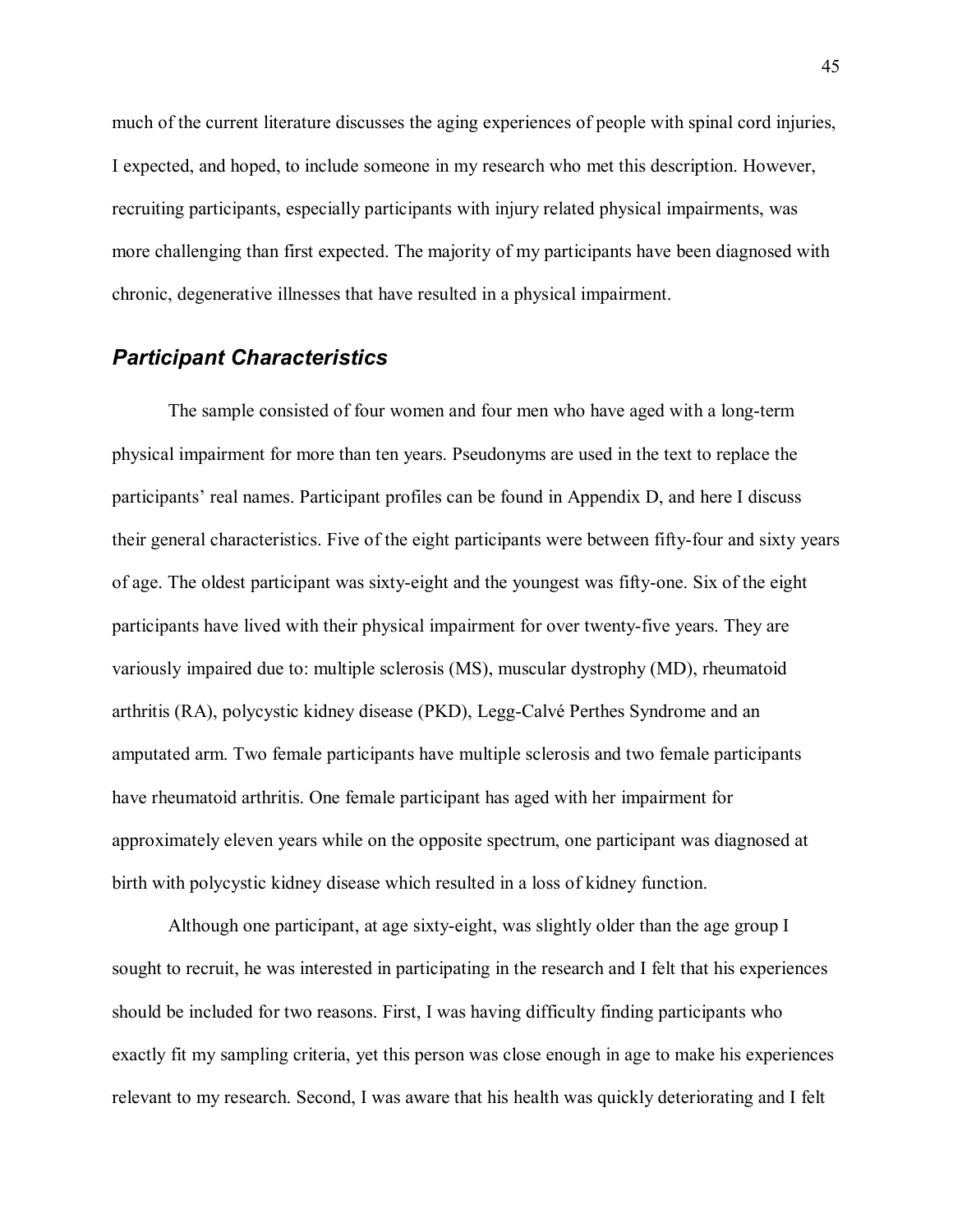that his experiences were important and should be shared before he was no longer able to share them.

Only one identified as non-Canadian. This participant is American and immigrated to Canada after she married. All of the participants are currently living in their own home. They all talked about living in the same home for a long period of time and one had lived in his house for over forty years. One participant is single, another is a widow and the remaining six are married. The two single participants are both women. Five of the six married participants have been married for over twenty years and one has been in a long-term relationship that recently resulted in marriage.

 Most of the participants had a difficult time approximating their financial situation. One participant does not earn her own money because, as she told me, she is not a Canadian citizen and she has never worked in Canada. She told me that she is not eligible for a disability pension plan but "when I get to be 65, I guess I might get something. If I am still alive." Two participants are single and could only talk about their own income, while the others lived in families with two earners. These factors make it difficult to determine the average income for the participants because the responses varied depending on their living situation. However, on average, most participants responded that their income level was between \$20,000 and \$30,000. One participant's personal income was lower than \$20,000 and at least four participants have a combined family income of over \$40,000.

Four participants have education past high school, and one completed up to grade ten and the others found jobs after graduating high school. All of the participants were satisfied with their level of education. Two of the eight participants are currently employed. One of these participants has changed occupations to accommodate his impairment while the other participant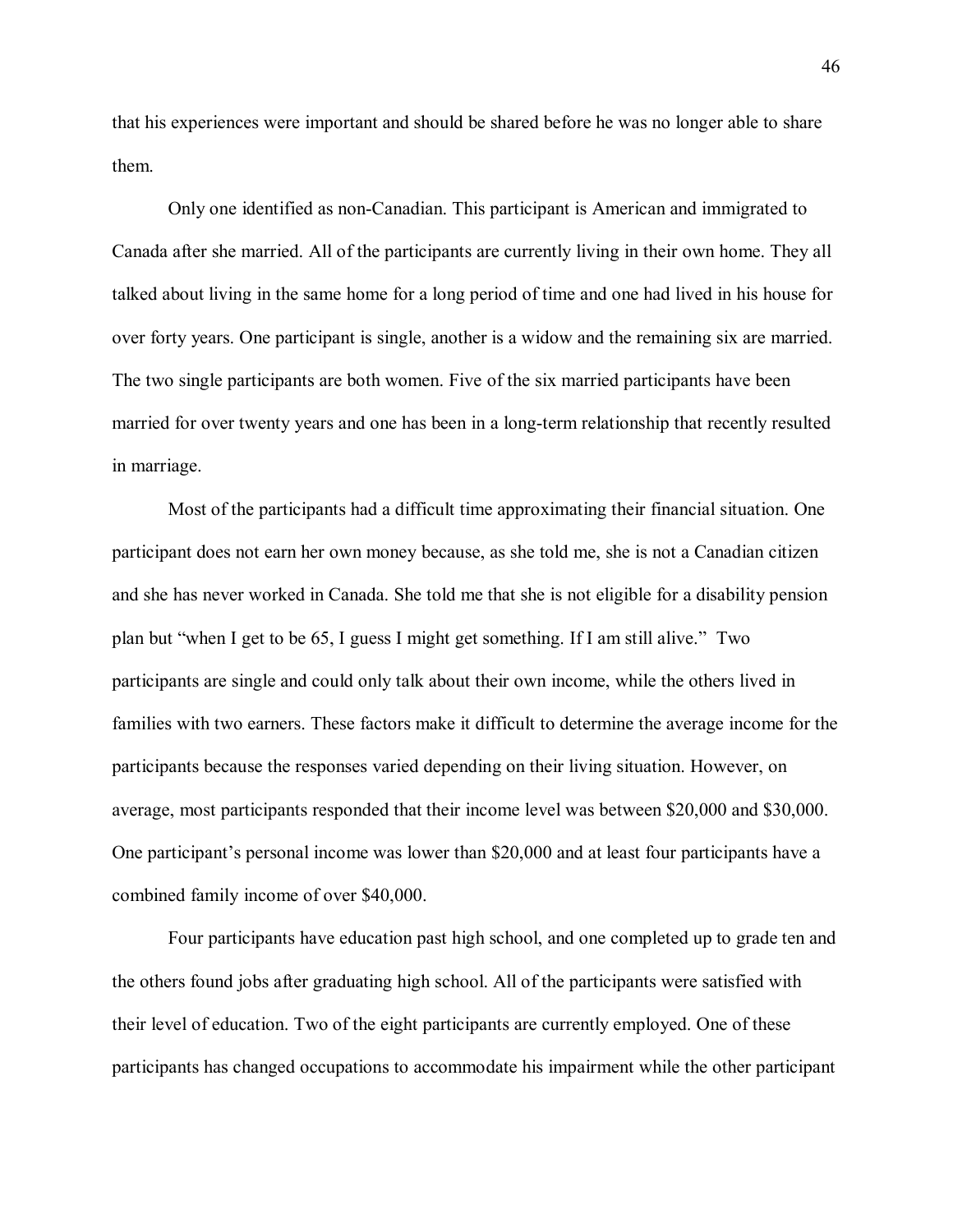has learned to pace herself to accommodate her impairment. The participants who are currently unemployed commented that the decision to quit their job was their own decision and was based on their limitations and physical differences. Only one participant spoke about accommodations to the workplace, but he decided to quit working because he experienced a lot of pain and was worried about the possibility of needing to use a wheelchair. Another participant, who lost her job when the company went bankrupt, would have preferred to continue working but felt no one would hire her because she has RA.

The female participants who have been employed outside the home worked in occupations such as salesclerks, secretaries and housecleaning. The male participants were employed in a variety of jobs. One male participant was a police officer until he was no longer able to work. Another male participant was a veterinarian and then worked for the federal government until he was urged to retire. After his retirement he was active with the municipal government at several agencies and organizations. Another male participant worked in construction for many years. He is now working as an advocate for injured workers and jokes that he is using his "brain muscles" now. One male participant worked at a variety of jobs when he was physically able. He has long lapses in his employment history because of the multiple surgeries and pain related to his hip problems.

 All four female participants were living in southwestern Ontario, two of the four male participants were living in southwestern Ontario and the other two were living in northwestern Ontario. Four participants live in small rural communities, three live in small urban communities and one lives close to a large urban community.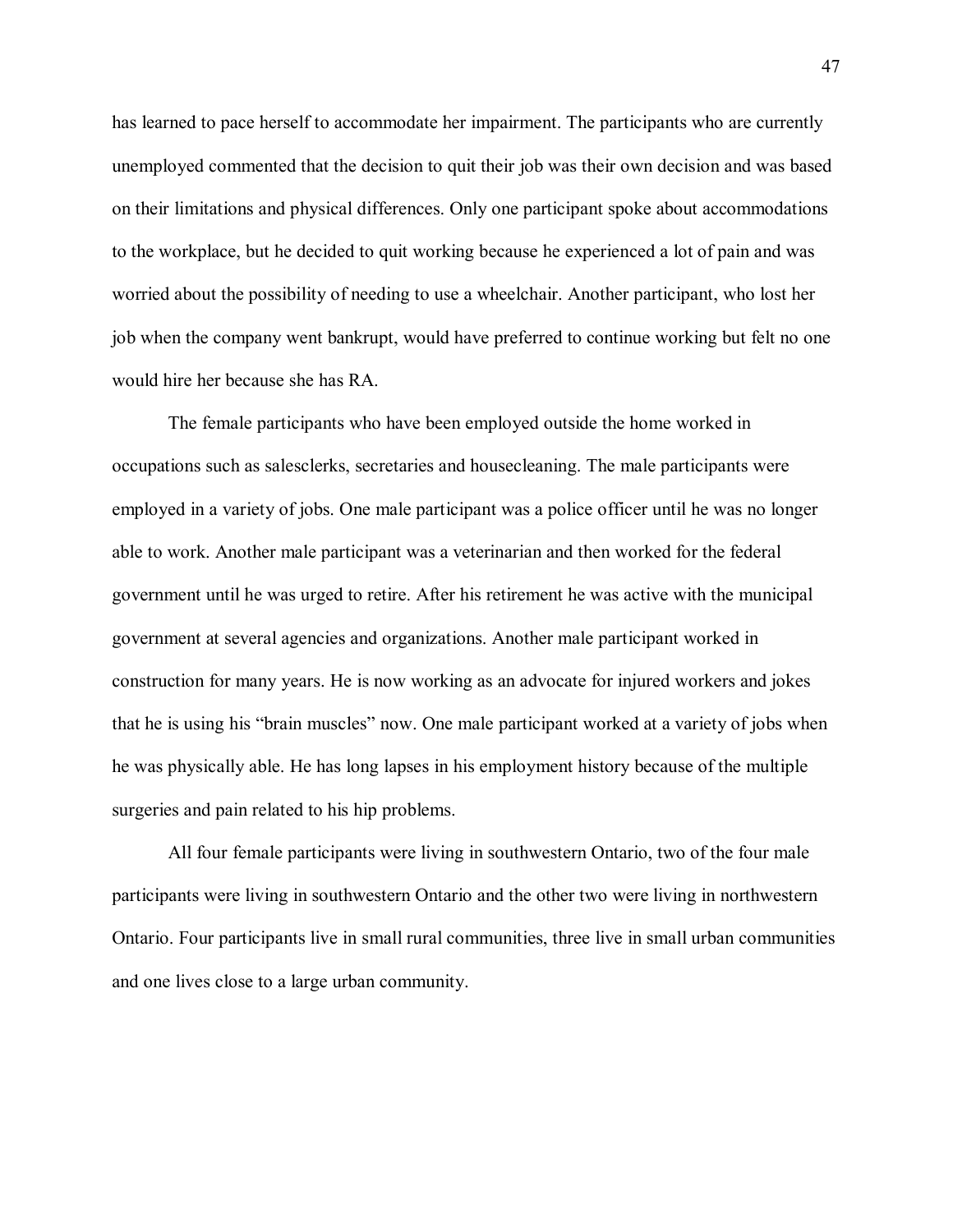Two participants required the use of a wheelchair on a regular basis. Only one was using a wheelchair during the interview. The other woman was researching which type of wheelchair would best suit her needs.

## *Interview Process*

The interviews were completed between August 6th, 2006 and December 13th, 2006. In preparation for each interview, I first spoke with participants on the telephone to review the purpose of my research and to establish a time and place for the interview. I believe that allowing the participants to decide on the time and location made them feel more comfortable during the interview because it shifted control and power to them. As Manderson, Bennett and Andajani-Sutjahjo (2006) discuss, participants who are interviewed in their own home may be in a more powerful position because the setting is a private space under their control. In contrast, choosing a "coffee shop or park provides a relatively anonymous space, less formal but still public, influencing confidentiality, informing perceptions of what may or may not be discussed, and potentially inhibiting the introduction of private and potentially emotive topics (*ibid*: 1318). However, this did not appear to be the case for the participants in my research who chose to be interviewed in public spaces, as explained later.

One interview occurred in the morning and all others were completed in the early to late afternoon, at the request of the participants. Six of the eight interviews were completed in the participants' homes. Conducting interviews at the participant's home was beneficial to this study because, as I learned during the interviews, home modification was an important factor conditioning the experiences of participants, and they had quite a bit to say about the subject. They offered discussions about modifications to the home that were often quite detailed and lengthy, and they were pleased to be able to show me the modifications in person. Interviewing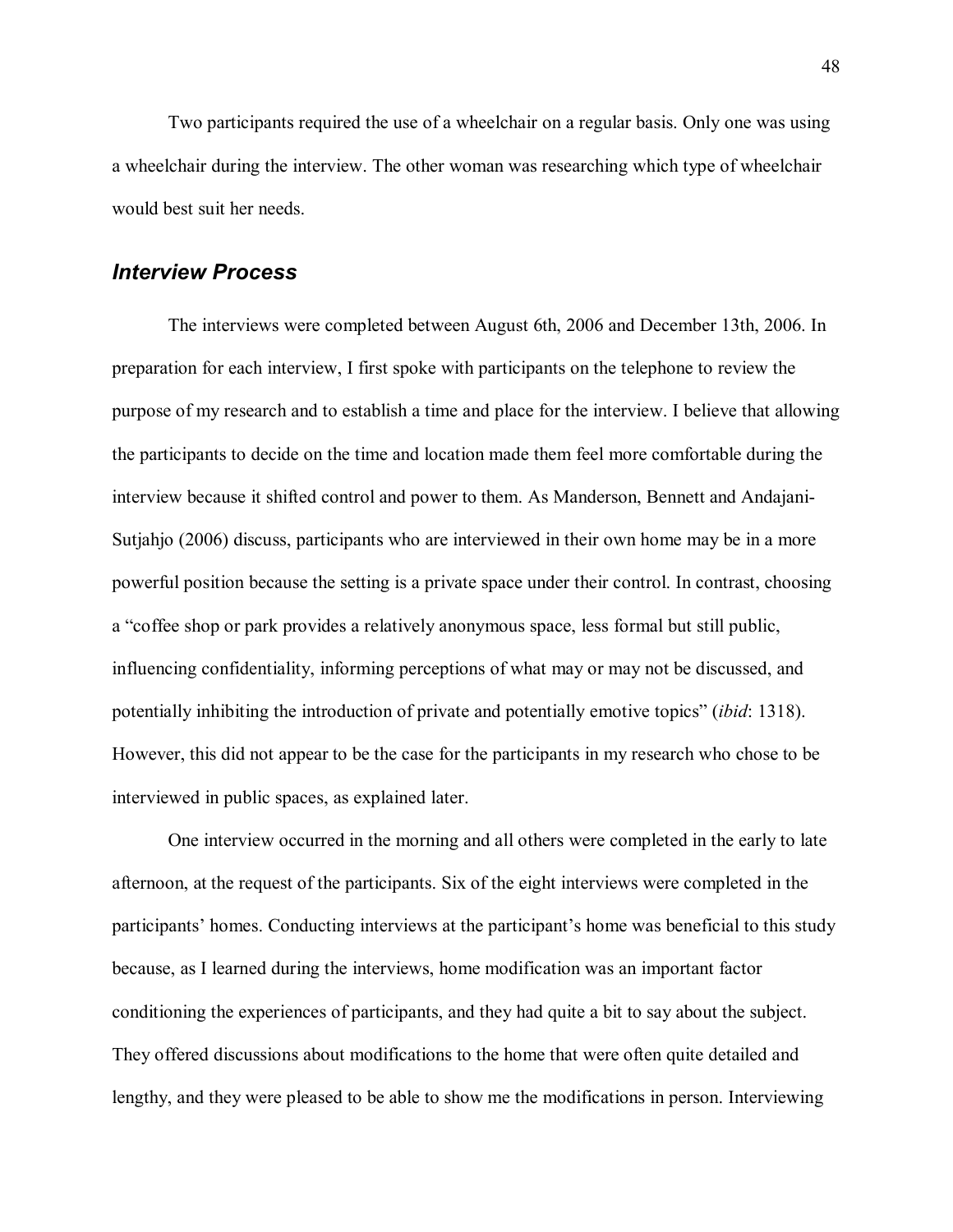the participant in his or her own home enabled me to gain an impression of the resources and social status of the participant based on the location and type of house and its contents (Manderson, Bennett & Andajani-Sutjahjo, 2006). Most of the interviews completed at the participants' homes were interrupted by family members contacting the participant, either in person or by telephone. These were short interruptions and did not noticeably distract from the interview.

One interview was completed at a hospital while the participant received dialysis treatment. The participant decided on the location because he spends a lot of time there and his home is several hundred kilometers from the hospital. I would not have been able to interview him in his home, as he lives too far away for me to be able to get there. The hospital, however, was convenient for me to get to. Initially I was worried about interviewing him at the hospital because I have never been in a dialysis unit before and was not sure what to expect. I was worried about how the nursing staff would feel about the interview. However, my initial fears were diminished when I arrived at the dialysis unit and met staff who appeared to be very friendly. They appeared to know the participant very well and told me how to find him. Although the dialysis room was quite large and included probably fifteen or more spots for people to receive their treatment, it was relatively quiet with very few interruptions. There were only a few other people receiving dialysis treatment and none were sitting near us. Interviewing in the dialysis unit was interesting because I could observe his surroundings and the way the nurses interacted with him. The hospital is like a second home to him as he is there three times a week and spends the better part of a day receiving the treatment. Initially I felt awkward asking this participant about his health care experiences, but he appeared comfortable to talk about them, even though he was in a hospital with nursing staff likely within hearing distance.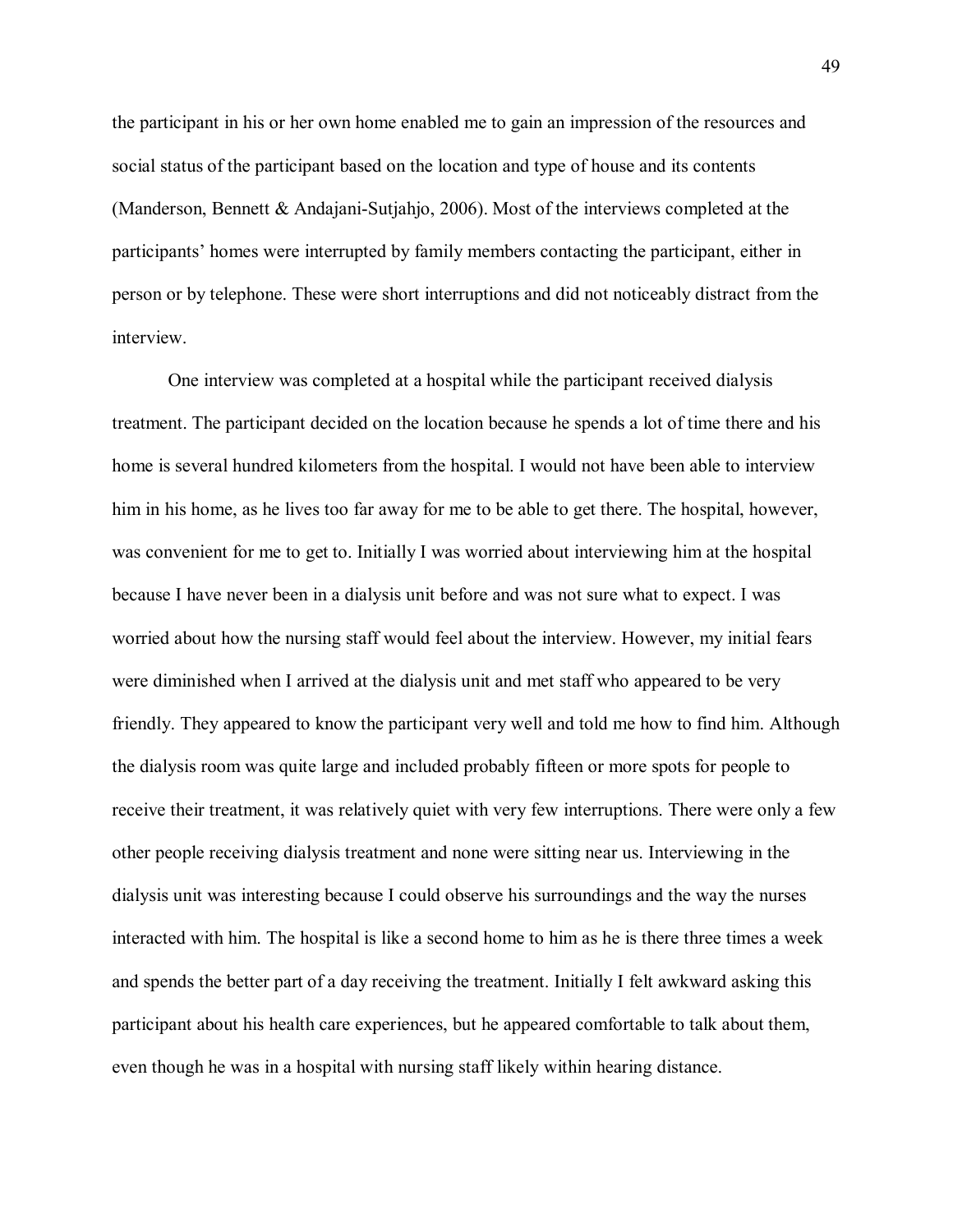Another interview was completed at a coffee shop at the participant's request. He selected this location because he had an appointment in the area prior to the interview and another meeting nearby after the interview. The area was also convenient to me because I did not have access to a vehicle to allow me to visit his out-of-town home. Prior to our meeting we had to discuss how we would recognize each other. I had a difficult time describing myself to him, whereas he told me that he'd be the 'good-looking guy with only one arm". There was some background noise, but it was still a comfortable setting. We were not interrupted and he appeared comfortable to talk in this environment. I was also able to observe his interactions with other customers and servers.

Prior to each interview, I described the research and provided the participants with the cover letter (Appendix B) and consent form (Appendix C) to be signed, if it had not already been completed. Some had received the information prior to the interview. The participants provided consent when I asked if they objected to me recording the interview. I explained that I would fully transcribe the interviews once they were completed. Many of the participants were interested in the recording device as it is a small digital recorder. A few expressed an interest in owning one so they could record some of their own stories for family members to enjoy later. Before starting the interview I reminded the participants that the information they provided would be confidential and that they could withdraw from participating at anytime. I also told the participants that if they were tired or needed a break that we could stop and start again at a later time.

The time between my initial contact and the actual interview, which ranged from one day to a few weeks, allowed participants time to think about their life with a physical impairment. Some of the participants told me in the interview that they thought about the types of questions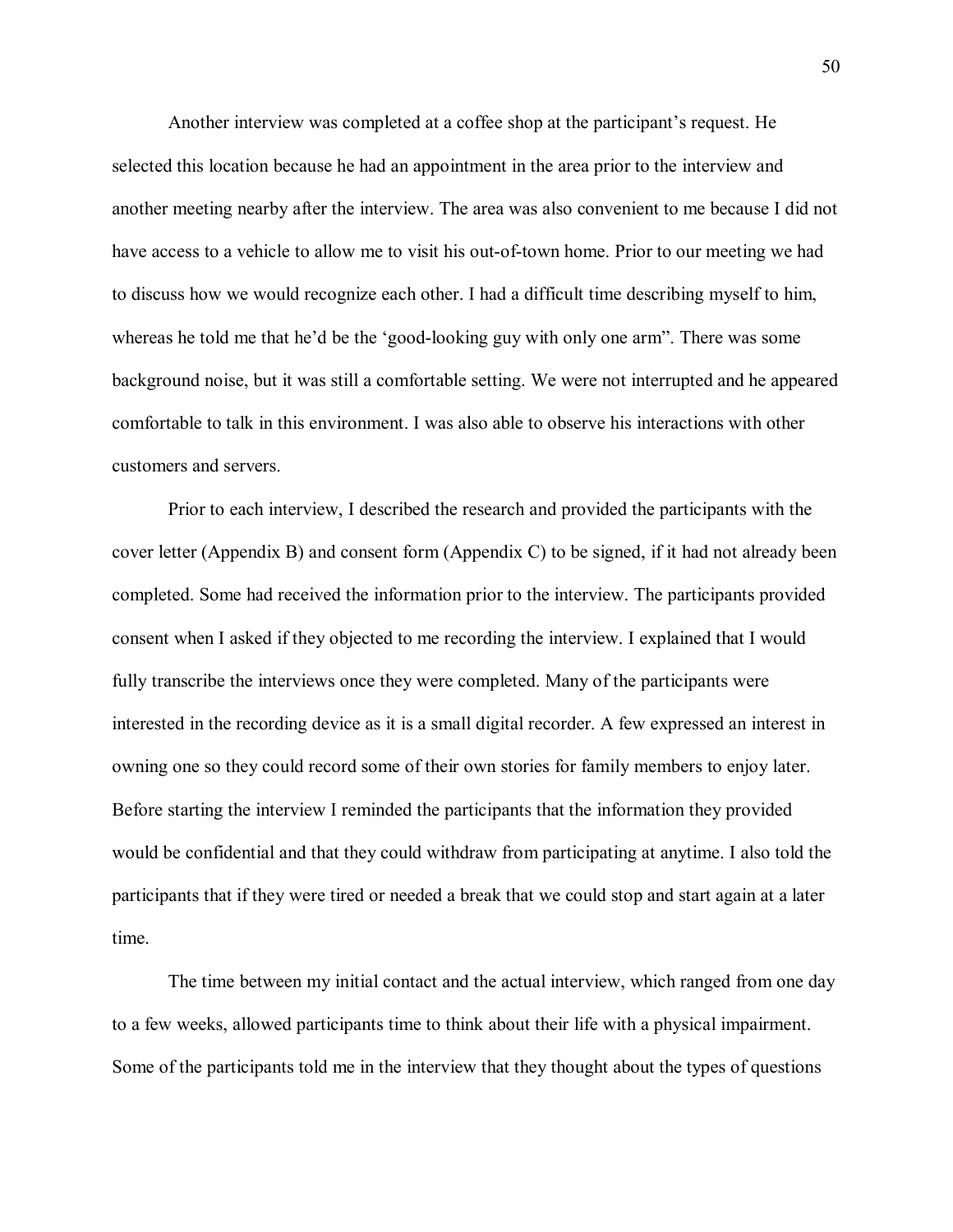that I might ask and tried to think of answers in advance. One participant told me that she expected me to ask her more personal questions and she was prepared to tell me the answers for no reason other than to shock me. Thus, the participants shaped what was discussed in each interview as much as I did with my prepared list of questions.

Each interview lasted between one hour to four and a half hours, with the average being an hour and a half. The use of a recording device may have helped develop rapport because I could listen and engage more with the participants when I was not taking detailed notes. At the beginning of each interview, I talked to the participants about topics not related to the interview in order to create a sense of comfortableness and ease for both the participants and myself. This conversation prior to the interview helped me to feel more comfortable interviewing people, especially the participants who I had not met before. I believe it also made the participants feel as though they as people mattered and not just their experiences for the sake of research. We often talked about the weather and other background information. I was open and honest with the participants when they asked me questions because I wanted them to feel comfortable during the interview. Many of them were interested in my plans after school.

Although there was some small chat before the interviews, most of the informal conversation occurred after the interview was completed. There were occasions when the participant and I continued talking for over an hour after the formal interview was completed. Conversation following the interview created a strong bond between me and the participants, making me more aware of the responsibility I held in retelling their stories.

One interview lasted over four hours and this participant talked freely about her life so the interview did not follow the set list of questions. After four hours I had to apologize because I only had half an hour left before I had to leave. During this half hour I rushed through what I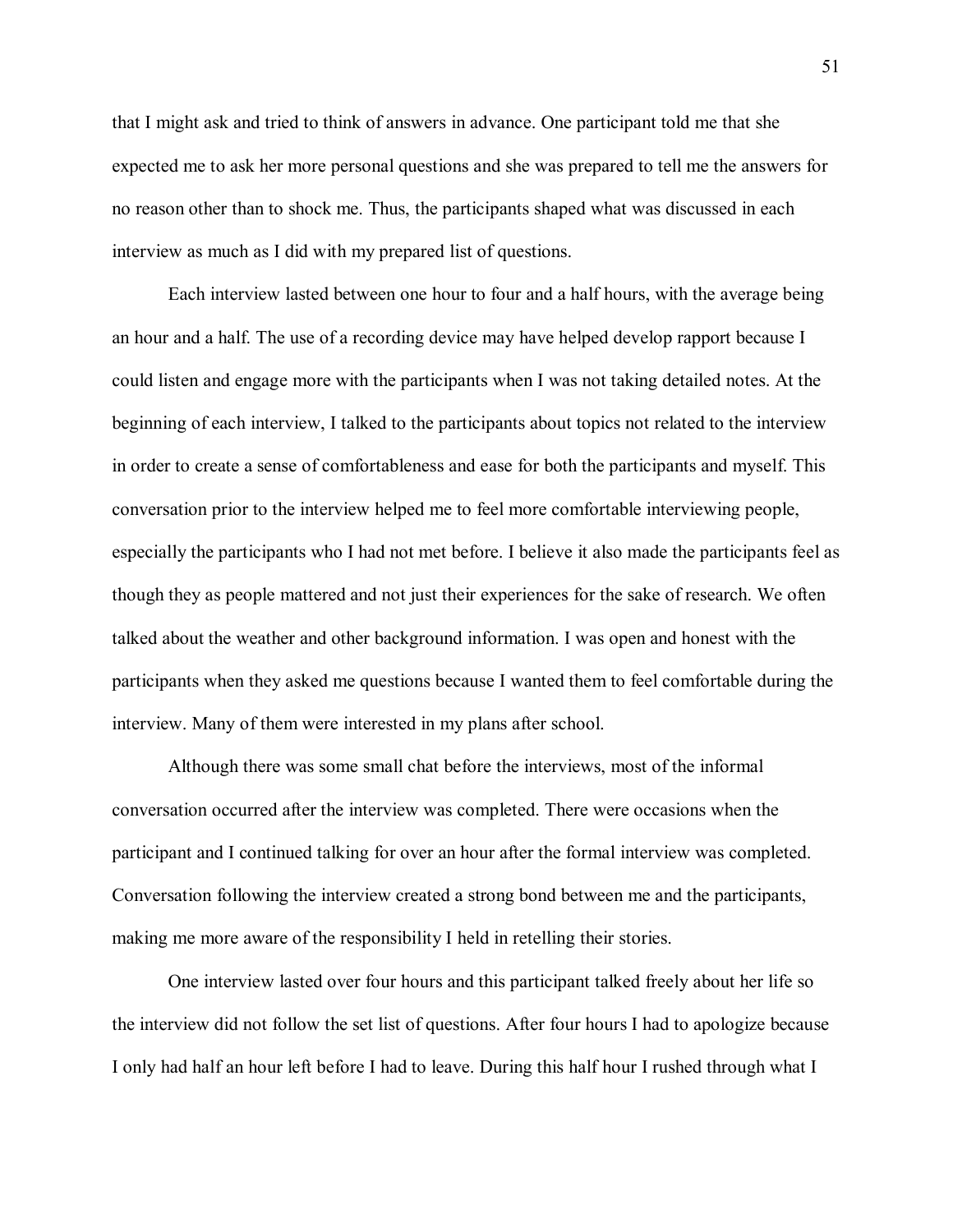thought were the more important questions to ensure that I had enough data to compare with the other participants. This participant was very excited to show me how her computer works and walked me through the process of message boards, email, and ordering books on tape from the library and the Canadian National Institute for the Blind (CNIB).

Another interview was an hour and a half, but the participant had to leave for another appointment before all the questions could be answered. The last half of the interview questions were quickly completed in the last twenty minutes of the interview. Due to the time constraints, not all of the questions were asked and some of the questions may have been expanded if there had been more time. This participant was energized to talk about the way society disables people with impairments and expanded a great detail during some of the first questions on the interview guide. We also went off topic a few times when talking about his family. These conversations, although they were not included in the interview guide, were still important because it allowed him to feel comfortable and willing to share more details with me. As well, his comments gave me additional insight into the context that conditions his experiences.

Two participants asked their spouses for help when answering certain questions. Another participant wanted her husband's assistance with answering questions about finances but this was the interview that ended early and I was not able to ask him the questions. I did not follow up with this participant to learn more about finances. Consent forms were signed by both spouses after they agreed to contribute to the interview. The wife of a participant with MD provided translation assistance when her husband was not able to clearly verbalize what he wanted to say. She also contributed to the conversations about how the family copes with finances. A husband of one of the participants who is aging with RA also contributed to the interview at the request of his wife. She had difficulty summing up her experiences and asked her husband to help.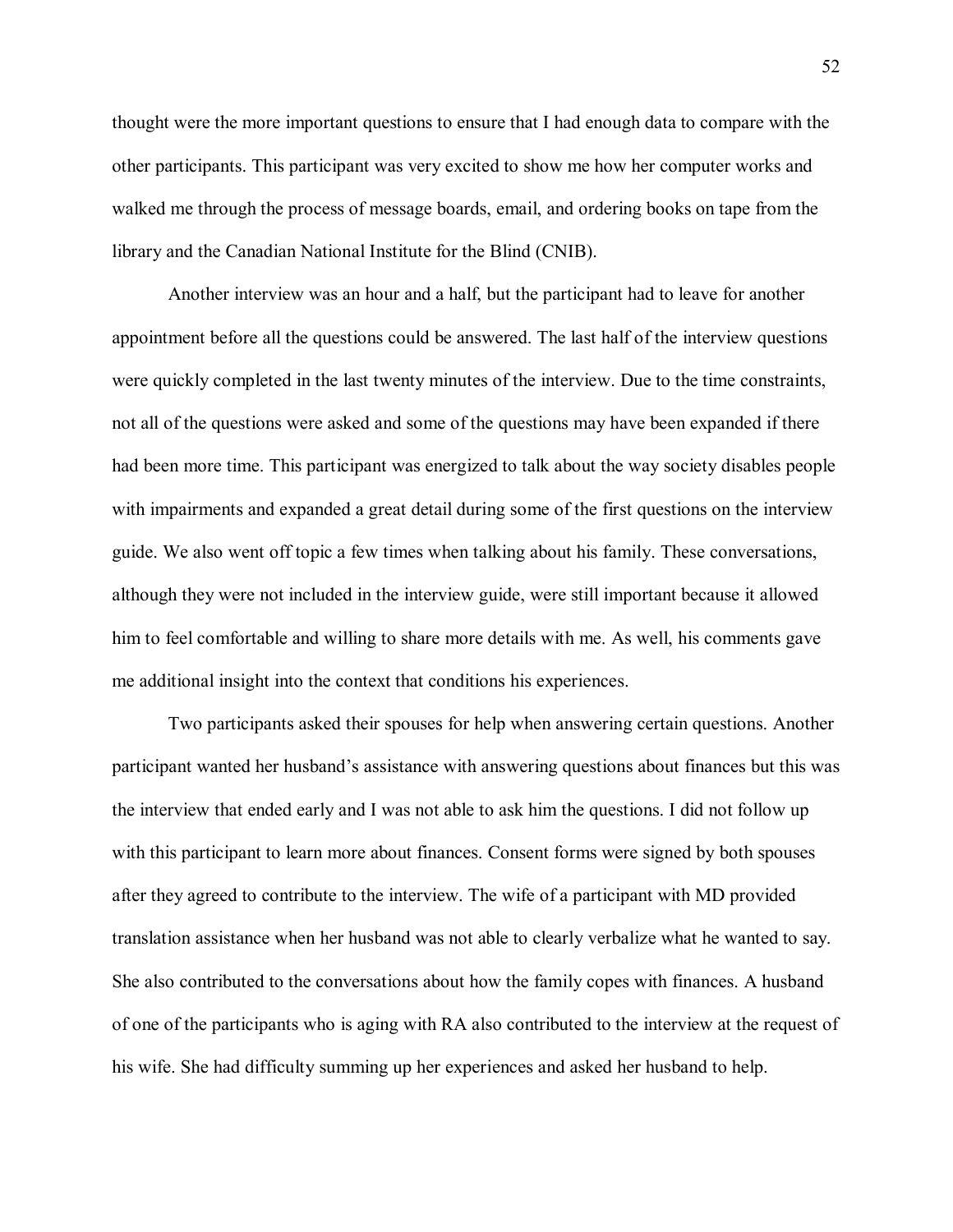The use of in-depth interviews was beneficial in gathering detailed information from the participants. Prior to completing the interviews, I reviewed an article by Glesne and Peshkin  $(1992)$  that describes participants as the "processors of information" (64). It is the researcher's responsibility to ask questions in a manner to seek information from the participants. The researcher is referred to as the "seeker of knowledge" (*ibid*: 79). Responses from the participants vary depending on motives, values, concerns and needs (*ibid*: 64). These were things that I needed to remember when completing my own research. I tried to ensure that the participants held the power during the interview, to make them feel more comfortable sharing their experiences with me.

My use of a semi-structured interview guide allowed for the "collection of rich, personcentered, contextualized data through a collaborative participant-researcher effort based on good rapport" (Schoenberg, 2002: 130). Additionally, using a semi-structured interview guide allowed me some flexibility in the sequence of questions which was important for maintaining a smooth flow during the interview (Adler & Clark, 1999). Adler and Clark argue that having a smooth flow will lead to more detailed responses. While I tried to ensure that all questions were answered, they did not always occur in the same sequence.

Some questions seemed repetitive during the interview based on previous conversations with the participants. Some participants just jumped into explaining their history so questions about their health care were answered at the beginning of the interview and not near the end, as it was structured in the interview guide. I had to be careful to ensure that the same questions were not asked during the interview. This could have broken down any pre-established rapport if the participant feels as though I was not listening. If I felt that the question was answered previously,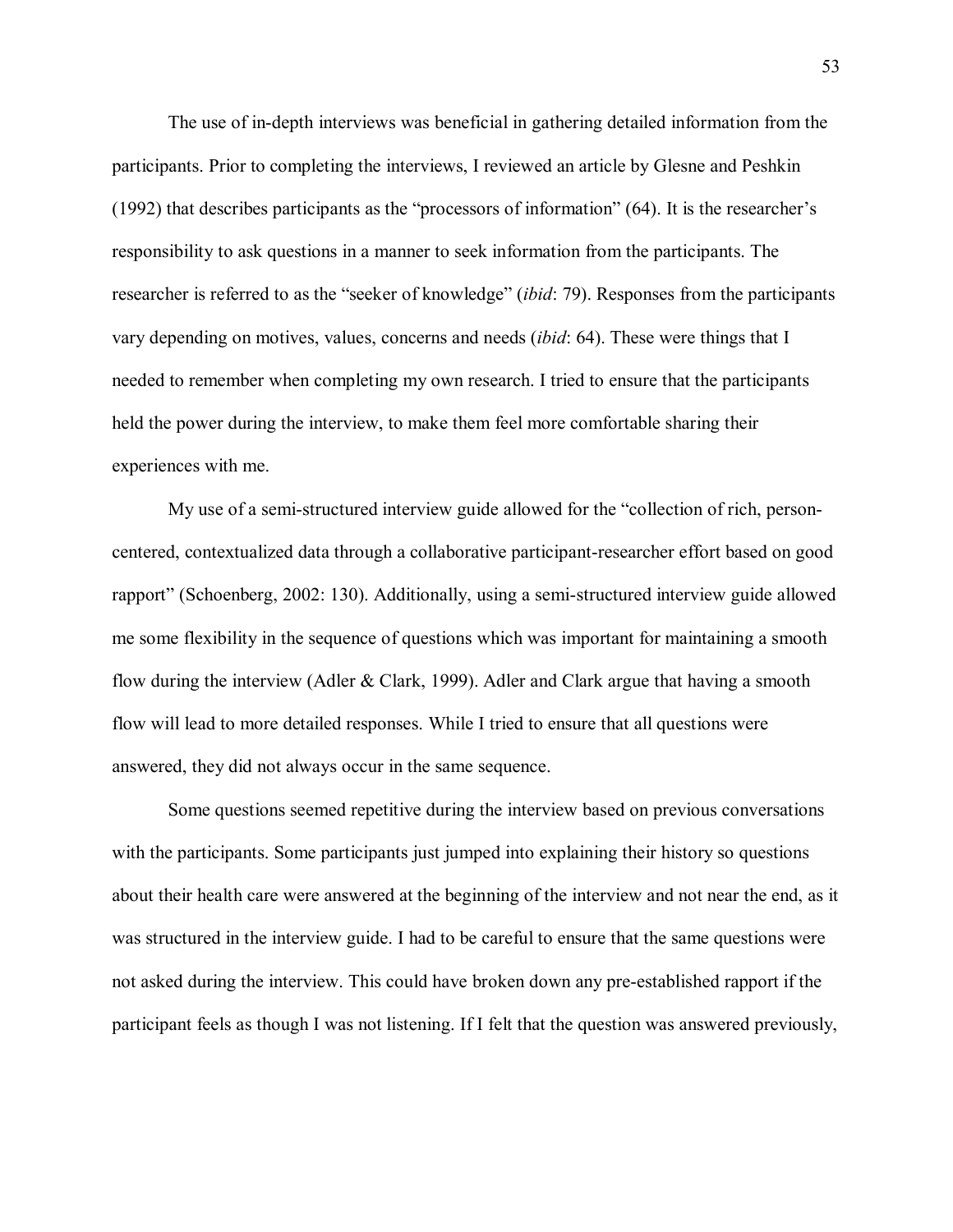I might skip the question or rephrase it to show the participant that I have been listening but asking if they have anything more to expand since our previous discussion on that topic.

Because I used probing, the participants could provide more information and the format was flexible enough to encourage digression from specific topics. Probing also meant that the interviews did not all proceed in a uniform manner. Rather, participants were encouraged to talk about experiences that they felt were important, and I frequently encouraged them to elaborate upon points. There was great variation in terms of what participants told me, which is illustrated by the variation in the length of the interviews.

During the interviews I paid attention to non-verbal communication and the setting. I observed the set-up of the house and how the participants moved around. All but three participants moved around during the interview, either to answer the phone, let a cat into the house, stretch, or relocate to a different room. This movement allowed me to observe the way they moved and evaluate them on visual signs of physical impairment. In fact, I was likely judging them the same way they are often judged by mainstream society. I was looking to see if they needed assistive devices or appeared in pain when moving. I only noticed two participants who appeared in pain when they moved and they were the ones aging with rheumatoid arthritis. The pain could be seen in their facial expressions and verbal comments such as grunts and moans and confirmed by them telling me how sitting for too long makes their muscles seize and results in pain. During the interview I noted when there were hand gestures and silence or long pauses.

I wrote up my thoughts and impressions of the interview after the interview when I was at home at my computer. I wrote about how I was feeling during and after the interview and my impressions about how the interview progressed. Suggestions on how to improve the next interview were also documented. Throughout the data collection process, I kept a small diary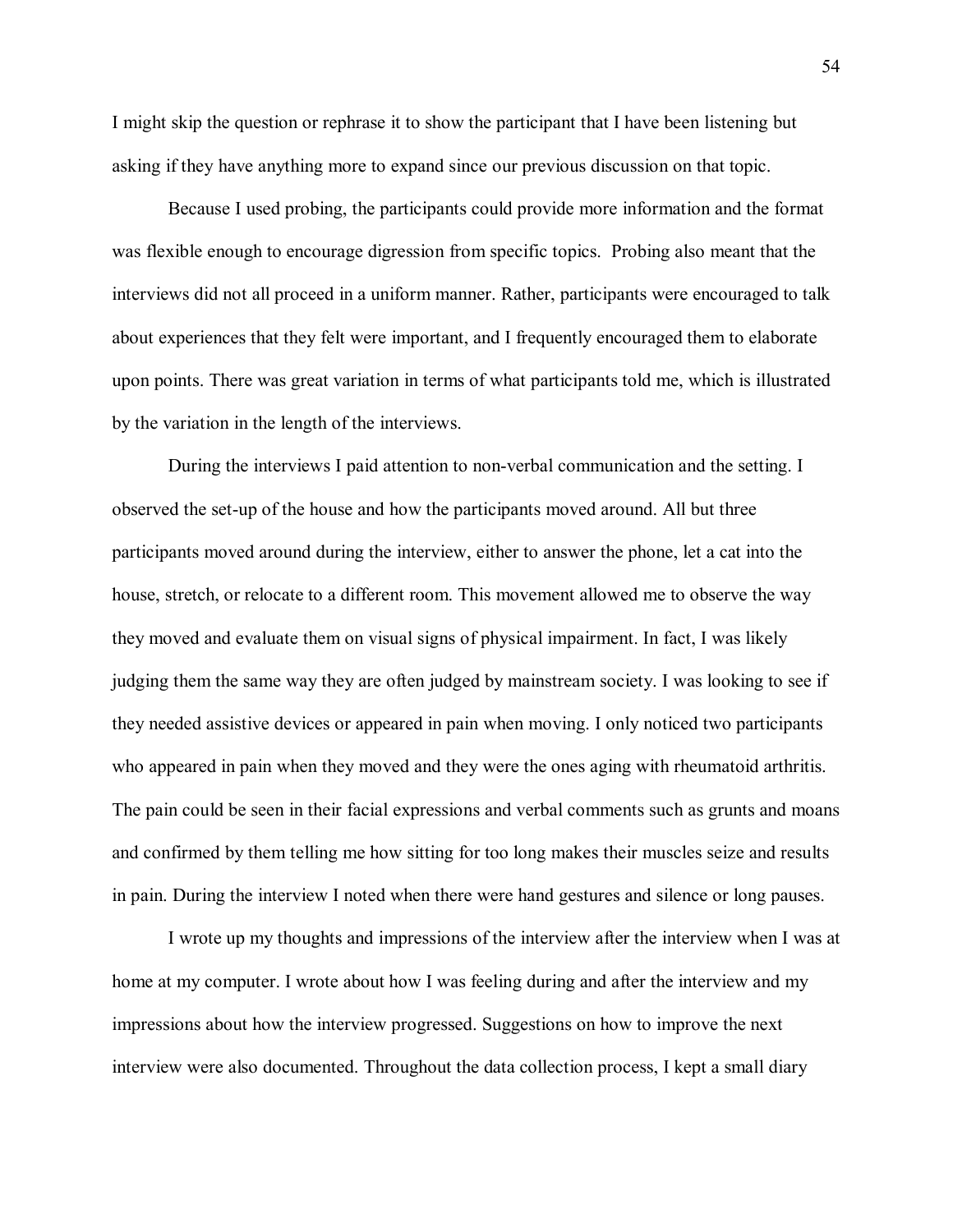where I would document my thoughts about how I should write up my thesis and noted significant themes.

Participants seemed to benefit from sharing their stories with an active listener. They seemed to enjoy telling me stories about their lives, but at the same time, made it clear that there are 'other people' that are 'worse off' than them. Some even commented that other people questioned them on why I would be interested in their life. They seemed disgruntled by this comment but seemed proud in a sense that they could contribute to my research. Arthur Frank (1995) discusses the benefits of sharing stories of sickness and illness. Reliving experiences through narrative has a positive impact on both storytellers and listeners. My participants seemed to benefit from telling their experiences to me, a captive audience interested in what many of them considered an uneventful life. Many of the participants expressed some anxiety about their stories and experiences not being that important, or not important enough to document. I told them that I was interested in their life and that there were no right or wrong answers. Learning their stories changed me and made me more aware about what it truly means to age with longterm physical impairments. While some of the participants expressed different emotions during the interview, most seemed to benefit from telling their story to an active listener. It was common for many of the participants to express agitation and frustration when discussing experiences where they were treated differently by members of society because of their physical differences.

At first I was skeptical about how much information would be provided during the interviews because of the vast differences between me and the participants. Schoenberg (2002) uses work completed by other researchers to discuss whether commonalities between the participant and the interviewer are beneficial or problematic. Problems associated with lack of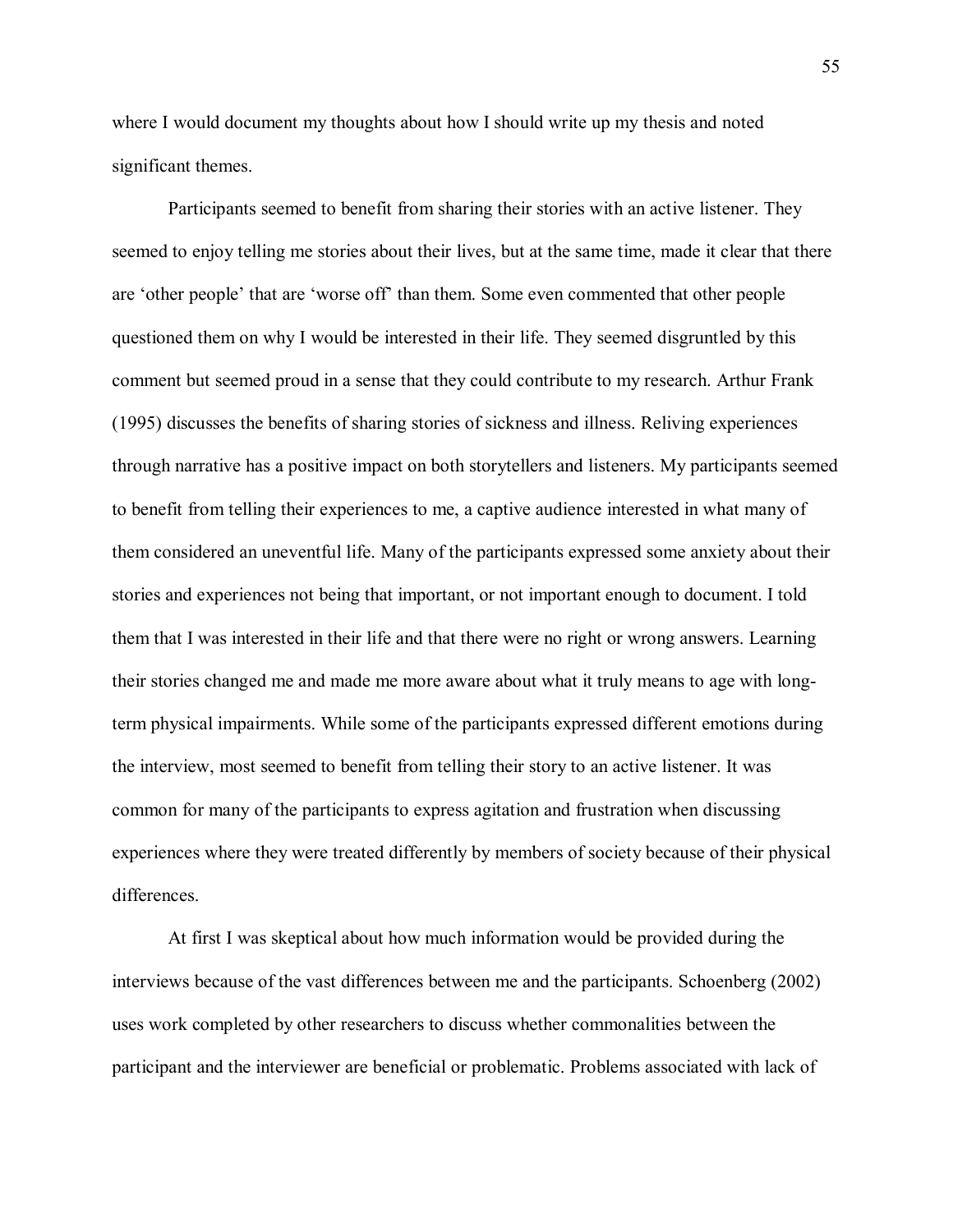commonalities can be reduced if the interviewer is able to create and maintain rapport with the participant. There were many differences between me and the participants but it did not appear to impact the research. However, perhaps the responses from the participants were ones that they thought I wanted to hear, based on my age, gender and what they believed to be the purpose of the research. I think the differences between me and the participants had both a positive and a negative impact on the responses to the research questions.

Being able-bodied and lacking prior knowledge about the physical impairments had an impact on the type of information that was shared with me and how I interpreted the shared information. A major problem for me was to sift through the vast amount of information to determine which information was most important to my research. The ease of conversation and the vast amount of knowledge produced during the interviews made my task of organizing the data more challenging. The openness of the participants made me feel a special connection to them, creating a strong desire to ensure that their true experiences were honoured. Their experiences should not make the reader pity the participants, but rather appreciate their experiences as they exist and adapt to a world that is designed for the able-bodied.

I thanked the participants after the interview for their participation. Unfortunately one of the participants passed away before I could mail his thank-you. I sent a sympathy card to the family to thank them on his behalf.

## *Approach to Data Analysis*

Once the interviews were transcribed, I re-read the transcripts without taking any notes. Throughout this process I visualized the interview and tried to remember all the non-verbal gestures that occurred. By not taking notes I was able to focus more on the details in the interview. The second time I reread the interviews I made rough notes about my thoughts on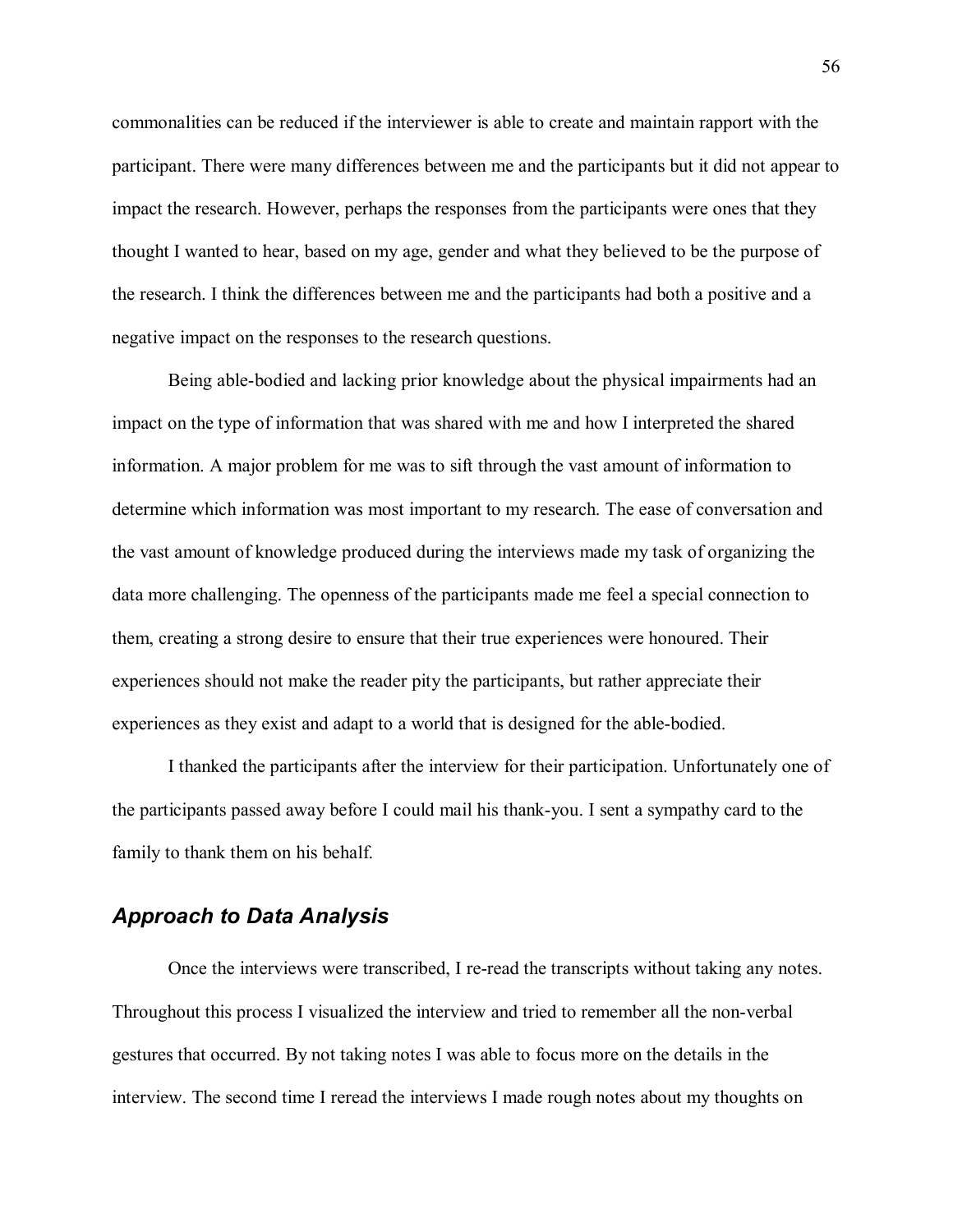similar themes that could be drawn out from the interviews. I was also looking for "naturally occurring classes of things, persons, and events, and important characteristics of these items. In other words, looking for similarities and dissimilarities  $-$  patterns  $-$  in the data" (Berg, 1995: 60).

The interview transcripts were read and reread and I was looking for predominant themes and links between themes. Listening to the language and framing of my interviewees helped to rethink some of the fundamental assumptions of the literature and to come up with a different coding scheme than anticipated.

Initially, after completing my first version of the literature review, I wanted to look at the inequalities that people aging with long-term physical impairments experience during their life course. The interview guide was structured around areas where inequalities might occur, such as: health experiences, physical limitations, social experiences and modifications, but did not specifically state that I was looking at inequalities. I believed that people with physical impairments would have a difficult time functioning in mainstream society and their problems would result in inequalities. While not all literature focused on inequalities or used the term inequality, there was enough information to suggest that this was a common experience for people aging with long-term physical impairments.

However, after meeting my participants and hearing about their experiences I realized that describing their experiences as inequalities would not be a true reflection of their lives. It was not until I met more people with long-term physical impairments and informally talked to them about their experiences that I realized that there had to be a more accurate way to portray the lives of my participants. Some of these conversations helped me make sense of the data and create a new coding scheme.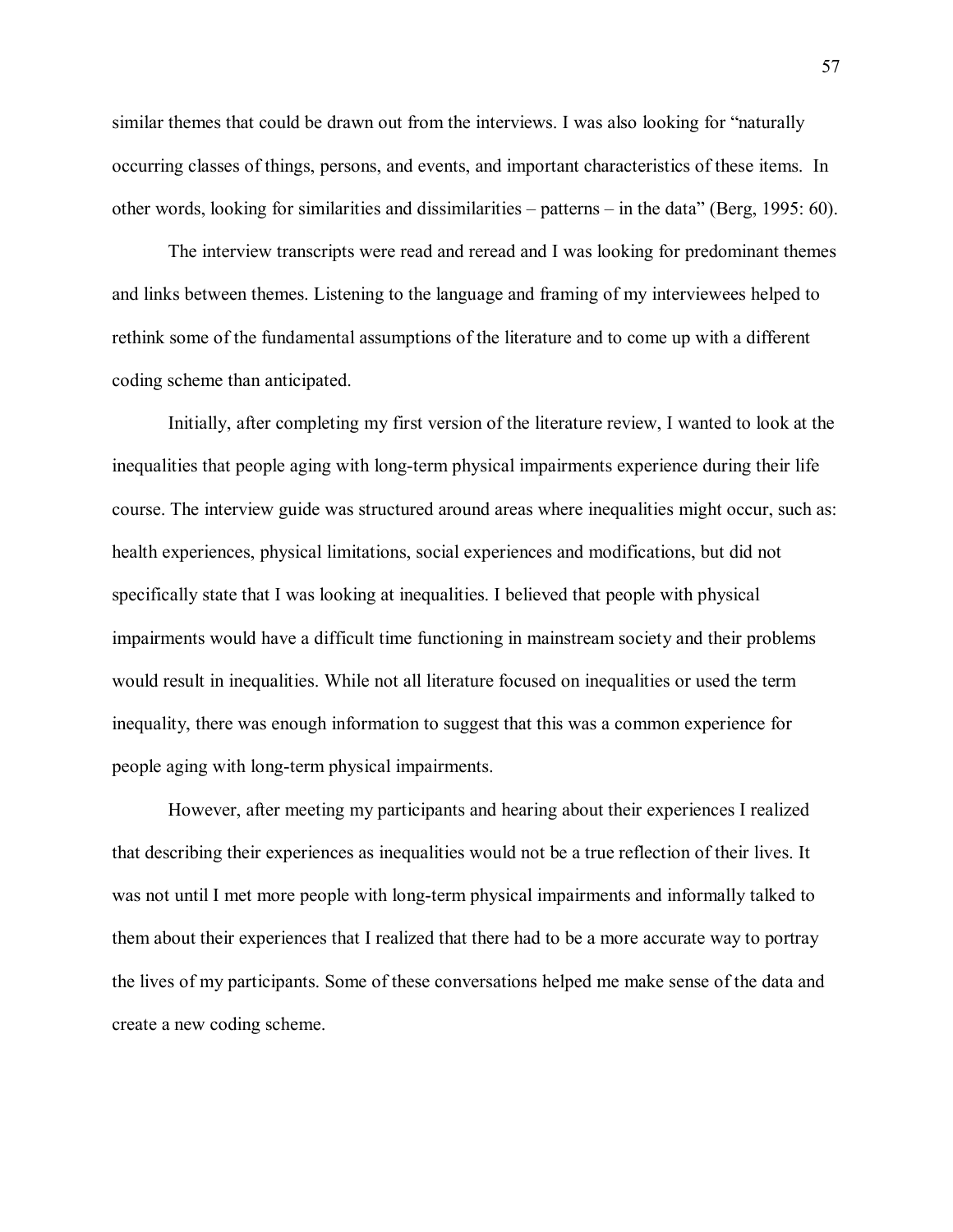I decided that the new focus of my thesis should be to show that people with impairments are no different than people without impairments but need to develop coping mechanisms to live in a world structured around the needs of non-impaired people. I wanted to illustrate the way mainstream society is not structured to meet the needs of people aging with long-term physical impairments and how they need to create coping mechanisms on their own to adapt to the changes they are experiencing as a result of the aging process and their initial impairment.

Once I knew what I wanted to focus on, I had to reorganize my data into main themes and reduce the information into a manageable form. Qualitative data reduction refers to "the various ways in which a researcher orders collected and transcribed data" (Adler & Clark, 1999, 438). To assist with data management, I imported the interview transcripts into the qualitative computer program N-Vivo. N-Vivo enabled me to code the contents from the interviews into specific themes. Each interview was coded in whole before moving on to the next interview. This seemed to be the most logical way of doing it at the time as the purpose was not to compare the results question by question but to look at the interviews as a whole process.

I decided the best way to reduce and make sense of my data was to use open coding. This appears to be a common method used by other qualitative researchers. Strauss (1987) provides a very detailed description of open coding that I used as a guide when coding my interviews. Strauss describes the open coding procedure as, "an unrestricted coding of the data. With open coding, you carefully and minutely read the document line by line and word by word to determine the concepts and categories that fit the data. These concepts, once uncovered, are entirely tentative"  $(p. 28)$ . The first time I coded the interviews, I had over forty different themes because I coded everything in the interviews. I created the themes throughout the coding experience, which meant I had to go back to the first ones and make sure the content from them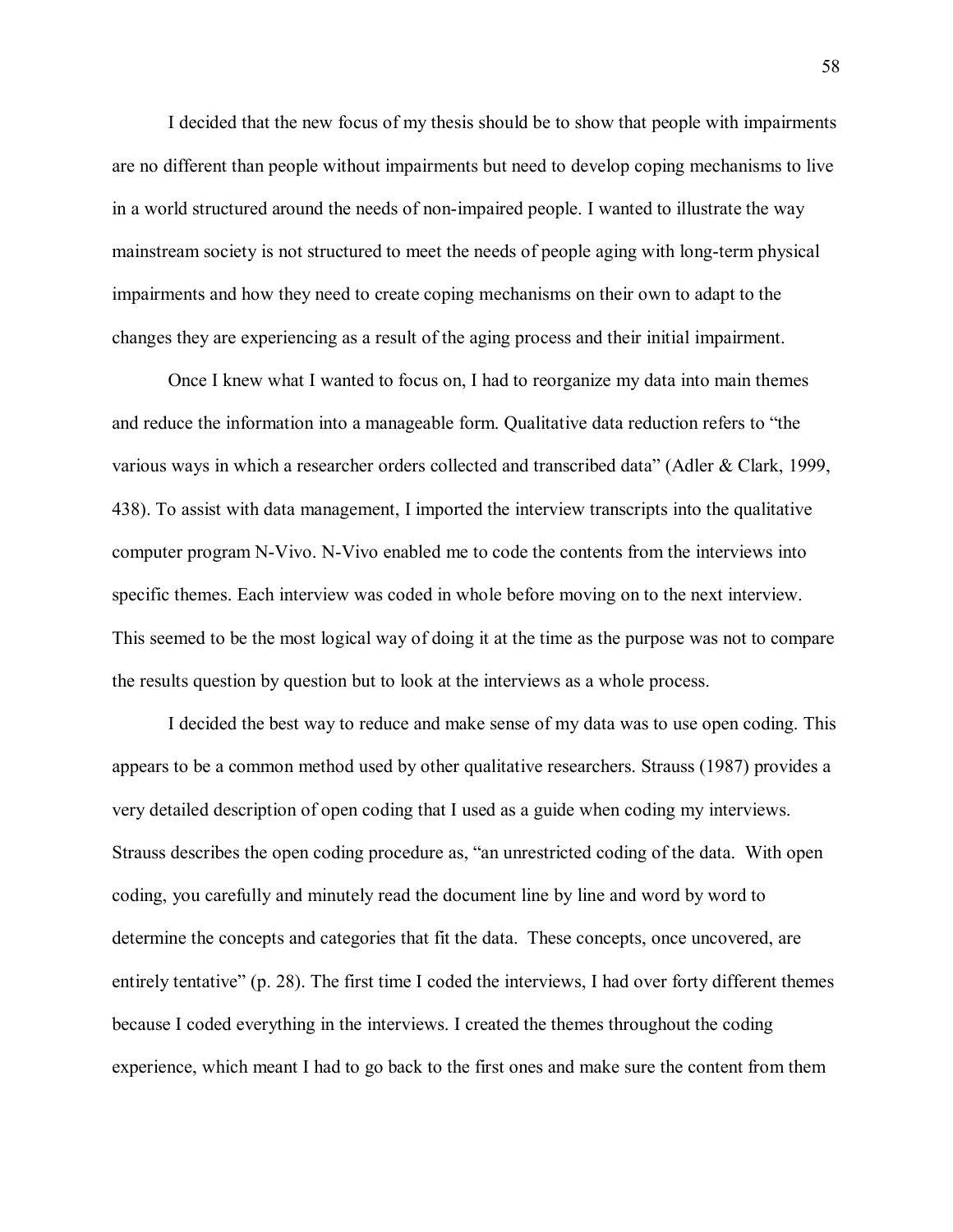was coded using the newer themes that were created after the first few interviews were coded. I stopped adding themes after the fourth interview because I did not find any new information that needed its own code. The initial coding process was very broad and time consuming. However, upon reviewing these themes, I found that many were not relevant or overlapped. I realized that I needed to recode the data another time to reduce the data to a more manageable size.

Strauss (1987) expands further on the process of open coding by saying:

As you continue working with and thinking about the data, questions and even some plausible answers also begin to emerge. These questions and answers should lead you to other issues and further questions concerning "conditions, strategies, interactions and consequences".  $(p. 28)$ 

The second time I coded the interviews I knew what codes I wanted to use and I collapsed several of the themes to generalize the data. I was still not happy with this coding scheme and decided that I needed something even more specific. It was during this time that I realized that I needed to focus more on coping mechanisms and how participants develop them on their own.

Once I had a more specific topic, I was able to code the data into six themes. The six themes were: coping with finances, emotional coping, physical coping, social coping, knowing what to expect and medical experiences. After I developed these six themes I realized that it would make more sense to organize the data into two separate chapters. I used one chapter to highlight coping processes and in another chapter I reorganized my themes again to reflect different experiences and areas of life (i.e. physical, finances and mainstream society). I still read the interviews line by line, but not all lines were coded in the final coding scheme. I only coded the information that was relevant to my topic. However, I saved my first and second coding schemes so I was able to refer back to them if I needed more specific information that may not have been coded in the last coding scheme. Although it was time consuming to code the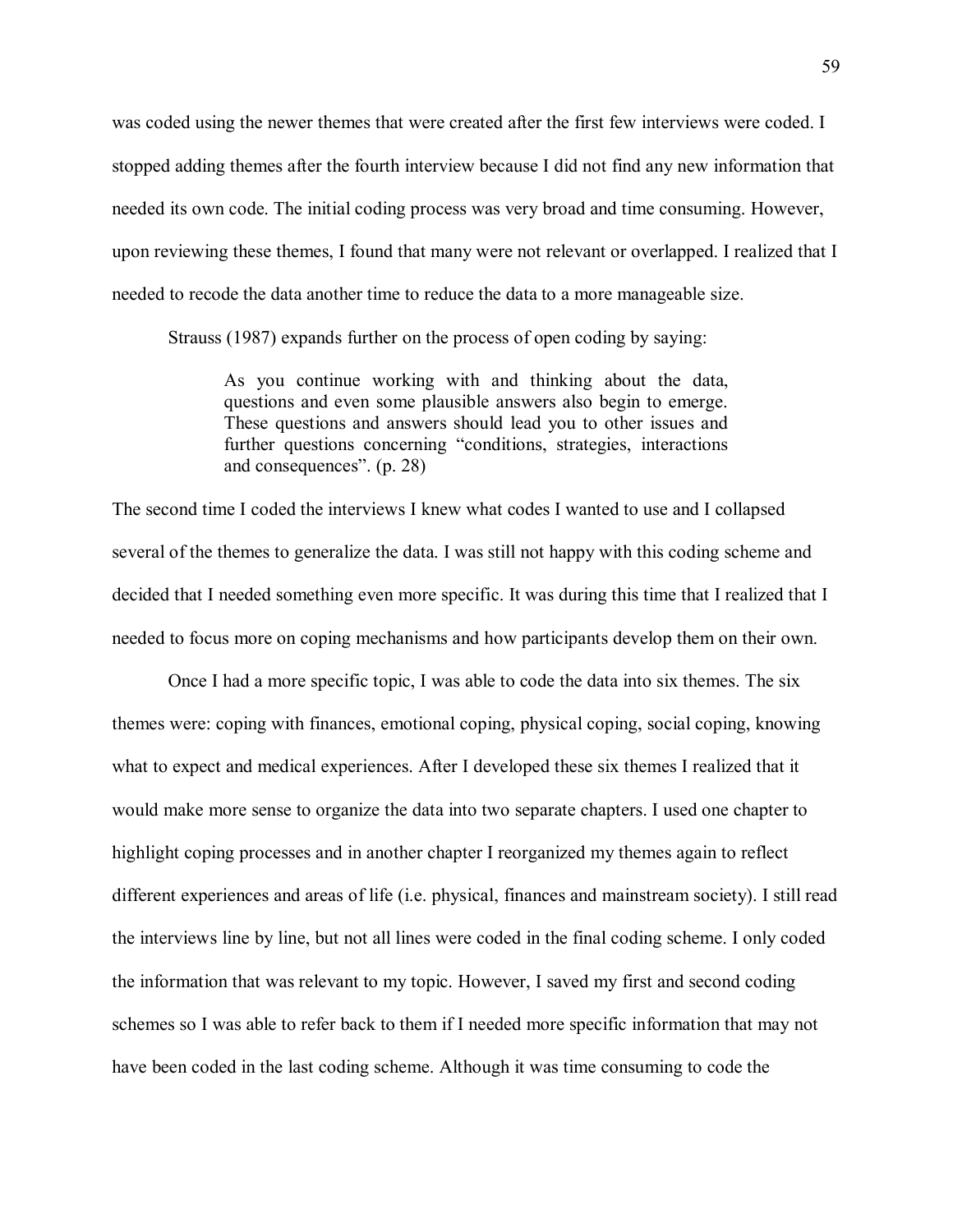transcripts three different times, the process was invaluable because it allowed me to not only become intimately familiar with my data, but also to organize it such that I am confident that my analysis reflects the purpose of my research.

### A Note on Data Limitations

I interviewed each participant only once; therefore, I gained only a limited appreciation for their experiences. Although it is often better to interview people more than once, in order that detailed information can be gathered, Rubinstein  $(2002)$  states that "short-interviews (e.g., one or two sessions) can be extremely worthwhile, as long as they involve the collection of biographical and other necessary background information, are focused on a specific topic or area, and can expand in new or interesting directions if necessary"  $(140)$ . All of these components were incorporated into my interviews. A downfall of interviewing participants only once is that it seems likely that participants were most interested in discussing experiences that had the most impact on them, or were most recent. Additional interviews may have captured experiences that did not immediately come to mind in the first interview.

The sample is a very small and not representative. My participants have very diverse experiences with disability making the group very heterogeneous. I cannot generalize my findings based on these reasons but I will focus on elaborating the experiences of this small case study.

## *Conclusion*

Disability is socially constructed and the participants' responses are a reflection of the way mainstream society views disability and people with physical impairments. The responses were made based on the participants' experience. The next two chapters present a review of what participants had to say on the subject of aging with a long-term physical impairment.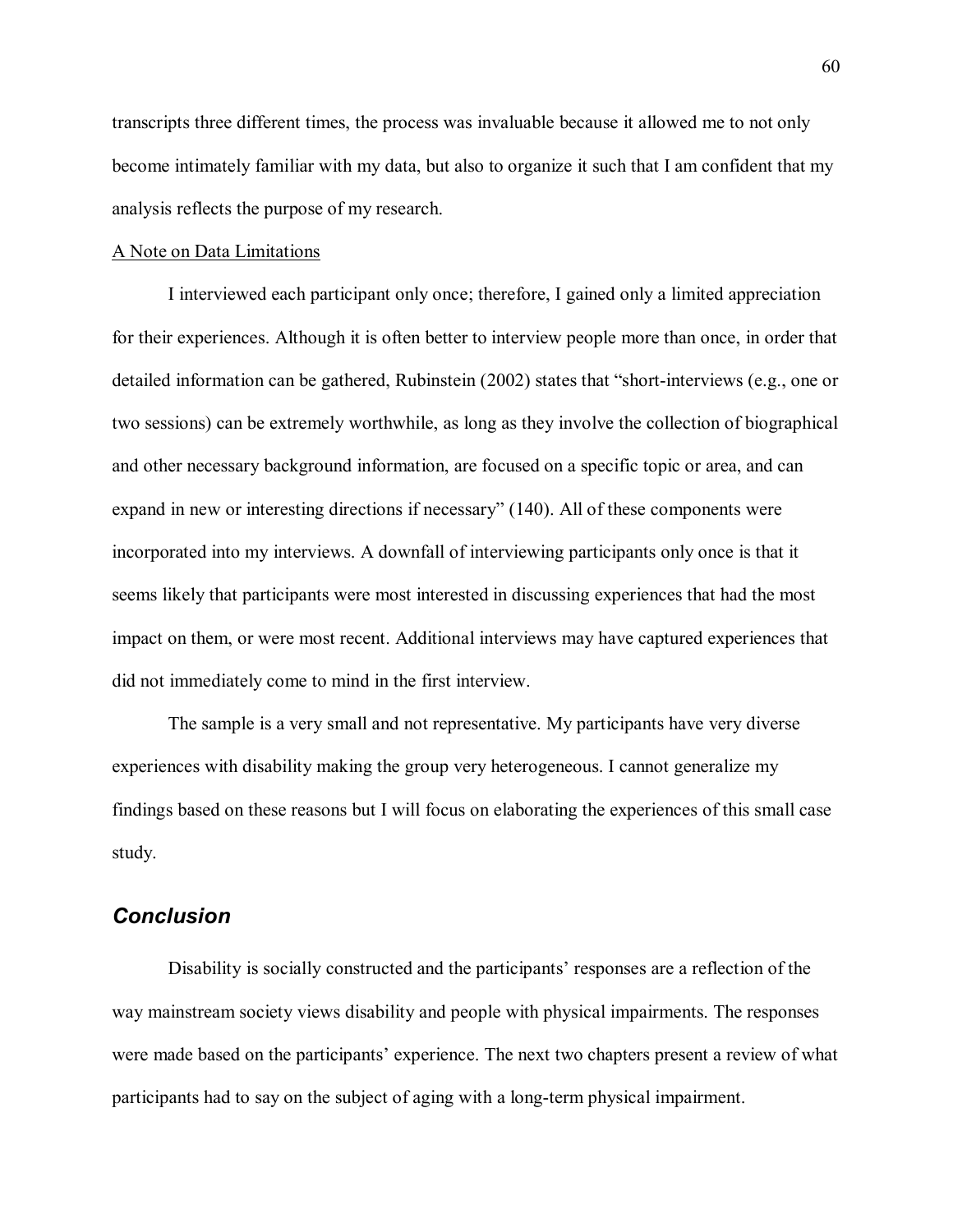# **Chapter Three Aging with Long-Term Physical Impairments**

This chapter examines themes that emerged through analysis of the interview transcripts, focusing on challenges and difficult situations that research participants encounter on a regular basis. Three main themes emerged: physical challenges, finances, and mainstream attitudes and barriers. The section focusing on physical challenges describes the experiences of the participants as they age with long-term physical impairments. As their bodies change, due to both impairment and the aging process, they experience different challenges. Most also deal with questions about how long they will be able to live with a body that is progressively deteriorating. Regarding finances, most of the participants in my research found that purchasing what they needed to help them adapt to their physical limitations was expensive, yet their income was reduced due to early retirement. Finally, participants discussed the discriminatory attitudes and barriers to participation that they face in mainstream society, including difficulties they face when dealing with the medical system. The participants are referred to by pseudonyms to ensure anonymity, but more information about the participants is available in Appendix D.

# *Physical Challenges*

### Loss of Activities

All the participants in my research used to be physically active when they were younger, but many are now unable to complete the same tasks that they used to enjoy. Physical activity is something they all miss and they often wish they were still able to participate in all of the activities that they previously enjoyed. A few of the participants continue to push themselves to complete tasks even though they know the extra strain may damage their bodies.

Victoria, who lives with rheumatoid arthritis (RA), continues to push herself to work as a housecleaner even though she is often in pain and has difficulty moving. She told me, "I had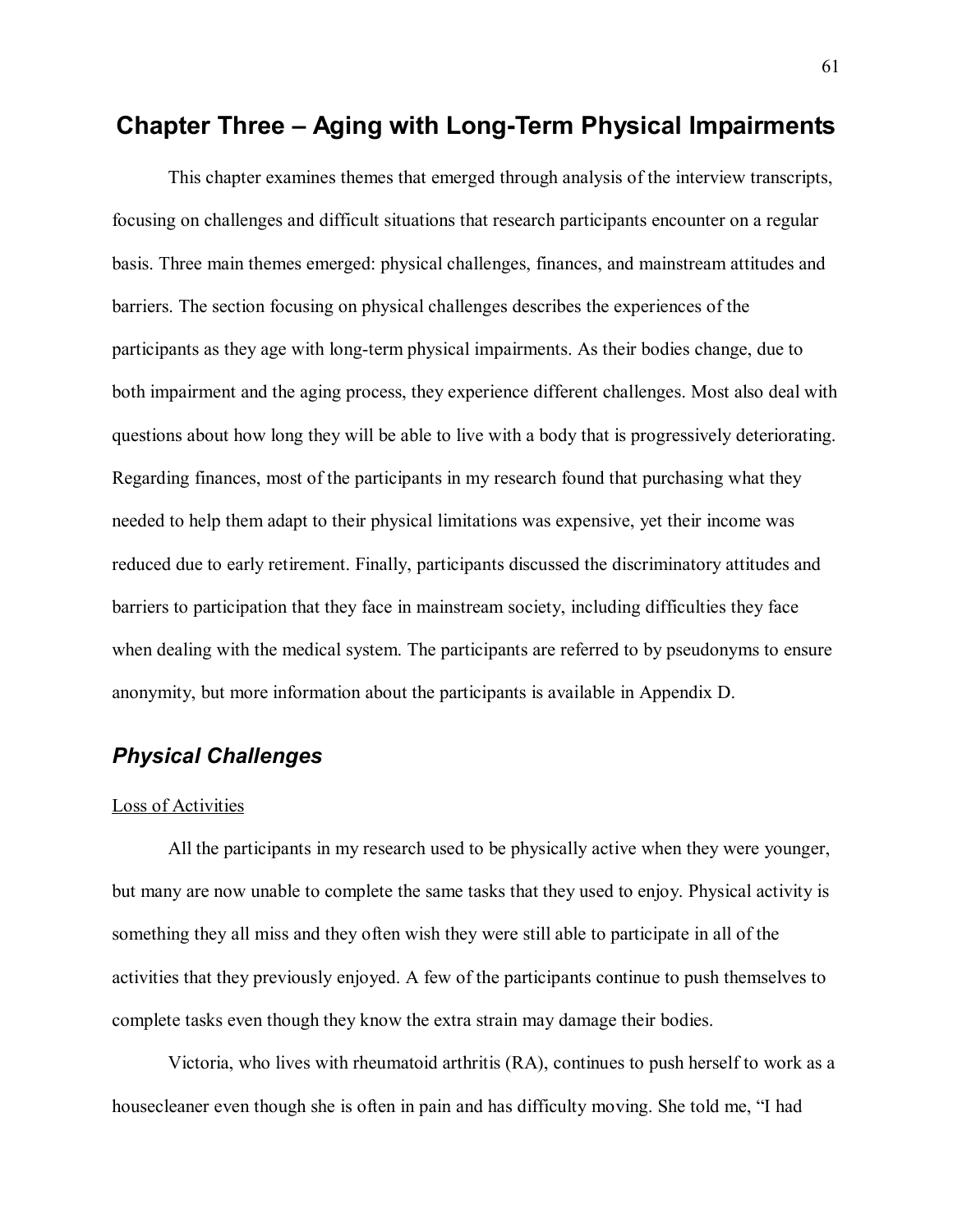several professionals tell me that I shouldn't be working. I am still working. [determination in her voice] I said, 'I ain't gonna let this thing beat me.' But some days I think it beats me." She recognizes that she cannot clean as fast as she was able to in the past, but she still works long days regardless of her pain levels. Victoria acknowledges that she needs to take breaks between jobs if the pain is too much to tolerate. When I asked her how she manages to work between six to eight hours a day on average, she told me "stupidity."

Dorothy was active prior to being diagnosed with RA and enjoyed going for bicycle rides and long walks. She has, however, noticed a steady decline in her ability to walk long distances. She told me "like up until about like 3 or 4 years ago I was walking maybe a mile and a mile and a half a day. But now, going to the mailbox is hard work.

Mark, who experiences pain and limited function of his right hip as a result of Legg-Calvé-Perthes syndrome, prides himself on keeping in shape and told me "keeping fit was the key, I think." Mark's limited mobility is a result of a prosthetic hip that does not work as naturally as his real one. Instead of playing baseball and soccer, which were his favourite sports, Mark was satisfied being able to umpire baseball and coach his children's soccer teams. He reflects back on these activities and questions whether they may have caused more damage to his hip. He questions the impact that coaching had on his hip because as he told me,

I probably overextended myself in the soccer because I wanted to teach them and by teaching them you had to do a little bit of running and by teaching you had to use your legs and by teaching them you sometimes overextended yourself. So that, probably, I shouldn't have, you know, I probably could have got probably  $1, 2$ or 3 years out of my hip, but who knows, right? Because nothing happened when I was doing it but it was just general wear and tear. The other participants also talked about how aging with a physical impairment can be

very challenging and physically exhausting. For example, Jake's body is worn out by the many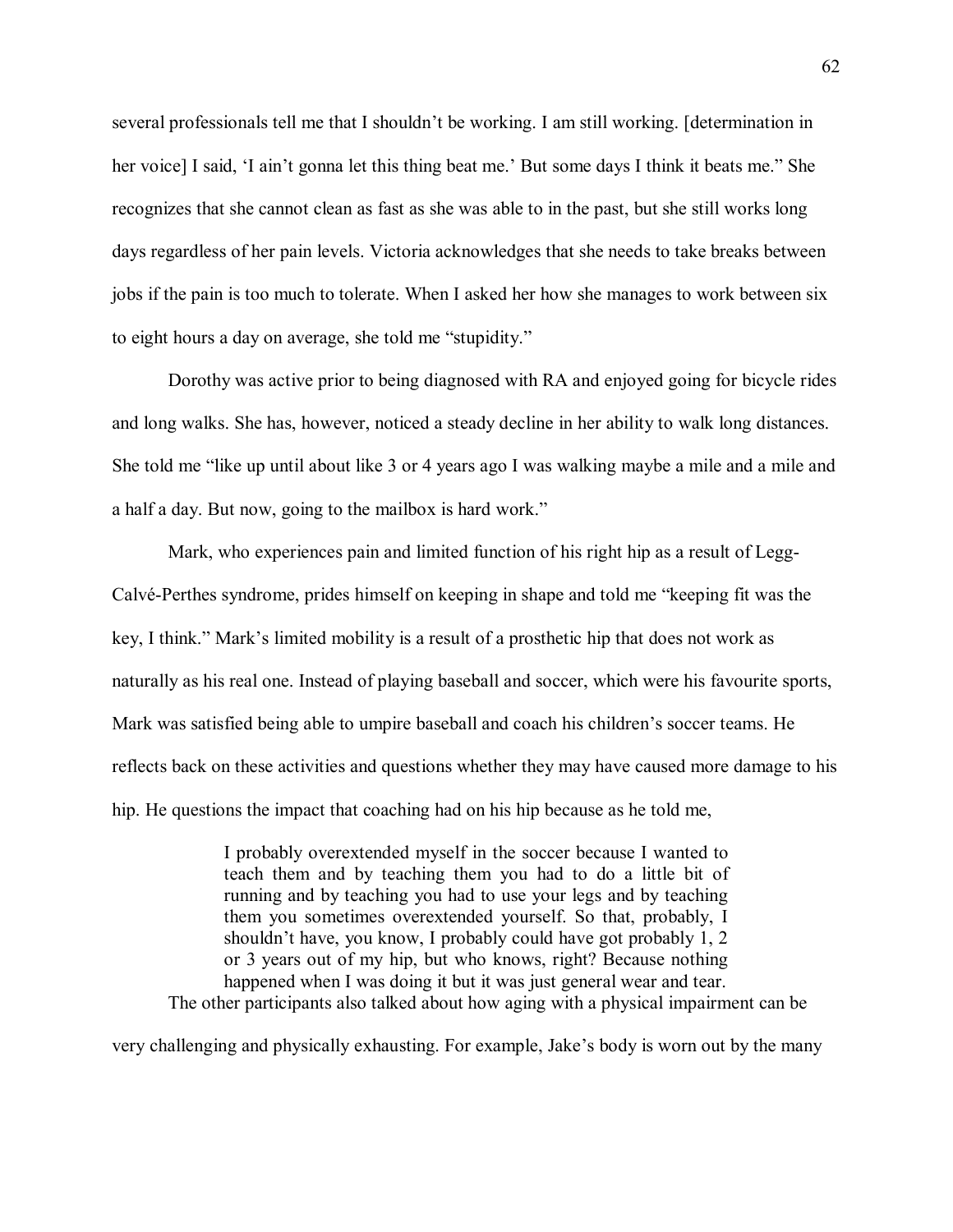years of dialysis treatment. It is not uncommon for Jake to return home from his dialysis treatment exhausted.

Karli, who has multiple sclerosis (MS), knows that the best time of day for her to communicate on the computer (a favourite activity) is during the morning before she becomes too tired. She does most of the tasks that involve fine motor skills, such as typing on message boards and searching the internet for images to use as an electronic signature on her message board submissions in the morning when she has more movement in her hand. Karli is also dealing with the fact that she can no longer use the washroom in her home. She told me she "had to give up on showers and go to bed baths". Karli seems upset that she can no longer have a shower. She reflected back on her life and said:

> I never thought I would live in the world where I couldn't jump out of bed in the morning, hop in the shower, do my hair and be dressed and up and doing whatever. And now I lay in bed and wait for someone to get my lift to get me out of bed. Put me on my commode. That first and get my food for me, help me eat it. You know, I mean, those are all things that I think, I mean people take for granted, you know.

David, who is aging with muscular dystrophy, does not move around much and hardly

leaves his house. The family was having supper following my interview and one of David's children assisted him with walking to the kitchen. He was also aided by the use of a rollaider. Similarly, Carol, who is aging with multiple sclerosis, cannot walk and without a wheelchair she spends most of her days sitting in a chair watching television. She finds it challenging to find activities to do everyday without becoming bored.

Finally, John, whose arm has been amputated, has noticed a decrease in his physical activity. He has had to limit some of his activities because he has started experiencing back pain which he believes is related to overusing his prosthetic arm.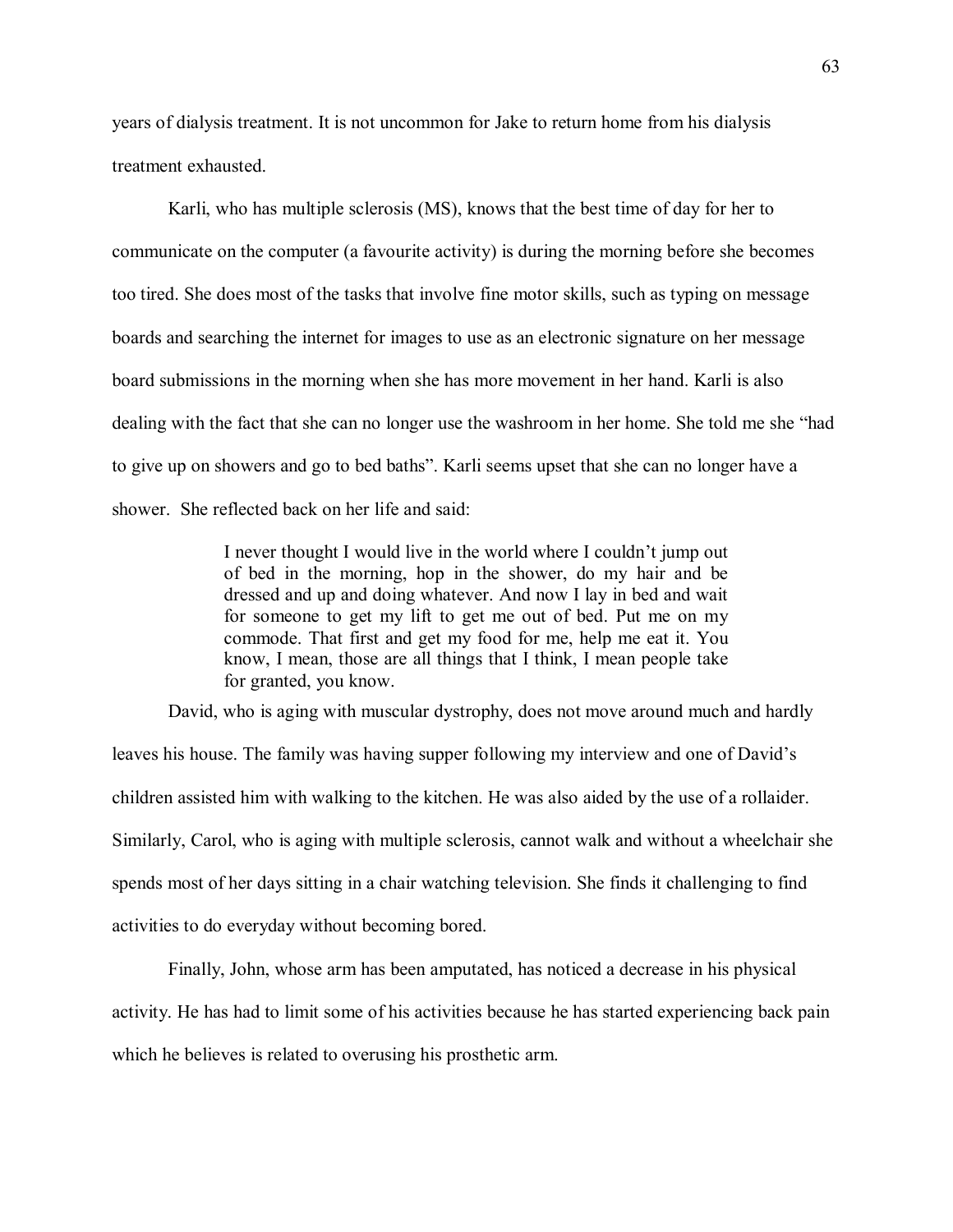### Transportation

### **Wheelchair Use**

Of my participants, only Karli uses a wheelchair on a regular basis. Karli, who is aging with MS, is thankful for her wheelchair because it allows her the ability to move around in her house and use her computer. Carol, meanwhile, does not currently have a wheelchair that she can use without help. She is looking forward to having a power wheelchair because she will have more flexibility in her movements and not have to rely on her sons or support workers to move her as much. She currently has a manual wheelchair that she uses when she leaves her house but she needs someone to push it. David, who has weakened muscles due to Muscular Dystrophy and has trouble walking, is not concerned about possibly needing to use a wheelchair on a regular basis. There is a wheelchair at his house but it does not seem like he uses it very often.

Other participants are hoping to avoid using a wheelchair. Victoria told me, "that's one thing that I worry about is ending up in a wheelchair. Rheumatoid arthritis is one that will cripple a small number of people." Dorothy, also aging with RA, realizes that she will need more modifications to her house if she has to start using a wheelchair on a regular basis. Mark, who has needed several operations on his right hip, told me that he quit working because "you just reach that point, and walking, you know, I don't want to end up in a wheelchair so that's one of the reasons, one of the bigger reasons, because I thought I would end up in one the last time.

Jake, who has no kidney function, is also concerned about needing to use a wheelchair. He told his wife and son that "if something happens that I have to end up in a wheelchair and you have to look after me, then that's the end. No more dialysis." Jake associates using a wheelchair with having no control over his life and needing others to help him. Finally, John did not discuss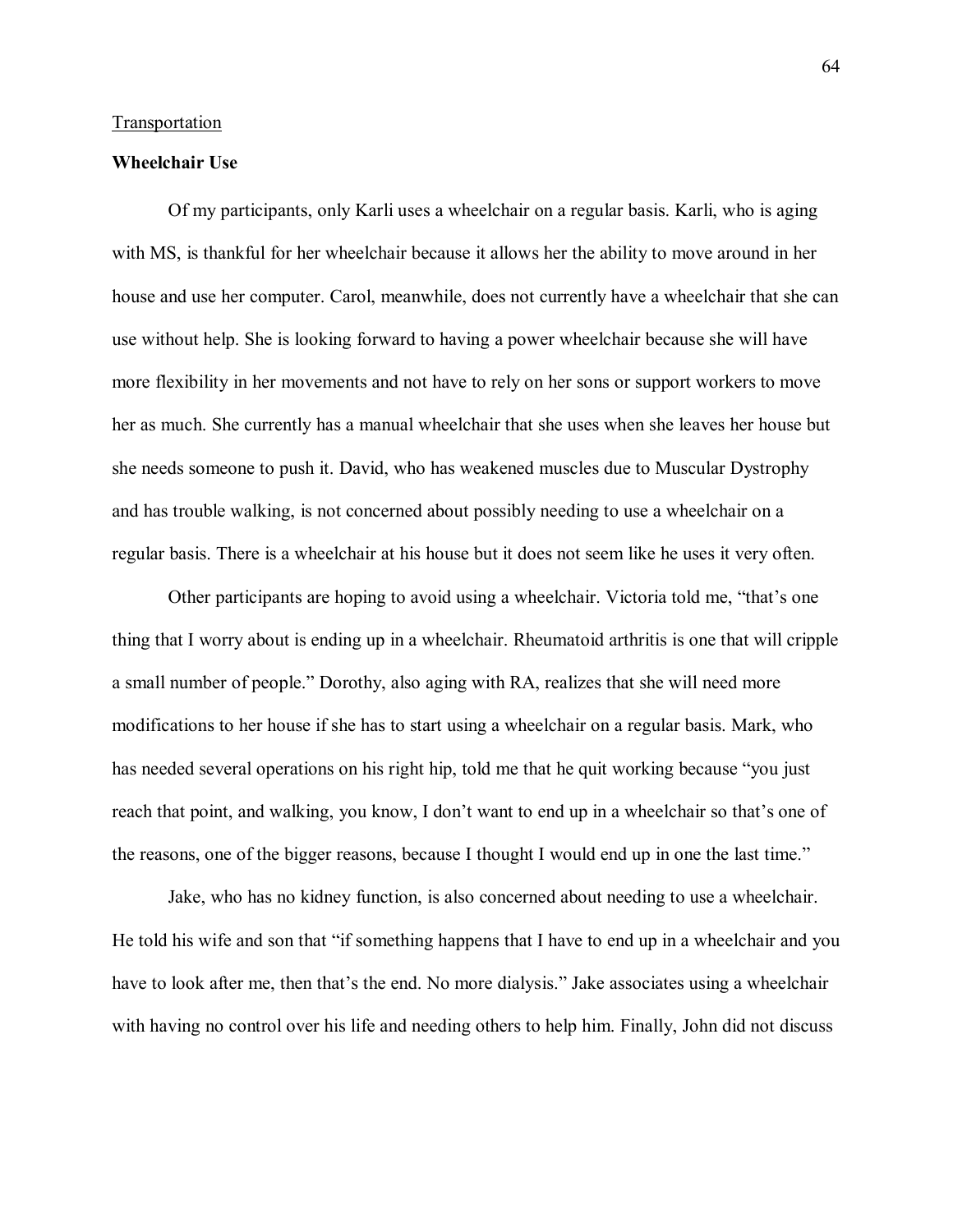needing to use a wheelchair, because his impairment (amputated arm) does not compromise his ability to walk.

### **Transportation Outside the Home**

All except for Karli and David discussed problems with transportation outside the home. The participants who are still able to drive told me they had to change the type of vehicle they were accustomed to driving. Mark had to sell his motorcycle because it was difficult to ride with his hip problems. He is still able to drive a car but is used to taking a passenger role when traveling. When I asked him if getting into a higher vehicle, such as a van compared to a car, was easier, he told me that he does not notice a difference. Victoria, who has experienced some physical limitations as a result of RA, has found that a van is much easier to get in and out of than a car.

John had to trade his standard truck for an automatic when his arm was amputated. He said, "I prefer a standard, but whatever, it's just one less thing to worry about." Jake has also had to purchase a different vehicle to accommodate his disability. He has to travel over four hours a day, three times a week for dialysis treatment, and it is expensive for him to travel back and forth. Although Jake receives a travel allowance for his dialysis treatments, driving a standard four-cylinder car was using up all the money. He now drives a Smart car and told me "I am saying so much money on fuel. The car is actually paying for itself and it's also paying for the insurance. So that makes a big difference.

Dorothy, meanwhile, wishes that she had purchased a larger car or a van instead of a small car because she found it was too difficult to get in and out of the low car. She had to give up driving her car when she could no longer get in and out of it. She told me: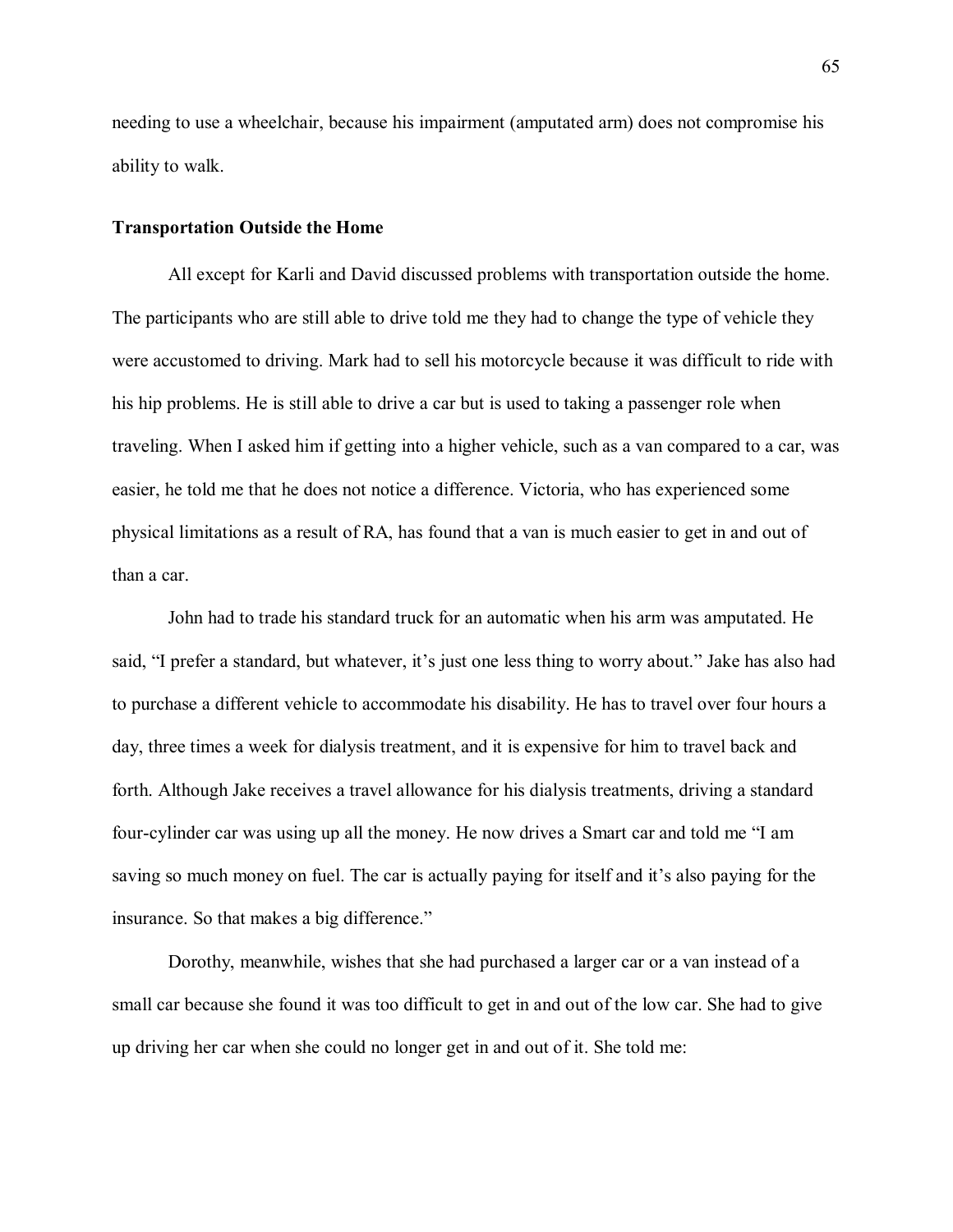The last time I drove my car [pause] I came home and no one was home on the other side [of the house] and I couldn't get up from of my car. I had a Cavalier and it was low and I couldn't get to my feet. And so finally, by somehow getting one arm in the steering wheel, and I put the automatic window down and was hanging out the door [I got out of the car], I thought that was the last time you can, you can drive.

Dorothy now relies on family members and volunteers from Seniors' Support for transportation, and this limits the activities in which she can participate. She must rely on others as there is not a public transportation system in her small rural community [none of my participants have access public transportation from their homes because they live in rural or small urban areas]. Sometimes she needs to use a wheelchair to get to her medical appointments, but because family members and volunteers are not designed for wheelchairs she relies on an ambulance to take her. Dorothy commented on needing to use an ambulance: "if you have got to be at the pre-op and the ambulance is called to an accident then that's their priority." Her most recent ride in an ambulance "must have cost them three or four hundred dollars and riding in it, I had no idea how bad a ride in an ambulance is." For these reasons Dorothy tries to avoid traveling by ambulance. She prefers to travel in vehicles that are higher off the ground than a car because she is able to get in and out of them easier.

Carol, who is aging with MS, does not leave her home very often because of her lack of transportation. If she needs to go somewhere further than the hospital, which is located across the street, she borrows her neighbour's wheelchair van. She told me that, "I can use that when I go to the doctor in [another city]. And my doctor here in town, I just get in the wheelchair and my sister just pushes me down the street."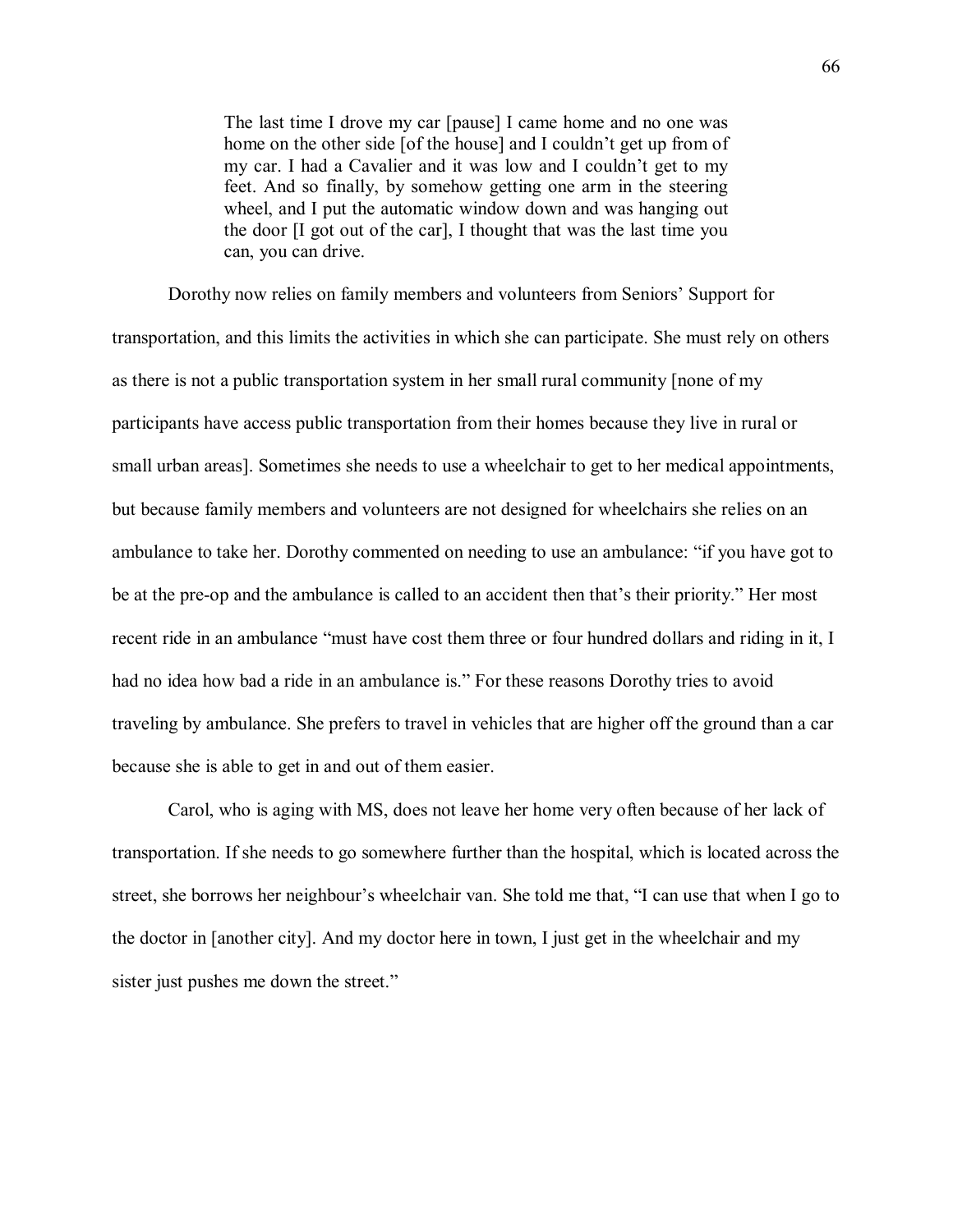### Thoughts of the Future

Some of the participants are living with illnesses that are commonly expected to shorten

one's life span. This is true for Karli and Carol who live with MS, David who lives with MD,

and Jake who lives with polycystic kidney disease. Each seems to have accepted this knowledge

and copes primarily by not dwelling on the future.

Jake talked about the people who are living on dialysis as having the power to determine

when they will die, by deciding to stop their treatments. Jake told me:

But we all have an advantage down here. If we want to, we can pick when we want to die. All I have to say is no more dialysis and that's my decision and the doctors will not interfere with those decisions because that's what you decide. And they'll just, they are with you all the way to the end, they keep you comfortable but it's your decision so, I mean, I have often told my wife and son, if something happens that I have to end up in a wheelchair and you have to look after me, then that's the end. No more dialysis. I don't want you to spend the rest of your life looking after me because I can't look after myself. So [pause] that's the way it's going to be. I think more people are so afraid to die that they will do anything they can not to. But let's face it, dying is a part of life, everybody is going to die. So you just have to come to terms with it.

For Jake, becoming a burden on his family is something more fearful than death. Therefore, Jake

has decided that if he cannot continue to drive himself to dialysis treatments he will stop them.

He is so dependent on dialysis that he told me,

if I took Friday off, now I'd probably be coming in by ambulance on Monday. I don't have any kidneys at all, so I have no kidney function, so I would live any place from 7-10 days and then I would be done, a goner. And I am not ready to go yet.

David has also accepted that his death could be near. He talks about it openly and without

any noticeable fear. I asked him if he had any concerns about the future and he said he does not.

He told me, "well if I get sick and die then I die, eh?" Karli also talks about the possibility of her

dying in the near future. She tries not to look too far into the future but takes each day at a time. I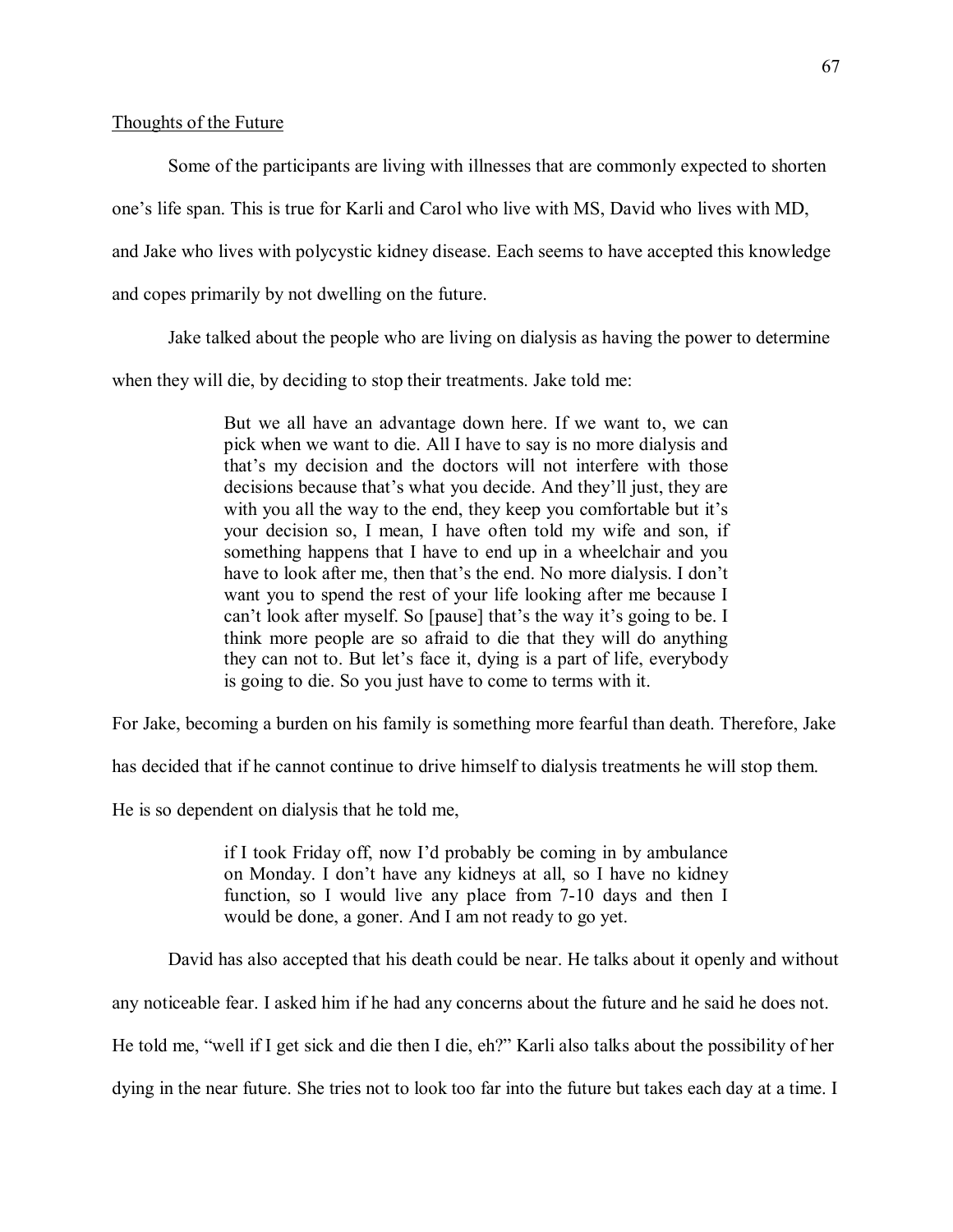interviewed Karli in September and she mentioned that her support worker recently asked her about her plans for Christmas. She told her,

> I don't know if I will be here. We'll just wait and see if I make it through Halloween. Well, my, my theory on life [pause] and how I have lived my life, it's just you, you just live each day, one day at a time. [pause] Don't procrastinate, get it all done. Because you might [pause] because they might not check on it or come around again.

Carol's thoughts about the future are similar to Karli's. When we were talking about the Old Age

Pension plan she told me that she had fifteen years to go before she was eligible. She was not

going to think about that because as she told me, "I might not be here at that time."

Victoria, meanwhile, does not live with a life-threatening illness, but nevertheless avoids

looking into the future. She had to ask her husband about his opinion on what it is like aging with

a long-term physical impairment. His comments about her life were accepted by her as being

exactly the way she feels. Her husband told me:

the future? Trying to live ... Well it would be a person walking down the road with Dr. Death walking behind her. How's that? That's the best I can describe her [pause] somebody with her physical disabilities is just a walking time bomb waiting for the grave. That's all she can do.

Victoria told me, "I figured he could describe it better than me. Sometimes there is so much pain involved you just want to lay down and die.

## *Finances*

Aging with a long-term physical impairment often creates economic hardship, especially

for people who need to purchase assistive devices or make home modifications to limit the

impact of their impairments or difficulties on activities of daily living. Purchasing assistive

devices, such as wheelchairs, crutches, prosthetic arms, grabbing sticks, and other useful tools,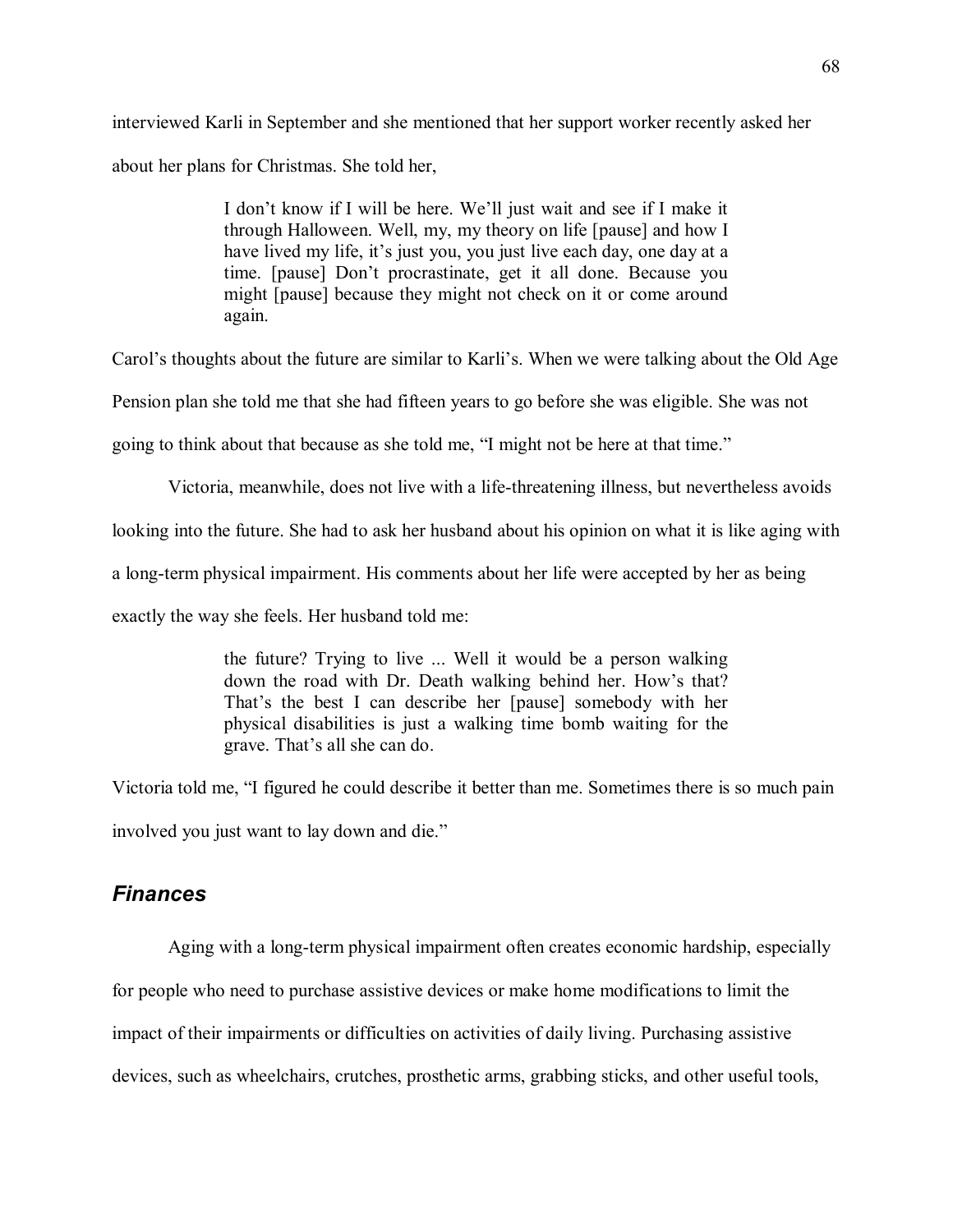can improve the efficiency of tasks that many people take for granted. For example, getting dressed in the morning is something taken for granted by most people in society, but many people need to learn how to do this to take impairment into account. Most of my participants have experienced some economic hardship based on their need to adapt their ability to perform what many consider 'normal' activities.

The economic problems associated with aging with long-term physical impairments are continuous and as Dorothy pointed out, "it is amazing how many thousands of dollars you can spend in a few years. And you get to a point where you start to worry, how am I going to do this?" The more resources a person has, especially economic resources, the easier it seems to age with a long-term physical impairment. Victoria told me that "finances are going to play a big role in getting assistance".

Fortunately, most of the participants in my research do not have serious money concerns at the moment, although some are limited in what they can do because of inadequate finances. As well, because the economic costs associated with aging with a physical impairment cannot be predetermined, the economic status of the participants could change at any time. The participants, overall, try to avoid thinking about the future and their economic situation. Canadian Pension Plan Disability Benefits (CPP)

Many of the participants who are unable to continue working are eligible to receive Canadian Pension Plan Disability Benefits (CPP). Eligibility for CPP is determined by the government and, in part, is based on the type of limitations a person experiences. Dorothy had no trouble applying for and receiving CPP. Although she tries to survive on her CPP income, she often has to cash in her investments for extra income. She is surviving financially for the time being but does have concerns about the future.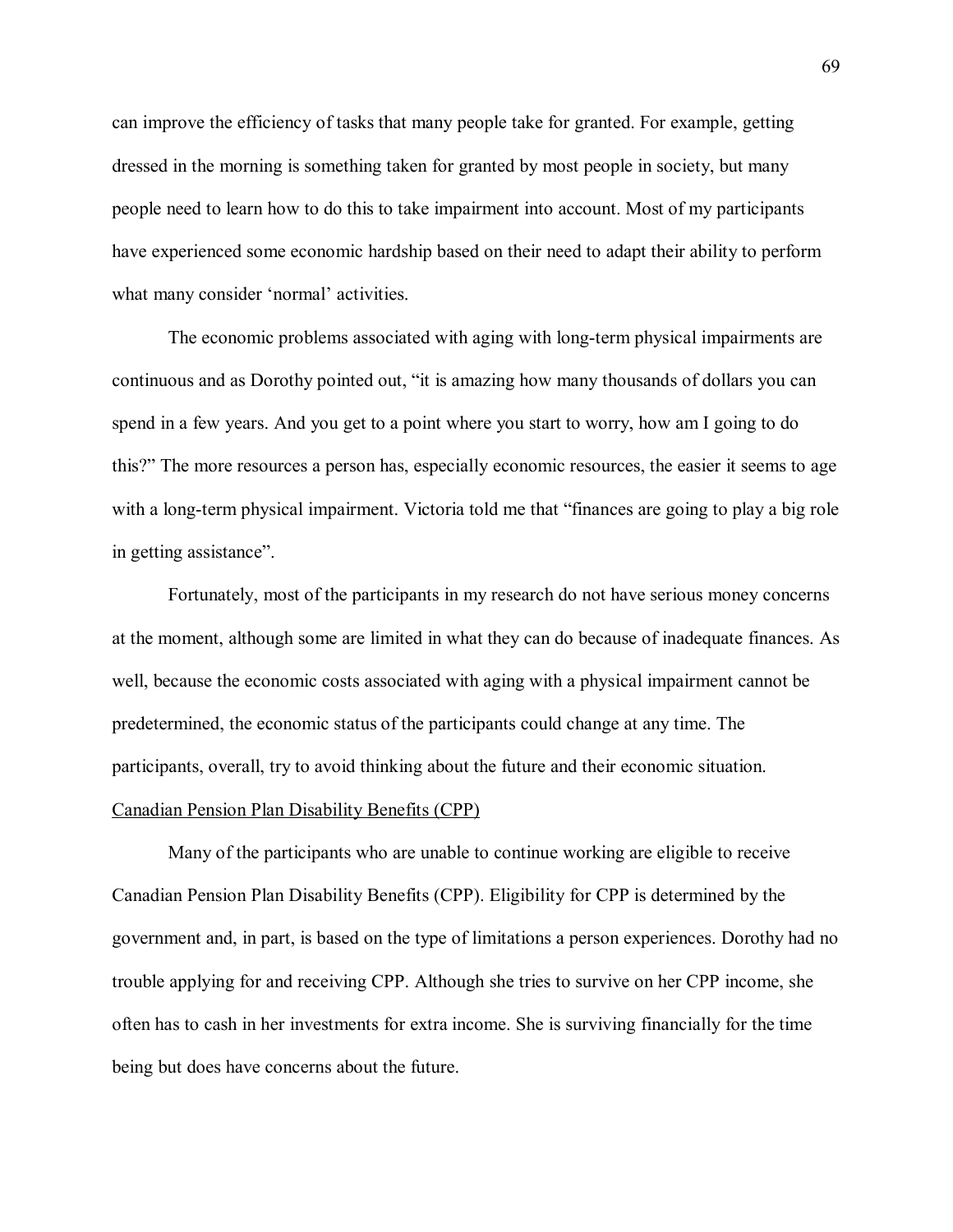In contrast, Mark had a lot of difficulty proving his eligibility for CPP. It took Mark several years of legal fighting to become eligible. He was turned down three times and finally won his case after attending a tribunal. This process of appealing the rejection decision had a negative emotional impact on Mark and his family. He seemed to learn a lot during his fight for CPP and I asked him if he had any words of wisdom to pass to other people applying for CPP. Mark laughed and said,

> There is no easy way. They make it as difficult as *possible*  (emphasis on this word) for every individual. They turn you down. [pause] They turn everybody down. You have to fight tooth and nail. ... You have to fight and the minute you give up, is the minute that they win. Because there is no turn back there. If you, if you let the system beat you then you have no recourse because they will say why? Because you turned it down or whatever or you tried this. And I wasn't going to let that happen this time. I said that there is no way I am doing this, [pause and continue with determination in his voice] I am going to fight until the end.

Although the CPP battle has been won, life has not improved economically for Mark. He is

concerned because his long-term disability income that he received from the company he worked

for was tax free. He was no longer eligible for a long-term disability income from the employer

after he was granted eligibility for CPP. While money earned from a long-term disability income

is tax-free, income earned on CPP is taxable so Mark told me,

I am stuck at the end of the year trying to figure out where I am going to get \$7000 of taxable income to pay for the CPP. [pause] See, so I fought the system to lose. I fought the system to lose. It's a no win situation. People don't realize this is the way the system works.

Victoria has been encouraged by her physician to apply for CPP so she can stop working.

She believes the process will take her six months to complete and she cannot financially afford to

stop working for six months. She also worries that if she stops working her muscles will seize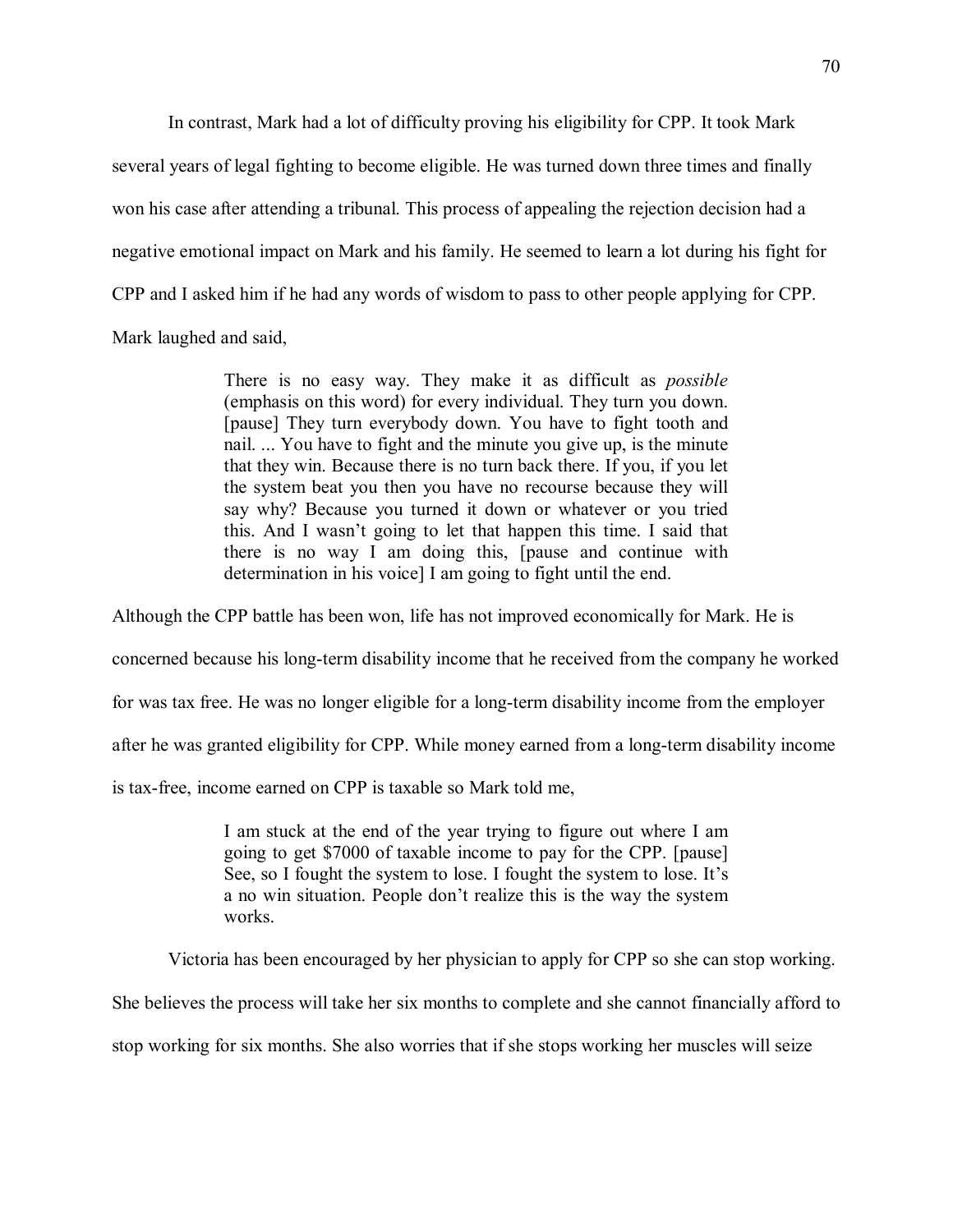and she will be in worse pain than she is now. She hopes to continue working for a few more years before she has to worry about applying for CPP.

### Modifications to the home

Modifying the home was an issue for David, Dorothy, Carol and Karli, who have to make sacrifices in order to maintain living in their own home. David's wife is worried about what will happen when he can no longer live in his own home. His health is deteriorating and he finds it more difficult to walk and talk. Many of his deteriorations can be linked to aging with MD for over twenty-eight years. After he had a few tumbles down the stairs, a single bed was moved to the living room and he was only able to use the main floor of the house. Instead of relocating to a new home where everything was on one level, David and his wife decided to stay in their home of over forty years and modify the entranceway to include a wheelchair accessible bathroom. The remodeling of the bathroom was expected to cost between twelve to fourteen thousand dollars. David's wife is hoping to have some of the money reimbursed; however, she is skeptical that this will actually happen. She hopes he will continue living in the home for a long time because it will be expensive to have one spouse in a nursing home and the other living at home.

Dorothy and Carol also made extensive home modifications. Dorothy is not happy with her modifications and dreams of how they can be improved. She believes that more modifications will be needed within the next few years. Her next modification will be a chairlift. Dorothy paid for all the modifications and did not seek financial assistance. Carol, on the other hand, was fortunate to have some funding available to help pay for the modifications to her bathroom. Most of Carol's respite care at the local hospital while she waited for the renovations to be completed was paid for with the funding. She was in the hospital for almost a month during the renovations.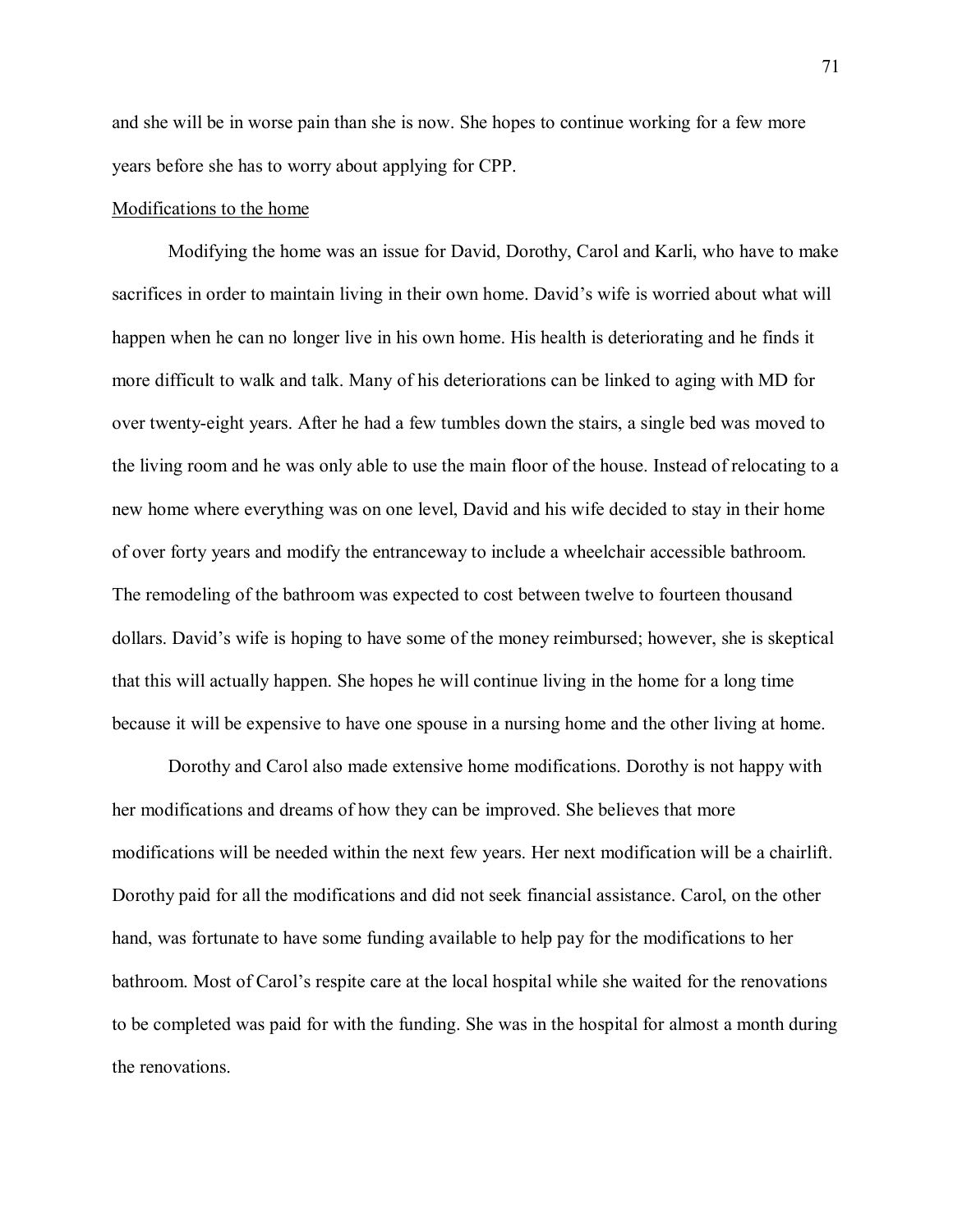Karli has a wheelchair ramp attached to her front porch, but has not been able to make any major modifications inside her home. She did not explain why she has not modified the home and when asked questions about finances she did not know the answers. Instead of modifying the home, the doors have been taken off most of the rooms to allow room for her to maneuver her wheelchair.

Home modifications are often too costly for people to afford without some financial assistance. My participants, especially those who did not receive any financial assistance, had to determine whether the benefits of accessibility were worth the cost of the modifications, or whether they should relocate. Unfortunately, relocation would likely mean moving to a longterm care facility. Participants avoided talking about this.

#### Assistive Devices

 One of the issues referenced most often by my participants was the need or desire to purchase products that improve their ability to do things. All of them have purchased something for the purpose of accommodating their impairment. The types of purchases range from something considered the icon of disability, a wheelchair, to something unrelated, such as a flat bottom boat to replace a canoe when stability and mobility became an issue for John who has an amputated arm. The conversations with participants ranged from some people talking openly about various assistive devices to other participants talking about changes in their behaviours to accommodate their impairment.

Purchasing assistive devices is not a common experience for John, Mark, David or Victoria. They did not discuss assistive devices as much as the other participants. John has learned to adapt items to make them easier to use with only one arm. Mark relies on his crutches when he has difficulty with mobility. This is the only assistive device that he talked about during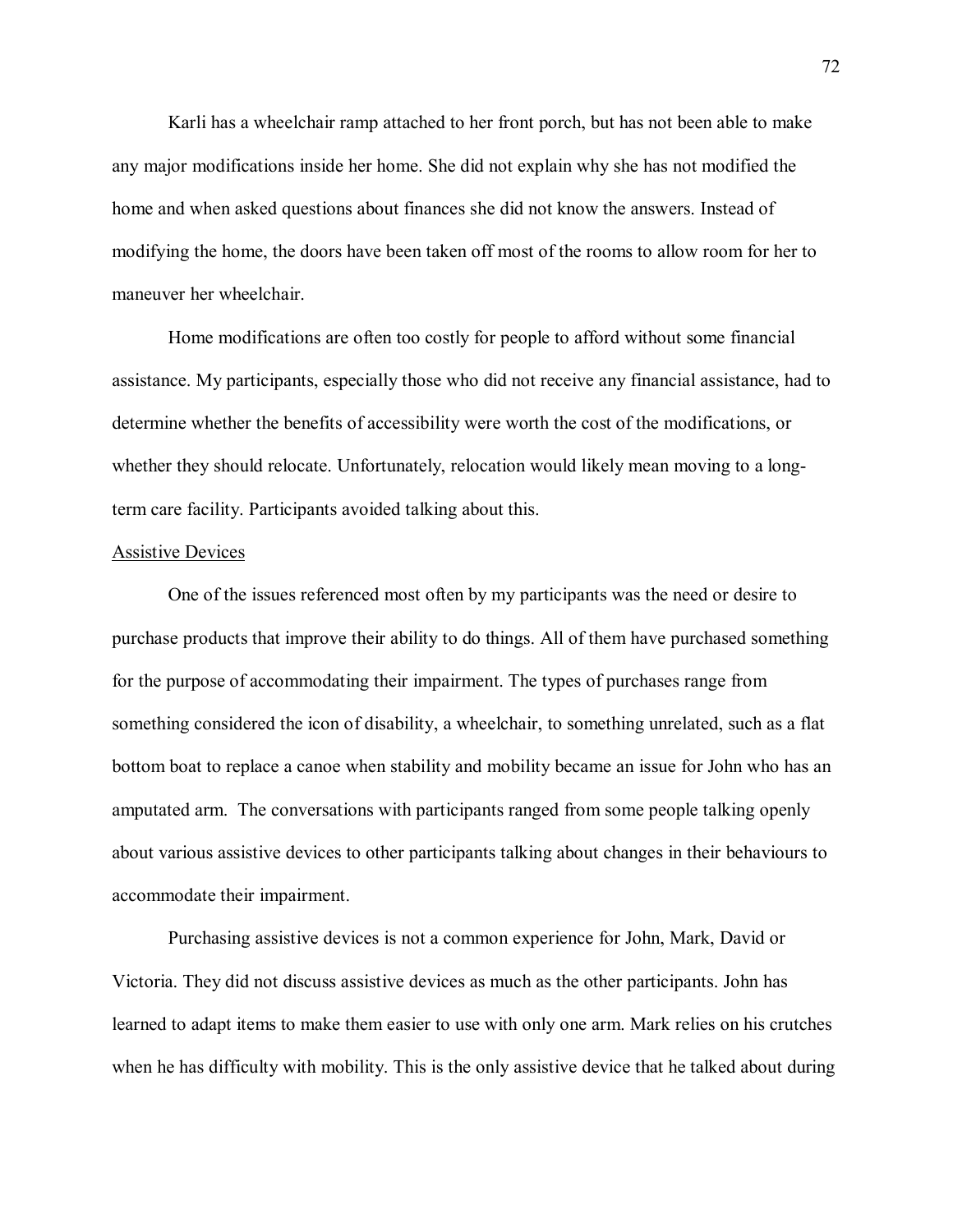the interviews. Jake bought a Smart car to reduce his expenses because of the distance he drives for dialysis treatment. This was the only item he talked about that helps him adjust to his physical limitations. David uses a rollaider and a wheelchair but he did not discuss these items in great length. The only assistive device that Victoria talked about was the installation of grab bars in her bathroom.

Spending money on assistive devices has become a significant aspect of Dorothy's life while she ages with rheumatoid arthritis. She openly discussed the amount of money that she has spent on assistive devices over the last ten years. While she has been satisfied with many of the devices, others have been given away when she found they did not meet her needs.

Unfortunately for Dorothy, as with many of the other participants, she did not have anyone to advise her on what products would be most useful. Without much assistance from a physician or therapist, Dorothy is required to make her own decisions on what types of products would be best in helping accommodate her impairment. Personally testing assistive devices has become an expensive task for Dorothy who told me:

> you don't realize how expensive it is being disabled [pause]. It's not only the modifications. It's trying, I bought a special pillow from the Arthritis society and it, well it helped my shoulders but it bothered my neck. So you end up giving it away. So you buy various gadgets that don't work and then you end up giving it away [pause] so it's all money wasted because you buy things and then give them away. [pause] Well, I have probably wasted about \$1500 on shoes that I would buy and then they weren't comfortable and then I would end up giving them away.

There are a few assistive devices that Dorothy acknowledges play an important role in her ability to perform everyday tasks such as dressing herself. During the interview, Dorothy told me "and then I have to use a grabber stick to pick things up off the floor and I have to use a dressing stick to put my nightgown on and take my clothes off." She demonstrated how she uses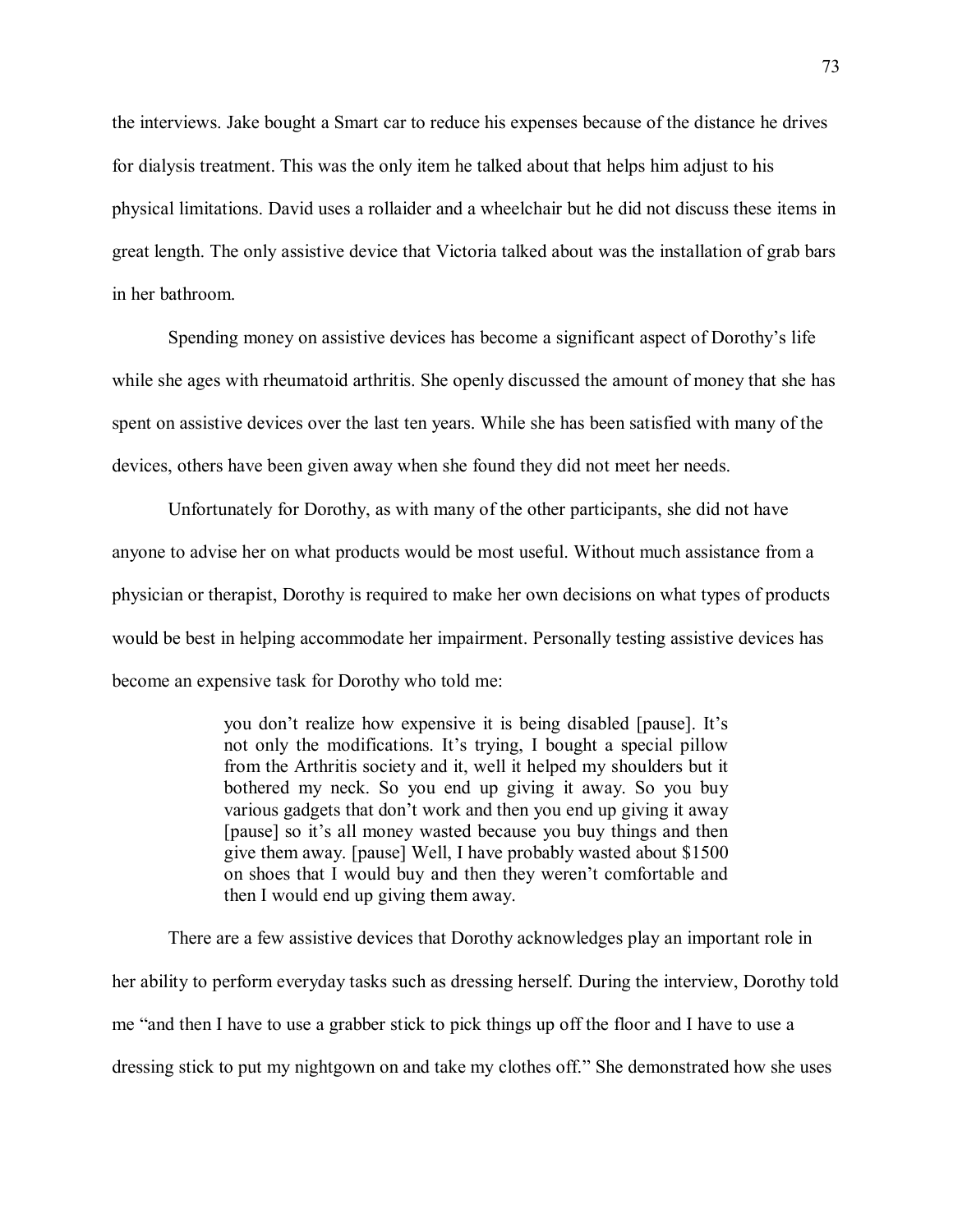the grabbing stick, which she keeps conveniently located near her chair. She went on to explain how she uses it to reach clothes in her closet and to pick up things from the floor. Although the dressing stick is useful, it does not solve all her problems. A grabbing stick was not useful when a bag of milk dropped from her hands and landed on the kitchen floor. Dorothy had to leave the milk on the floor until a homecare worker arrived. Another task Dorothy has trouble with is opening water bottles. None of the products that she currently owns help her complete this task. To solve this problem, Dorothy asks a homecare worker to open several bottles at a time because it is easier to open the bottles once the seal is broken.

I asked Dorothy about renting equipment because I thought it might be cheaper than buying products that you later find are not beneficial. Dorothy has rented some products, such as a bedrail, and later purchased the product. She told me about the bedrail experience, "I rented it for one month because I thought I'd only keep it [while] my hip was bad and I needed help getting out of bed. I was only going to keep it for a few weeks but when I realized how expensive it was to rent, I ended up buying it." Dorothy is very conscientious about the needs of other people and worries about using a device for too long. She told me, I had a commode from a service club and I realized that other people would need it so I ended up buying my own too.

Wheelchairs are one of the more expensive assistive devices that might be needed for someone aging with a long-term physical impairment. Carol, who has recently experienced more physical limitations as a result of MS, is in the process of purchasing her first power wheelchair. She cannot move anywhere without assistance and spends the day sitting in the living room watching television. A power wheelchair will enable her to move around her house without assistance. This will greatly improve Carol's mobility because she currently relies on personal support workers and family members to move her from her bedroom to the bathroom, to the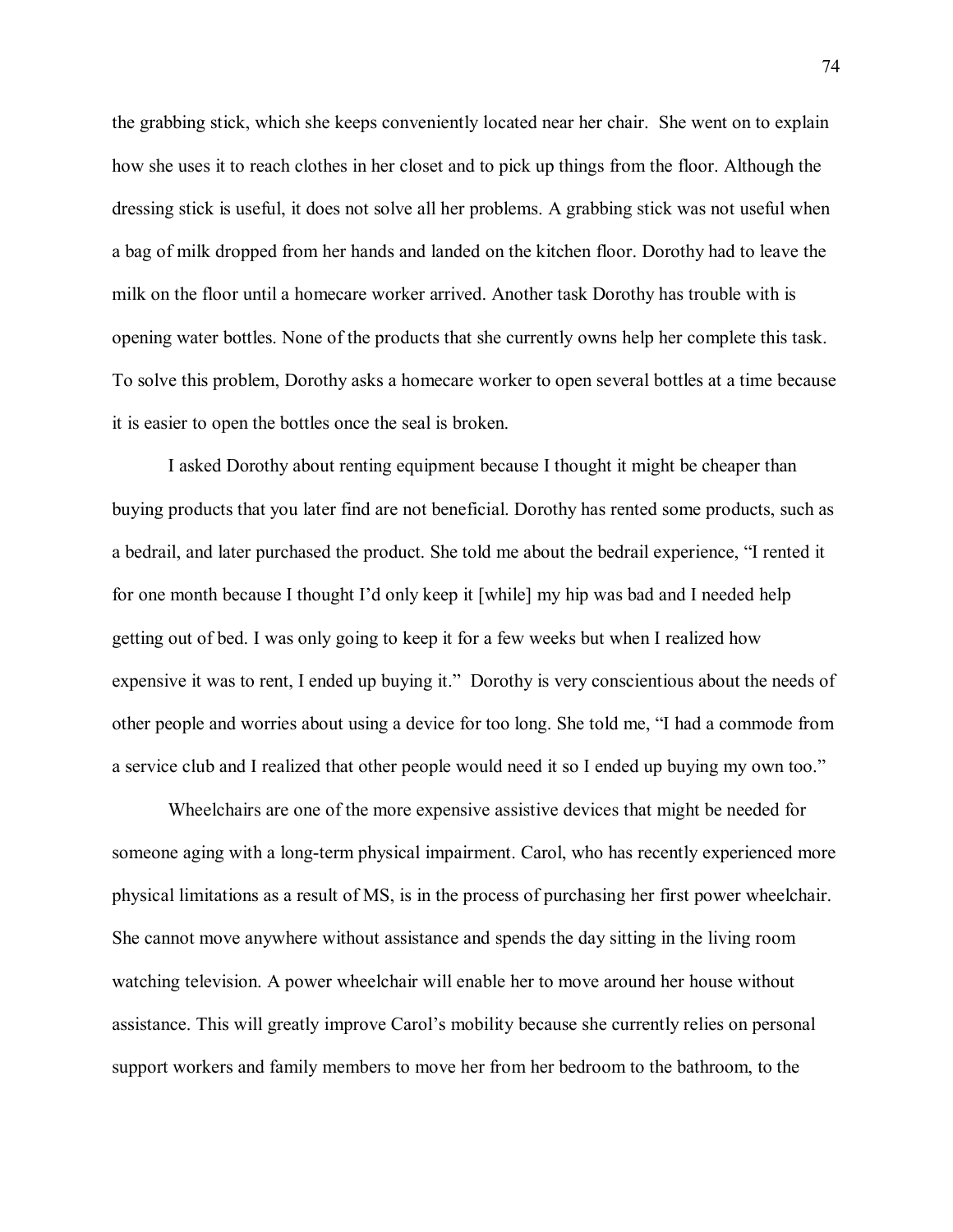living room, to the kitchen and back again. Fortunately, Carol's previous employer will pay eighty percent of the cost of the wheelchair.

Karli, who also experiences physical limitations as a result of MS and requires the use of a wheelchair, did not mention any economic problems associated with purchasing a wheelchair. She has had at least two different wheelchairs since being diagnosed with MS. Her first wheelchair was given to her. Her current power wheelchair enables her to sit at her computer and spend most of the day 'chatting' on the Internet or searching for books and videos to borrow from the library and the Canadian Institute for the Blind (CNIB).

#### Personal Support Workers

While assistive devices can improve the process of adapting to aging with an impairment, the assistance of a personal support worker is often required to improve or maintain quality of life. Karli, Carol, Dorothy, and David all received support from either the March of Dimes or a nursing support agency, and sometimes both. Each of them has a case manager who determines the type of care they require and how many hours they are allowed to receive each week. They have all reached the maximum number of hours allowed, but Karli, Carol and David mentioned the need for more care hours. Karli's husband would benefit from more hours because he is currently helping her get ready for bed each night. This nightly ritual is difficult for her husband because he has a bad back. David's wife appreciates the extra support because David cannot be left alone. However, she wishes she had more time because they live in the country and she uses a portion of her support time to travel to the nearest town.

Fortunately for the participants, most of the expense of these support workers is funded through the government, which they greatly appreciate. Carol has used more nursing hours through the support agency than she was allocated, and she had to pay for the extra time.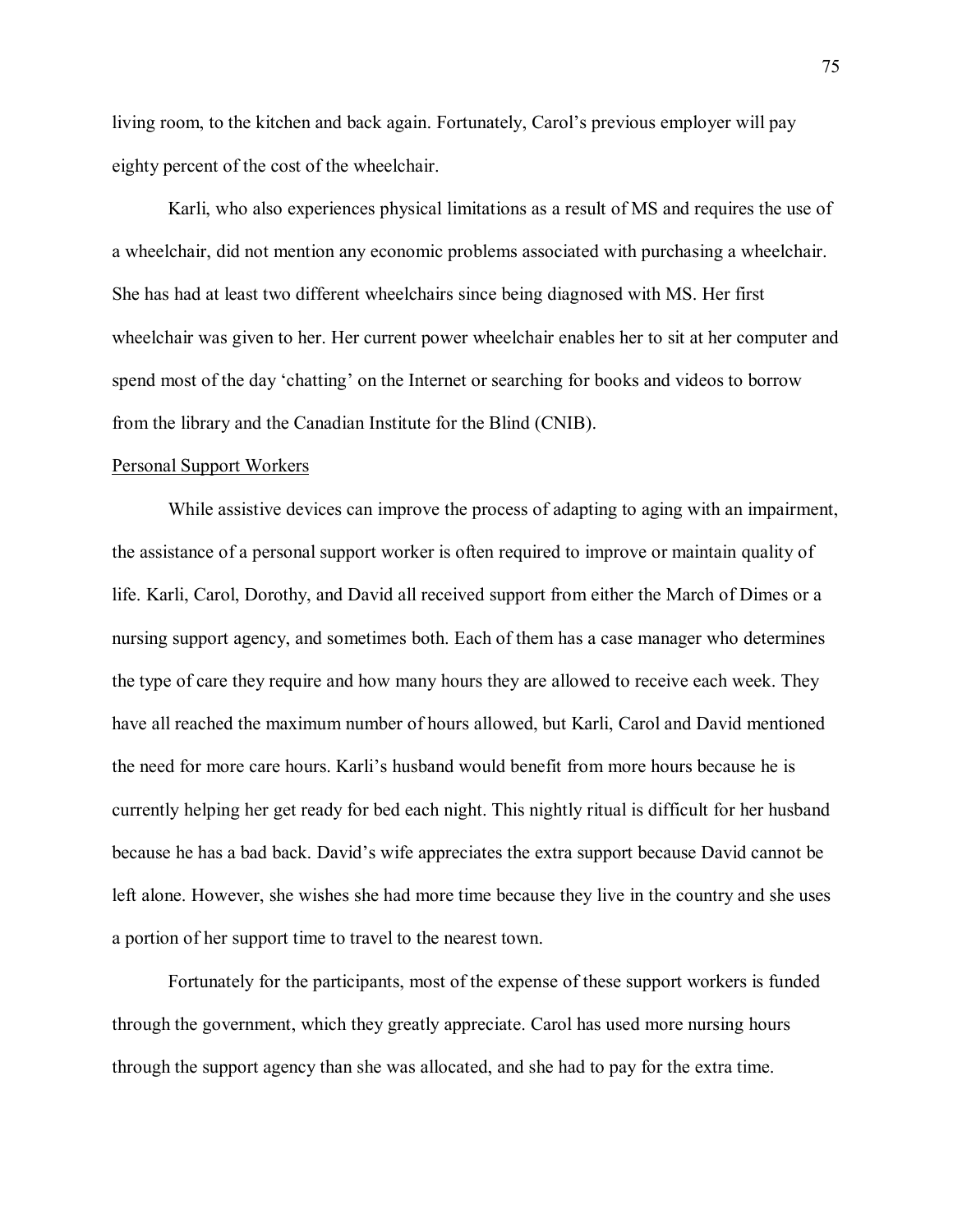Fortunately, she only needed a few additional hours and the cost was approximately \$16.00. David's wife receives respite care for David, but she has to pay three dollars for every hour of service used. David also participants in a day away program hosted by the Seniors' Support which costs \$29 per day.

Karli, Carol and Dorothy have experienced problems with personal support workers. Karli and Dorothy have had at least one personal support worker or nurse who they did not like. Dorothy talked about an experience where a personal support worker would not place items in convenient places. She asked the support worker not to put a dish towel on the handle of the stove or refrigerator because she did not want it there. The support worker responded that she puts it there at her own house. Dorothy told me that she told the support worker, "I don't care where you keep it at your house." She continued after by saying, "but, I think a lot of people think they are helping you but they are not. Because I am still capable of knowing how I want things done in my own house.

Karli did not like one of the nurses who came to her house to provide care and refused to allow her back. Unfortunately, the woman is now working in a local hospital so Karli may see her at the hospital. Carol initially had trouble finding a suitable time for a support worker to come to her house to get her ready for bed at night. Initially, the company wanted to send someone at eight o'clock, which was too early. She did not want to go to bed early because she feels she does not do enough during the day to make her tired. The company finally agreed that someone would help get her ready for bed at ten o'clock but they had to wait until a new staff member was hired.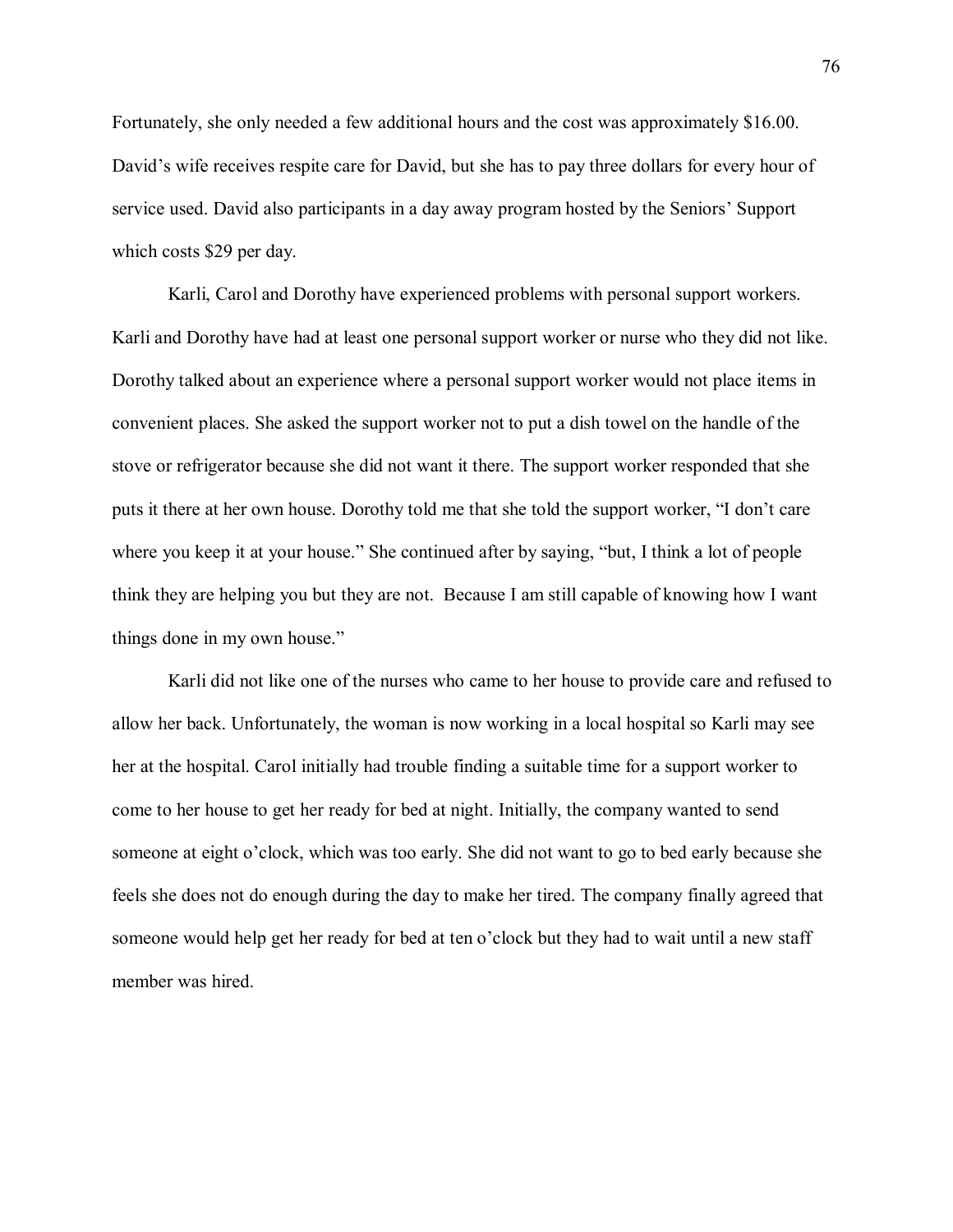### Medical Expenses

Many of my participants have several physicians treating their various physical impairments, and some must occasionally be hospitalized, so they are fortunate that they do not need to pay for physician visits or hospital stays. They do, however, have to pay for medications and other health care services.

For some, the cost of medication to control symptoms related to their physical impairment can become a huge economic burden. Some have drug plans provided through their previous employers or their spouses' employers that pay the costs of these medications. Those who do not have drug plans have been encouraged to apply for the Trillium Drug Plan which is offered through the provincial government. Karli uses the Trillium Drug plan to help her pay for her medications. However, she told me "they're making [the medication] harder to acquire ... sometimes I have to change my medication because they will pull out, think it's too expensive. Go for generic, generic is not bad."

Dorothy's medications are expensive. She told me,

I have been on one drug that is \$169 for two months' supply and the Celebrex, I use to spend 100 bucks a month but it was bothering my stomach so now I only take 1 pill a day so that's \$100 for two months. And the Actine  $\dots$  a 3 month supply is over \$100 so it is expensive.

In spite of these costs, Dorothy initially resisted applying to the Trillium Drug Plan. Ideally Dorothy would prefer to be treated and advised by a homeopathic doctor, but this is not economically feasible for her. When she was employed she relied on information provided by a homeopathic doctor trained in herbology. Now that she cannot afford to see the homeopathic doctor, Dorothy makes up her own mind about what types of medications she should be taking.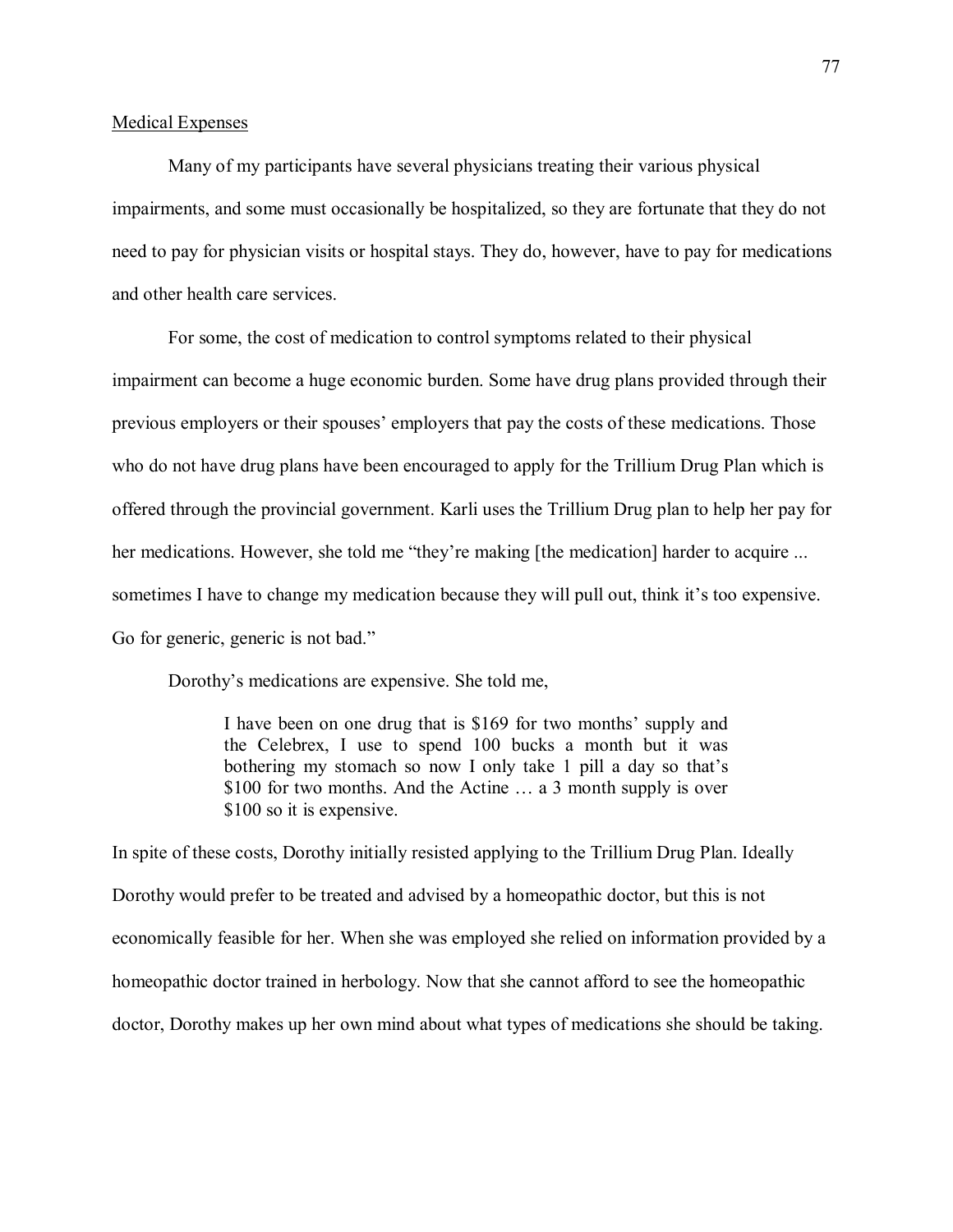Mark needed physiotherapy after his first surgery and his fifth (or second to last) hip surgery. At the time, the cost of a limited amount of physiotherapy was covered by the Ontario Health Insurance Plan (OHIP). Mark, however, was told he needed two more sessions than OHIP would pay for, and he had to pay \$50 per session. By the time of his last surgery, physiotherapy had been completely de-listed as an insurable service. Mark could have used physiotherapy again, but he decided that he would rely on what he had learned from his previous sessions and complete the therapy at home, by himself. Mark does not agree with having to pay for therapy sessions. He told me, "people with disabilities don't have the money that regular people have made over their years. ... the system now doesn't pay for any of those extras. So you have to pay for yourself, so I daresay they go without. They just don't do it".

 John actively participates in different types of therapies. He regularly goes for massage therapy and will occasionally see a physiotherapist. A session with a therapist who focuses on his back costs \$60.00. In addition to visiting therapists for sessions, John does an hour of exercises each morning at the recommendation of his therapists. John recognizes that many people cannot afford to see a therapist and he told me that he has been "lobbying for 10 years or more for people who have a permanent disability to have access to on-going care." While there has been some change in the access to on-going medical care for people with permanent impairments, John is not satisfied and continues to lobby for more rights. John continued by saying:

> Certainly OHIP doesn't fund chiropractic, physiotherapy, either so there's your sorta backup, where do you end up getting therapy? So, really most of the people are left with their workplace insurance.

Victoria wishes that OHIP would provide financial coverage for therapy. She thinks having access to free therapy sessions would make aging with a long-term physical impairment easier.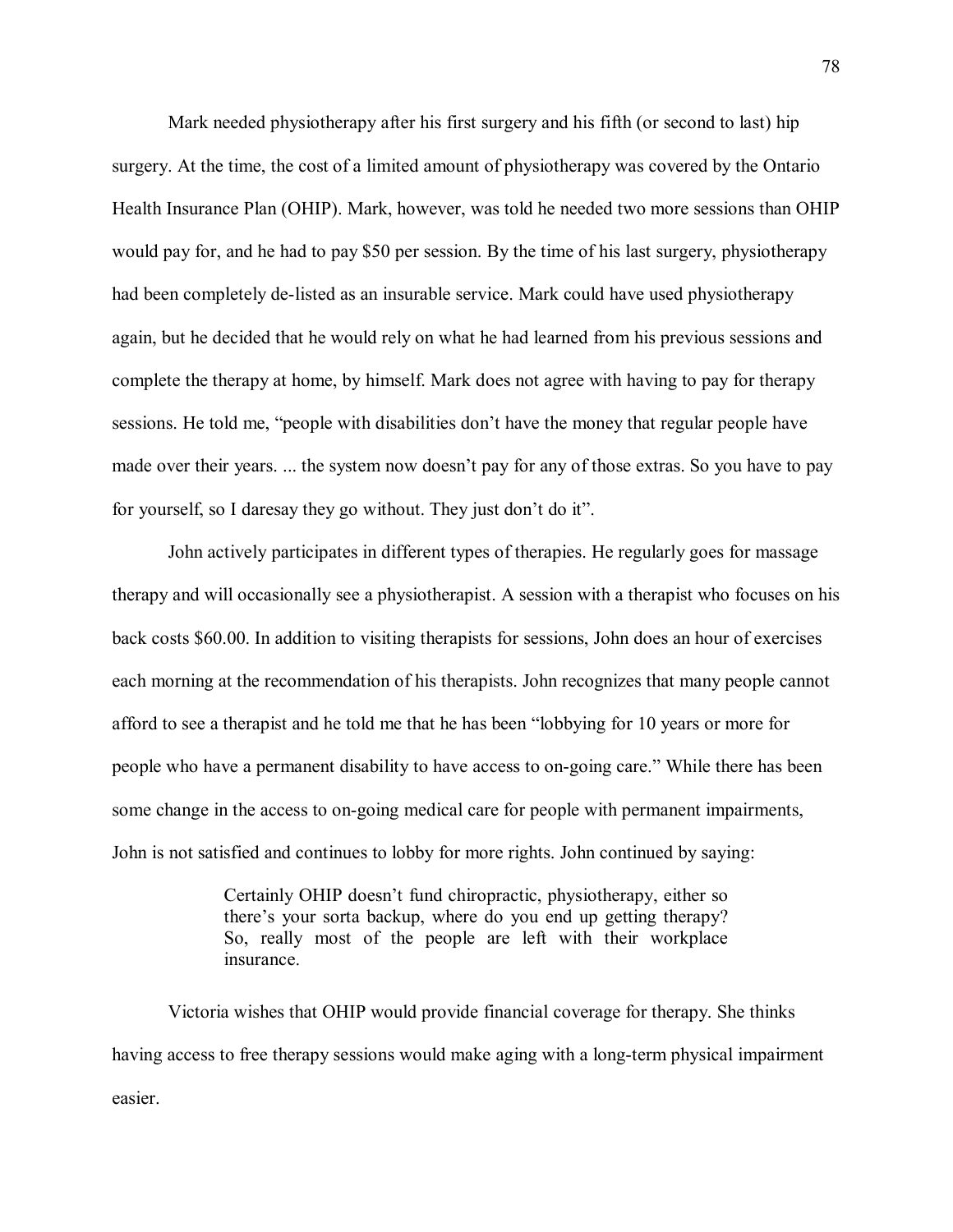Karli appreciates having her eye examinations paid for by the government because her blood sugar level measures low. She told me that it was:

> not a giant panic but, [the optometrist] said that I am riding the line ... He said, 'well you will get an eye exam every two years for free.' So I went and got my eyes [examined] and then spent my money on glasses. And then I got a refund. I don't know how I got a refund, but I got some money back.

Karli also receives funding from the CNIB because of her blood sugar levels and a floater in her eye. This funding helped her purchase an audio device to listen to books and videos on DVD.

# *Mainstream Attitudes and Barriers*

# Encountering Mainstream Attitudes

Many of my participants reported that there is not enough awareness about disability. Almost every participant had an experience where they were treated differently, looked at differently or ignored because of their physical impairments. Dorothy, who has been ignored in retail stores when purchasing products for herself, became agitated when she talked about the way salespeople address her companion for information and not her. Dorothy told me "the one" pet peeve that I have is the way people treat you by not talking to you as a person and dealing with the person with you." When Dorothy purchased a Rollaider from a store that sells products for people with disabilities she became frustrated when the salesclerk continued to speak to her companion instead of her. She told me that she felt like saying:

> "Lady, I am right here, I can hear you". She [the clerk] would say, how does she find the height of the walker, or do you think she finds it comfortable?" And I thought, I am not mentally disabled, do I look deranged. And I should have said something but you were taught when I was young that you don't cause problems and you didn't make waves. But I should have said "Lady, I am right here and I can hear you and why are you talking to her when I am the one who's buying it".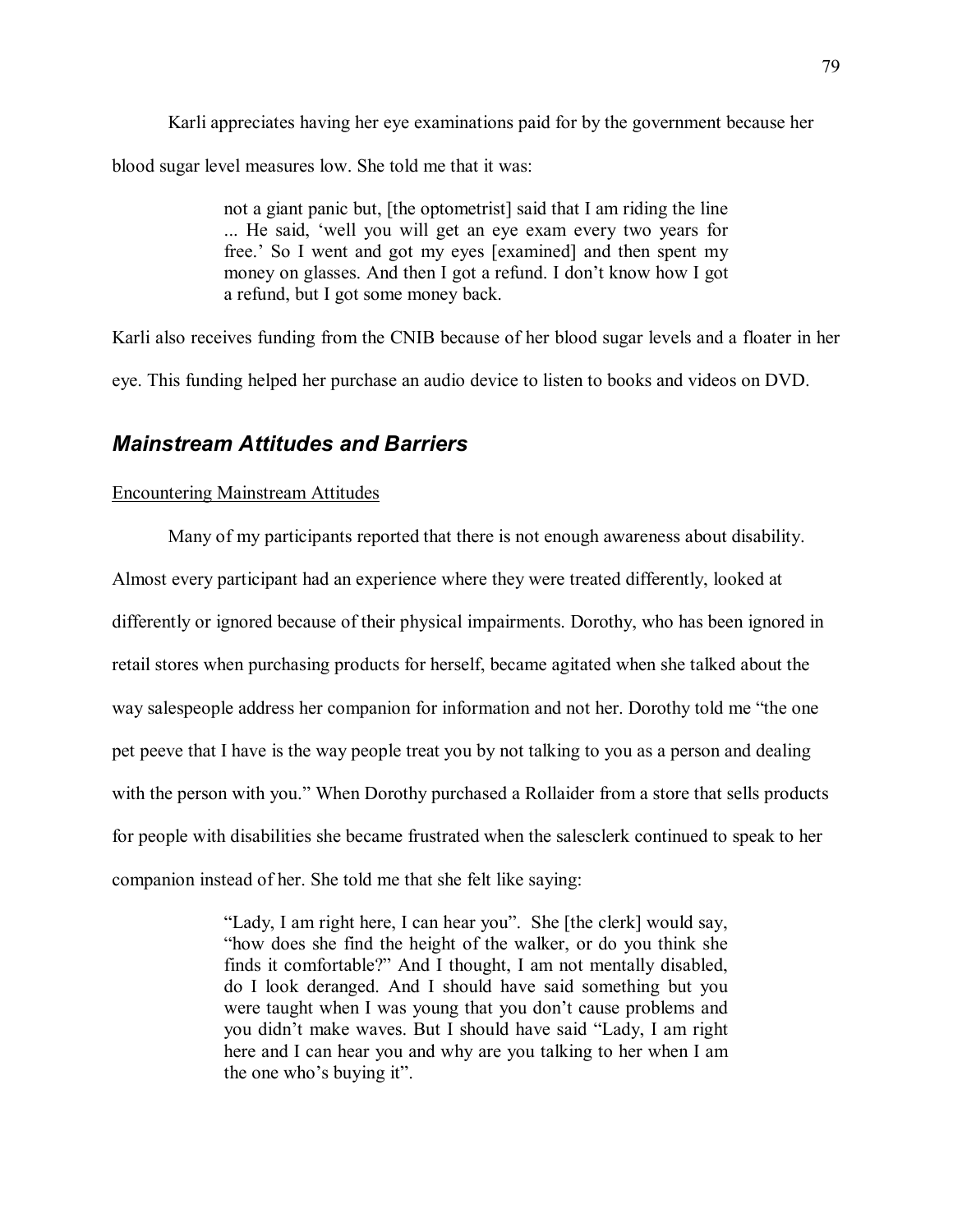Although Dorothy wishes she could stand up for herself, she still did not say anything to the salesclerk.

Based on her treatment by members of mainstream society, Dorothy believes that people need to be educated on what it means to be disabled. She offered a few suggestions for educating people about disabilities. She thinks that more television advertisements should be directed towards people with disabilities. An advertisement that had an impact on her was one produced for the CNIB. She told me,

> so, one of the ads shows a guy with a cane and there is a guy in front of him waving his hand so when this young guy turns his back [pause] the guy with the cane starts waving his hands and behind this guy's back because he saw what he was doing.

Dorothy found this advertisement interesting because:

just because you have a white cane doesn't mean you are totally blind. They might have some vision, but people don't think of that. I thought what an effective ad because that might sink in to people because while they are doing hand gestures and things they can do it back to me.

Dorothy thinks that children need to be educated in school. She believes children need to

learn about disability even if there is no one in their class with a physical impairment. Her experience has shown that children exposed to people with impairments do not see it as anything different. Her great-nephew is comfortable approaching people using canes. Dorothy has a friend who has both legs amputated. His young granddaughter will bring him his prosthetic legs and it appears she has become desensitized to the issue of missing limbs and prosthetic limbs.

John believes that children need to be educated that people with impairments are not different and should not be avoided. Avoidance of people with impairments was something reinforced by his mother when he was a child. He retold a story to me about his mother. His experience went like this: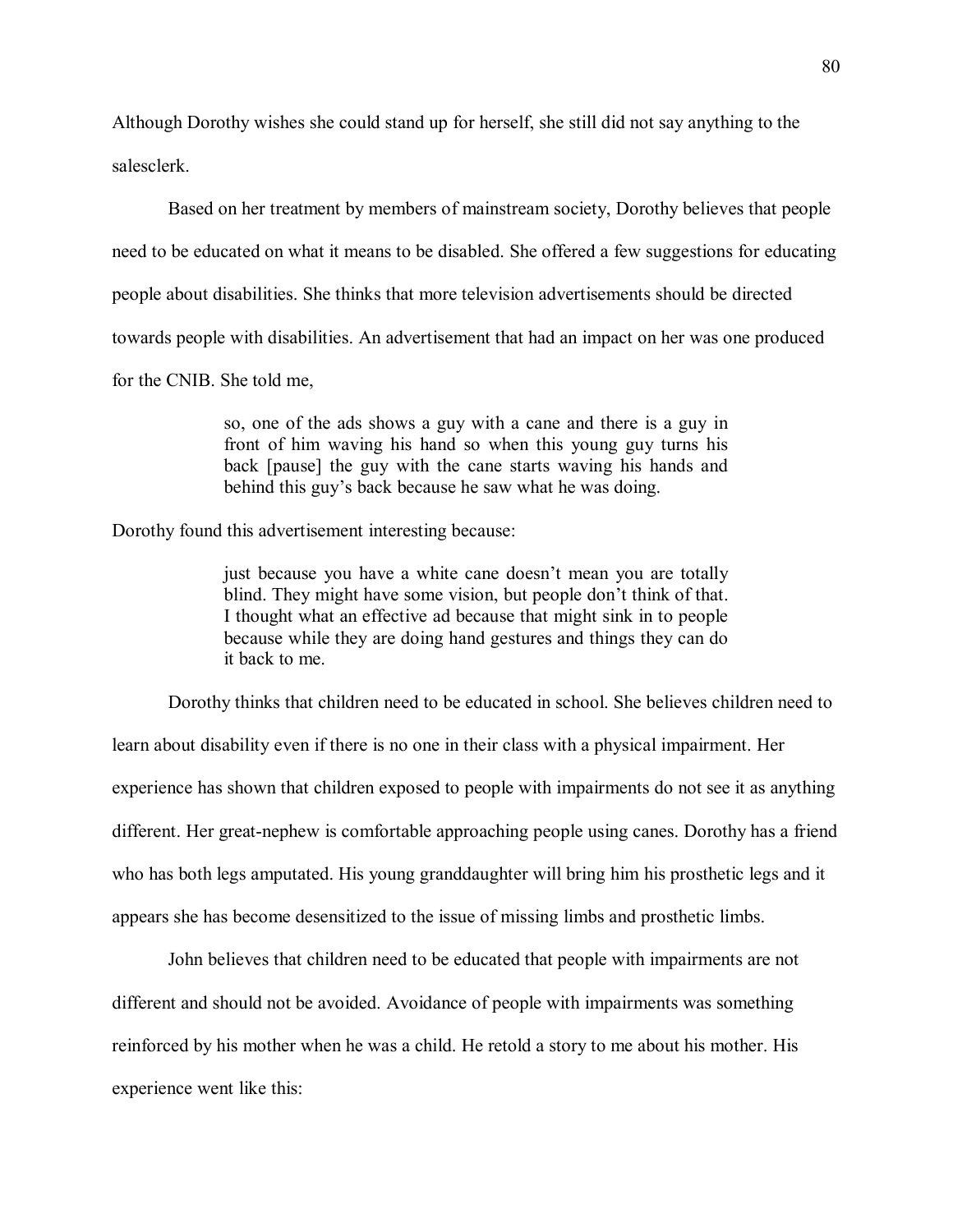I mean I just know, you know, from when I was a little kid, you know, from walking with my mom no matter where I was I must have been about five or six years old, I don't know [pause] see someone in a wheelchair and she'd say, "don't look, don't stare, don't stare" (he leans forward and changes his voice  $-$  like he's mimicking his mom) "what do you mean. I've never seen this, of course I want to have a look." "Don't stare". Well right away it made me understand that there is something wrong. I mean my mom's real nice and, you know, so, there must be something unfortunate, something bad, you know, and not even know it, really. You start getting these values and umm you see how our society is umm is umm set up so that it's harder for our part of our population's approach.

John is aware of people's reactions to someone who looks different so he makes an effort

to teach people, especially young children, about the way his prosthetic arm works. His

prosthetic arm has a hook on the end and he finds it draws a lot of attention because it is shiny.

I try to show them how it works and, you know, and you do it in a friendly way and they're [pause] especially kids are *always* curious, adults are afraid to ask mostly. They have gotten to a point where you know they have already been told don't look, don't stare. You know, whatever, so the kids, it's great because they are curious and they want to know and they want to find out. And I try to show whatever I can and just kinda [pause] not have it feel like it's weird.

Jake, Mark and Victoria notice that stigma attached to disability makes it difficult for

people with impairments to function without feeling uncomfortable. Jake and Victoria talked about the mean and judging looks they receive from people when using wheelchair accessible parking spots. Victoria uses wheelchair accessible parking spots because she finds it difficult to walk after sitting in a car. She recognizes that she does not always look "disabled", especially when she leaves the store because walking in the store helps her ability to move. Victoria explained to me that,

> Well, I know there have been times when I have used the wheelchair [parking spot] and people look at me as if to say, why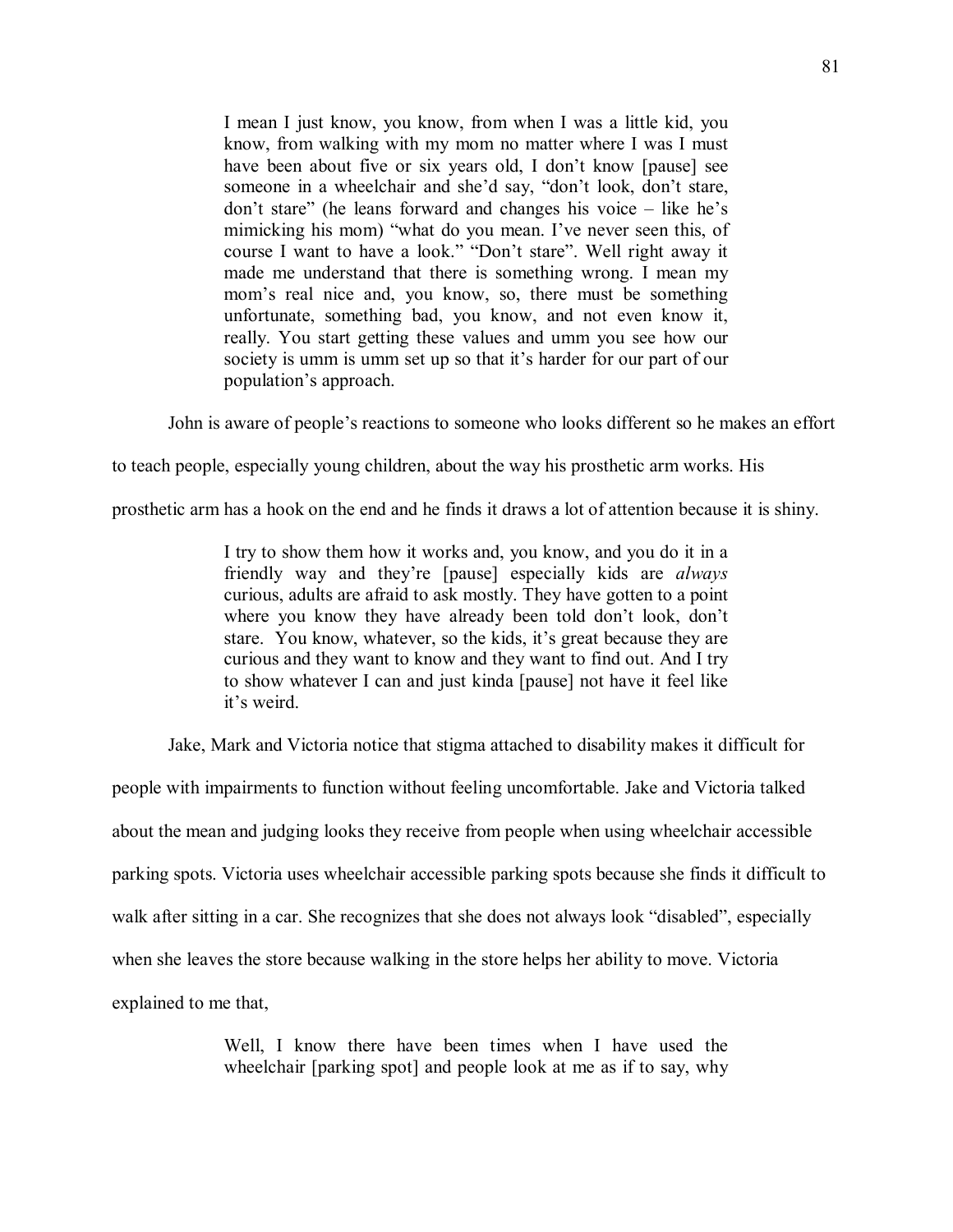are you parking in there. Sometimes I think people think I am using a permit just so I don't have to walk far.

This feeling of judgment is familiar for Victoria and Jake. Jake told me,

you know when I get out of the car I look 'normal' and a lot of people don't realize that I am missing kidneys, that my body is deteriorating. So, there is, there is a big stigma attached to that. People just don't understand.

Despite the judging looks, Jake and Victoria continue to use parking spots reserved for people with impairments.

Being a man with an impairment can be challenging because of the emasculating effects of disability. A disabled woman is not a contradiction in terms because of the stereotypes that both entail, but the same is not true for the concept of a disabled man. Jake, who has no kidney function, feels restricted because of the stereotypes linked to masculinity. He often requires assistance opening a bottle of tomato juice at the hospital cafeteria. Jake told me, "there are a number of times I have to ask the guy to open it for me because I just don't have the strength. And that, you know, that makes you feel like a wimp." Feeling weak is difficult for Jake since he always took his strength for granted. Throughout the interview, Jake talked about all the physical tasks he has completed and at one point he mentioned how much muscle mass he has lost. He said that his arms are half the size they used to be. His body weight is a concern to him and he misses being able to complete physical labour without much effort. Even though he is unemployable, engaging in physical labour appears to be Jake's way of proving his masculinity. This helps Jake to feel better about his life and makes coping with his limitations easier.

Mark, who has hip problems which impact his strength and mobility, has experienced problems relating to mainstream society believing that males are strong and should be offering assistance rather than accepting assistance. Mark and I discussed how people with visible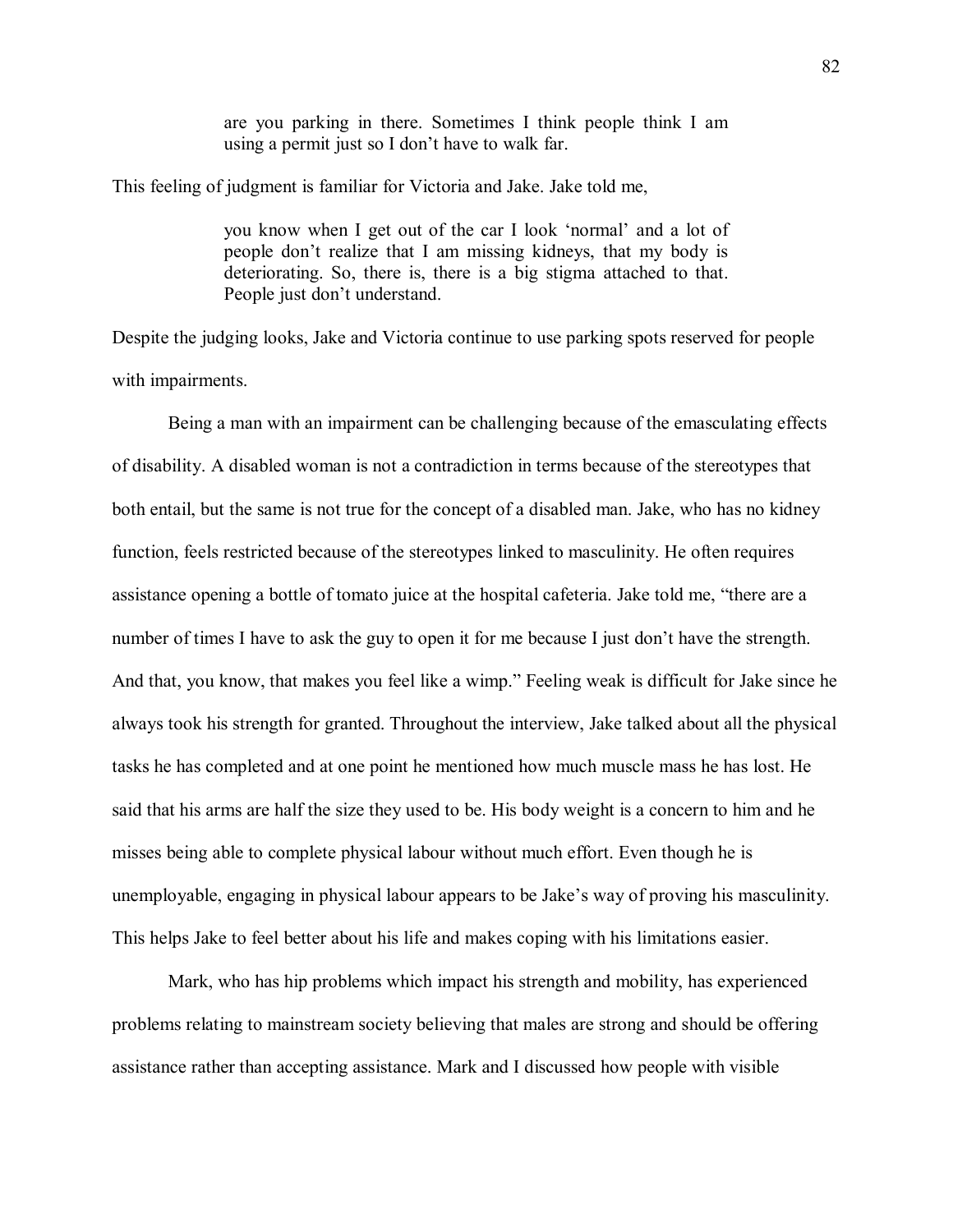impairments are treated differently than people with invisible impairments. A problem with invisible impairments, in Mark's opinion, is that the person looks fine even though he or she may have limitations. Braces, crutches and wheelchairs are visual triggers that show people that the person is disabled. Since Mark avoids using his crutches, he often has no visual trigger to show other people that he has limited strength and mobility. I asked Mark if he has to prove himself to people because he has an invisible impairment. He told me,

> Yes, all the time. All, all the time before, no matter what, [pause] "what do you mean, you can't do that?" [pause] "what's wrong with you?" [pause] just because you limp a little, so what, big deal, get over it. [pause] Right, yeah, it was always there, [pause] that was always a pinpoint of, [pause] "come over here and do this or get that." "I can't do that" [pause] "what do you mean can't do that?" I mean, trying, [pause] there is no sense in explaining to them because they wouldn't understand, especially people who don't know you.

He often has to turn people down when they ask for help. This is difficult for Mark because he

knows people are judging him on the basis of his able-bodied appearance.

# Attitudes Towards Old Age

The participants in my research were all over fifty years of age. All but David, who was already sixty-eight, were approaching the stereotypical age of sixty-five that marks the entrance to old age in mainstream society. Nevertheless, many talked about feeling and looking younger than their chronological age. Very few described themselves as old. Dorothy told me:

> it is difficult for me to differentiate the difference between the old age and the disability. Like even with my disability and at this age, I don't really consider myself, I don't know how to put it, but old old. But I don't feel that old.

Although the participants do not distinguish themselves as old, there are markers in society that make them realize that they are, in fact, getting older. Mark talked about his experiences when he looks in the mirror. He said: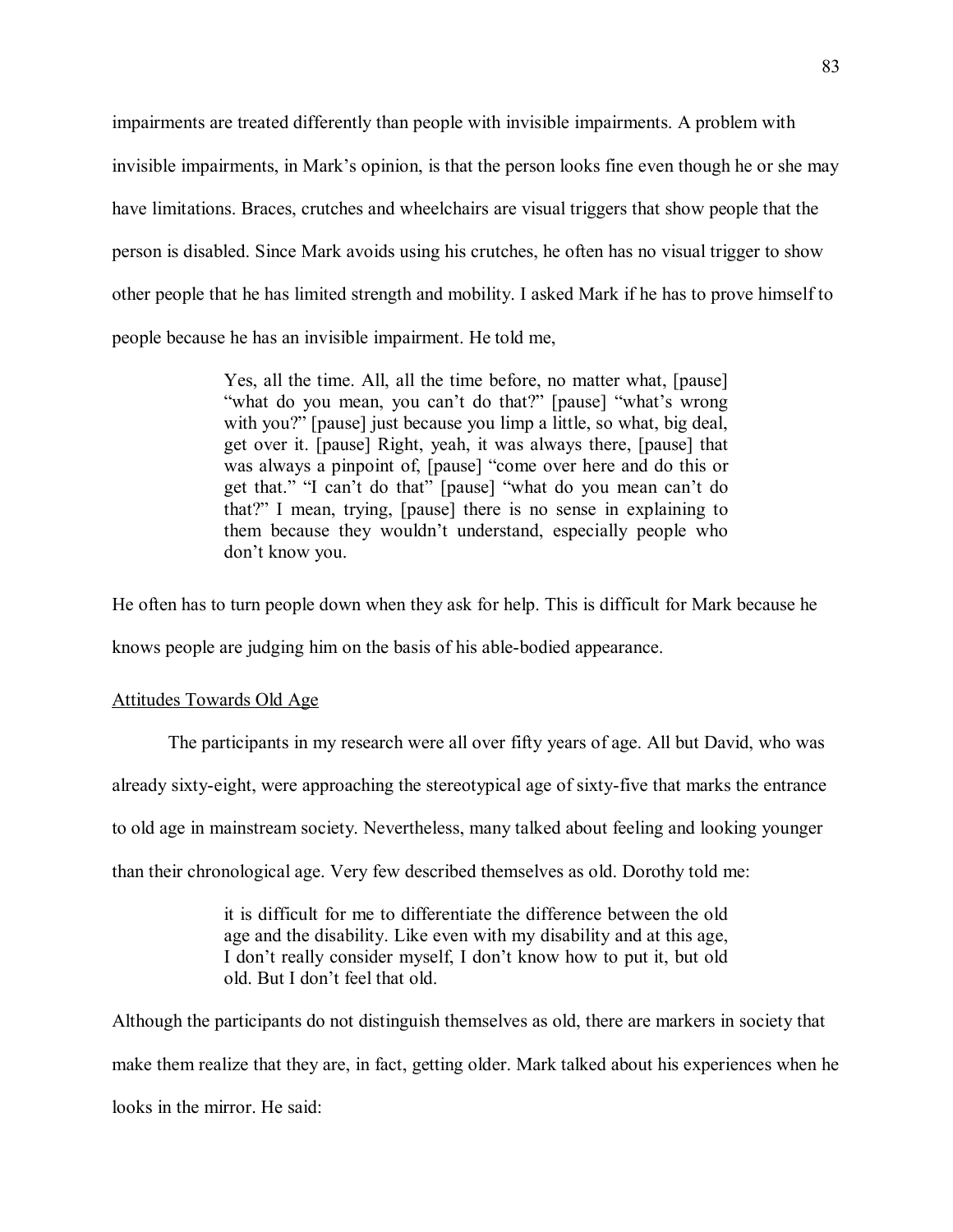I think we don't realize one day you are 30 and the next day you look you are 50. I get that when I, when every morning when I look the mirror I say I didn't invite you, who are you? I don't see the person I am seeing, I see the person I was.

Jake has only recently noticed and decided that he is getting older. He accepted his increasing age when he was watching television and noticed that new people were playing the roles of his favourite actors and actresses. The new person is much younger than the one he or she replaced. Jake also realizes that he is getting older when he looks at his son. He told me, "he will be 20 in June, but it feels like he is only about [pause] like he was just born yesterday. So where did that 20 years go?

Karli, although she wanted to look old for the interview, told me, "I couldn't get the grey hair, it just hasn't come yet. I don't have a lot of wrinkles. Some would say that I don't have any. But I am not going to look for them." Very few people would believe that Karli is approaching sixty years of age based on her physical appearance.

Only two participants explained how the impairment made them appear visibly older than they were. Mark said,

> there are people out there that that the impairment has aged them ... more quickly. I got grey hair really early because of all of my medications and the number of times I was under the [anesthetic] [pause] that gave me premature grey hair so I looked older than what I really was.

Even though Mark might look older than his chronological age, he told me: "I'm almost 60 but I don't feel ... I feel like I am 40. Other than my leg. I am in good physical shape." Victoria was the one participant that felt that her physical impairment has made her look older than many of her friends who are the same age. She complained that, "like with me with rheumatoid arthritis, you look a lot older because you are in pain and you can't sleep and you can't cover that stuff up. No matter how much makeup and stuff you put on.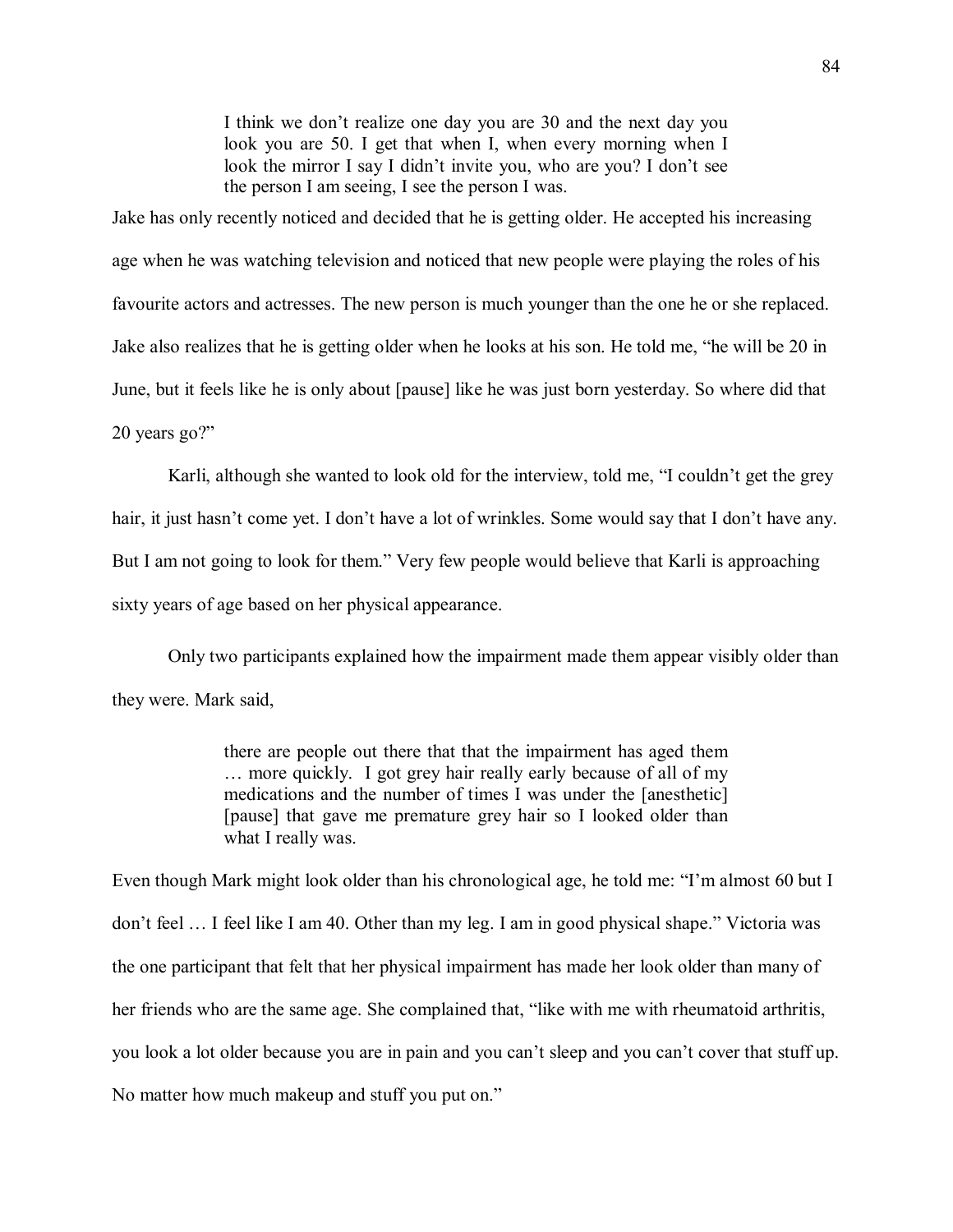The comments about feeling old were triggered when I asked the participants if they had heard of the term 'successful aging'. Most of them had not heard this term but had some strong opinions of it when I described the concepts of the term as depicted by mainstream media. I explained that successful aging meant people who were able to look younger than their chronological age either by acting younger or changing their physical appearance, such as hair dyes and face lifts. Although the participants agreed that it would be nice to 'age successfully', they did not like this term because it further stigmatized them and their experiences. Mark thinks the term is a joke because:

> This plastic surgery and the health clubs and you know whats are all a fantasy for all the baby boomers to try to jump in on the bandwagon and say that try to keep their youth. But it's not going to happen. [pause]You look back at your family history did they die young?, did they die old?, did they die under circumstances? [pause] it's like a gambling game out there, it's a guessing game. When your time is up, it's done.

Jake also disagrees with successful aging because he thinks "you may be able to avoid it [aging] in your own mind but your body is still going to age." David, who is aging with MD, agrees with the comments by Mark and Jake and thinks that you cannot avoid getting older and that eventually your body will wear out.

#### In/accessibility of the Physical Environment

 Physical barriers can prevent people aging with a long-term physical impairment from socializing outside of their home. Three of my participants were especially concerned about the inaccessibility of public and private bathrooms, and/or the existence of automatic doors.

 Washrooms are a problem for Karli and she has helped a local businesswoman design the store's bathrooms so they "wouldn't be a handicapped bathroom, but, a bathroom for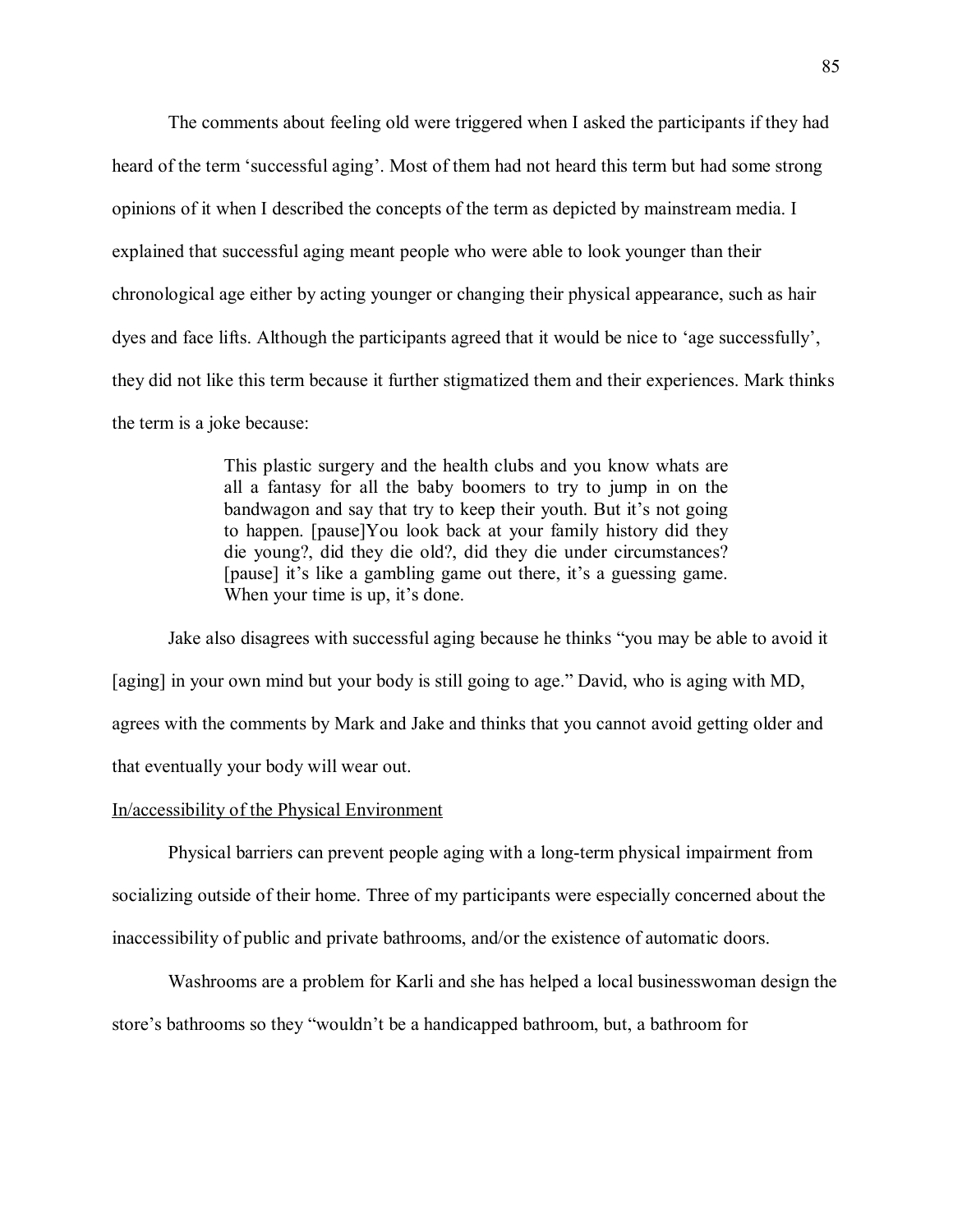handicapped people to use. Because sometimes those handicapped johns are not the greatest in

the world. You can't shut the door or go in pairs."

Whenever Dorothy leaves her home she worries about how she will use the bathroom.

She told me:

I think even with these wheelchair accessible bathrooms I don't find them that great. I mean, maybe in a wheelchair they are great, but I find for me they have a low toilet and the grab bar is off to the side too far that it doesn't help me. Like the part that I have to grab is too low so it doesn't do me any good. So, well, I don't think they consult the right people when they do a lot of these things. I don't know who they consult. But that was one of the gripes my therapist had from the Arthritis Society that she had [pause] that they don't consult the right people.

Another concern for Dorothy is how quickly automatic doors close on her. Her biggest fear is the

doors at a local Zeller's store. When explaining why she is worried about them, Dorothy told me:

Because they start to close on me when I am partially through. Now they probably wouldn't close on you but it scares you to see those doors coming towards you until they open back up again and I don't know why they got the timing set that they don't give you well, well that people with disabilities don't move too fast ... I am really afraid of those doors. Because I was there a couple of weeks ago and they started to shut on me because I was that slow [pause] and so I imagine if someone took a picture of my face when those doors started to close then they would have seen sheer panic.

Victoria also discussed the problem of opening doors. In her case, the lack of automatic doors

creates a problem because she finds many of them too heavy to open. She told me "usually when

I come out I am using my butt to open the door (laughs) it's a lot easier or if they have buttons I

push them.

# Dealing with the Medical System

Most of the participants expressed satisfaction with the medical care they have received

and the health care system in general. While many of the participants discussed at least one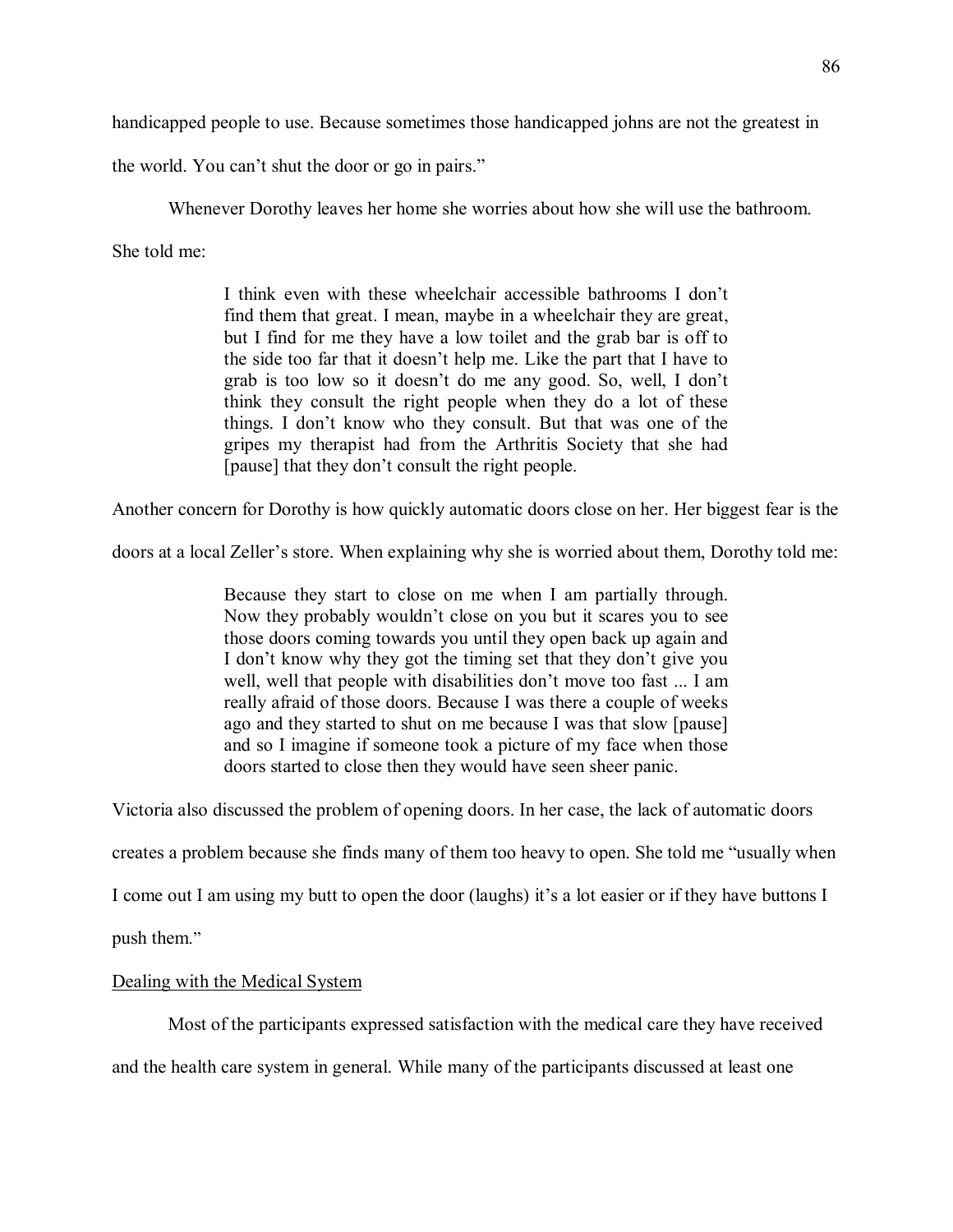negative medical experience, they summed up their overall experiences as positive. Additionally, not many offered suggestions for improvements but the changes that were suggested were directed towards long wait lists and lack of nurses and doctors. Although some participants experienced negative treatment from nurses or doctors, these experiences were blamed on the lack of funding and staffing issues.

Nevertheless, the participants have specific concerns about the health care that is available to them. Most of the participants are worried about the shortage of physicians, especially those living in rural Southwestern Ontario. Although all of the participants in Southwestern Ontario have a family physician, many of their physicians are approaching retirement age. There was a common concern about replacing their physician when he or she retires. Mark is satisfied with the care he receives from his family physician but told me,

> I hope I am still with him for another at least five to six years. Because he's almost at the point of retiring and getting another doctor is, oh boy, a challenge. There are not many doctors around here and there's another [pause] well my wife says there's another one going to retire in January. So that'll be two gone outta the clinic. Then they'll be down by two doctors. Well that's [pause] two doctors, that's like seven thousand patients, so I don't know what they are going to do.

Dorothy expressed her concern about the lack of doctors in her community, especially

because she lives in a rural area. During the interview Dorothy told me:

we certainly need more family doctors because, I mean, my family doctor is at an age where he wants to retire and they can't find a doctor to come to this area and they've been trying for 3 or 4 years now. Because they needed a second doctor because the other doctor took ill when this doctor came and there were supposed to be 2 doctors, but he ended up with all the patient load and like he wanted to be semi-retired and he like never took hospital privileges because he didn't want that big of work load. So there has to be something done to entice doctors to come to smaller towns.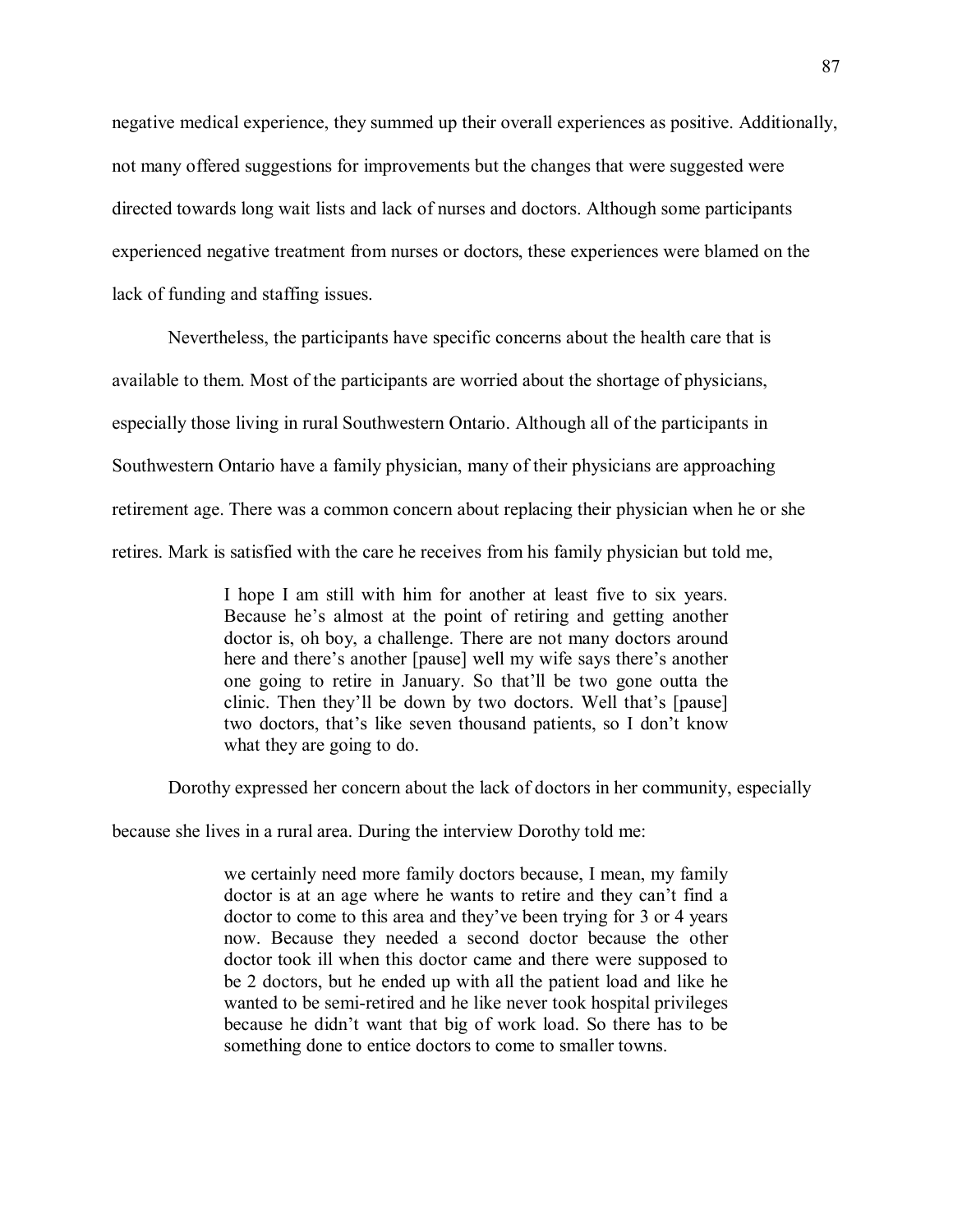The participants in Northwestern Ontario did not complain as much about the lack of physicians, but talked about the lack of choice in their physicians and being frustrated with wrong diagnoses. Jake talked about moving to Southwestern Ontario to be closer to physicians. He felt he would greatly benefit from being located closer to the hospital. In contrast, John lives closer to the hospital in Northwestern Ontario, but he still has complaints about the type of care he receives, or does not receive, from his family physician. His family physician failed to diagnose a hyperthyroid condition and John did not receive treatment until his wife researched his symptoms on the Internet.

When I asked Dorothy if she ever has accessibility problems with visiting her family doctor she replied,

> No, not really [pause] nope, like my family doctor is really good, like last year when my left hip got really bad he came to the house and after my knee surgery when my legs were really swollen he came to the house the day before Christmas. So I think he's marvelous.

Similarly, when I asked Karli about her family doctor she told me "mine is great [pause] he stops and makes house calls." Karli has a good rapport with her current physician and affectionately refers to him as Mr. Walking Prescription Pad because she only really uses him to manage her pain and symptoms relating to MS.

 Negative experiences with the health care system, on the other hand, led most participants to talk about not trusting the doctors' opinions and using their voice to speak up when necessary. They do not always take the doctor's opinions at face value and like to do their own research before making decisions. David did not have much to say about his health care experiences. Victoria was the only participant who appeared satisfied with her doctors, especially the rheumatologist, and was not as quick to second guess their opinions.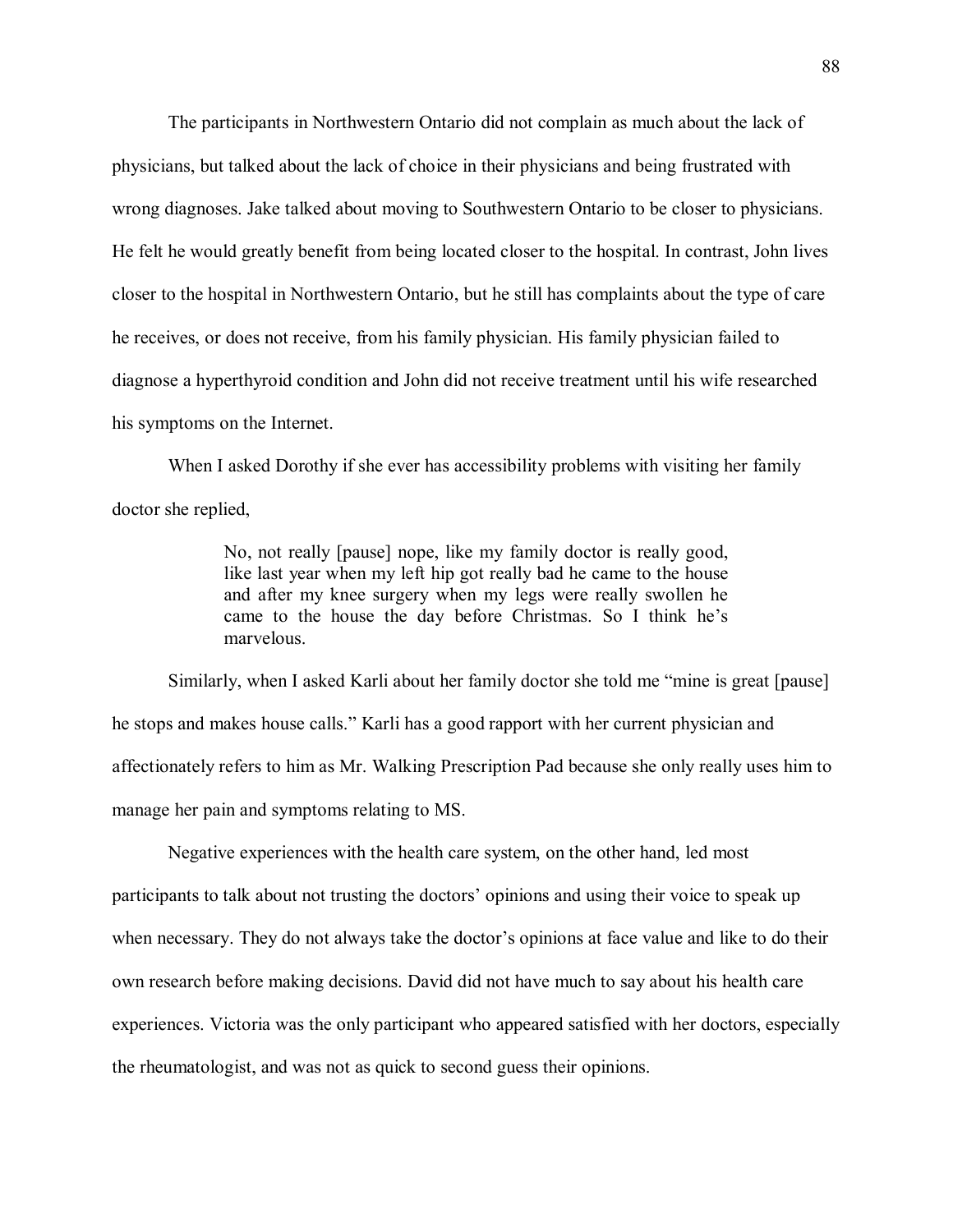Despite Karli's satisfaction with her family physician, she has had some bad experiences

with other doctors. When she experienced problems with her ovaries and needed surgery, she

was not satisfied with the first doctor she visited. She told me,

I couldn't find a doctor that would put me to sleep for the surgery. Because they were afraid of my MS. [pause] You know putting you out and then you didn't know if I would wake up. Right, so I, I found a doctor that had said he'd done it before and he felt pretty confident and I, and I found a book where there was an asthmatic woman who couldn't take the umm, [pause] I had an epidural and I was the first epidural that they did in Ottawa. And then they, they changed the whole [pause] proceedings you know. They are doing epidurals on other operations now.

Unfortunately, Karli experienced some serious complications after the surgery. She told me:

It was pretty scary. It took them about a week of me projectile vomiting ... before they decided that I had a, I had a problem ... That hospital, I would have wanted to sue them but, but people don't do that. But I would have liked to have got the news media in on it [pause] it was kinda a nightmare experience.

Jake also has reason for not trusting the doctors to know best. His second kidney

transplant was not successful and he told me that "the second one I lost over the doctors'

mistakes, just call them mistakes." Jake talked about this transplant surgery in detail. Basically,

he believes the problem was that doctors gave him too many immunosuppressant drugs, even

though he had told the doctors beforehand that he would not need as many drugs as they were

suggesting. He said:

So they put the kidney in and it worked right away, within 3 days the reactants were back to normal, I was feeling great. But then they started giving me the immunization drugs, they screwed up the kidney.

More recently, Jake hurt his leg and does not believe his physician's explanation that he had torn a tendon. Based on his own research, he is convinced that he had a leaking blood vessel, but the doctor discounted this possibility. Jake told me: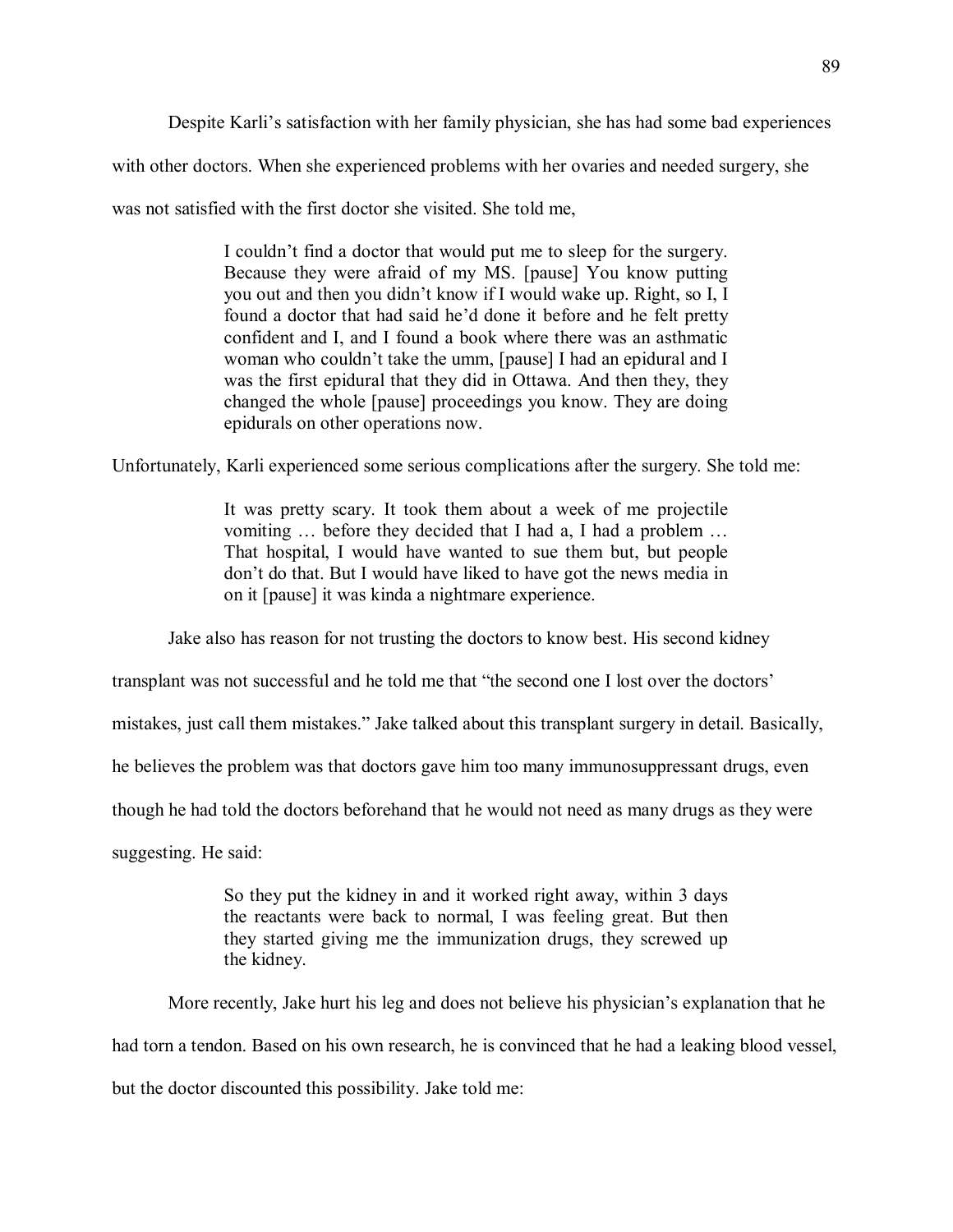I think that there is a point [pause] or rather there is a point where I think they are getting placid about me being here because I have been here for so long and they almost take you for granted.

# *Conclusion*

 The experiences of my participants show that aging with long-term physical impairments is not easy. My participants spoke about their physical challenges, financial challenges, and problems interacting with mainstream society. Their experiences continue to change and evolve throughout their life course. Many of the changes that occur were unexpected and continuous. My participants struggle to deal with the loss of activities and push themselves to continue some activities so they do not feel completely powerless to their impairment.

 While my participants learn to deal with their changing bodies and decreasing income, they must learn to live in a society that is designed to meet the needs of a younger, able-bodied population. Most of my participants deal with stereotypes and stigma on a daily basis based on their physical differences and limitations.

As my participants learn to adapt and adjust to personal changes and attitudes and barriers in mainstream society they must develop coping mechanisms to help them meet these challenges. The following chapter focuses on the ways they have learned to cope with aging with long-term physical impairments.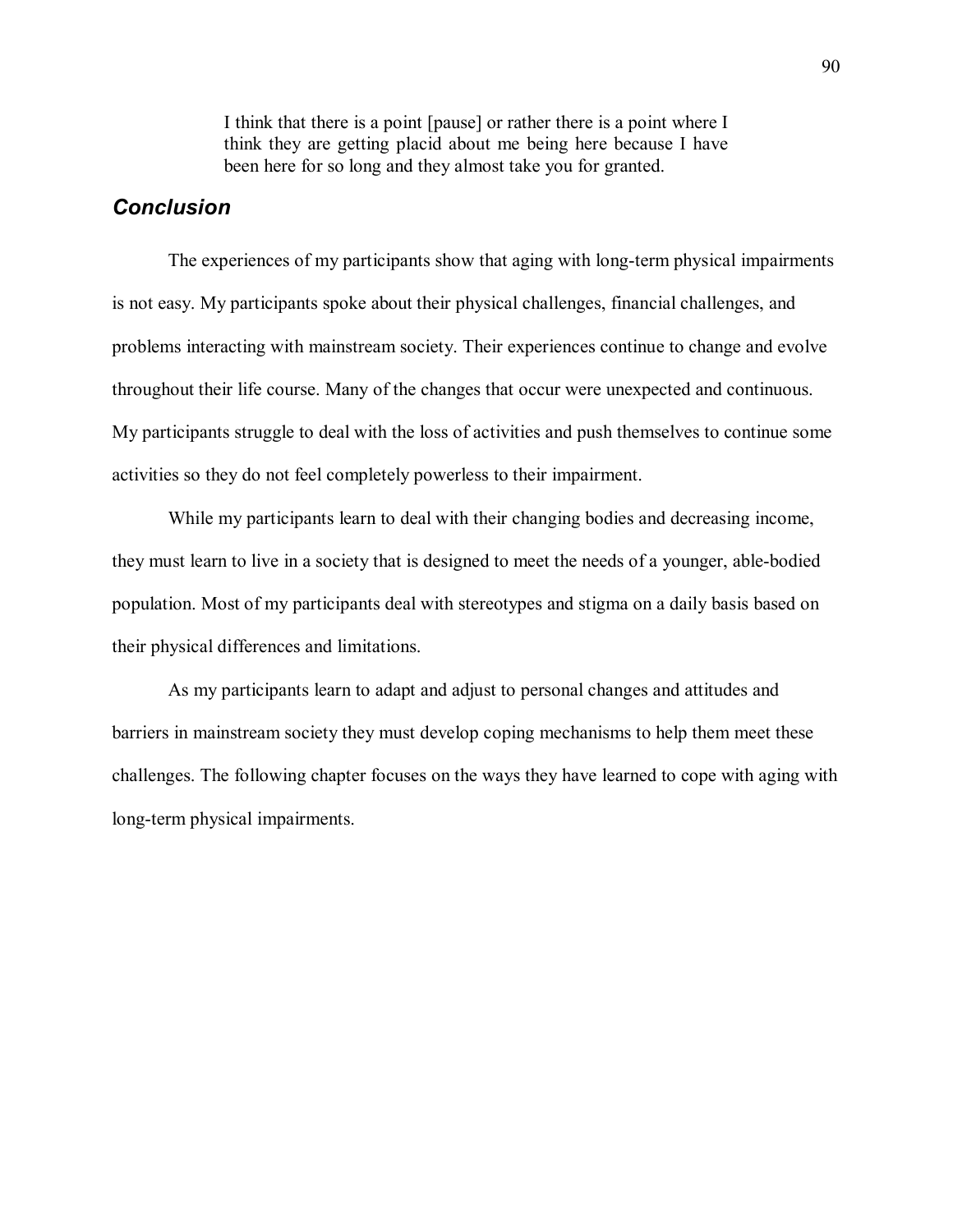# **Chapter Four Developing Coping Mechanisms**

 This chapter examines the themes that emerged through analysis of the interview transcripts, with a focus on coping mechanisms used to help participants adjust and adapt to aging with physical impairments. Coping mechanisms can be grouped thematically as related to: coping physically, coping with finances, and coping emotionally. Each of these themes is also broken into related sub-themes. Although all themes are discussed here separately, they are not in practice isolated from each other; there is overlap between them.

# *Coping Physically*

People aging with long-term physical impairments must learn techniques to accomplish everyday activities while taking impairment into account. Under the umbrella of this theme, participants discussed assistive devices, home modifications, physical activity, and the use of therapeutic services. Most of the participants in my research learned techniques on their own by trial and error or by analyzing what they need assistance with and finding or creating a tool to help. Although there are many different types of assistive devices available to people with physical impairments, my participants typically designed or adapted items to better suit their needs. As people with physical impairments age, they are likely to need modifications done in their house so they can maintain living there throughout old age. Regarding current levels of activity, many believe that having been active in the past or continuing to be active has played an important role in helping to maintain their functional abilities. Some participants also discussed the use of rehabilitation or other therapy services to help them maintain abilities.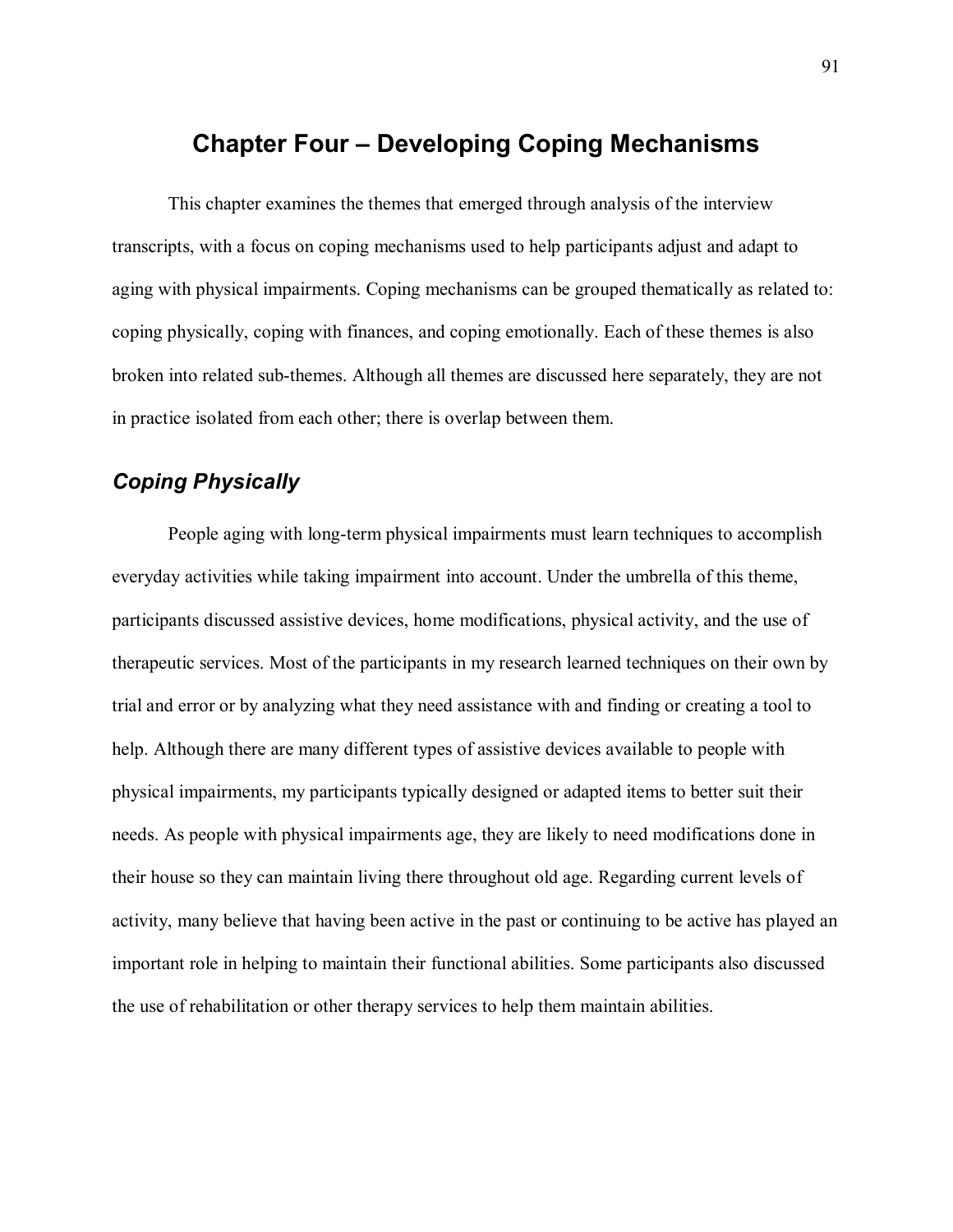### Assistive devices

Unfortunately, many of the assistive devices that are available in stores are not always useful for the participants in my study. Most of the participants commented on the need to develop personalized assistive devices based on their specialized needs. For example, while many people only think of using a straw for drinking beverages, some participants have found other uses for a straw. Three of them discussed using a straw to drink coffee, soup, yogurt and other liquid type foods. While most people are familiar with using a straw for cold drinks, Victoria needs one to drink coffee. She told me,

> There are days when I can't even lift a cup of coffee. I have to drink coffee from a straw because I can't even lift the cup. I haven't had too many of those days, but man do I hate those days. When you can't lift anything in your hands, that's the days that really get to you.

Karli uses a straw to help her eat products such as yogurt and apple sauce. It is for this reason

that she avoids going out in public because she cannot feed herself without making a mess.

Dorothy also has a different use for a drinking straw. She told me,

You have to kinda figure out on your own what you need. Because I have come up with things to do to aid me, not that someone told me. Like, umm for instance, I cut my leg and I needed Polysporin on. I couldn't reach so I took a drinking straw and put some Polysporin on it to reach the cut.

This new device has been helpful and she uses it on a regular basis.

Some of the participants have been able to adapt items they have around the house to

make completing tasks easier. Dorothy, when told the personal support workers could not put

medicated cream on a sore on her leg, created a device using a doweling rod and a cotton swab.

She uses this device to put cream on her leg but told me,

it's a pain to cut the tape or take the duct tape off everyday but that's how I figured out how to do it myself. So I think a lot of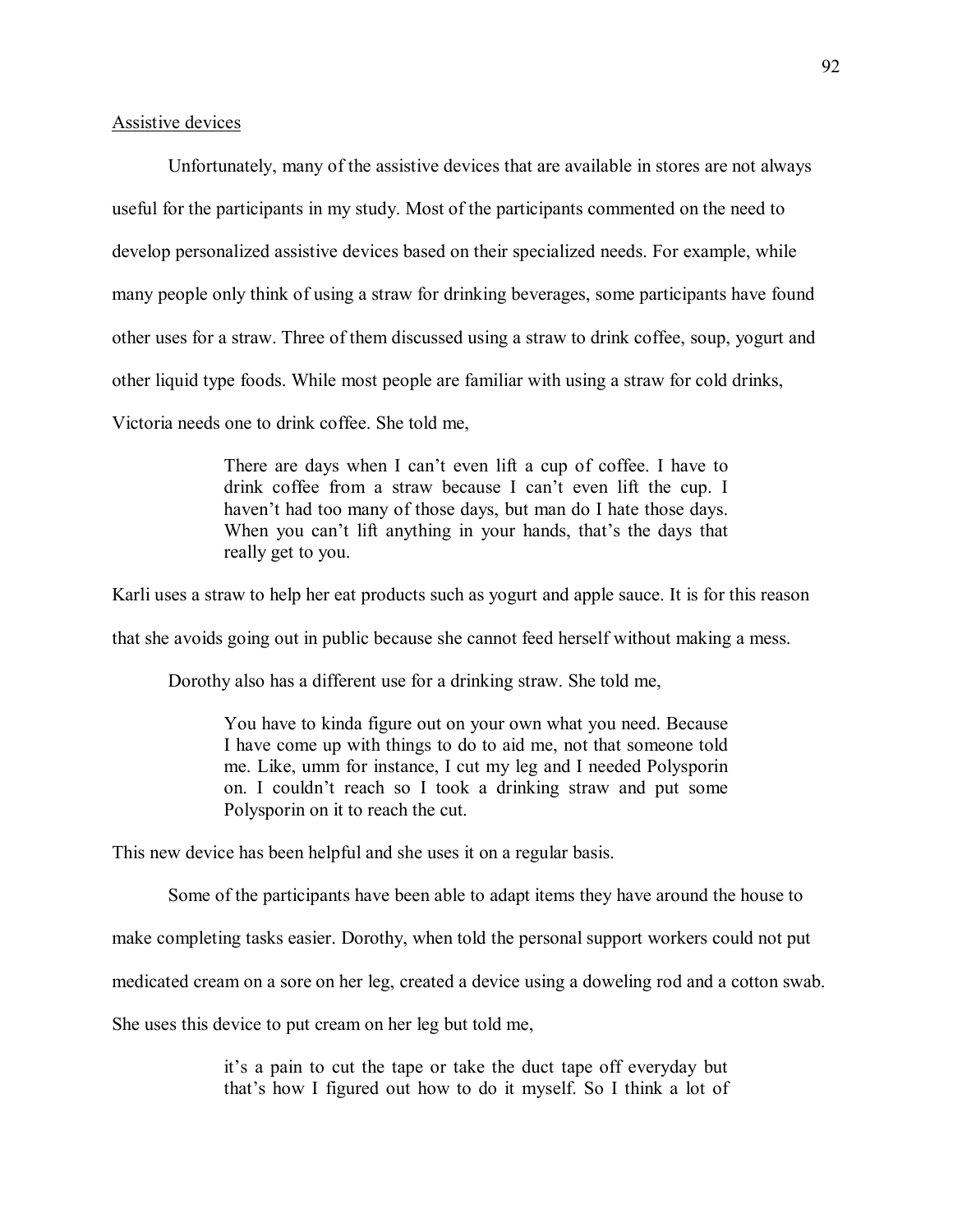devices, assistive devices, have been thought of by people at home who had to think up a way to do something.

John has experienced problems as he has learned to adapt with a prosthetic arm. When John first received his prosthetic arm he wore it all the time because he found it useful. He has recently, in the past few years, noticed that the strap from the prosthetic arm has been rubbing and pinching his other arm resulting in pain and a loss of feeling. He wore the prosthetic arm most of the time for twenty-five years. Because he has noticed the impact on his existing arm, John tries to avoid wearing the prosthetic arm unless he needs it for certain activities. John was not wearing his prosthetic arm when I met him for the interview. He told me,

> this weekend I was working in the garden a lot and I was wearing it most of the time and it does kinda hurt. So [pause] it was just as well today not to wear it. I wore it for a bit today when I needed to lift some stuff.

Even when John wears his prosthetic arm, he still requires modifications in how he completes certain tasks. Instead of using a one-wheeled wheelbarrow, John purchased a garden cart with two wheels that is easier to maneuver. He also uses a restaurant style can opener that only requires one hand. His comment about assistive devices was that "some of the tools that I use, I adjust them a little bit." He modestly told me that his ability to figure out how to adapt is just "luck". John believes that he was "was born with the good physical sense and problem solving and figuring stuff out.

John thought about some of the tasks he had to relearn so he could complete them with one arm. He spoke about how he is not always open to learning about new ways of completing tasks, especially if the way he currently does it works. He told me,

> I think a lot of us are creatures of habit. So, for instance, my shoes. I found a way that works, and I have never thought about it again. I am not sure that it's the best way [and] there may be other ways that are better but I stopped thinking about it.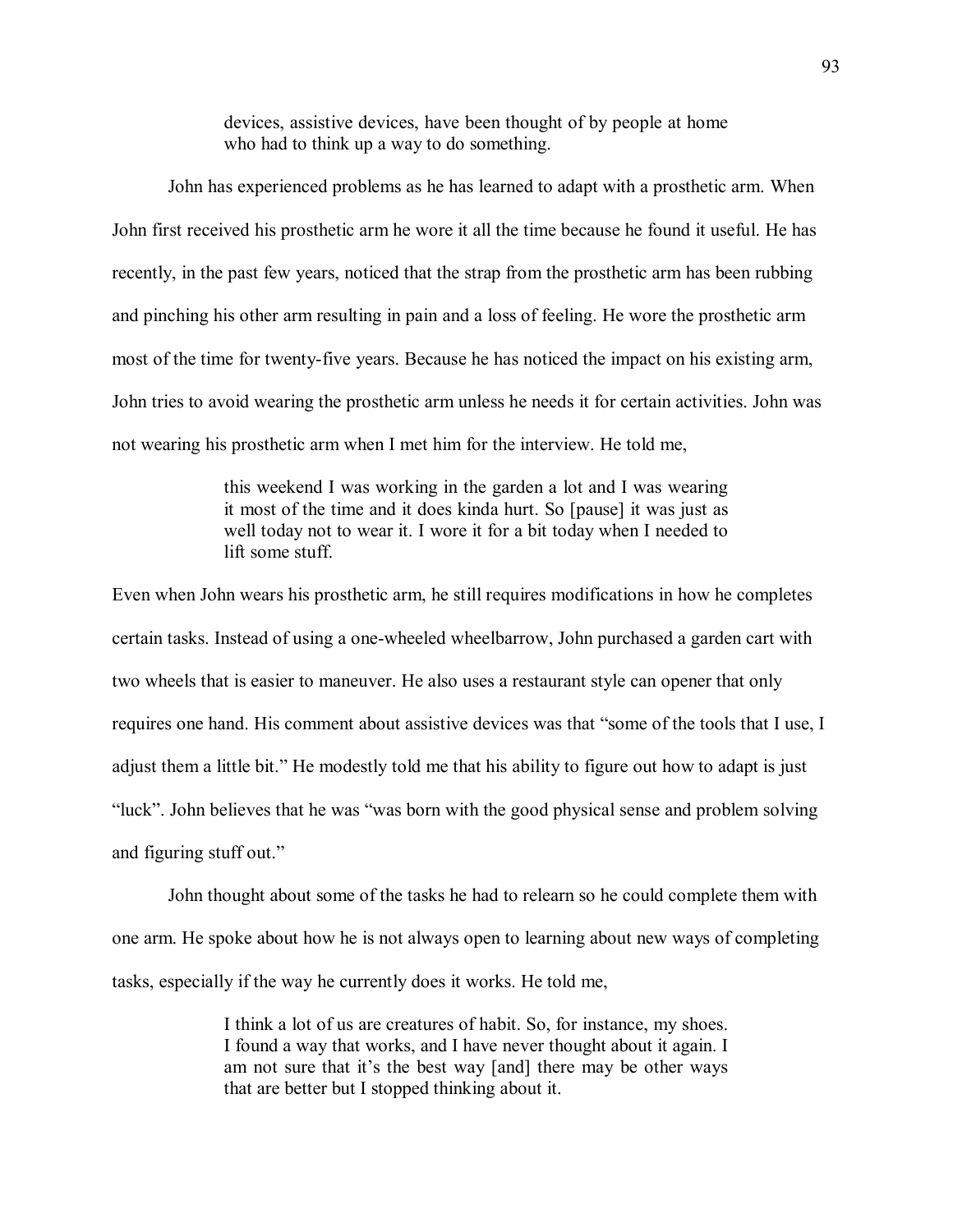Asking for help is not always easy for John who tries to complete activities using his prosthetic arm. Prior to his accident, he was used to doing things for himself and he now finds it challenging to adjust to needing others to complete tasks. When I asked how he felt about asking for help, he told me "sometimes it's okay and sometimes, I just, I just find a way trying to do it myself [pause] get more clamps. I've got seven arms now!"

Aging with a long-term physical impairment requires a person to be resourceful and adaptable. The participants in my research have found ways to accommodate their impairments by designing assistive devices that are not often for sale.

## Home Modifications

 When people with long-term physical impairments age, they often have to make a decision about whether they should continue to remain in their current home and make modifications, relocate to a house already modified, or relocate to a long-term care home or retirement home. Stairs were a problem for most of the participants, but Jake and Mark were fortunate to already own homes on one level, so they did not need to make modifications. John did not mention whether his house was on one level and did not mention having trouble with stairs. Another three participants, David, Carol, and Dorothy, made extensive renovations to their homes, especially the bathrooms, so they could continue to live at home. The other two, Karli and Victoria, have made relatively minor home modifications.

Karli has made some minor modifications to her house, but the most useful modification was the installation of an outside ramp. Instead of modifying the washroom to accommodate her wheelchair, Karli and her husband decided that she would no longer use the washroom but would use a catheter. The other doors in the house have been removed which allow Karli to move around in her wheelchair.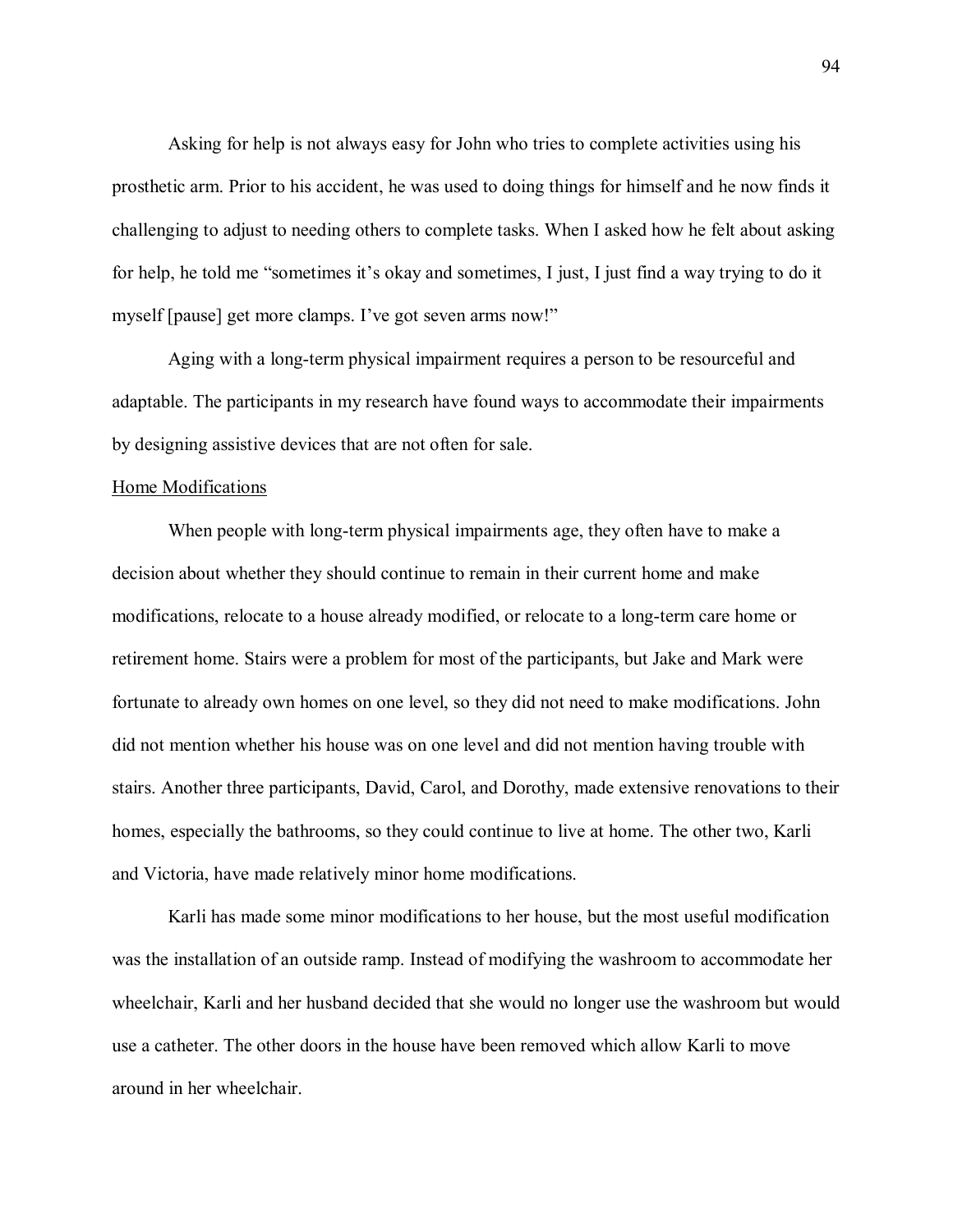Victoria, although she would prefer her laundry to be on the main floor of her house, has only made a few modifications. Her husband installed grab bars in the bathroom to help her get on and off the toilet. Although this grab bar is helpful, Victoria worries that when she uses the grab bar and the edge of the sink she might pull "the sink off the wall when using it."

David, Carol and Dorothy have made significant modifications to their washrooms. The washrooms are now wheelchair accessible and all three can have a shower. The renovations were completed without consultations with professionals who are skilled in renovations for people with physical impairments. The participants had to determine on their own what type of modifications would best suit their needs. None of these participants were aware of trained people who could help them with their modifications.

Dorothy mentioned that she would have preferred a bathtub over the walk-in shower that was installed. She told me:

> I looked into a lift for there but it was nearly \$2000 and well [pause] the bathtub wasn't long enough so I would have to sit with my knees drawn up so the girl said how long could you sit like that? I said about 5 minutes and she said, "you want to spend \$2000 to sit 5 minutes in your bathtub?" I said, "well I don't." So that's when we decided to throw the tub out and get a big shower stall.

David's new washroom, which was being completed while I was there for the interview, had a walk-in shower/tub installed. Although the washroom was not quite completed, David was still

able to shower and use the toilet. I did not see Carol's washroom but she told me,

I just had my bathroom renovated so I have a shower and everything in it. I used to have an old claw foot bathtub so I couldn't step up to get into the tub so, so I needed a new bathroom with a new shower in there.

The newly renovated bathrooms for Carol and David are on the main floor, which makes

them more convenient to use. Unfortunately, Dorothy's washroom is located on a higher level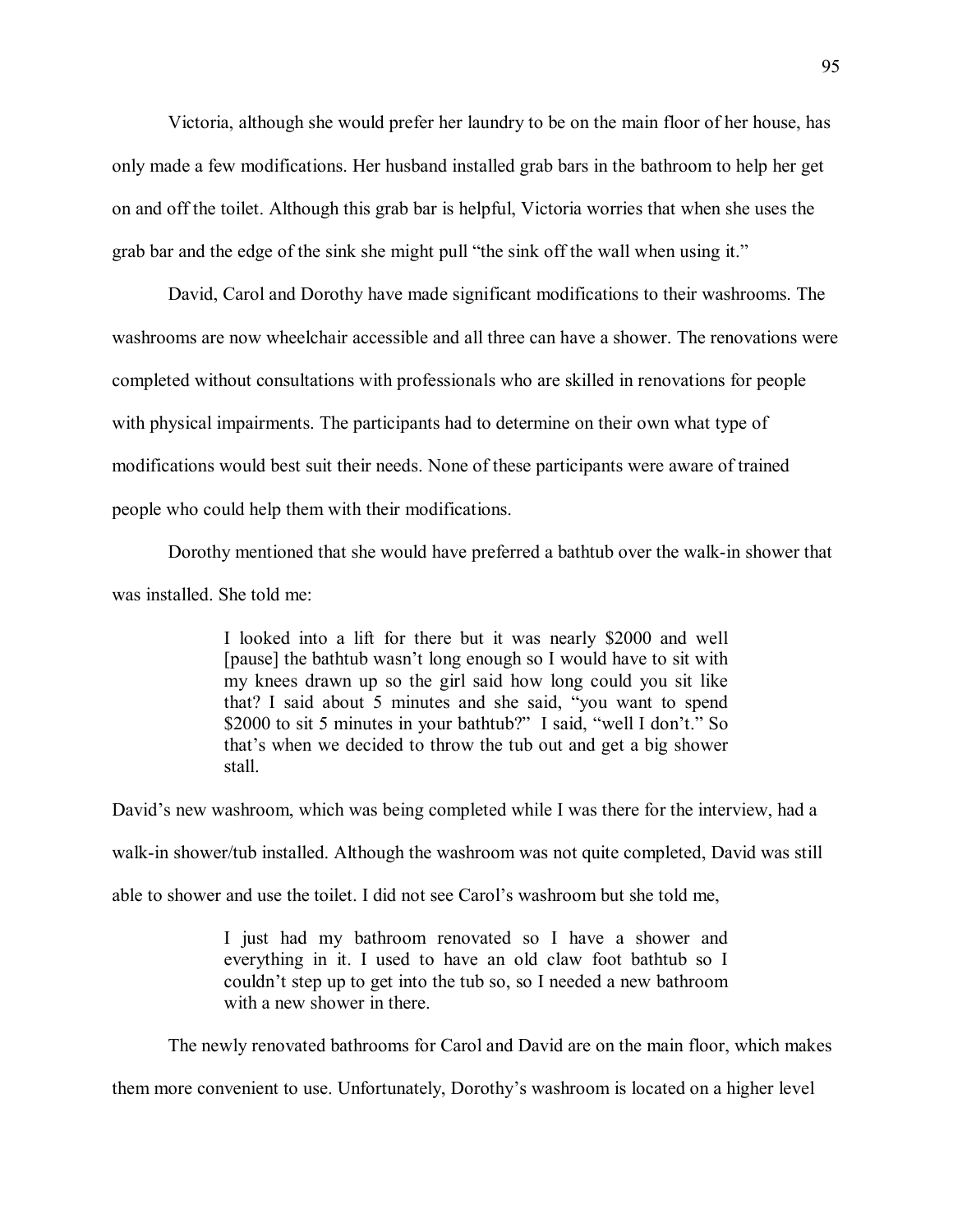than the rest of the rooms in her house. Dorothy contemplated making a new bathroom which would be on the same level as the other rooms but realized it would cost too much money.

If Dorothy requires the use of a wheelchair she will need a wheelchair lift installed on the stairs leading to the washroom. Although the current stairs were not completed to her satisfaction, Dorothy will be able to install a small chair lift that will not be in the way for the personal support workers. Dorothy's opinions about how to design the bathroom, and most specifically the stairs, were not considered when the contractor made the renovations. Her request to put the toilet on a two inch base was ignored by the contractor. She told me,

> when I looked up there the toilet was sitting on the floor. So I said, "where is the base?" "Well we decided that you would fall so we are not going to do that." I said, "the base wasn't for me to climb up on, it was for the toilet to sit on." "Oh well, we didn't understand that." So finally, [pause] well you see it's really hard to get contractors to do what you want them to do, you see they don't understand. Well he said that he didn't understand what two inches would make. Well when you are disabled an inch can keep you from going up the steps.

Dorothy learned a lot from this experience and knows what she will do differently if she has to make any more modifications in the future.

#### Physical Activity

Adapting to a physical impairment may be easier if people were physically active prior to the impairment or continue some form of physical activity that takes impairment into account. Victoria and Dorothy are both aging with rheumatoid arthritis. Dorothy, after reflecting about missing long walks and bicycle rides, told me that she thinks that her previous physical activities made her stronger and made it easier for her to cope with her declining physical abilities. Victoria still pushes herself to clean houses because she told me that it is best to keep moving even when you are in a lot of pain. She told me: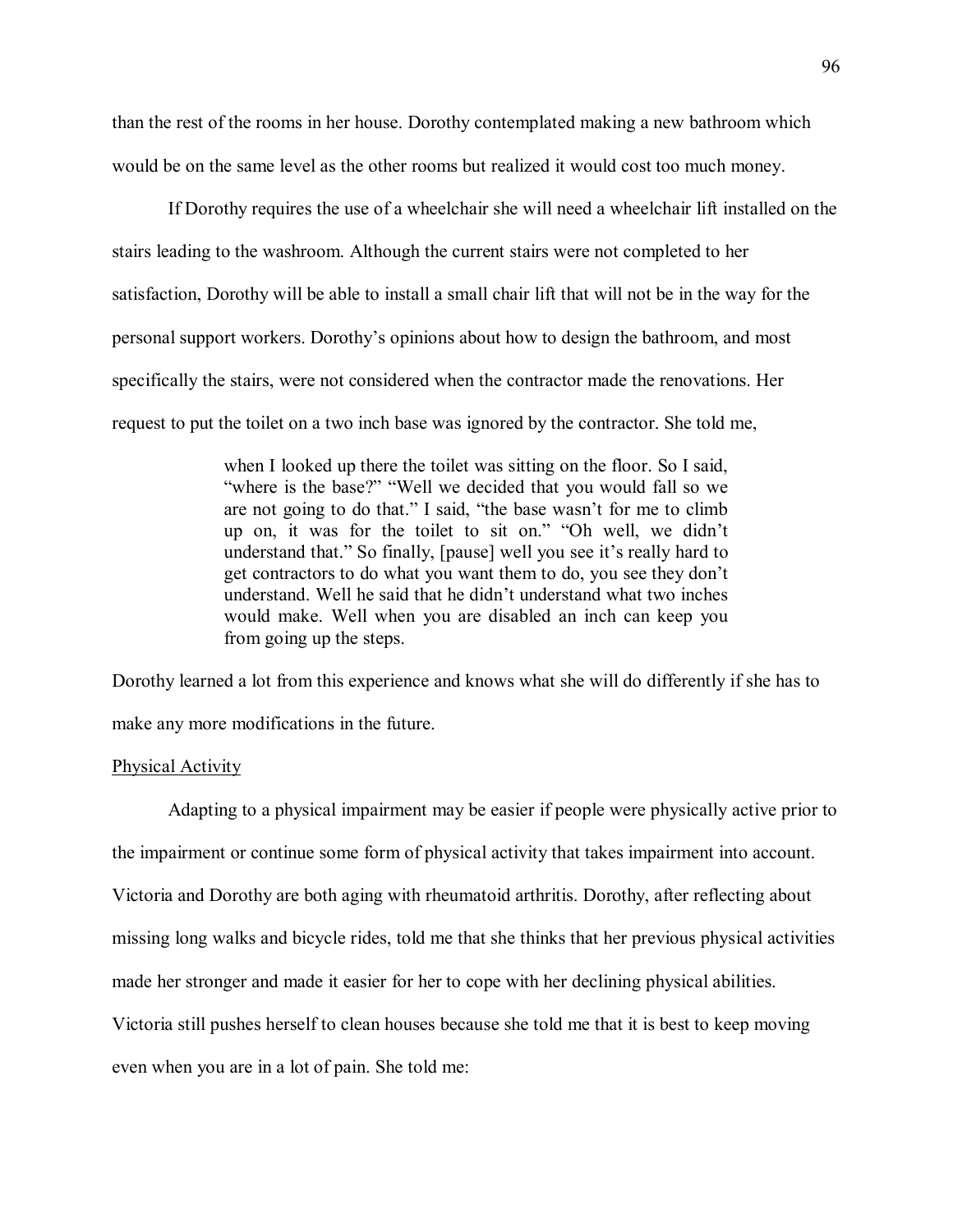Well it would probably help if I slowed down working. But, see I know a lot of people make their mistake when they have arthritis and they hurt and they sit and that's the worse thing you can do. Because what happens is that your muscles shortens and that puts you in more pain. So you have to keep mobile. That's one thing you have to do.

Both John and Victoria stressed the importance of pacing themselves in their activities.

Victoria is able to continue cleaning houses because she has learned to pace herself. John told me that maybe the secret to aging successfully was pacing. He is able to do a lot of things but he has to pace himself so he does not overdo it. After he started experiencing numbness in his arm three years ago, John also began to pay more attention to how he does things. He was worried that the years of overusing his arm and the strain of the strap from the prosthetic arm would leave his good arm useless. He told me, "you know I worry about [pause] really my existing arm more than anything. I think, I feel like I've got it more in balance now."

When Jake feels his body is letting him down, he often tests himself by completing home renovation projects. These projects make him feel better and his health improves. After his second kidney transplant in southern Ontario failed, Jake saw himself as going home to die. However, he found some strength to continue living when he tackled a new addition to his house. Once he returned home he sold his boat and:

> decided that I am going to put a new room up in the back of the house. So I started building that and the first day I worked at it, I worked 2 hours and I was beat. I was done. Next day I worked 4 hours, the next day I worked 6 hours and after that I worked everyday. Just getting back up here and getting out of that crap down there, the fresh air and being active, it brought me back. So I have learned from that, that I have to keep active and the same thing with this new addition, before we put it up, I was feeling pretty crappy, and then [pause] I had somebody build the shell for me because I couldn't do that, so, well I am doing the inside. And that's keeping me active so now I am feeling better. So that's just it, I gotta to keep moving, I gotta keep working all the time. I can't think about being an old person. I haven't got the time anymore.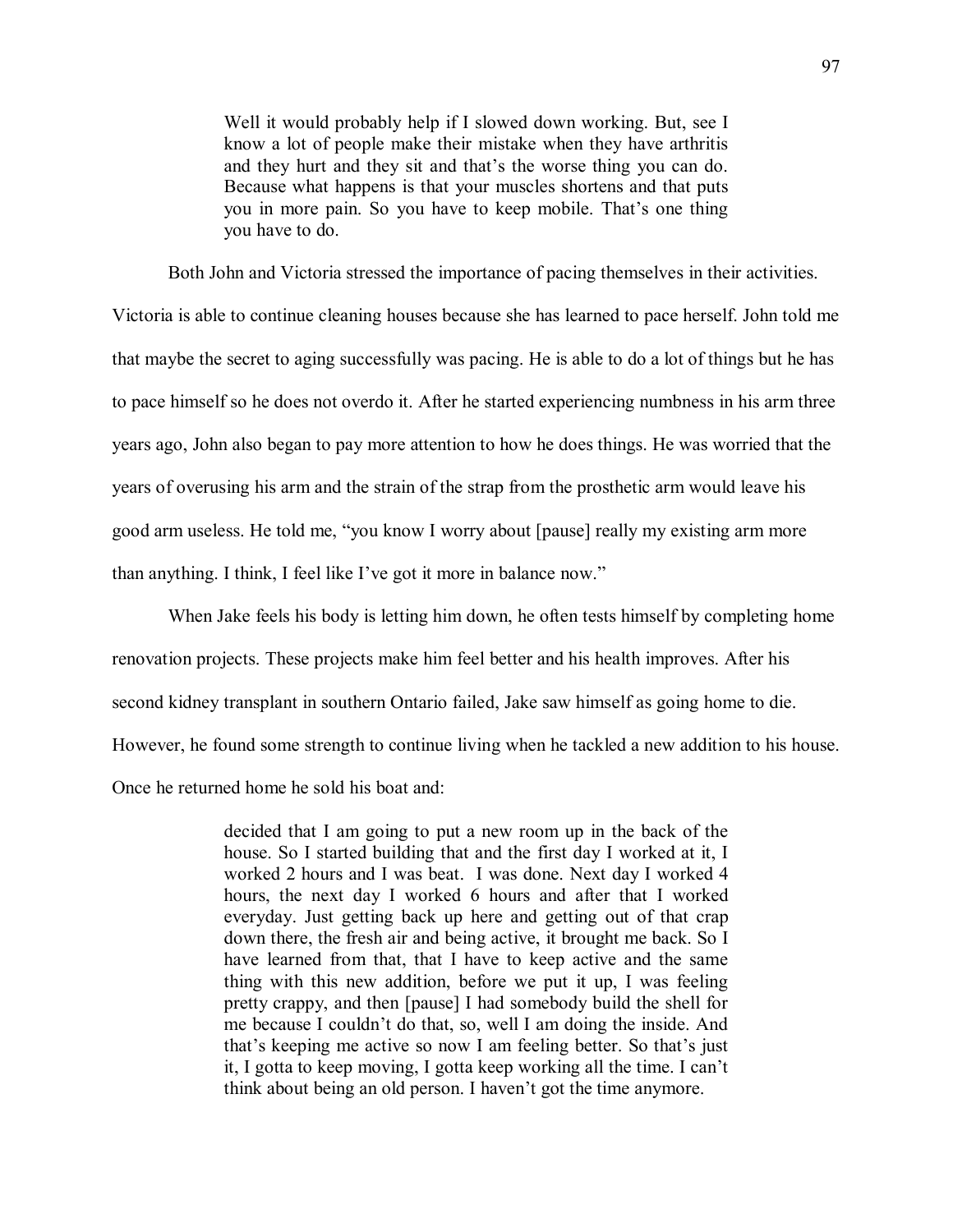Even though he is unemployable, engaging in physical labour helps Jake to feel better about his life and makes coping with his limitations easier.

#### Rehabilitation/Therapy Services

 Some participants discussed the usefulness of rehabilitation or therapy services. Mark needed the services of physiotherapy after his hip replacement operations. Although he found them useful the first time, he did not go back after his other operations. He told me, "once you get the routine you don't need their assistance to know what you should and shouldn't do. That's my theory on it anyways.

 Dorothy found the services provided by a therapist through the Arthritis society to be very useful. However, the therapist retired a few years ago and Dorothy is unaware of another therapist being hired.

 John received information and rehabilitation services when his arm was amputated, but he cannot remember everything he was told after his accident because it did not seem relevant at the time. As he ages, however, he finds himself experiencing new problems and thinks it would be nice to have someone to talk to about them. John is fortunate because he can afford to pay for physiotherapy and massage therapy sessions, which help him to cope with new physical problems. These sessions that John pays for himself help him to maintain flexibility and mobility as he accommodates to aging with one arm.

# *Coping with Finances*

#### Employment and Unplanned Early Retirement

 Financial constraints appear to be a major problem for the participants as they age with long-term physical impairments. Many of the participants had to change jobs or quit working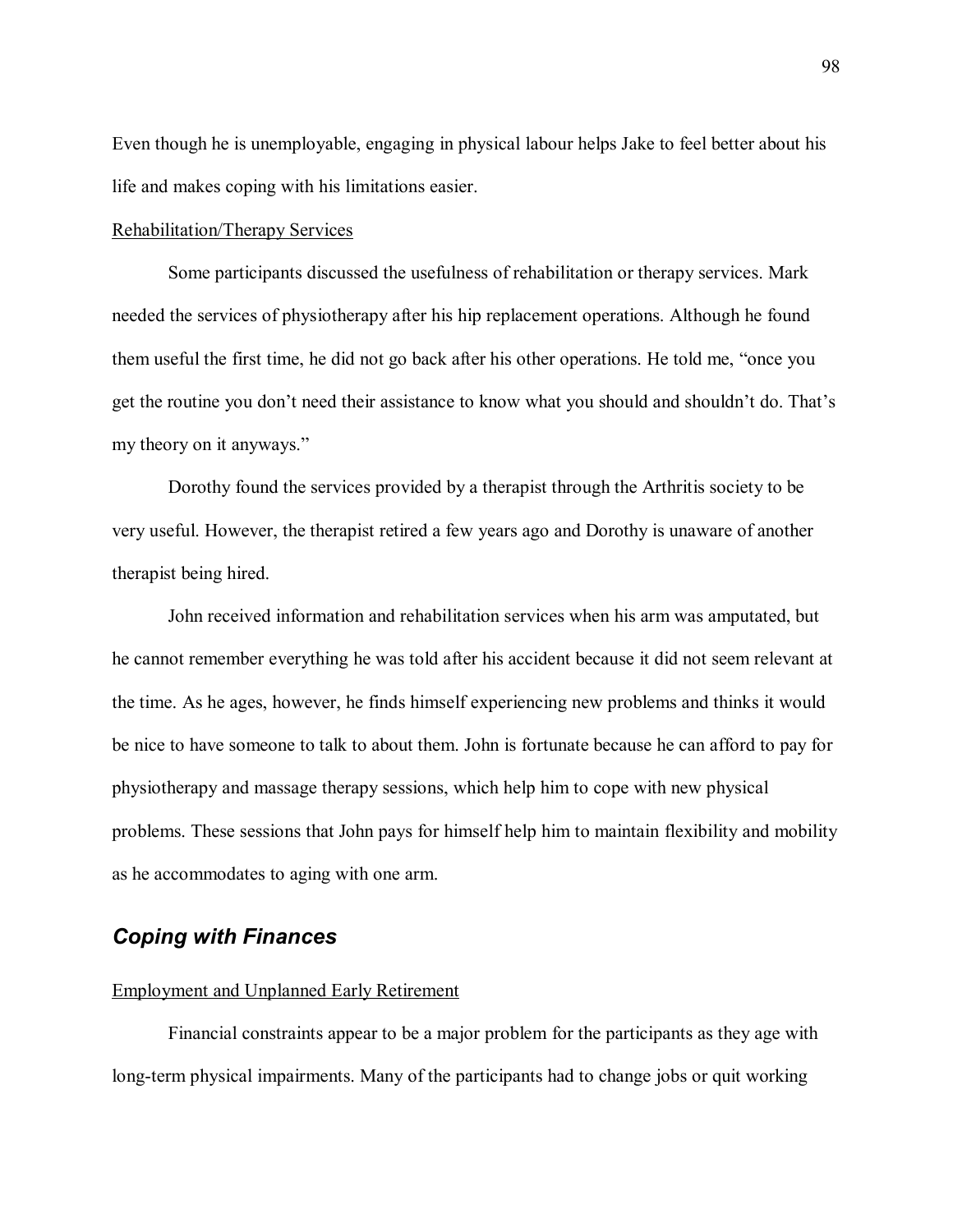earlier than expected. Others experienced long lapses of unemployment because of health problems. The costs of living with a physical impairment and lack of employment can create many financial difficulties for people aging with a physical impairment.

The employment transitions of the participants are very diverse. David has worked at several different jobs because of the limitations he experiences relating to MD. When realizing that he could no longer work at his veterinary practice, he was not content to stay home once he was unable to perform surgical duties. Instead of staying home and being eligible for disability pay, David decided to work for the government doing analysis on animals. This job was not as strenuous being a veterinarian and he was able to continue working for ten years. After being convinced that he should retire from this position, David continued working at paid positions within the community. He tried to continue working as long as he was physically able.

Dorothy, Carol, Jake and Mark all stopped working when they felt they could no longer continue because of their limitations. Most of them made the decision to quit so they could preserve their functioning as long as possible. Dorothys decision to quit working was determined for her when the company she worked for went bankrupt. In her words, "then I tried to find a job but you know when you are disfigured and you know people don't want to, you know, take a chance on you." RA has made it difficult for Dorothy to move her hands and feet.

Carol, who is aging with MS, made the decision to quit working when she noticed that she was no longer physically able to continue. Jake's decision was forced on him when he required dialysis treatment three times a week because he has polycystic kidney disease. He now treats his dialysis treatments as a job. He told me,

> Okay, I have to get up in the morning and when I was a cop, I was driving all the time. So my job now is to drive to the hospital, get my blood clean and then drive home and I think if I hadn't looked at it that way, I wouldn't be here now. So I get paid to go back and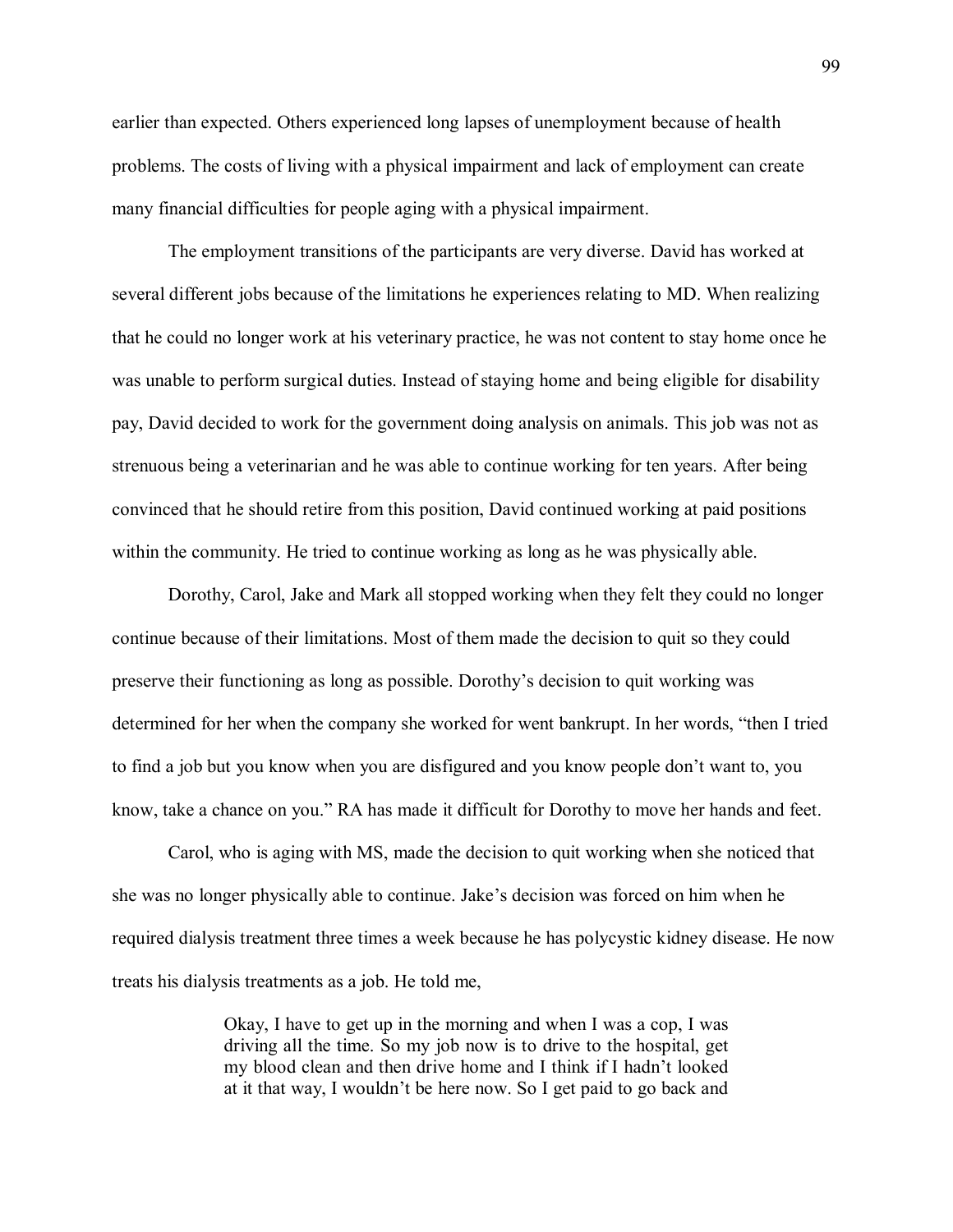forth. So, it's not much but I get paid. I got  $$180.92$  for each trip so that pays for itself.

Jake also had to leave work to receive a kidney transplant. He was on long-term disability from his employer when he relocated to southern Ontario for the transplant. It was difficult for his family to survive on the long-term disability payment while he waited for the surgery so Jake felt forced to find work. Jake became employed as the head of security at a local attraction park. His previous employers did not approve of him working and attempted to cut off his long-term disability income. Fortunately, Jake was able to fight them and win. However, the kidney transplant was not successful and Jake has not worked for the past fourteen years.

Mark, after switching jobs several times to accommodate his hip surgeries, realized four years ago that if he did not stop working then he might need to use a wheelchair. He is very fearful of having to use a wheelchair. During his employment history he rotated between jobs that were more physical to more sedentary. There were long periods in his adult life where he was unable to work because his hip stopped functioning and he needed an operation. Mark told me,

> I made do, I sacrificed and I, I knew that I had limitations. But, but the limitations [pause] I don't know how to put it, the dollars and cents still had to come in to pay the bills. So you, you overrode your limitations to a point where you probably shouldn't have done it. But what are you going to do?

Finally, Mark realized that he was unable to keep up with the physical components of a job because "I could feel that there was something with my leg, I couldn't keep up, the physical part. I made do, I sacrificed and I knew that I had limitations." Ultimately Mark made the decision to quit working because he did not want to end up using a wheelchair for the rest of his life. The decision to leave work was not an easy decision for the participants and many wished they could have continued working longer.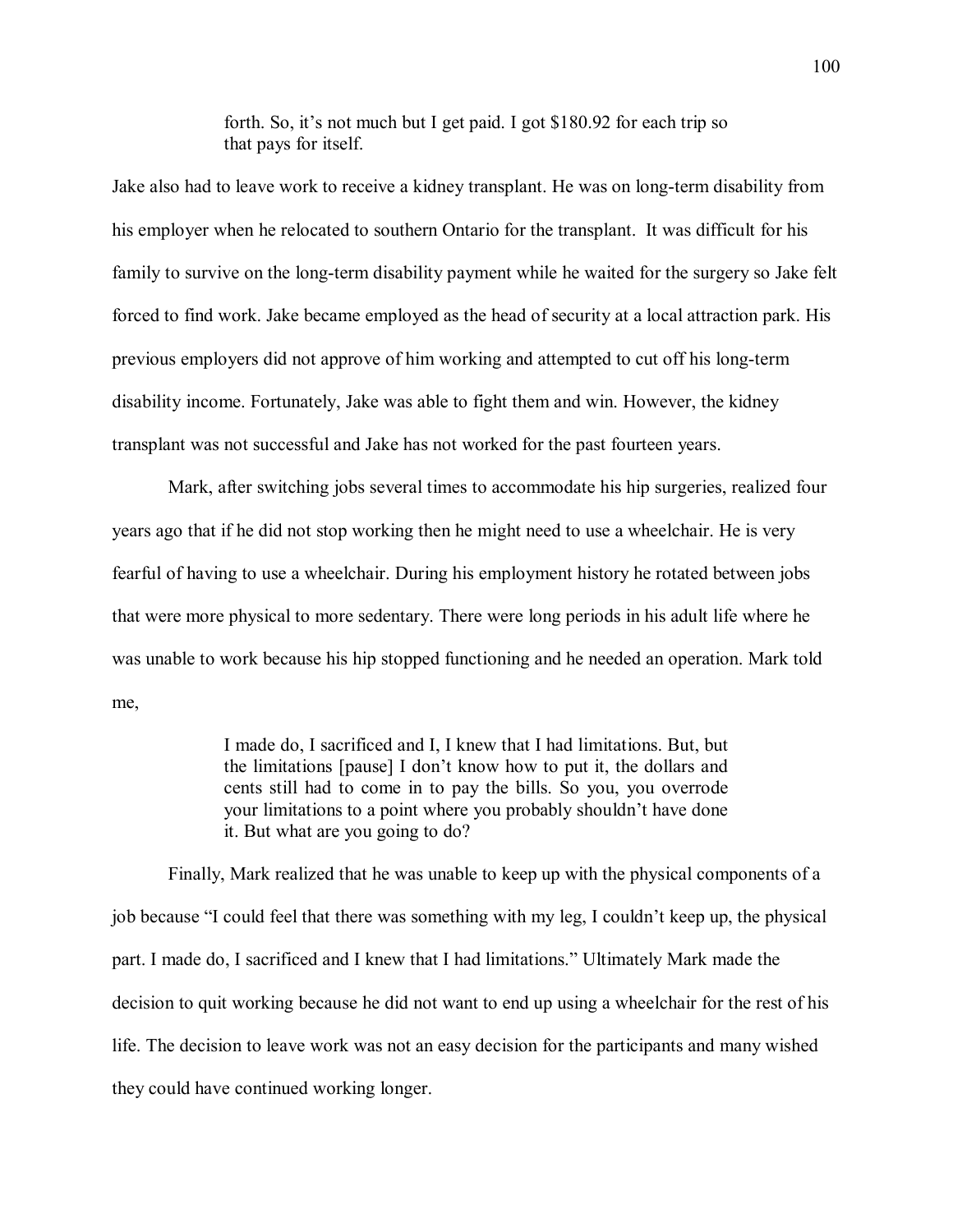John, although he is still employed, is no longer working in construction, his preferred

employment. John attempted to stay employed in the construction business after losing his arm

by starting his own company.

The option that I saw in terms of employment again, I didn't really think anywhere was going to hire me. So I started up my own construction company. And [pause] that also gave me a lot of control. And the people that I hired were people I had worked with or my friends. I got along with, we worked well together. So it was fairly easy to talk about how we divide up the work that needs to be done. And my arm, umm really doesn't work really well really above this level [*his middle area of the chest*]. So anything up above here [above his torso] is more difficult and time consuming and slow. And the stuff that is, you know, waist level or below would be the stuff I'd focus on. And the overhead stuff I wouldn't. And that worked out fine but, you don't, it had to be accommodated. And like I said being the boss you know meant that I had the power and the control over making sure that it was accommodated and [pause] accommodating a disability, the two key issues are communication and control. So, if I have control over the work that I am doing, it's not hard to accommodate. It's when someone else has control and won't allow me to do the things that, [pause] or do it my way that seems to be where the barriers are. Which fits into well with my understanding of disability rights and then and then the definition of disability which is more mental not physical.

Unfortunately, John had to quit working when he realized how the physical work was affecting

his body. He told me,

giving up construction was hard. [pause] But I gave it up because, umm, the rest of my body was at risk. My back, I figured was the next thing to go and I've seen too many people with back, serious back injuries that I thought that would be the end of it for me, you know, at least now I can still do all kinds of stuff I just can't do it a lot. You know, so I quit soon enough so that I never ended up with any real significant back disabilities.

John receives an income from his part-time job and a pension from the Workers Compensation

Board. He says he is fortunate because his pension earnings are quite high compared to other

pensioners. He believes he would be able to support himself and his wife on the amount of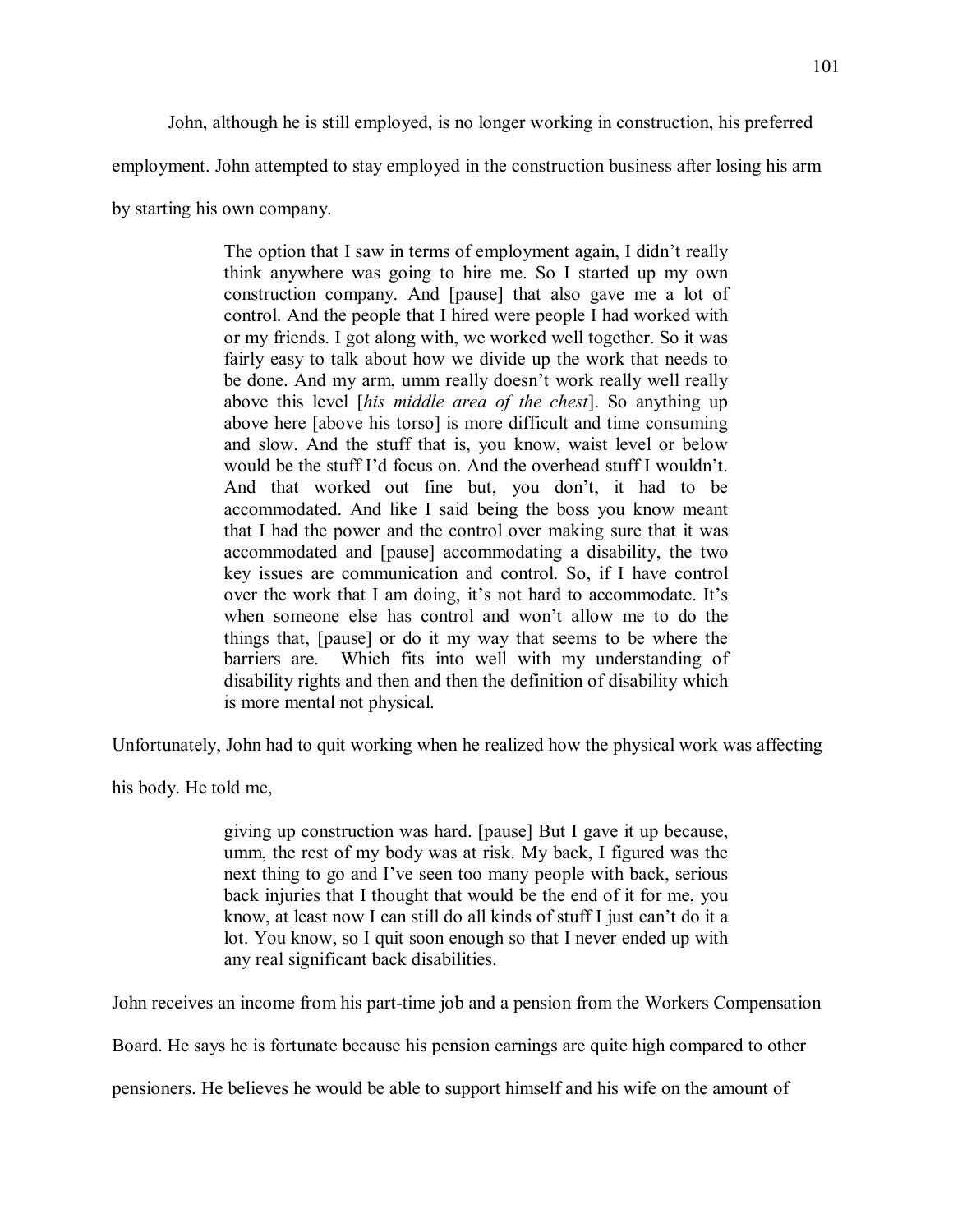income he receives from his pension and part-time employment. Because his wife is employed they are able to afford luxuries, such as happily spending money on their children and grandchildren, which they would not be able to do if they were only surviving on the pension.

 Victoria continues her job cleaning homes and businesses despite constant pain and physical limitations. She and her husband benefit from the extra income she receives from cleaning. Her husband is employed and his income and benefits are important in sustaining the household. Applying for CPP disability is an option and Victoria almost applied until she realized how long it would take before she would be accepted and receive money. It was not economically feasible for her to stop working, especially when she was not certain she would be accepted by CPP disability.

 Karli has never been employed outside of the home, except for when she sold Avon and Regal products. She did some book-keeping for her husband's job, on a casual basis, until the company expanded so much that they needed to hire someone on a regular basis. Her husband recently convinced her to stop selling Regal products when it became difficult for her to leave home and people would have to deliver the products for her. Karli did not have much to say about finances and did not know how she and her husband have coped financially with her impairment. Coping financially might become more challenging because her husband is currently unable to work because of an impairment.

# *Coping Emotionally*

 Adapting to a society where independence, mobility, and youthfulness are deemed highly desirable can be difficult for people aging with a physical impairment. Although some of the participants may be able to hide their impairments, the internal struggle of trying to fit in and adapt to what is considered 'normal' in mainstream society can be challenging and impact a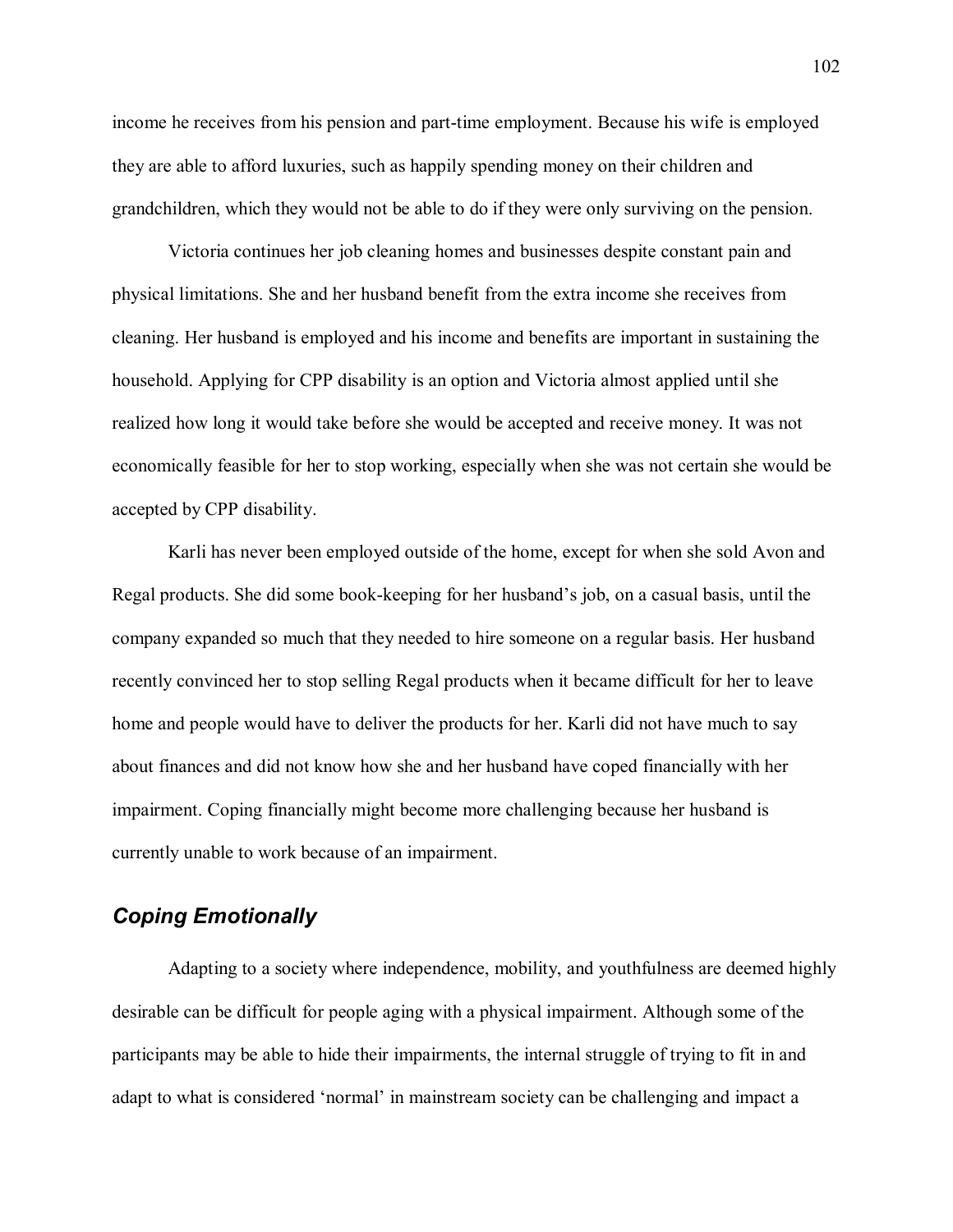person emotionally. Participants use a variety of strategies to cope with everyday life, their own fears, and the attitudes that are part of mainstream society.

## Religious Faith

Religion was a very important part of life for some of the participants, who attribute some

of their ability to cope with aging with a long-term physical impairment to their religious beliefs.

Those who were religious appeared to accept their impairments and not question why they were

chosen to live life with an impairment. Karli, who attributes her coping mechanisms to her faith,

told me,

my theory on life, and how I have lived my life, it's just you, you just live each day, one day at a time. Yesterday is gone, so I thought, God left you here, and nice song about it, and now, and now you live one day at a time and that's all [pause] it is the first day of the rest of your life and you are beginning every morning.

Adapting to life with multiple sclerosis has not been easy for Karli but her faith allows her to accept her life. Karli told me,

> I missed a lot of the, of the ummm, [pause] the outings that I did. That's why ... I became a Mormon. And I found that you can be busy twenty-four hours a day, seven days a week just being, well I gave the missionaries a hard time.

She volunteered through the church, which made her feel useful even though she was not able to help on the farm that her husband was running. Joining the church may also have provided Karli with companionship and a sense of feeling useful.

While Mark acknowledges that his wife and children have given him "the strength and the motivation to [pause] seek out and keep going", his faith also plays an important role in his life. His theory is "I just thought I knew that there was something out there for me. It was just a matter of not only finding it, but allowing [pause] the structure to work." Dorothy's family was religious and she still carries the values and traditions from her grandparents. When I asked her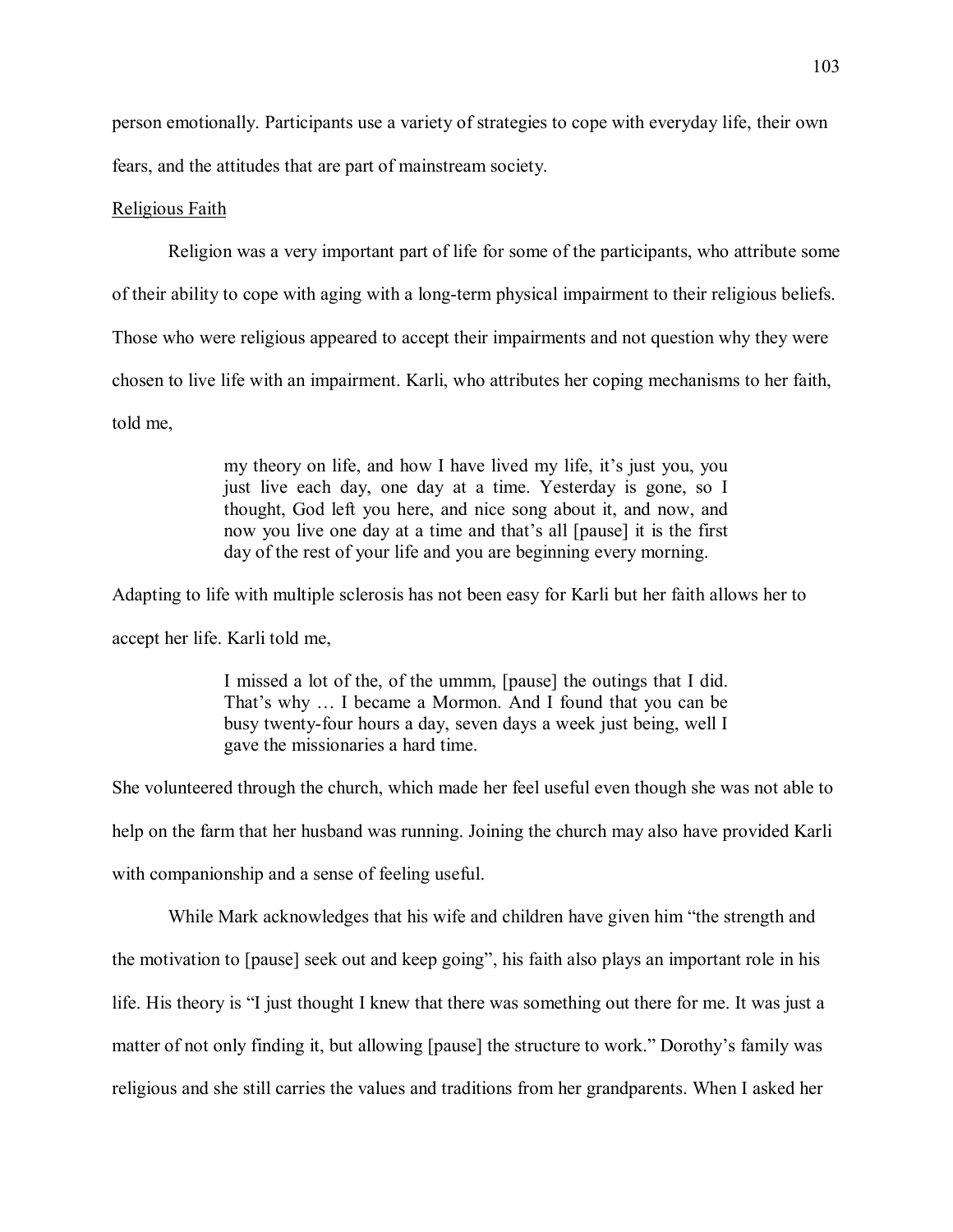whether it would be easier or more difficult to receive assistance in old age, she told me "well, my grandmother always said that God gives a helping hand to those who seek help on their own. But if you sit and wait for God to save you, then it's not going to happen." Dorothy has used this philosophy in her own life because she takes an active approach in understanding and treating her symptoms relating to Rheumatoid Arthritis.

#### Sense of Humour

 All of the participants have a sense of humour and laughter was found within each transcript. The participants seemed to feel secure enough during the interview to make joking comments about themselves and their limitations. Some of them felt comfortable even to joke around and tease me during the interviews. Making light of and laughing about physical impairments seemed to be an important coping mechanism.

When I asked Mark about his coping mechanisms he told me that his wife says his sense of humour keeps him going. Mark is able to laugh about the problems he has experienced during his life while learning to live with a long-term physical impairment. Mark told me that he joked around at the hospital while he was being prepped for his second or third hip replacement surgery. He said that "I joked when at the hospital. I said, can I have a grease fitting or a zipper or, you know, to make it easier for you. They always say, geessh shut up." Being able to laugh about the situation makes it easier for Mark to accept that although he has certain limitations he is still a person.

 Another participant, Karli, retold stories about conversations she had with a man who works with the CNIB. They became friends over telephone conversations when he assisted her in selecting movies and books on compact discs to borrow from the CNIB library. She retold this experience with me: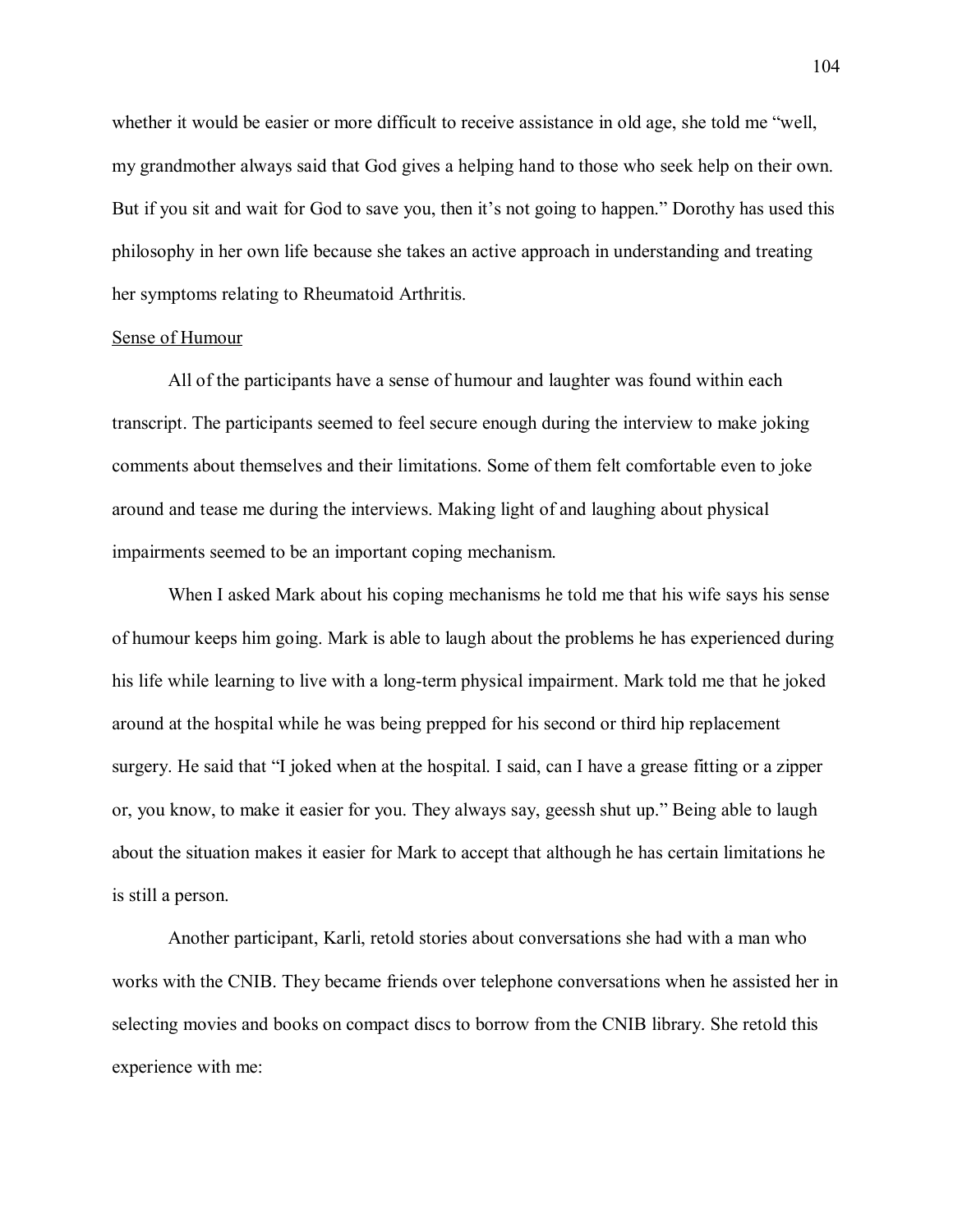He did go to England and his wife  $-$  he was meeting her there because she had been working  $-$  and they spent two weeks there. And I said, "was it nice?" He said, "I didn't get to see nearly enough". And I said, "you got on a plane and you could see? That's the trip to take." He said, "I've got to be careful with you."

Karli enjoys making people laugh and told a few jokes during the interview. Her ability to laugh and joke makes it easy for her to make friends.

#### Social Support

A recurring theme that emerged during the interviews was the importance of social networks. Coping with a long-term physical impairment can be a lonely experience unless the person has a strong network of family and friends to help cope with the constant changes that occur. Having a strong network of friends and family can help to feel less ostracized and feel important and valuable. My participants feel that their experiences of aging with long-term physical impairments are improved when they can share their thoughts, feelings and problems with someone. The stigma attached to disability often results in people with physical impairments feeling like outsiders. This stigma also makes them disappointed when they are unable to fully integrate themselves into a world that is designed for people without physical impairments. This section examines the benefits of creating and maintaining relationships, thoughts of being a burden to family members, and explores why the participants did or did not participate in support groups specifically designed for their disability.

## **Family and Friends**

 All of my participants except Victoria attribute most of their ability to cope with a physical impairment to having supportive family and friends. Although Victoria appreciates her family she does not go to them for emotional support. All of my participants acknowledge that without strong networks of social support it would be extremely difficult to age with a physical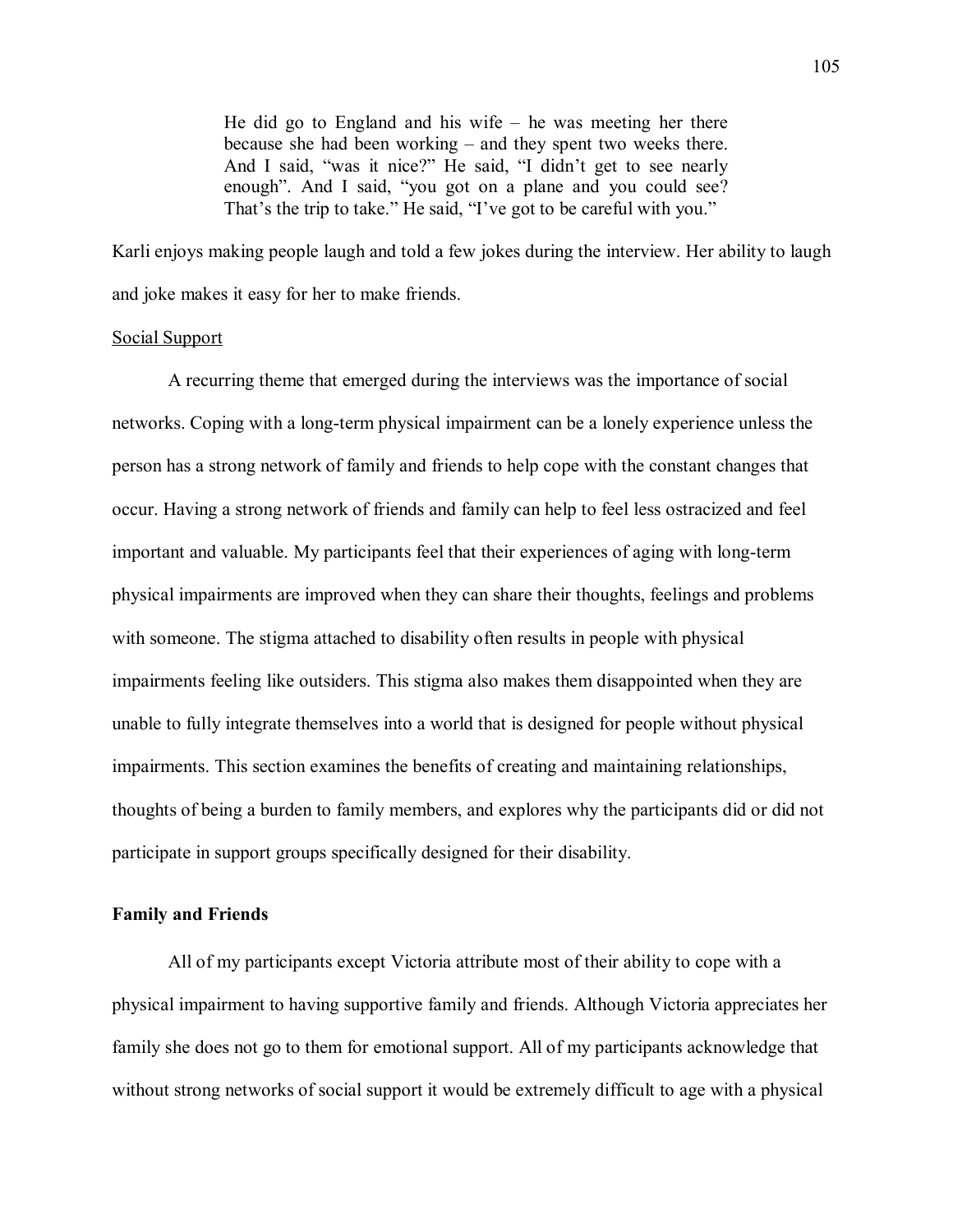impairment. Only one participant, Dorothy, had never married or had children; the rest were either married or widowed, but all had at least one child. Dorothy has close connections with her brother's family, while the other participants rely on their spouses and/or children for emotional and physical support.

 Dorothy relies on her sister-in-law and her family for support. Fortunately, she lives next door to her nephew and his family. Dorothy attributes her high quality of life to having many supportive friends and family members. She told me,

> as in my case now, you know, I guess having supportive friends and family which I mean I have right now, friends that help me, certainly my niece helps me you know a lot. My sister-in-law's sister, she's wonderful. She comes in and trims shrubs and takes me to town when she's not working.

Her sister-in-law also helps whenever possible, such as driving her to doctor's appointments and inviting her for meals, but her sister-in-law lives about forty minutes away so Dorothy worries about being an inconvenience. Dorothy used to help her nephew and his family by doing laundry, but now that she is unable to maneuver the stairs, her niece is returning the favour. Dorothy is very thankful to her family and friends for their continuous support.

Carol's husband passed away two years prior to our interview. She now relies on her two adult sons, who live with her, to help care for the home and carry her from her living room chair to the table each night. Her sons have assistance from personal support workers who take care of some of the cleaning tasks and Carol's personal tasks such as bathing and dressing. Carol's mother comes to visit every afternoon with a coffee from Tim Hortons. Her siblings, but especially her one sister, offer support whenever needed. Most of her family members live in the same town. The others live about thirty minutes away, but still maintain regular contact. Carol's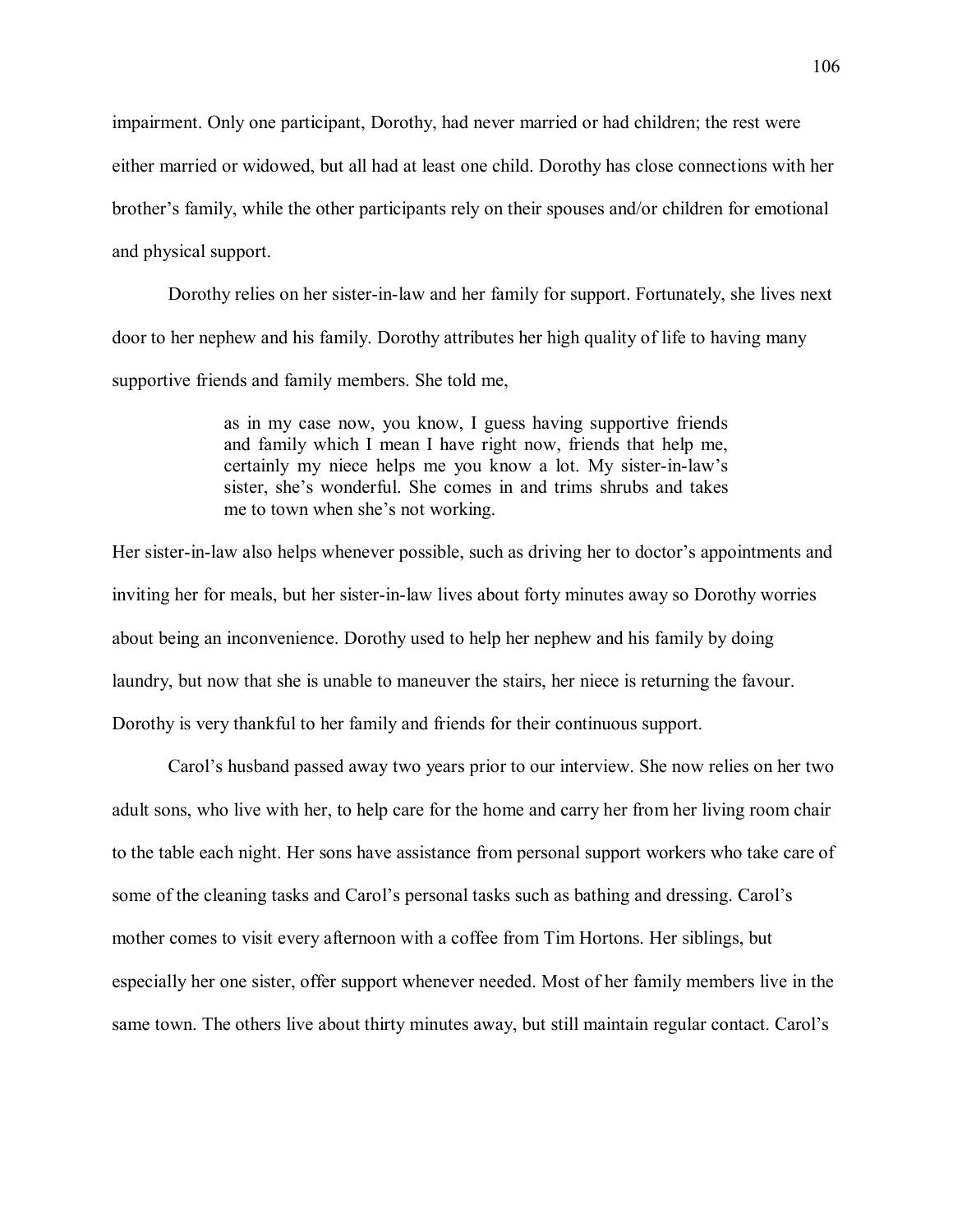sister takes her to doctor appointments and organized the renovations to her bathroom. Her sister provides a lot of physical and emotional support.

 David believes that people with high quality of life have a strong network of family, friends and neighbours. David's family has been very supportive during his experiences of aging with MD. His wife has taken on a lot of the responsibilities around the home and David mentioned that he worries about her because there is a lot of pressure on her. David relies primarily on his family for support because it is difficult for him to leave the house. His wife receives help from home care workers, nursing staff, their adult children and grandchildren.

 Similarly to David, Mark worries about the strain of his physical impairment on his wife. Mark attributes most of his ability to cope with a long-term physical impairment on his family and friends. However, when I asked him if his physical impairment has impacted his family he told me my wife, she was [pause] always been strong but I could tell there were times when emotionally she was drained to the max." He worries about his wife because as he told me,

> Ive heard it said before, a lot of people well, if you have one person ailing and they come up to you and you are together they say, "how are you today?" "Fine, I am doing alright". But they never extend that to the other side. "How are YOU feeling, how are YOU coping? How are you mentally capable of handling what's going on?" Just because I have a physical ailment the mental capabilities of the other person should be taken in as much as the person with the disability because it takes, because the two are really, if you can't harmonize the two you get friction.

Part of John's ability to cope is his family and close friends. John recently married a woman he has been with for sixteen years. He told me:

> I have good friends, I mean, look at this marriage this summer. And umm it was a real high point, our ceremony we wrote [pause] and we had our five kids stand up and speak. And they were all just like awesome. You kinda go, how can it be any better than this? [pause] I was like, life's good.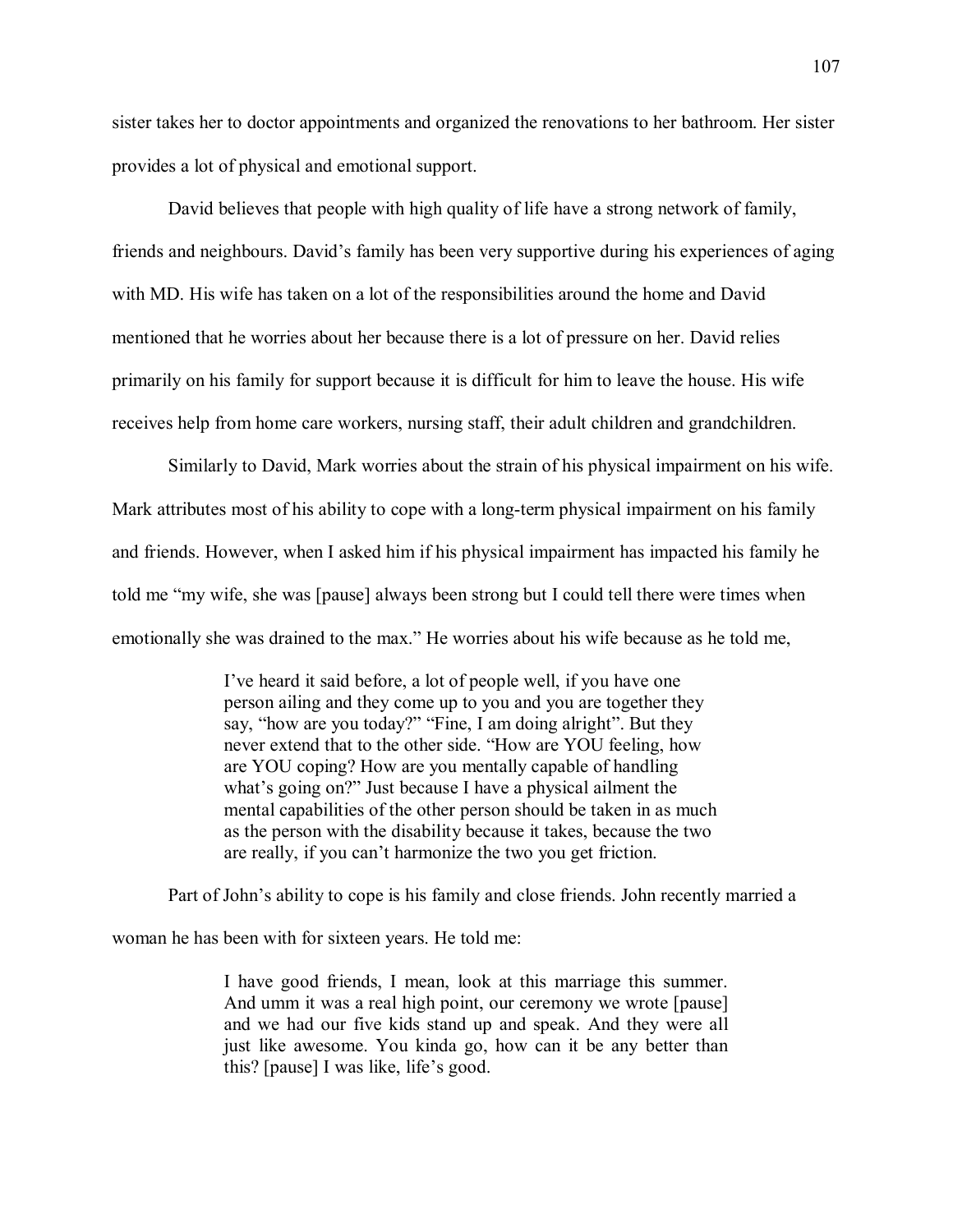Although John tries to complete most activities on his own, he does need to rely on others for some assistance. He often relies on his wife for emotional and physical support. However, John realizes that his wife has her own life and he tries not to take up too much of her time. In order to maintain as much physical function as possible, John completes an exercise routine every morning. His therapist recommended an activity that involves his wife helping him. But, John told me,

> well [pause] it didn't work, you know. It's just, she's doing other stuff, you know. [pause] I don't feel like I can say, you know, come here and do this with me every morning, you know. So on the one hand you go geeze I really wish she would because this would be good for me but, she is not here just to serve my needs.

Karli also tries to avoid relying too much on her family. She told me that she raised her children "to be independent, so they don't need to rely on me. So, they can talk to me, can ask my opinion on something but we are not living each other's lives." Karli also prides herself on being independent and told me, "I am pretty independent for somebody who can't work their chair properly." She acknowledges that she can only continue living in her own home because her husband helps her, but she still tries to hide her problems from him. Karli speaks affectionately about her relationship with her husband and mentioned that although their relationship is not always perfect, she is happy. She told me that he:

> puts a roof over our head, clothes, food to eat, the bills keep getting paid, everything just keeps coming. We eat. [pause] He provides for all my needs to survive. And on top of it all, he loves me and every now and then reminds me that I am his princess. [pause] I don't need to be cuddled by people. I wouldn't have wanted that. I think I would have felt smothered.

Karli would benefit from a hospital bed at home but this would not be suitable for two people to sleep together. In the meantime "we did what needed to be done. We don't have a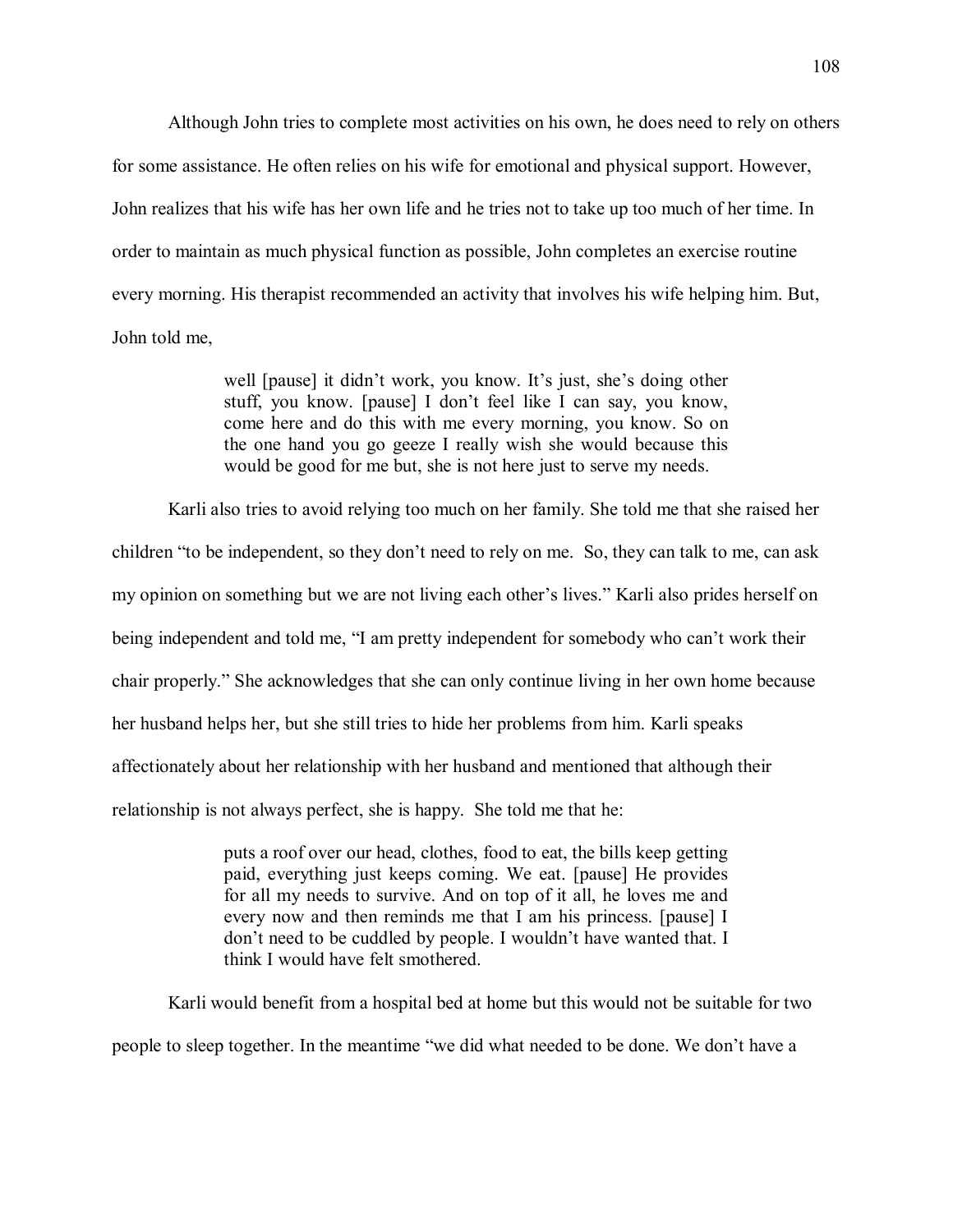hospital bed. But my husband has [pause] propped up what he can. That's the way it's gonna be. We do sleep in the same bed together" (She giggles at this comment).

Karli is able to make friends easily. She makes friends with people that she has never met in person, either on the telephone or on e-mail and electronic discussion boards. Karli spends a lot of time in her 'office', which is setup so she can easily access her computer, television and CD/DVD player that was purchased from the CNIB. When talking about her ability to make friends with people she has never met, Karli told me:

> But, I make friends with people that I never did meet, that I just talked on the phone. That girl from the library [who called during the interview], if she came to the door I wouldn't know her.

While Jake tries his best to avoid relying on his family, he acknowledges that his family is what has kept him going. Jake's willpower to continue living is based on the fact that he has a son. Jake's second kidney transplant occurred when his son was five years old. When this transplant failed, Jake was sure he was going to go home to die. But, he told me that he could not just die because of his son and that "he's the reason that I am still here, if you really want to know. I just, I just put all my energy into raising him." Jake told me that aging without kidneys:

> takes away from my, [pause] you know, what you want to get accomplished. What you can do [pause] it's, I know it's been hard on my wife. And umm as far as my son, well about all he knows is about me being in the hospital [pause] so I don't think it's as hard on him as you would think it would be. Because this is all that he knows.

Instead of relying on his family for physical support, Jake often reaches out to the community for help. While he may not want the help because it makes him recognize his limitations, he is thankful that people are willing to help him. The local hardware store is aware of Jake's limitations and offers carry-out for his heavy items, such as a bag of cement. The community that Jake lives in is very small and appears to have strong personal relationships.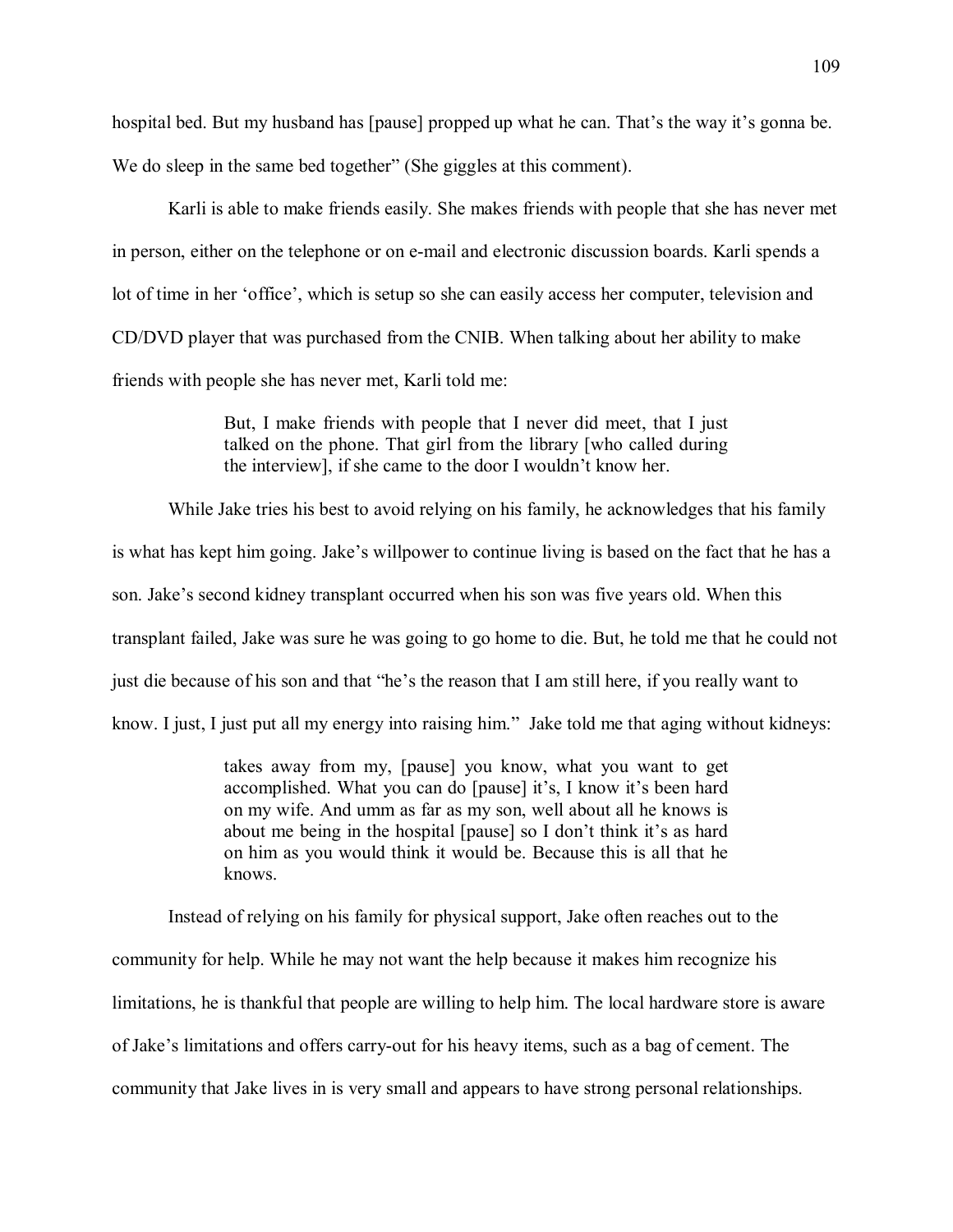When Jake lost his sight and required cataract surgery he needed someone to drive him to his dialysis treatments. He told me,

> well, at one time I was declared legally blind because my eyes were going and I put an ad in the paper to get some help to get back and forth and I got all kinds of drivers. So, but then again I come from a small town so everybody pitches in and helps.

Although Jake may wish he did not need assistance, he appears to be very thankful for the

support he continues to receive from the community.

Victoria was the one participant who mentioned feeling alone at times. When I asked her

about her support network and who listens to her problems, she said "really, I have nobody."

After some discussion about needing assistance with physical tasks, Victoria mentioned that her

family members are helpful with physical tasks but she really has no one to talk to about her

feelings and experiences. One person that Victoria feels comfortable talking to is her internist.

She told me:

he listens to what you have to say. But to just sit and talk to somebody, I don't talk really to anyone about my health. People say "how are you?" And I could be having a real bad day and I tell them I am doing good. That's one thing I read in the book, a book that says that people with Rheumatoid Arthritis will say that they are doing good even when they aren't and boy that's me.

Victoria likes to keep her personal struggles to herself and tries to hide her limitations because she does not want others to feel sorry for her.

### **Support Groups**

 There are many different support groups available in communities that connect people with similar physical impairments. Many of my participants were aware of support groups but not many utilized their services. Some of them have used support groups in the past, but only one is currently involved in a support group. A major problem with support groups is that they are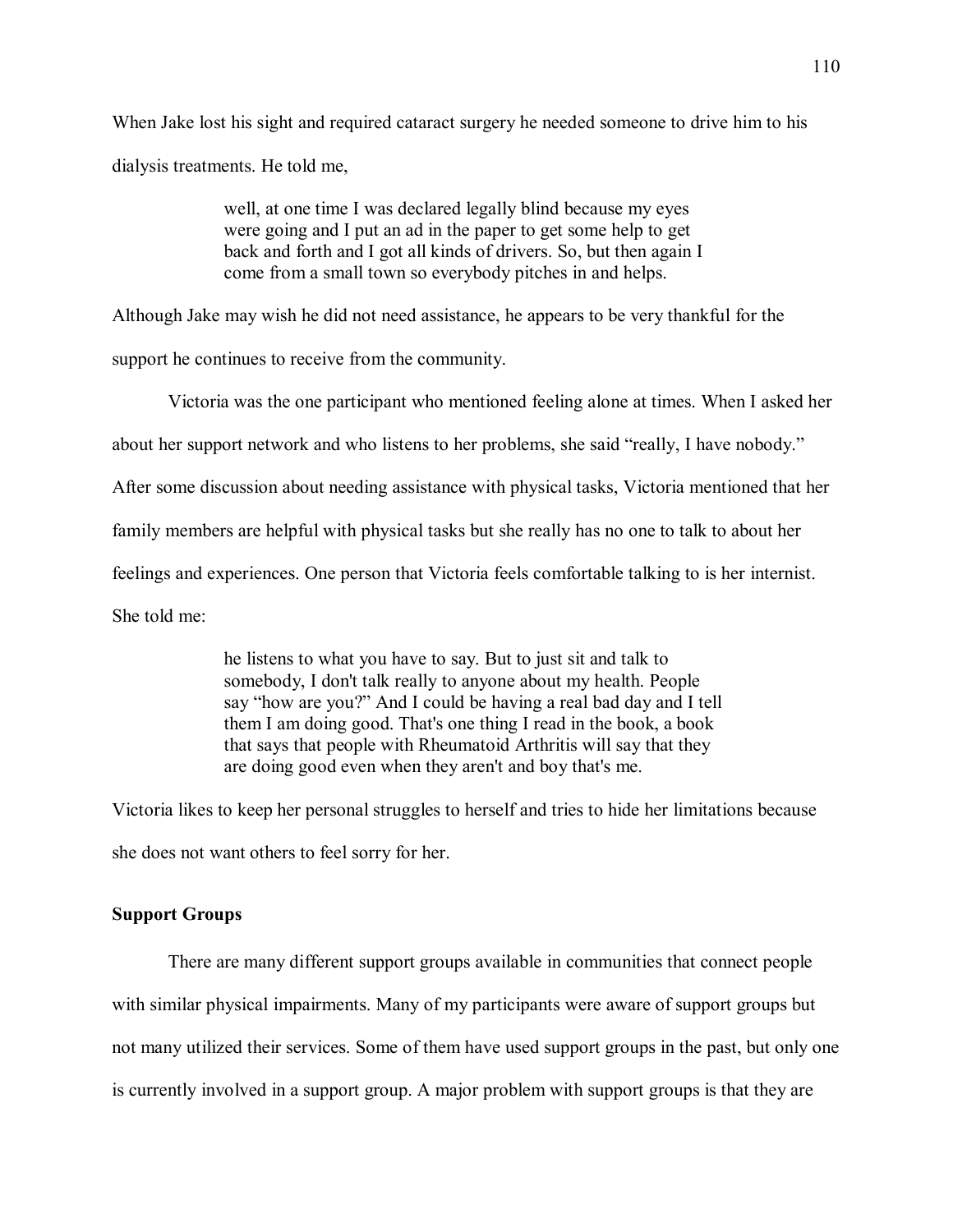not always convenient to attend. Another problem expressed by the participants was that each person has different experiences and therefore, the support group may not be beneficial. Other participants did not want to hear about others' problems because they have enough to deal with on their own.

 Dorothy, Karli and John were the only three participants who talked about being members of a support group. John is the only one currently involved in a support group. Dorothy was a member of the Arthritis group but she quit going because, as she told me: "I found it a hassle in the winter time, it was more of a hassle to attend than what you got out of it. I find that what works for one person doesn't work for someone else." The one thing that Dorothy enjoyed about the support groups was hearing other people with similar impairments complain about able-bodied people offering suggestions on how to improve their life. Dorothy retold a story about an older woman who became angry with her daughter for always providing unsolicited help. The woman at the support group told them how:

> I held up my cane and I said to her, "you see this cane, the next time a person who isn't disabled with arthritis gives me advice", she said, "I am going to shove this cane up their you know where." And my daughter said, "MOTHER I am just trying to help." "Well you are not. You are always telling me in the house that you should do this or to try this [pause] and when you get as disabled as I am that's when you can give me advice.

Hearing this story was useful for Dorothy because she told me,

people want to give you advice, "well it's easier to do it this way". Well when you are not disabled how do you know that it's easier for me to do it this way. So I think sometimes unsolicited advice really bugs me.

Dorothy contemplates returning to the group but feels the challenge of leaving her home will not make it worth the effort of going.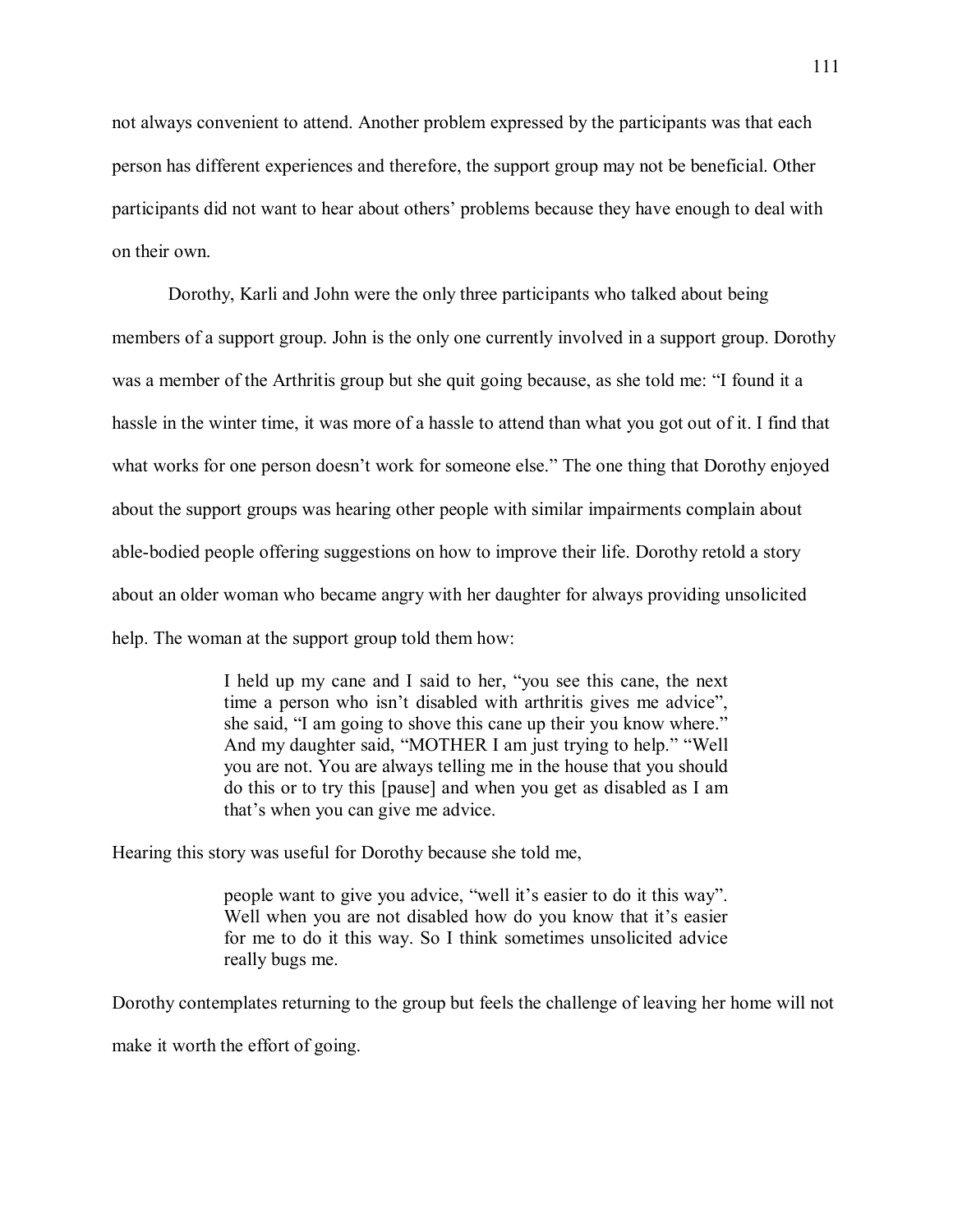Karli is aware that support groups can be very beneficial for people, especially for people with physical impairments. Karli started a support group in a small town where she used to live. Karli told me:

> that town is the most unsuited for handicapped people. I did a lot of the social activists' things, get ramps, stuff you know. I had articles in the paper and [pause] I turned two restaurants into what I said user 'friendlies'. I mean [pause] there wasn't a place that you could go out except Burger King, that you could get in. And umm, I just really [pause] I got involved with those kinds of things and I had an endless support group going there. We didn't have one. And I got involved with the groups.

However, now that Karli has difficulty leaving her home, she is no longer involved in support groups.

John is involved in a support group for injured workers. He is often the one offering advice and support but he also benefits from his conversations with other injured workers. John strongly believes that support groups are beneficial for people.

 Carol is aware that there groups in her community and through her former workplace that offer support for people with physical impairments. Despite her knowledge of their existence, she has never joined one. When I asked her why she has not joined a support group she told me "I don't want to sit and talk about it all day."

### Taking Charge of their Own Health

Dorothy argues with her doctors about the types of medications she should be taking. During the interview Dorothy told me, "years ago people treated doctors like God they didn't question anything but now people more people speak up to their doctor.

When I asked Dorothy about problems using equipment at the doctor's office, such as examining tables being too high, she told me that it has never been an issue for her. But, she told me, "if you don't speak up and tell them that you need it at a certain height and then say that she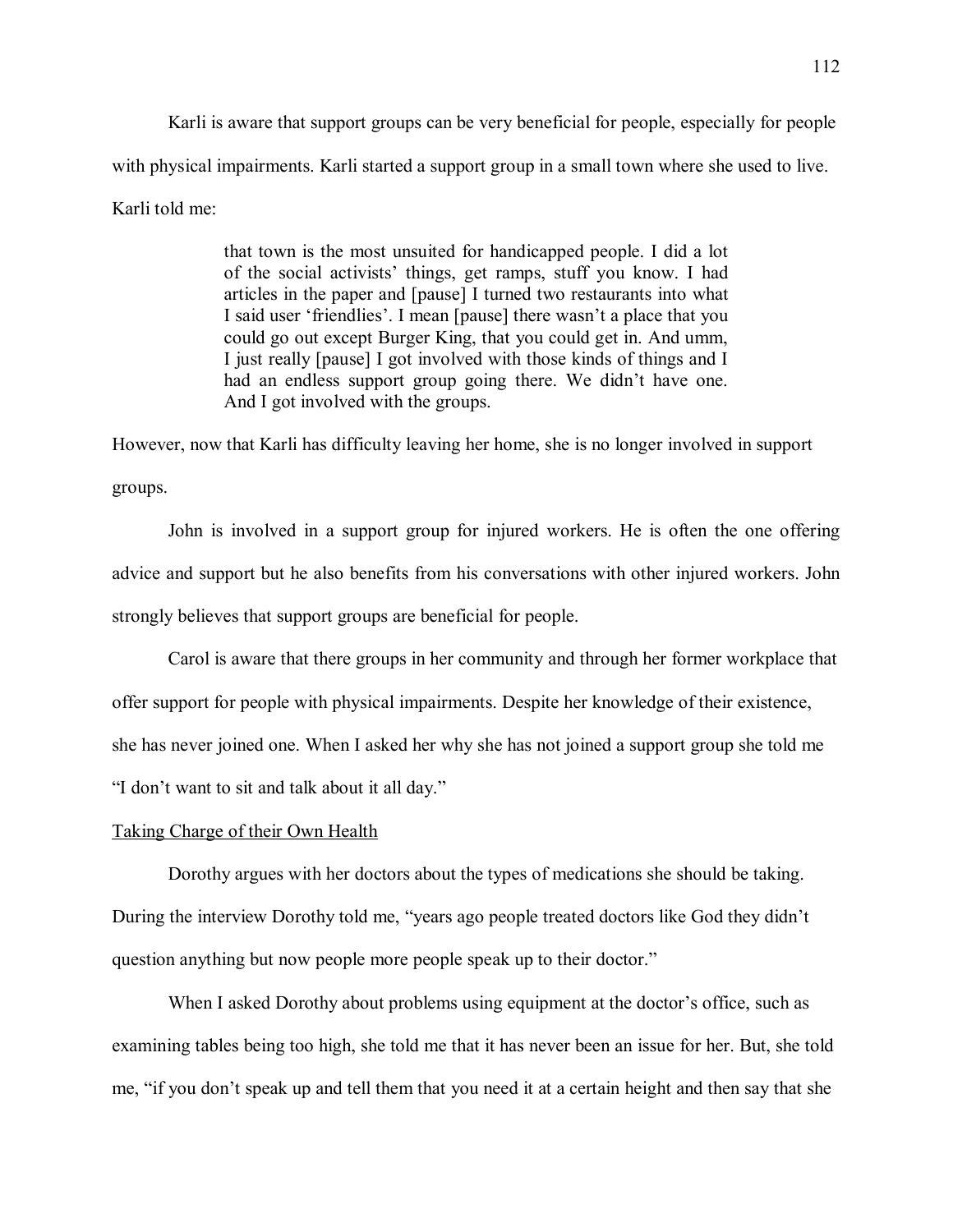didn't lower it for me, well excuse me, these people aren't mind readers." Dorothy seems to

think she has earned a reputation for speaking her mind. She is not embarrassed by this and

actually seems impressed that she has some power and control over her body and her symptoms.

Dorothy told me about an experience she has had with her doctor. She reported,

I mean, I always argue with my doctors, I mean, I am sure [in] my file they must have a quotation that says 'a patient that doesn't believe or questions everything' ... The doctor told me I had to take estrogen. I said I didn't have to do anything but die.

This does not mean that Dorothy does not trust her doctor, in fact, she told me "I think the

doctors are knowledgeable but you have to have knowledge yourself to know that you don't have

to do what they tell you if you don't want to." Dorothy told me about an argument she had with

her rheumatologist. She told me,

like my rheumatologist, like for years I fought him taking Myochrysine but finally I have been on it for 2 or 3 years. I gave up on that. But he wanted me on a trial for Enbrel and I said NO, I said, these new drugs like Remicade and Enbrel they are not going to know the side effects 'til ten or fifteen years down the road. I still think that I am in good enough shape that I am not going to take this.

Because of her experiences, Karli takes her medical care into her own hands. She relies

on her pharmacist for advice. When I asked Karli about coping advice for people aging with a

physical impairment she told me,

I think that they need to [pause] read about it and become educated. I think that knowledge is not a dangerous thing, it's a good thing. I need, I know through taking medications that you should, you should be aware of what of what they do. Don't, umm, just take something because somebody gives it to you. Investigate it. But, better friends than your doctor, would be your pharmacist. Because they know, they know more about drugs. I am always close to the pharmacist.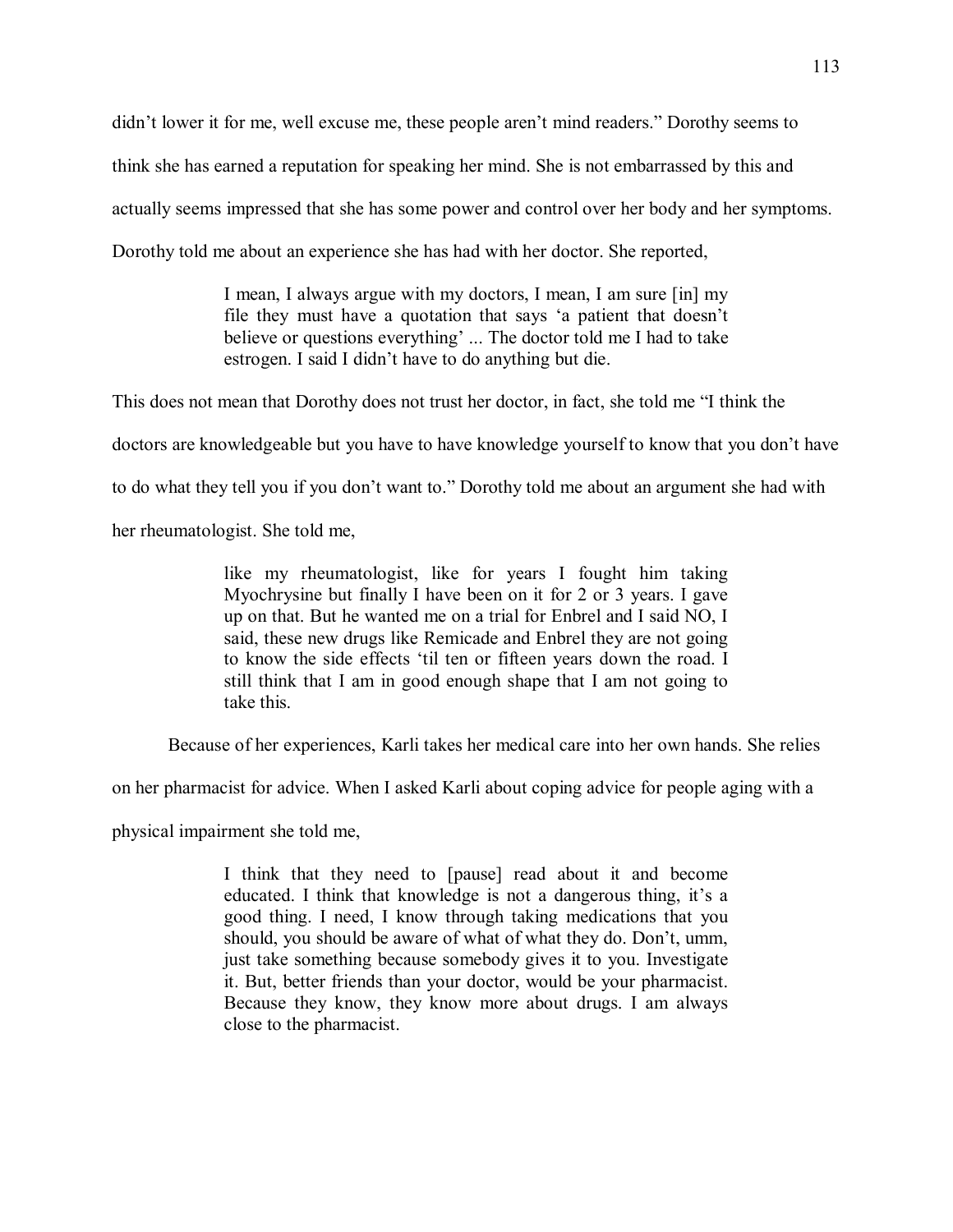Similar to Dorothy and Karli, Jake does not take everything the doctors tell him at face value. He told me that he often goes home after a dialysis treatment and does Internet searches to learn more about what the doctors and nurses tell him. Although the Internet can be useful for learning about the side effects of medications, Dorothy does not have a computer and is skeptical about the type of information provided on websites. She thinks people are too trusting with the information supplied on the Internet. Jake uses his past experiences to remind himself to continue to speak up for himself. His theory is, if the medical staff stops paying attention to you then you "holler louder."

## *Conclusion*

The experiences of my participants show that coping with a physical impairment is an ongoing process that requires constant change and adaptation. My participants had to learn coping mechanisms, mostly on their own, to adjust to physical changes and limitations, reduced income and extra expenses and the social changes that are associated with aging with long-term physical impairments.

To cope physically and continue living in their own home with minimal assistance, most of my participants purchased assistive devices and completed home modifications. Finances play an important role in the life of my participants as many have reduced incomes and more expenses. Many of them felt forced to retire early because of their physical limitations.

My participants spoke in great detail about emotional coping mechanisms. Only a few of my participants spoke about religious faith making it easier for them to accept limitations and find strength to continue living. In contrast, all of the participants use humour as a coping mechanisms. They were able to make jokes about their experiences and laugh about themselves. My participants had strong family and friend support networks that helped them cope. Although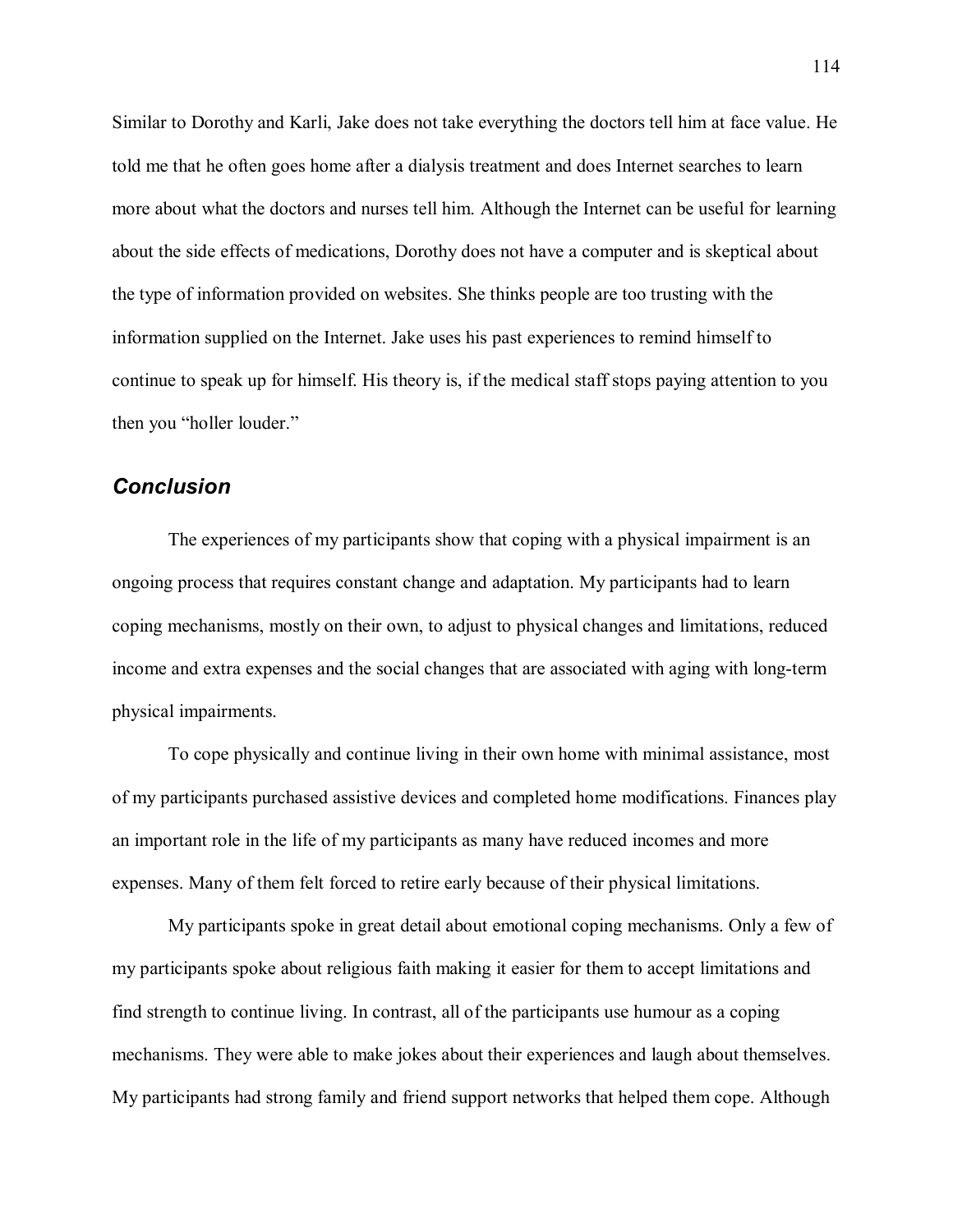they may recognize the importance of support groups, very few of my participants belonged to support groups. Most of my participants take control of their health care by speaking back to health care professionals and talking to pharmacists.

The following chapter compares my research findings with the existing literature in the field. While aging with a long-term physical impairment is a relatively new research topic, the research that is available, overall, is consistent with my findings. Areas of similarity and difference will be highlighted.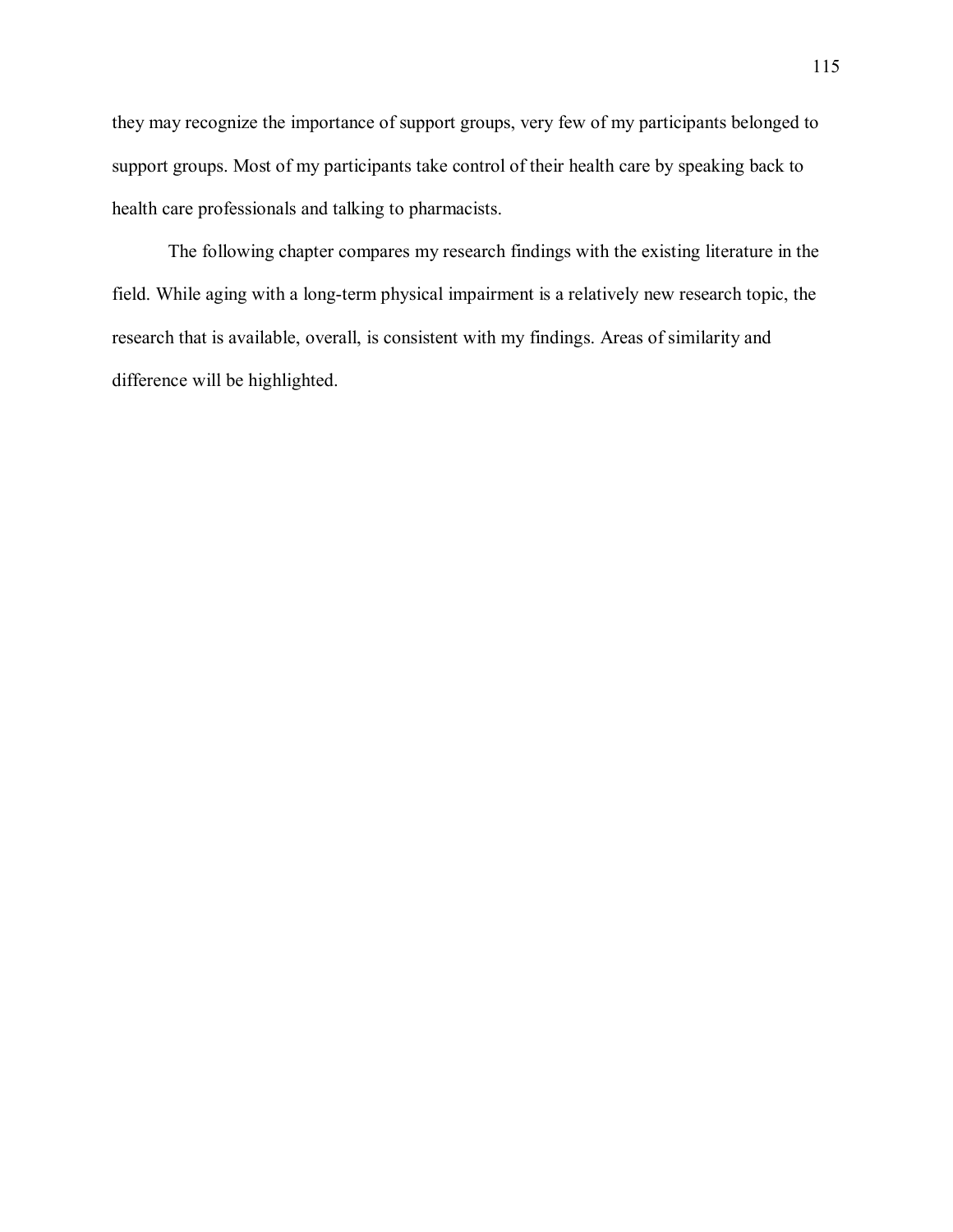## **Chapter 5 – Discussion**

This study used in-depth, semi-structured interviews to learn in detail the perspectives of my eight participants on aging with a long-term impairment and changes experienced through the life course. Participants were encouraged to discuss their experiences, expand on them, and highlight the ones most important to them. This process allowed me to learn about the changes they have experienced as a result of their original impairment and as a result of the aging process, and how they have developed coping mechanisms to adapt to changes.

In this chapter I compare and contrast the findings from my own research with the existing literature on the experiences of people aging with long-term physical impairments. In general, my own study found that while people aging with long-term physical impairments experience obstacles in mainstream society, they learn coping mechanisms, mostly on their own, to help them navigate everyday life and feel more integrated into mainstream society. Most, but not all of the participants in my research are aging with chronic, progressive diseases that cause impairments. However, all of my participants and the participants in other research share a common experience of aging with long-term physical impairments in a society that is designed to meet the needs of people who are young and able-bodied. This thesis organizes their experiences into neat and tidy compartments, but this is an artificial organization which belies the fact that they do not compartmentalize their experiences in this manner.

## *Physical Impact*

My participants discussed in great detail the problems they experience on a regular basis due to physical limitations. Their physical limitations have changed and progressed throughout their life course, and every participant has had to quit at least one activity that they used to be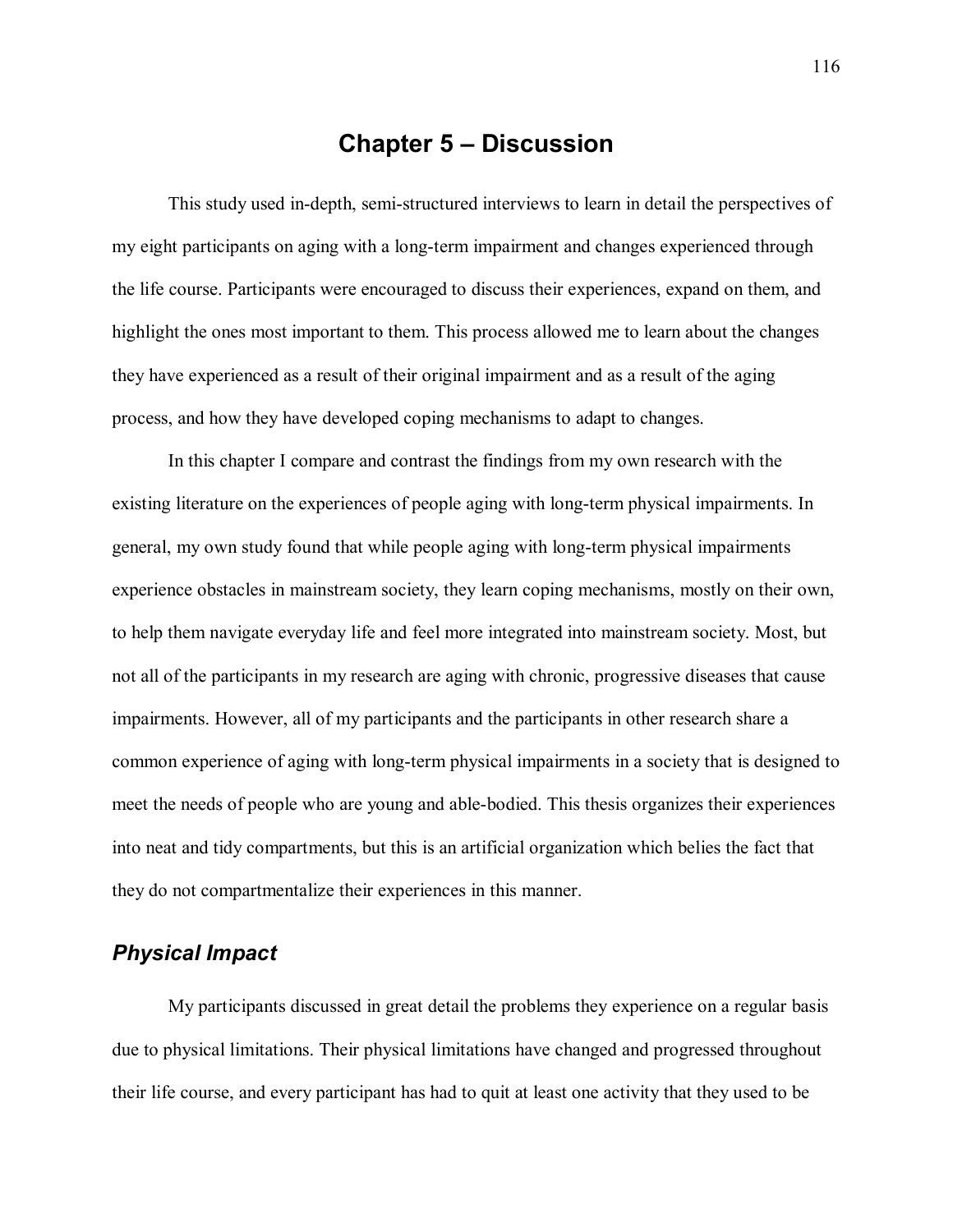able to complete. However, unless they had no physical ability in their lower extremities, as was the case for two of my participants, they continued to push themselves to complete some physical tasks. Even though some of the activities would leave them in pain, weak and tired, being able to complete physical tasks was considered an accomplishment.

Similar to the participants in Pentland et al.'s (1999) research who discussed the need to participate in activities to prove they are still capable, most of my participants also push themselves to prove they are still capable despite their impairments. Being able to stay active, even at a reduced rate, was important to them. Their activities show that despite their impairment, they are still full members of society.

 Being active and continuing to participate in valued activities was important to my participants. Those who were unable to continue such activity spoke about missing this aspect of their life and wishing they could still do the activities they used to enjoy, such as dancing, biking, hiking and bowling. There is a lack of literature focusing on the inability to complete activities and the impact this has on people aging with long-term physical impairments. More research is needed to explore the impact of loss of activities and how people determine which activities to continue participating in, regardless of pain and limitations.

Most of my participants, to the extent that they still had mobility and felt healthy, believed that being active prior to their impairment has had a positive impact on their mobility as they age. Mark and Victoria explicitly made this point in their interviews. Their belief is supported in the literature. Bowling et al. (2005), for example, promote physical activity throughout the aging process because it will lead to better physical functioning in old age.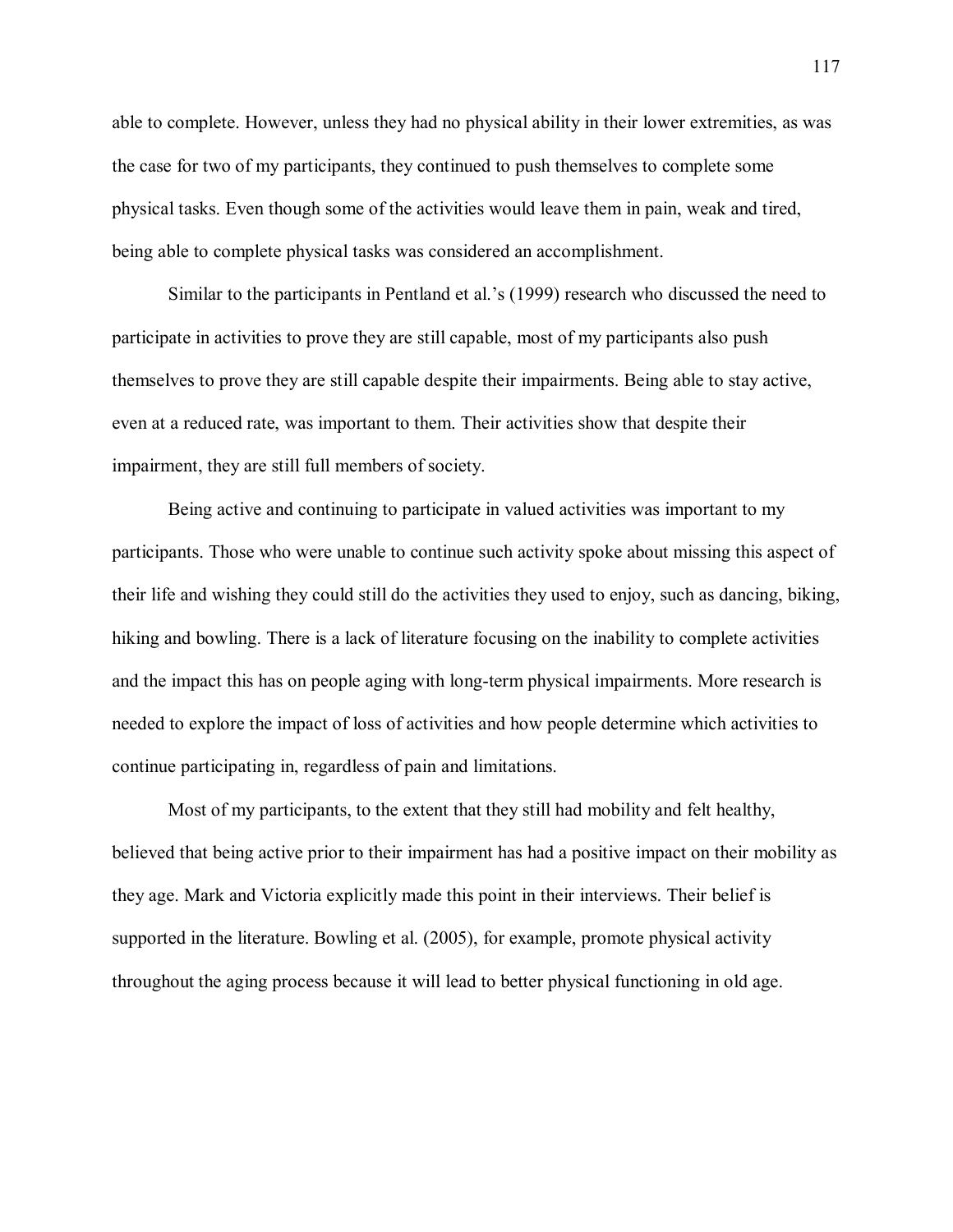### Accelerated Aging

Based on the literature review, there appears to be widespread agreement that people with long-term physical impairments will age faster than those without impairments, and their aging process has been characterized as similar to a second impairment. This was not, however, an expectation shared by my participants. Although they spoke about a reduction in activities, which would be considered part of accelerated aging by researchers such as Thompson (2004), Zarb (1993a), and Zarb and Oliver (1993), none of my participants viewed their experiences in terms of accelerated aging.

For example, my two participants who are aging with MS appeared to have more limitations than the other participants, especially since neither one was able to walk, but they did not discuss feeling older or feeling as though their aging process was accelerated. Victoria, the only participant who acknowledged feeling older than her chronological age, nevertheless did not believe that she was aging faster. Rather, she felt limited based on the pain she experienced on a daily basis. The others reported feeling younger than their chronological age and some, especially Karli, spoke about looking younger than their actual age. For my participants, determining whether changes in physical strength and mobility were related to the original impairment or the aging process (or both combined) was not an issue.

 Possibly, my participants denied feeling older than their chronological age and experiencing accelerated aging because of the negative stigma associated with old age. For those who are unable to hide the signs of physical impairment, old age may be something that they can hide. Based on their visual appearance, some of my participants can successfully pass as younger than their chronological age. This ability to pass allows them to avoid the stigmatization associated with old age. At the same time, my participants were not reluctant to recognize that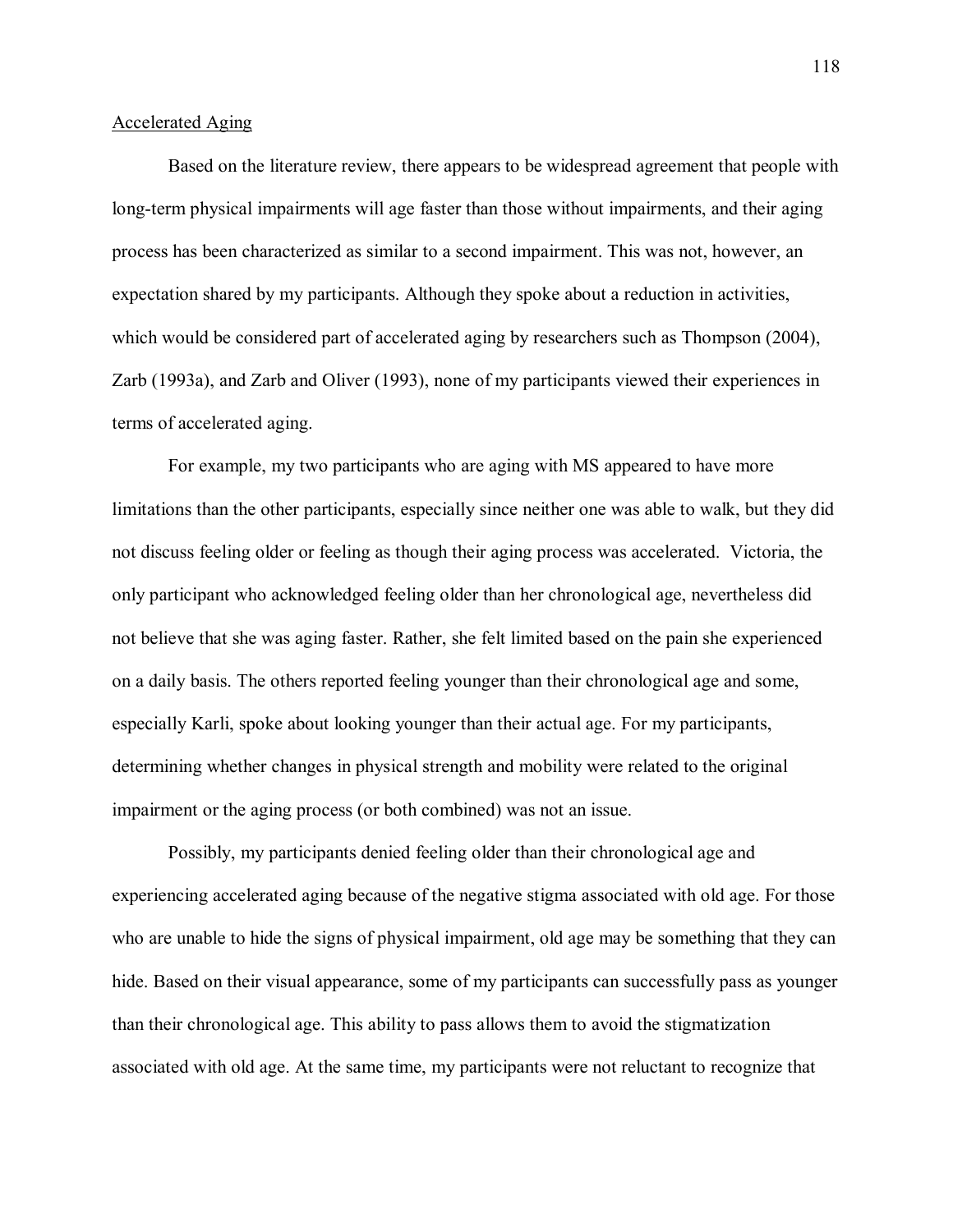they were aging, and they were derisive about the concept of successful aging. They pointed out that although people can hide signs of aging, they are still going to age.

### Making Changes to Accommodate Impairment

### **Home Modifications**

Approximately half of my participants made some modifications to their home to accommodate their impairment. The most common modifications were outside ramps and wheelchair accessible bathrooms. Other modifications that were not as expensive were grab bars in the bathroom and removing doors to allow more room for a wheelchair.

Many homes, as explained by Dunn (1990) and Nishita at el. (2007), are not suitable for people with impairments because of barriers such as stairs and narrow hallways. Fortunately, several of my participants live in one storey homes so they did not need to confront stairs, and this lessened the need for home modifications. Nevertheless, even their one storey homes required some modifications.

While some of my participants hope that they will not require additional home modifications as they age, others, such as Dorothy and Victoria, are already anticipating what else needs to be completed so they can continue living in their own home. As Trieschmann (1987) discusses, home modifications are a continual process as people with long-term physical impairments age. At the same time, my participants needed to be mindful of the expense. Renovations can be very costly, and not all could afford to renovate their homes to make them more accessible.

### **Assistive Devices**

Most of my participants have purchased assistive devices, such as wheelchairs, grabbing and dressing sticks, and canes. These devices have greatly improved their ability to function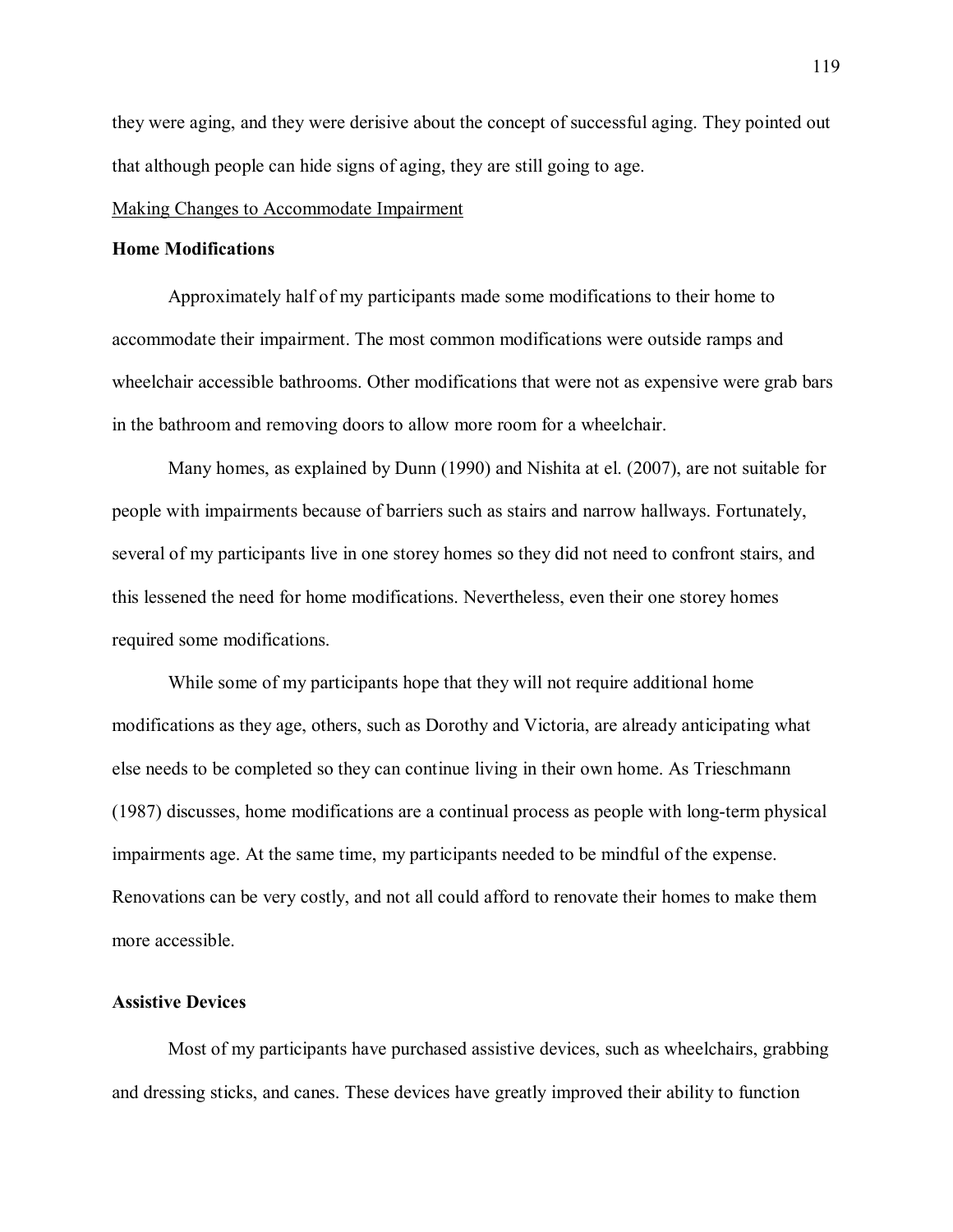independently. Similar to Pentland et al.'s  $(2002)$  participants who are aging with SCI, assistive devices give them more independence by reducing the need to rely on personal support workers. With their assistive devices, my participants did not need to ask for help as often and could be mobile.

 Only two of my participants require the use of a wheelchair on a regular basis. Most of the other participants were hoping to avoid needing a wheelchair, although Victoria and Dorothy realize that this may not be something they can control. As discussed by Ripat and Booth (2005), the need for assistive devices changes as a person ages with a long-term physical impairment. Dorothy and Victoria spoke about requiring a wheelchair in the future because they have been told that most people with RA, which is what they have, will eventually need to use a wheelchair. Similarly, Carol, who has MS, realizes that she needs a power wheelchair to allow her more independence, especially now that she is no longer able to walk.

There is a stigma associated with using a wheelchair as it has become a visual marker for disability (Tighe,  $2001$ ). Tighe's participants reported that people view them based on the visual marker of a wheelchair and do not look past the wheelchair to see the person using it. Her participants also believed that others assume wheelchair users are older people or people who are sick. Although these experiences were not discussed by Karli, my only participant who was using a wheelchair at the time of the interview, it could explain why some of my participants want to avoid using a wheelchair.

Some of my participants, similar to those included in Tighe's  $(2001)$  research, explain the stigma associated with wheelchairs in terms of a lack of exposure to people in wheelchairs. A common way to remove the stigma, as discussed by Tighe's participants and my participants, is to educate people about wheelchairs. Some of my participants believe that children need to be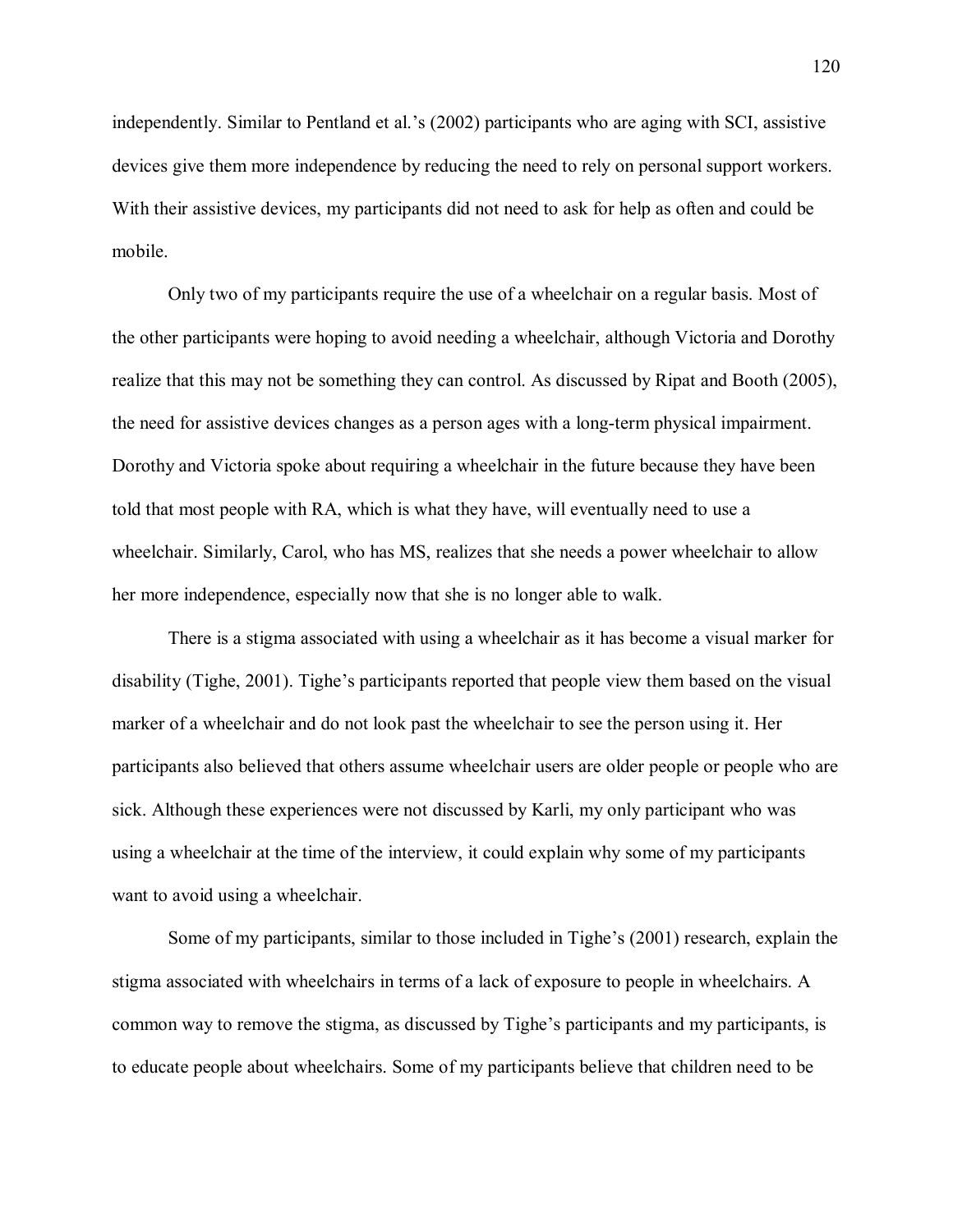taught about disability, and more specifically by people who have an impairment. They argued that it is important to encourage children who are curious about disability to ask questions of people who appear visually different and learn about disability. They bemoaned the fact that parents, and especially mothers, seem embarrassed by their children's curiosity and do not let their children talk to the person who looks different to learn about their experiences.

Most of my participants who use assistive devices on a regular basis were continually looking for devices that will meet their needs. This is a common experience as described by the participants in Pentland et al.'s  $(2002)$  research who also searched for assistive devices that effectively meet their needs. What is not discussed in the literature is how people actually go about finding assistive devices, yet this was an issue discussed by several of my participants, who generally find what they need through trial and error. That is, as their needs changed, they were required to find assistive devices without guidance from a professional. As a result, a few of them, and especially Dorothy, have purchased assistive devices that proved not to be useful. Guidance from someone, such as an occupational therapist who would have a good understanding of what might be needed, would likely help Dorothy and others in a similar situation to make wiser purchases, so that money would not need to be spent on products that were not helpful. Indeed, there is ample evidence in the literature to show that as people with impairments age, their needs change (e.g.: Charmaz, 1995; Harrison, 2006; Kemp & Krause, 1999; Pentland, et al., 1999; Plach, Stevens & Moss, 2004). As it is, however, people do not have affordable access to professional guidance regarding how to best address their needs.

When my participants were unable to find assistive devices that met their needs or perhaps did not want to buy assistive devices, they often designed their own device. Many have become resourceful in this way. Unfortunately, not all of the self-designed devices were easy to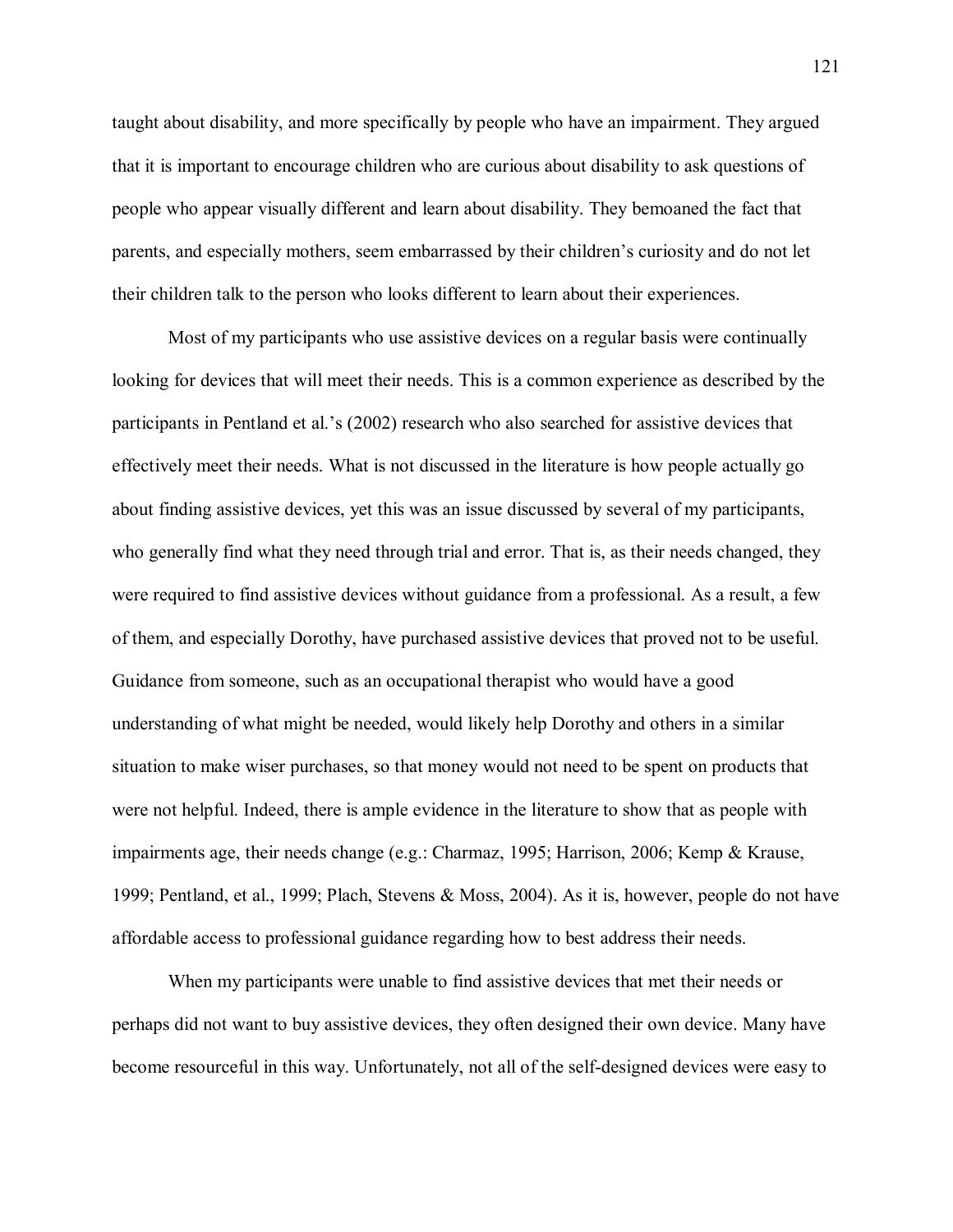use, but they did complete the specific task. My participants received satisfaction in knowing they could create something to solve their problems, especially when many of the devices they purchased were deemed useless.

Despite the benefits of assistive devices, the cost of purchasing them may be prohibitive. Verbrugge, Rennert & Madans (1997) found that many people with physical impairments had a challenging time affording products that would assist them in completing everyday tasks. My participants did not speak about what they could not afford and appeared to be able to purchase the products that they believed would benefit their lives, but it is unclear how long they will be able to maintain this ability. The cost of assistive devices could also explain why some of my participants design their own devices rather than purchasing them. It may be cheaper to modify products that they already own rather than purchasing new products that may not be effective.

### **Workplace Modifications or Early Retirement**

As people age with long-term physical impairments there may be a time when they have to make a decision about whether to continue working, ask for modifications or retire earlier than originally anticipated. Because of their physical limitations, all but two of my participants made the decision to retire from the paid workforce prematurely.

As discussed by Mitchell, Adkins and Kemp (2006), people aging with impairment are likely to retire from the workforce when in their forties. It is interesting, therefore, that this was also the age when most of my participants decided to quit working.

For my participants who retired early, the decision was precipitated by their declining physical abilities and the desire to limit the possibility of further damaging their bodies by working too much. They did not discuss the larger societal context of stereotypical ideas about when it is or is not appropriate to retire (McMullin and Shuey, 2006), but it is likely that this also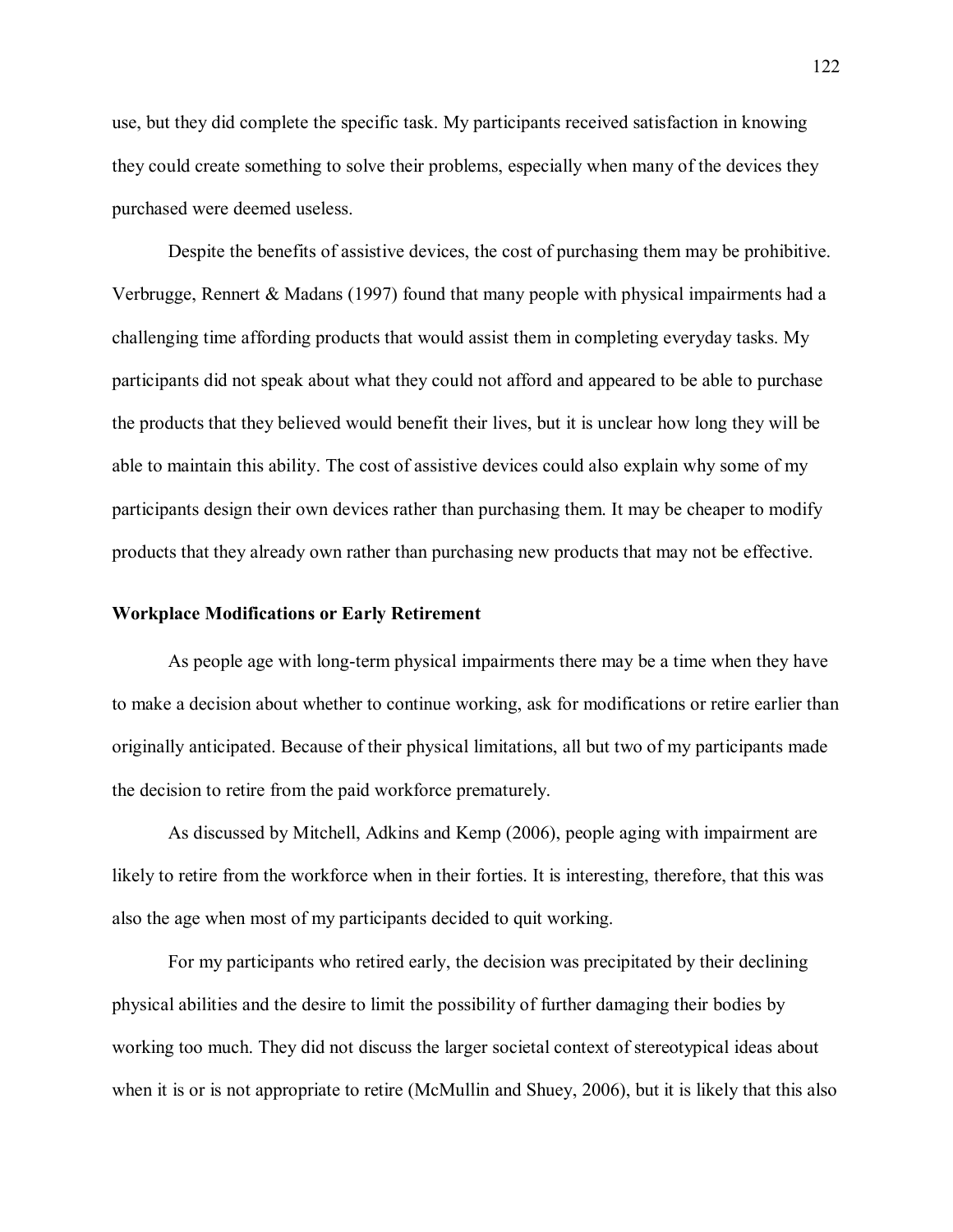influenced their decisions. That is, people do not usually retire in their forties, but it is easier to retire at that age than it is to retire at an even younger age. John, for example, my participant who lost an arm at age 28, did not seriously consider retiring, possibly because he saw himself as too young to quit working. In contrast, Carol, Dorothy, Mark, and Jake were all in their forties and were worried about not being able to meet the expectations of their jobs, and they did not want to be labeled as 'disabled' in the workforce.

Instead of leaving the workforce, another option would be to ask for modifications to the work environment. My participants, however, did not choose this option. In fact, there was little discussion about accommodations to the work environment during my interviews, and no one asked for modifications. McMullin and Shuey (2006) reported that people may not ask for modifications because they are embarrassed to admit their weaknesses or they do not believe their employers would listen. Applying the findings from McMullin and Shuey, it may be that my participants believed that their employers would not listen or they did not want to draw attention to their limitations.

Dyck's (1999) participants who are aging with MS were less likely to report limitations when they had an invisible impairment. They were concerned about the reaction they would receive when disclosing their impairment. My participants, who had invisible impairments, may have avoided asking for accommodations for the same reason. As well, the participants in Dyck's research who were more educated and/or worked in jobs with more control were more likely to ask for accommodations than those who did not have much control over their job (*ibid*). A similar dynamic seems likely in the case of my participants, as few of them worked at jobs where they had control over their working conditions. Those who did have control in their jobs were able to organize their work so that their limitations would be accommodated. Victoria, for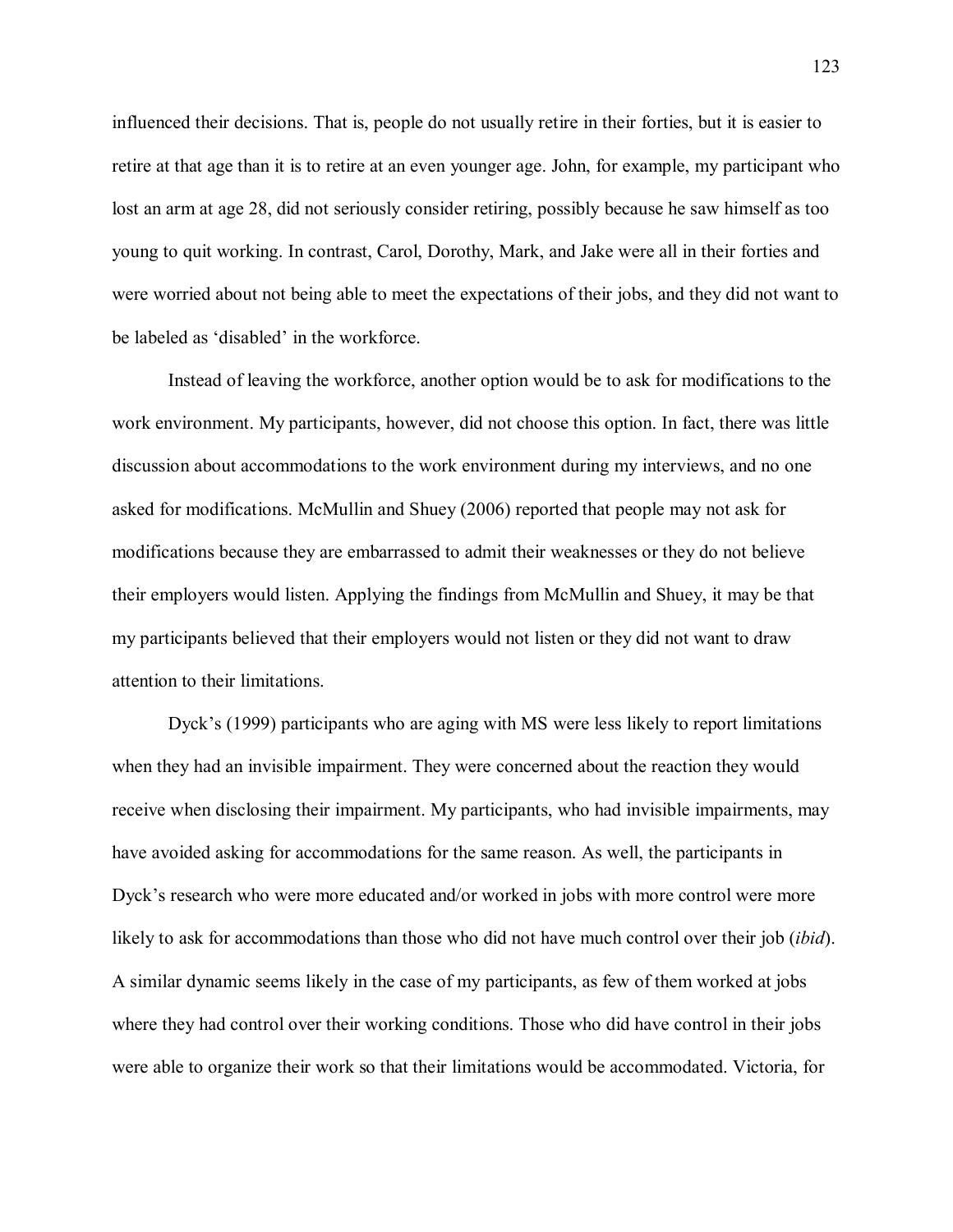example, was able to take breaks between her cleaning jobs, and she believes she would have had to quit working if she did not have this flexibility. As well, John was able to continue working because he started his own company. As his own boss, he had the ability to set his own working conditions.

## *Barriers and Stereotypes in Mainstream Society*

People who are aging with long-term physical impairments face obstacles in mainstream society because youthfulness, independence and physical ability are favoured characteristics. Our society is structured to meet the needs of a young, able-bodied population, and my participants discussed the ways in which they were affected by societal structure and expectations.

### Physical Barriers

The barriers in mainstream society are both physical and interpersonal. Physical barriers make it challenging for people to leave their homes and access services, leaving them isolated from the outside world. Interpersonal barriers are stereotypes in society that make people with impairments feel like second class citizens. Similar to previous research (Fong, Finlayson  $\&$ Peacock, 2006, Pentland, Tremblay, Spring & Rosenthal, 1999; Tighe, 2001), my participants experienced many physical and interpersonal barriers in their lives.

The most common physical barriers encountered by my participants were a lack of curb cutouts, lack of automatic doors, and lack of accessible transportation. These were also common barriers encountered by the participants included in Fong, Finlayson and Peacock (2006), Pentland, Tremblay, Spring and Rosenthal (1999) and Tighe's (2001) research. As well, two of my participants spoke in great detail about the inaccessibility of public washrooms that are supposed to be designed for people who use wheelchairs. All of these physical barriers limited their ability to go out and interact in mainstream society.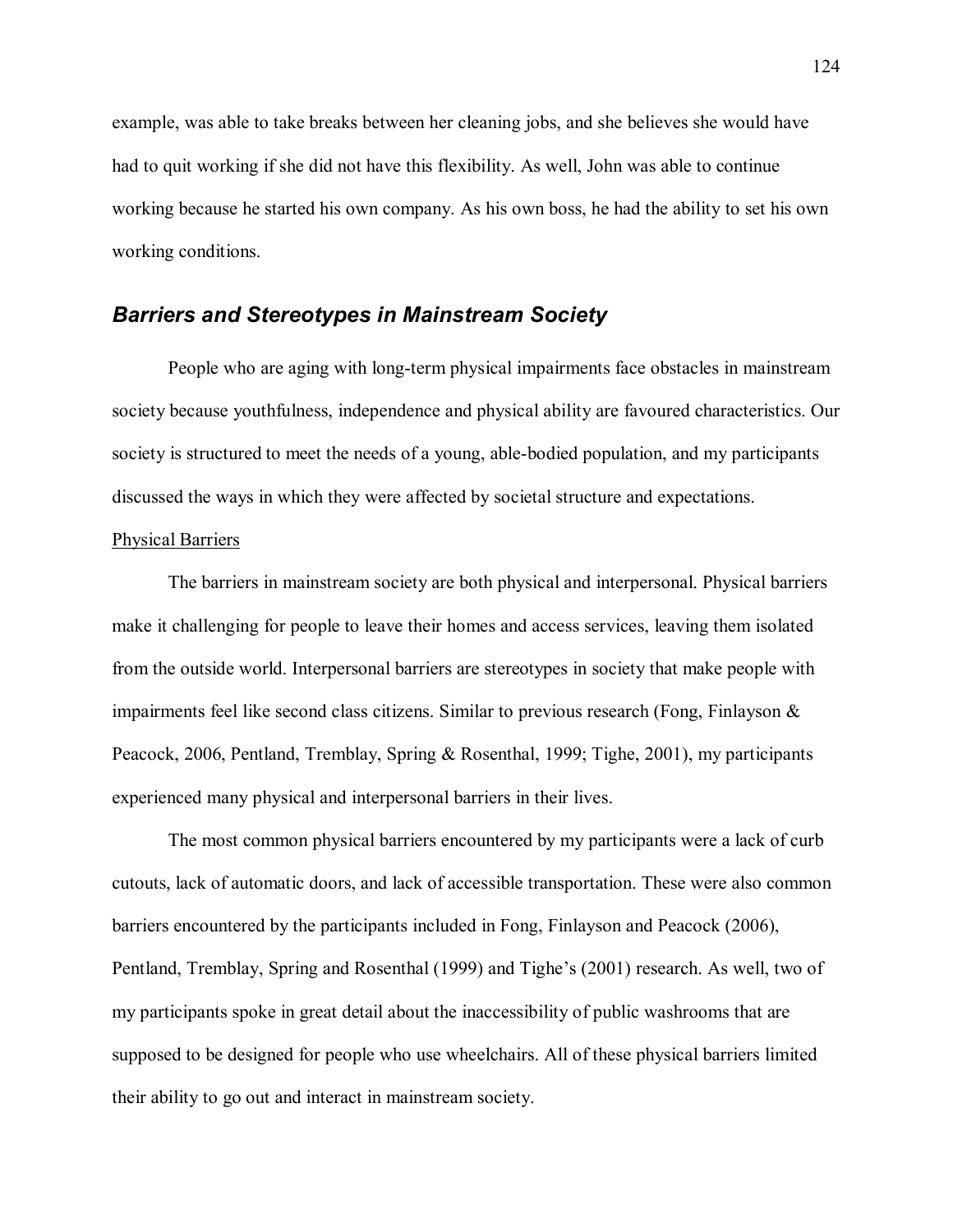There is recognition in the literature of the need for accessible public transportation (e.g.,  $D'$ Aubin, 2006; Grenier, 2005), but there is no discussion of the transportation needs of those who live in small towns or rural areas that are not served by public transportation. All of my participants were in this situation, and so they all needed to have access to private means of transportation.

Four of my participants did not own an accessible vehicle, which meant that they had to rely on family, friends and volunteers to meet their transportation needs. They did not like needing to rely on others for transportation, especially because they did not want to be a burden on their families and they liked to have control over their actions, which was not always possible when someone else has to provide a ride. This was a significant issue for my participants, as their ability to make decisions about where and when to go someplace was undermined. It would be useful to have more attention paid to the transportation options for people with impairments who live outside of urban centres.

Another noteworthy issue about transportation to emerge from my interviews was about the need to change their personal vehicles to accommodate impairment. That is, several participants used to own vehicles that served them well when they did not have significant impairments to limit their mobility, but as their impairments increased, they found that they needed a different vehicle. One participant found that she could no longer get in and out of her small car, while another found that he needed to change from driving with manual transmission to using automatic transmission.

#### Interpersonal Barriers

Interpersonal barriers were encountered by my participants on a regular basis. While they spoke about a variety of negative experiences, the most common ones included: being treated as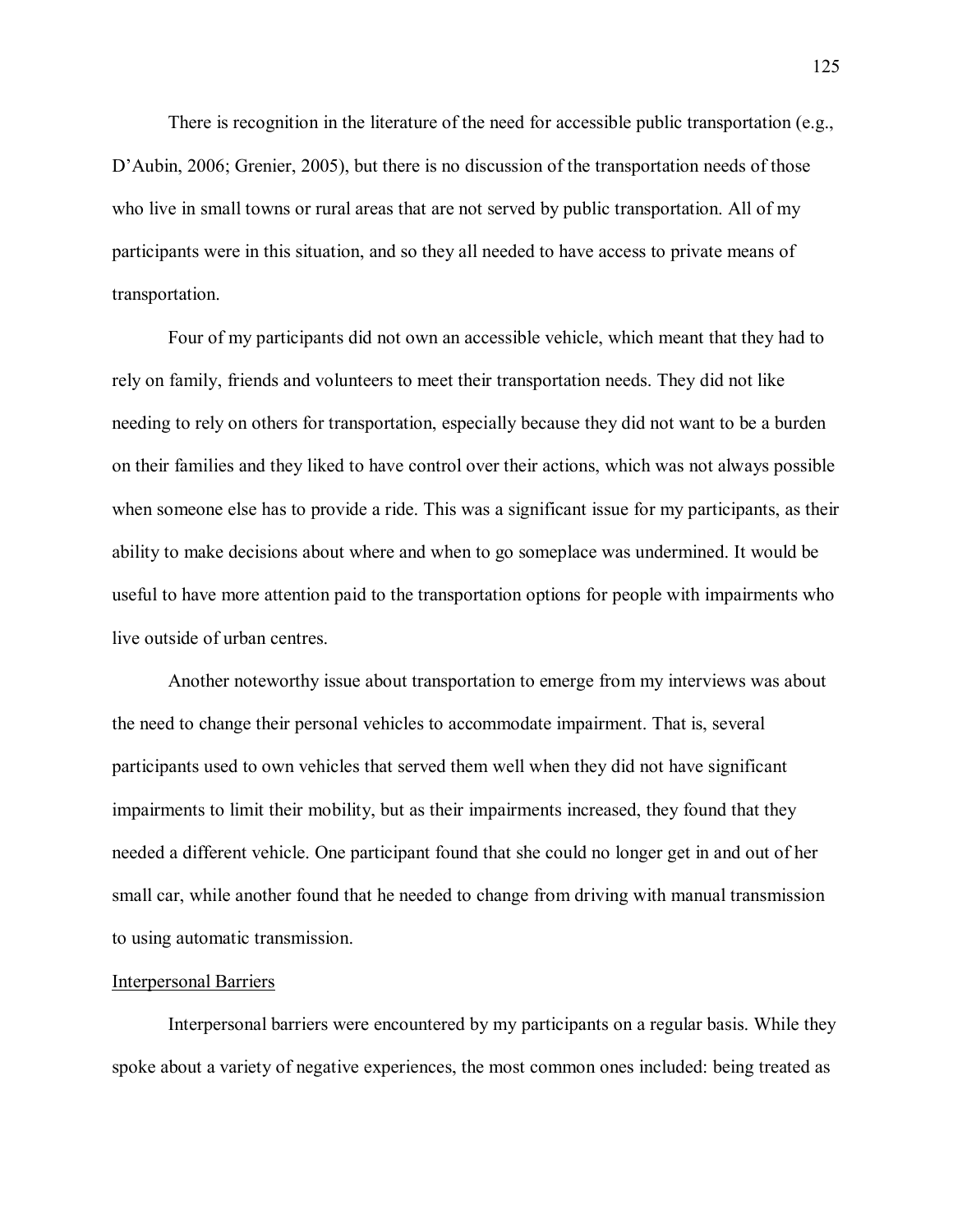though there was something wrong with them mentally when they have a visible physical impairment, being ignored while the person talks to the companion rather than the person with a physical impairment, and being judged for using a wheelchair accessible parking spot. Altogether, these experiences often made them feel excluded and different. Similar to the participants in van de Ven et al.'s research  $(2005)$ , they often felt judged based on their impairment and not who they perceived themselves to be. They found this discouraging and upsetting.

My participants with visible physical impairments, such as Dorothy and John, experienced being treated differently based on their visible differences. This was a common experience discussed by the participants in DeSanto-Medeya  $(2006)$  and Tighe's  $(2001)$  research. Their participants felt judged by others when they had visible impairments and/or used assistive devices, such as a wheelchair. This was not always the case for my participants, mostly because only one participant used a wheelchair on a regular basis. But, being treated different based on visible difference was common for Dorothy and John, neither of whom used a wheelchair. Dorothy appeared visibly different because of the RA, and often felt as though others treated her as though there was something wrong with her mind. John noticed that people, including people he knew, would not make eye contact with him after he lost his arm. He also noticed people staring at him, especially when he was wearing his prosthetic arm.

On the other hand, my participants with invisible impairments, such as Victoria and Jake, felt judged and frustrated because they were expected to behave as though they were ablebodied. Victoria and Jake used parking spots reserved for disabled people because it was challenging for them to walk long distances. They both felt that others judged them as not having a right to the spots because they did not look 'disabled'. Their experiences are similar to those of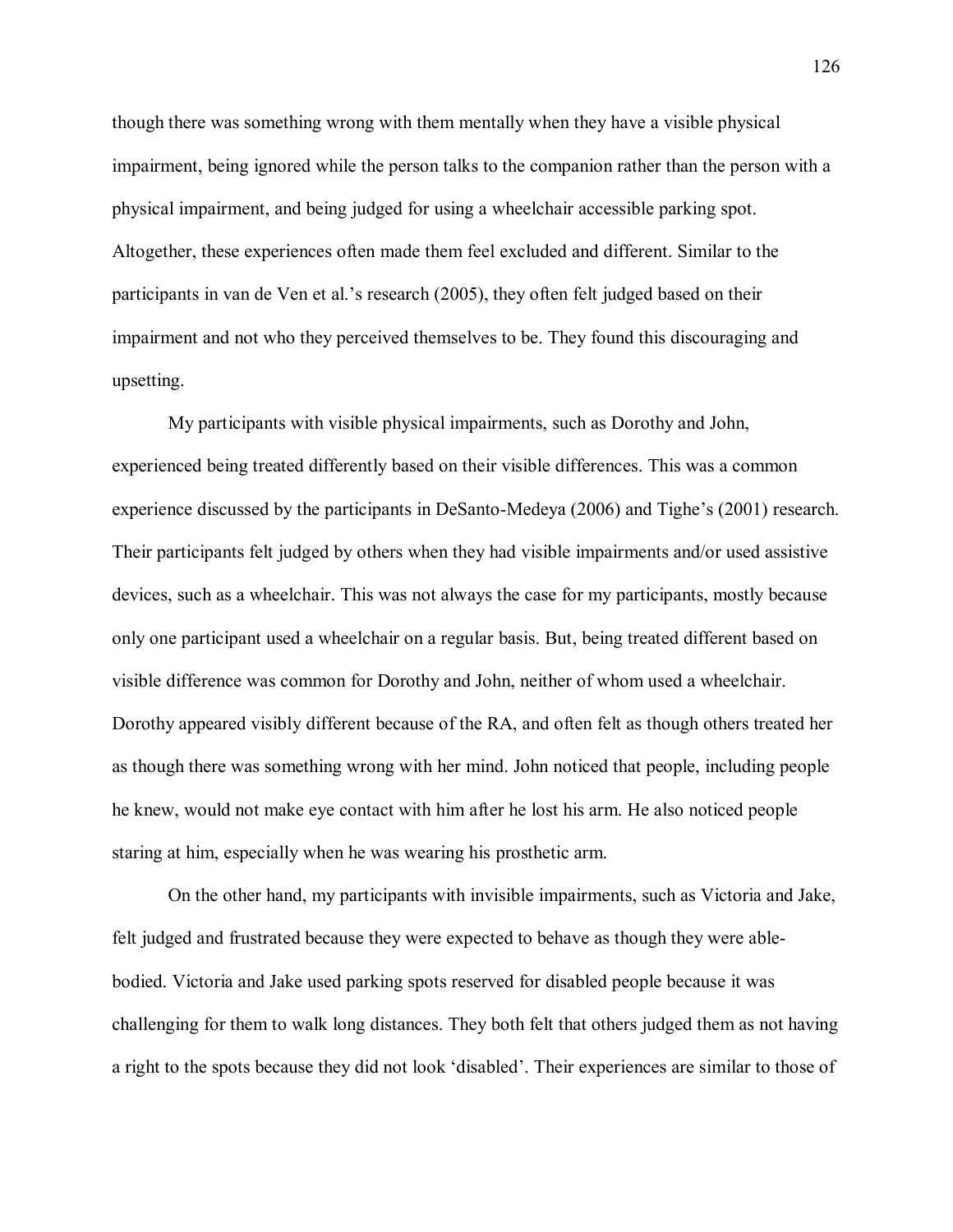the participants in Gordon, Feldman and Crose's (1998) research. It is not uncommon for people with physical impairments to feel they have to justify the use of a disabled parking spot. This detracts from their ability to feel comfortable in mainstream society.

### Gendered Stereotypes

The literature notes that women with impairments often struggle to appear feminine despite their limitations and pain (e.g., Harrison, 2006). Some of my female participants mentioned a few things in passing, such as not wanting to dress up because they have to wear special shoes that do not look good with a dress, but in general my participants did not seem concerned about whether they appeared feminine. On the other hand, my male participants were all concerned about their ability to undertake stereotypically masculine activities. Similar to the men studied by Charmaz (1994), they were generally interested in pushing themselves to hide their impairments, rather than letting others see their limitations.

All but one of my male participants had invisible impairments. What was difficult for them was that they appeared physically able to complete physical tasks, but in reality, their limitations prevented them from completing expected tasks. The experiences were severe enough to promote lengthy discussions during interviews about the way they felt when they were not able to do a task that others expected them to complete.

## *Financial Consequences*

There can be a significant financial impact for people who are aging with long-term physical impairments. They often have a reduced income, based on prematurely leaving the workforce as described earlier, and extra expenses to accommodate their impairment. Nevertheless, finances were not discussed in great detail during my interviews. Participants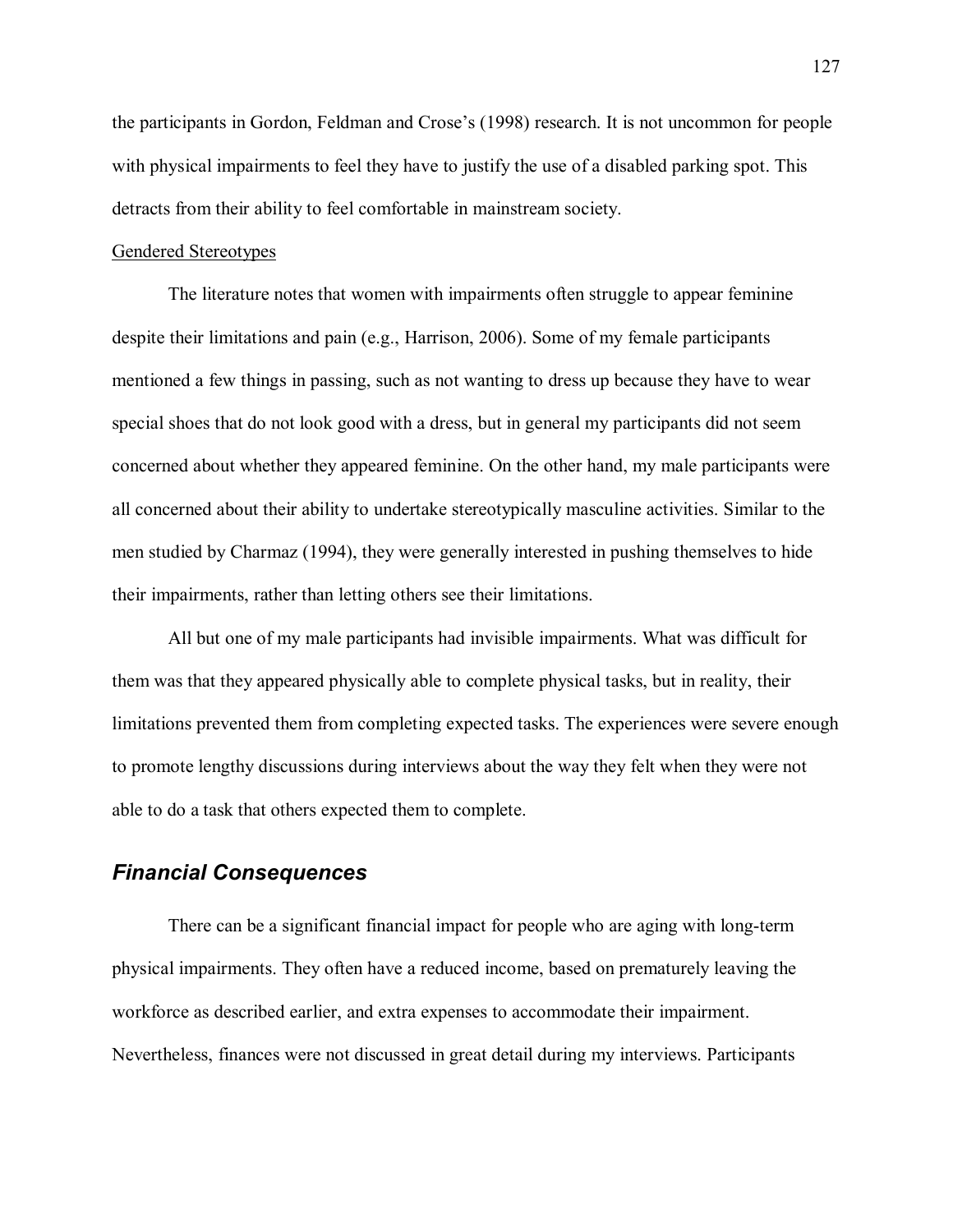appeared to be managing their current financial situation but many expressed some concern about the future.

Timmons (2006) discusses a link between impairment and poverty that was not apparent in my research. My participants, although they could use more money, were not impoverished. Part of the reason for their economic situation was that most of them were in relationships with another earner, they had access to a private health insurance plan offered by an employer, and/or they received adequate income from the Canadian Pension Plan Disability Support or a longterm disability plan through their employer. The financial situation of my participants does not appear to be typical for those who are aging with physical impairments.

## *Coping with Bodily Change*

Although my participants faced obstacles in their lives as they age with long-term physical impairments, they were able to develop coping mechanisms to adapt to their limitations and overcome barriers. Generally, they appeared proud of their ability to develop coping mechanisms on their own.

### Coping Physically

Research (e.g.: Charmaz, 1995; Fong, Finlayson & Peacock, 2006; Harrison, 2006; Pentland et al., 2003; Plach, Stevens & Moss, 2004) shows that people with long-term physical impairment typically learn to adapt to their limitations by making decisions about what they will do on a day to day basis, depending on the amount of pain and limitations they experience. This was a strategy adopted by my participants as well. They were interested in limiting potential wear and tear on their bodies, and wanted to avoid pain, discomfort and fatigue. They would determine which activities to participate in by deciding which activities meant the most to them and which ones were not worth the pain and discomfort.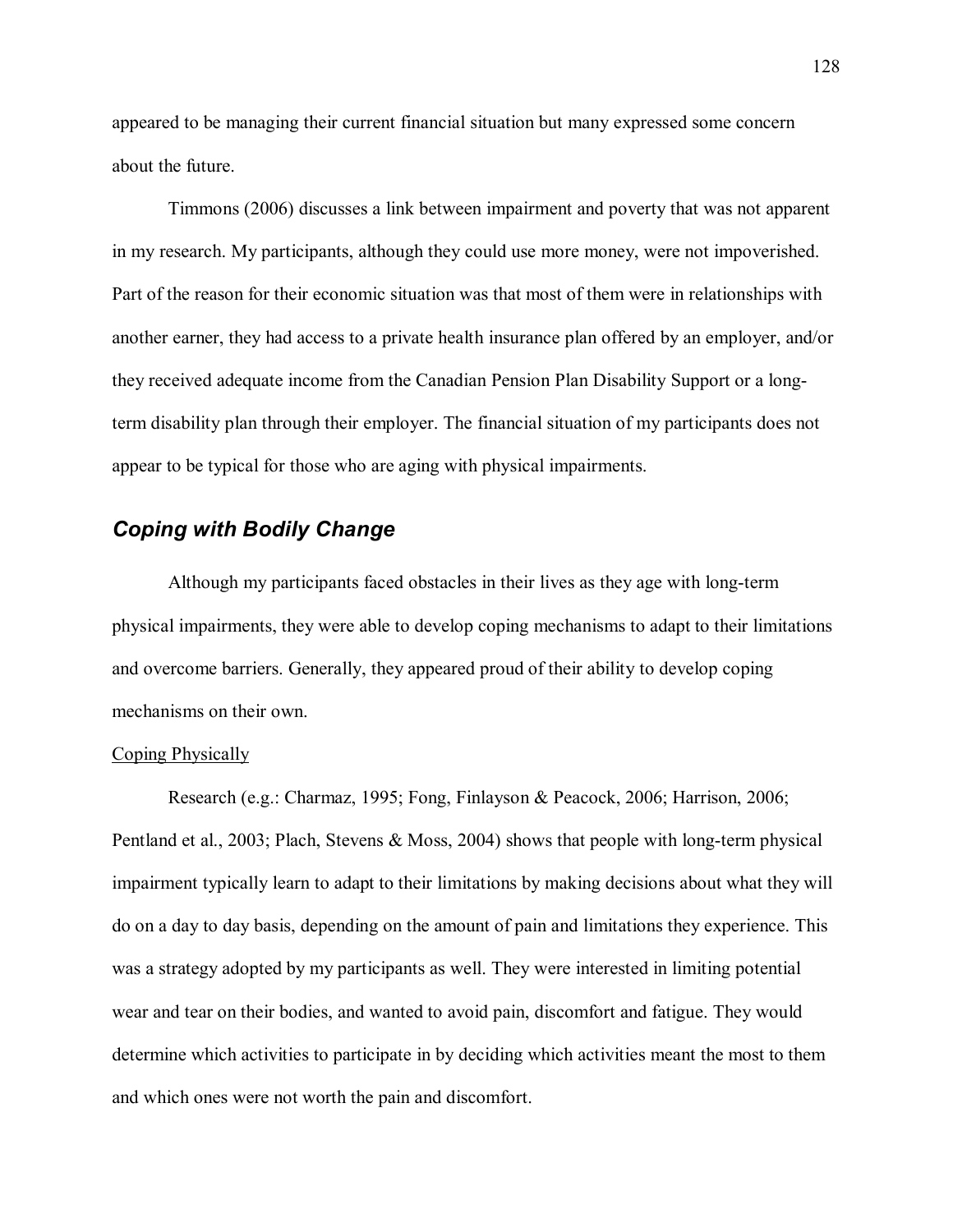As well, my participants tried to find alternative ways to complete activities without having to give up being active. For example, John, who enjoys fishing, bought a flat bottom boat to replace a canoe so he could continue fishing. Mark, who enjoyed participating in sports, coached and umpired sports rather than playing. They took pride in their ability to figure out how to continue to participate in favoured activities.

### Coping Emotionally

### **Religious Faith**

Although religious faith was not discussed by most of my participants, having a sense of religious faith was seen as a coping mechanism by a few of them. Religious faith gave them a sense of purpose and helped them to find strength in their lives. In this regard, they were similar to the participants in DeSanto-Madeya's (2006) research who found comfort in realizing that there was a purpose to their life with an impairment.

### **Sense of Humour**

Another common coping mechanism for my participants was having a sense of humour. They were able to use humour as a way to deal with difficult situations, and they joked about past experiences. Although the interviews included emotional and serious topics, every interview included laughter and jokes. The usefulness of having a sense of humour is also discussed by Pentland et al. (1999), Pentland et al. (2002) and Stone (2007).

### **Social Support**

 The importance of social support for maintaining or even enhancing a sense of health and well-being is well established in the literature (e.g., Cohen, Underwood, and Gottlieb, 2000; King, Willoughby, Specht, and Brown, 2006). Support can come from family members, friends,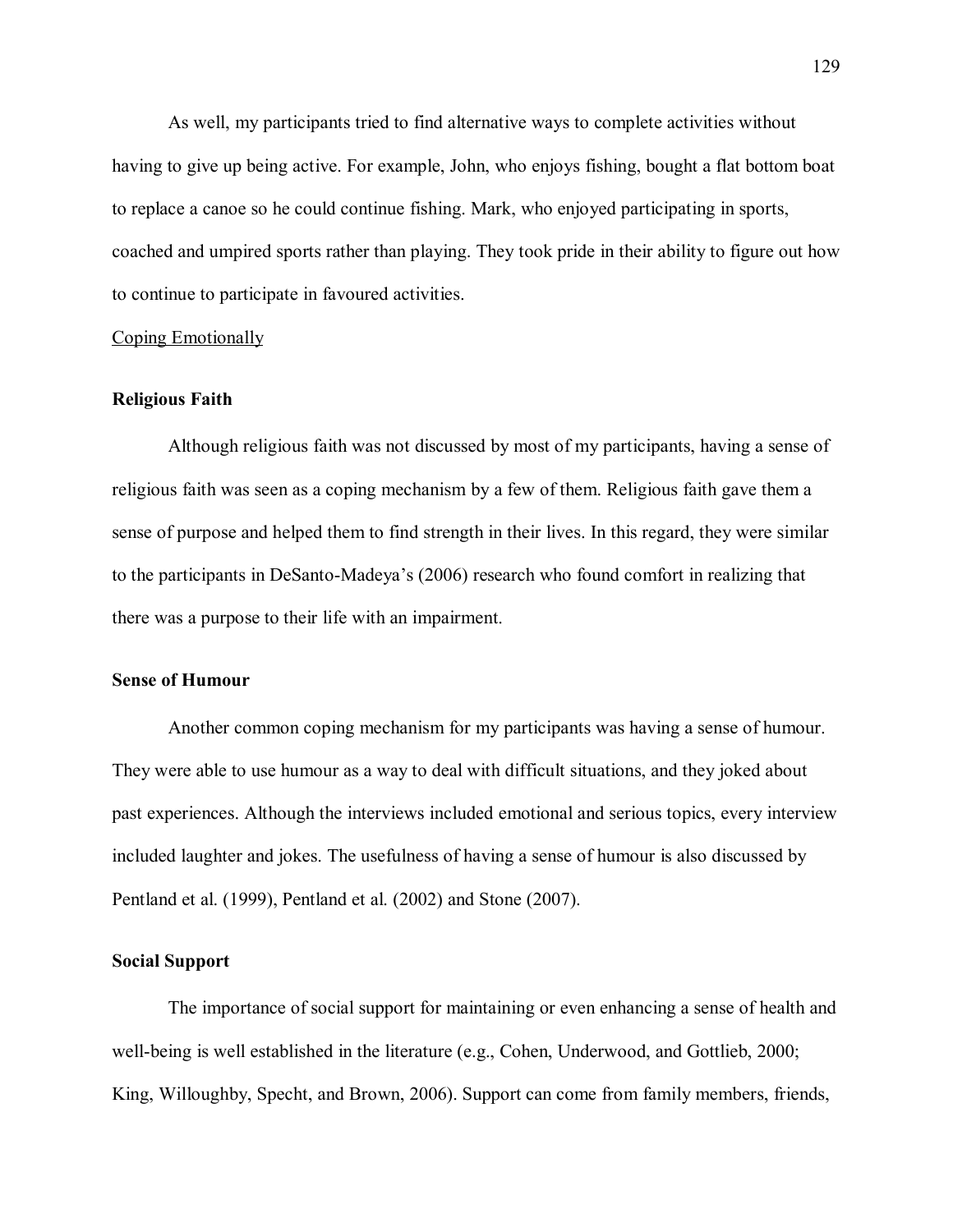and/or support groups. My research provides further evidence of the importance of social support, as all of my participants discussed the ways in which others in their lives assisted them with completing tasks, and all but one talked about others they could turn to for help on an emotional level.

Victoria, the one participant who said that she had no one to talk to about how she was feeling, was also the only one to say that she sometimes felt lonely. Although Victoria was married she did not want to talk to her husband about her experiences, but preferred to say that everything was fine even when she felt that she was not doing well. Victoria's case can teach us that we should not assume that people who are married necessarily feel able to reach out to their spouse for emotional support. Moreover, other participants discussed their concerns about causing stress for family members by asking for too much help. They did not want to be a burden, and so they tried to avoid relying on family members. They preferred to do things independently as much as possible, or get help from paid support workers.

Regarding the use of support groups for information and emotional support, few of my participants were interested in this. At the time of the interview, only one participant, John, was involved with a support group of similarly-situated others, and he has been very involved with this group for many years. Perhaps my other participants were not enthusiastic about the idea of a support group because they already feel supported by their friends and family, or because they simply do not want to talk about their problems. Thus, even though there is evidence in the literature on the benefits of peer support for people with impairments, it is clear that not everyone feels that peer support is necessary for their well-being.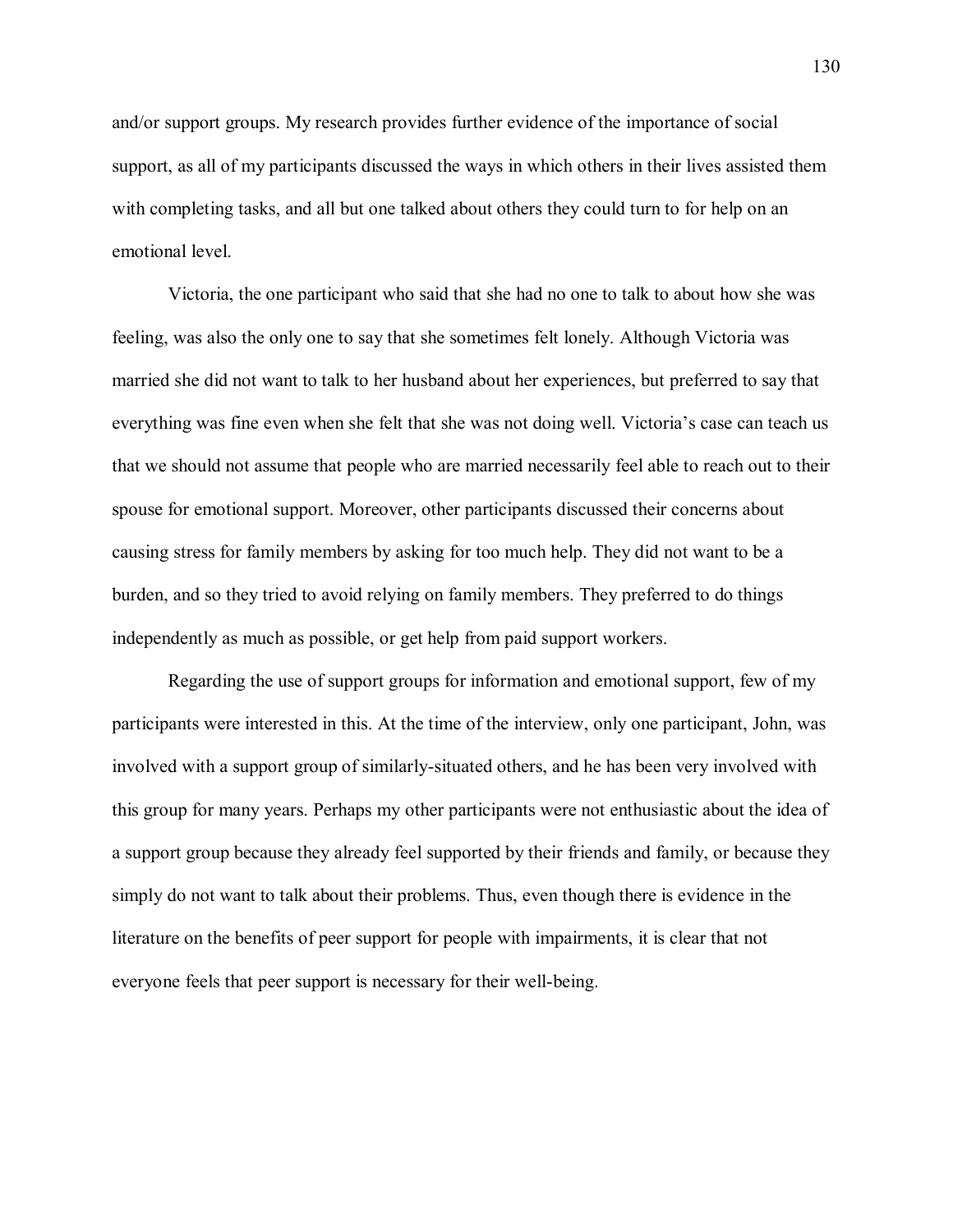### Coping with the Health Care System

As was the case for participants in others' research (DeSanto-Madeya, 2006; Krahn, Putnam, Drum & Powers, 2006; Kroll et al., 2006; Pentland et al., 2002; Shapiro, Mosqueda & Botros, 2003), my participants found that health care professionals often viewed them solely based on their impairment and not the entire person. Consequently, they did not always feel that their needs were always adequately addressed.

 My participants coped with the lack of attention by health care professionals by speaking up to health care professionals. As other research has shown, this is a common way for people with long-term physical impairments to take control of their health care experiences (Pentland et al. 1999; Shapiro Mosqueda & Botros, 2003). When my participants spoke about talking back to health care professionals, there was a sense of pride in their voice. They appeared to enjoy the sense of control they had over their health. While there are few things they have control over when aging with a long-term physical impairment, having control over health care might be something that can be achieved.

## *Conclusion*

There are many similarities between my own findings and previous research. Similar to previous studies, my participants experience personal limitations as a result of their physical impairment and aging and having to learn coping mechanisms to adapt to the changes. My own research findings, however, diverge from the literature in important ways. That is, much of the literature focuses on negative aspects of aging with long-term physical impairments such as accelerated aging, problems with health care professionals, poverty, and social isolation, but my participants either did not have these problems or did not dwell on discussing them. Instead, they focused on ways they have overcome obstacles to continue having control over their lives. My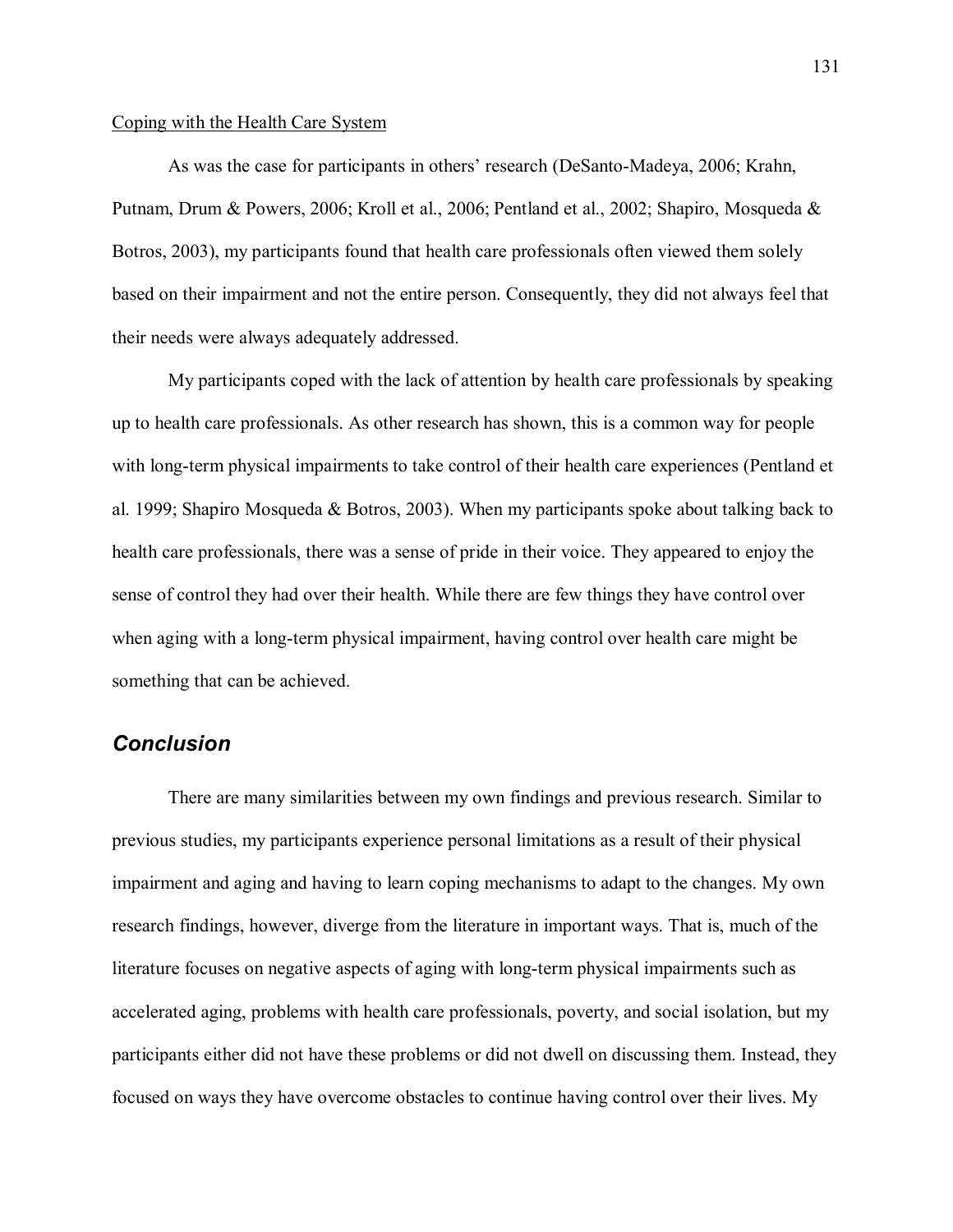participants are constantly changing and adapting to their bodies and the world around them. Aging with a long-term impairment is a continuous process of learning how to adapt and cope with change. It is unfortunate that my participants had to do this largely without help or guidance from health care professionals. The concluding chapter discusses the policy implications of my findings.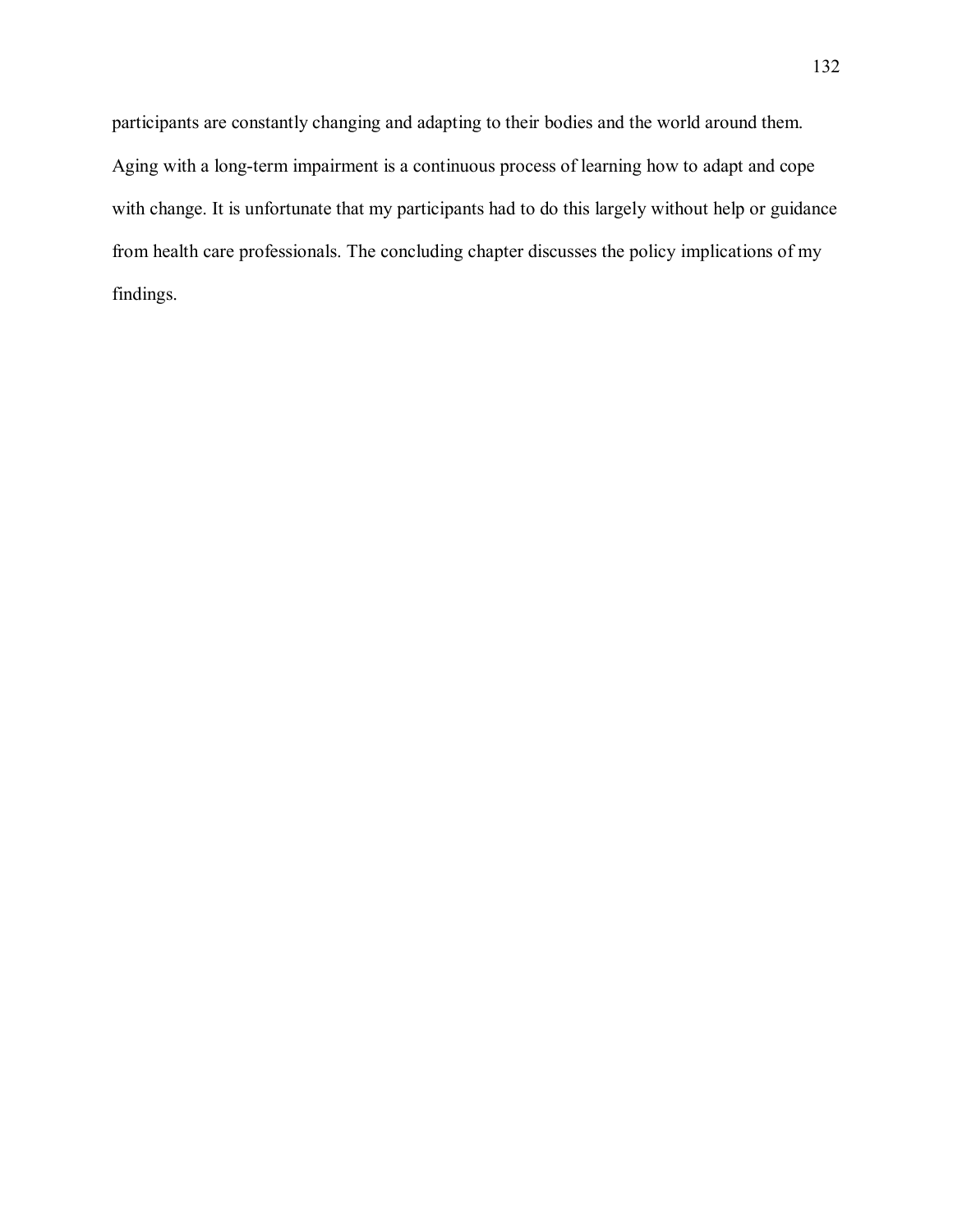## **Chapter 6 Policy Implications and Conclusion**

Disability policies in Canada have changed drastically over the past twenty years, both positively and negatively. As more people advocate for changes, policies that impact people with impairments should continue to increase. Unfortunately, there are still many changes that need to occur as discussed by the authors in McColl and Jongbloed's (2006) edited book about disability and social policy in Canada.

Currently, policies related to disability do not take into consideration the fact that people with impairments will age, and their needs will change during the aging process (Zarb, 1993a). Prince (2006) is among the few to recognize that the population of people with impairments is aging, and draws attention to the policy implications of this. There need to be more supports and services available to people with impairments, especially since available supports and services are fragmented, unavailable and unaffordable (Prince, 2006). In this concluding chapter, I outline the policy implications that arise from a consideration of what my participants had to say about aging with a long-term impairment.

### Home Modifications

My participants would benefit from receiving assistance to modify their homes to accommodate their changing needs. Most of my participants who modified their home managed both the expense and the design on their own, without assistance. Discussions with people who have experience with home modifications would be beneficial so that my participants could learn how to complete the modifications to meet their needs. There are many different options available for modifying a home to make it more accessible, and it can be difficult to determine which options would be most suitable in each particular case. Having access to someone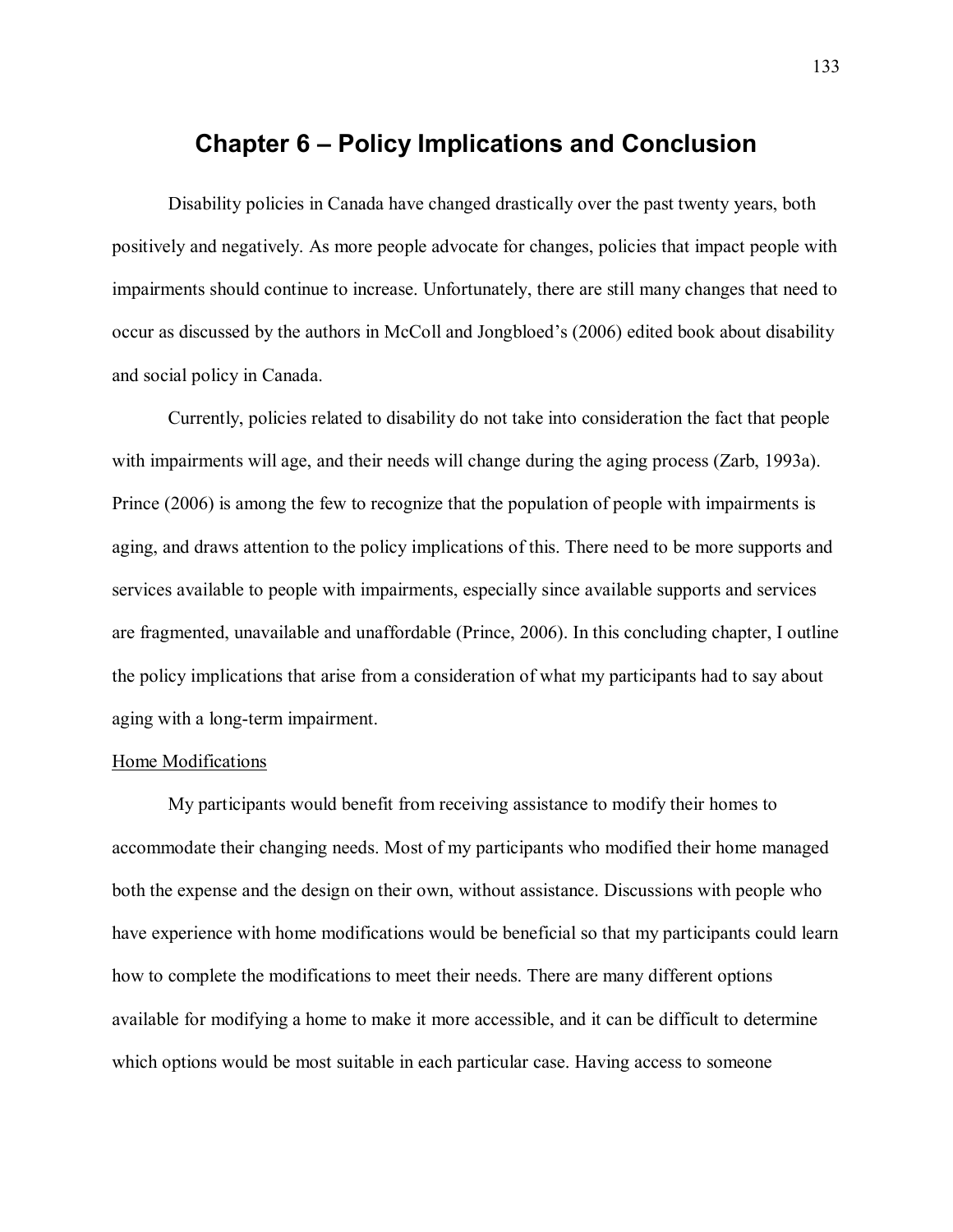knowledgeable about available options may eliminate the need for people to require additional modifications, which becomes costly.

While organizations such as the Ontario March of Dimes offer financial assistance to people requiring home modifications, only one participant used this assistance. Others were not aware that such assistance was potentially available. More financial assistance needs to be available for people who require home modifications. There also needs to be more awareness about programs available that offer financial assistance.

#### Personal Support Workers

There were different opinions expressed during my interviews about personal support workers and the adequacy of the number of hours they were entitled to 'free of charge'. Some of my participants felt they were receiving enough hours of assistance, such as Victoria and Carol, while others, such as David and Karli, could use more hours.

Furrie (2006) examined data from the 2001 PALS to profile Canadians with impairments. She found that 31.4% of adults between the ages of 25 to 64 who have an impairment are not receiving enough support, mostly because they could not afford to pay for themselves. My findings and Furrie's research show that government programs to pay for personal support workers are inadequate to meet the needs of everyone who needs assistance. Many people require additional services and cannot afford them.

Personal support workers, who contact people with long-term physical impairments on a regular basis throughout their life could also be helpful for assisting with decisions regarding home modifications or assistive devices. My participants, as discussed in this thesis, were on their own when it came to deciding what they should purchase. Especially regarding assistive devices, some of them purchased devices that later proved to be useless. Being able to consult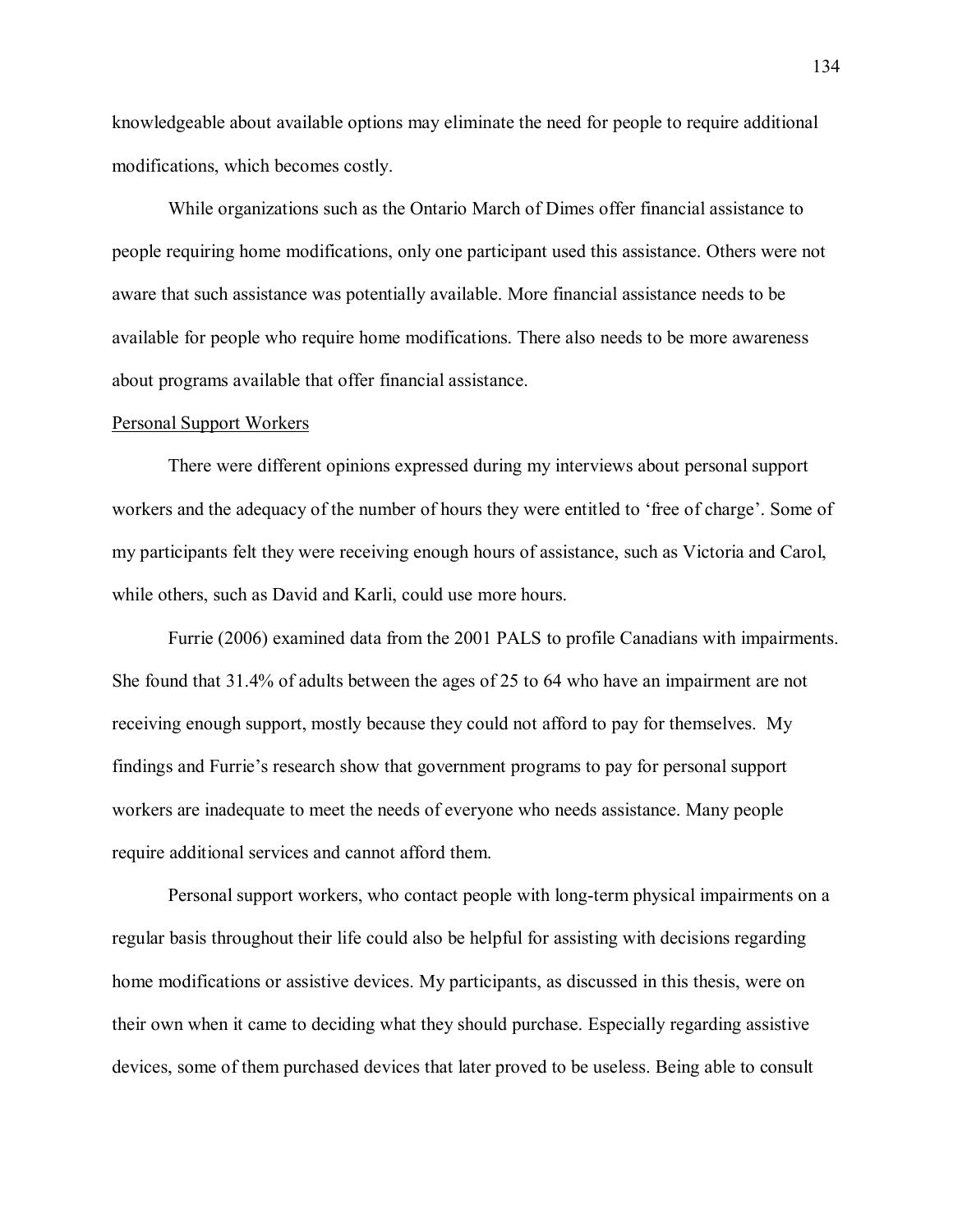with someone who had expertise about available options would have been helpful. A personal support worker could be an advocate and use the knowledge gained from clients to educate others. A system such as this could provide people with continuous support as their needs change throughout the aging process.

### Finances

Most of my participants were not working in the paid labour force, but received income from the Canada Pension Plan (CPP) Disability Benefits program, based on their previous employment earnings. Only one participant, Mark, talked about the problems he experienced with trying to be determined eligible for the program. Another participant, Victoria, said that she had thought about applying for CPP Disability Benefits but she had heard that it would take over six months before she could be eligible to receive funding and she did not think she could wait that long, so she has continued working. These experiences show that there are problems with the CPP Disability Benefits program. It would be useful for program policy to be changed so that it is more responsive to the income needs of people aging with long-term impairments.

### Health Care

In a discussion of access to health care for people with disabilities, McColl (2006) recommends that policies need to be changed so that health care professionals would be adequately compensated for making house visits and telephone consultations. My research findings also show that such a policy change would be beneficial, as some of my participants discussed having family physicians who made house visits. They appreciated this, because they often experience difficulty leaving their home.

McColl (2006) recommends revamping the funding scheme so that physicians are more willing to take on patients with more health problems, and she argues that physicians need more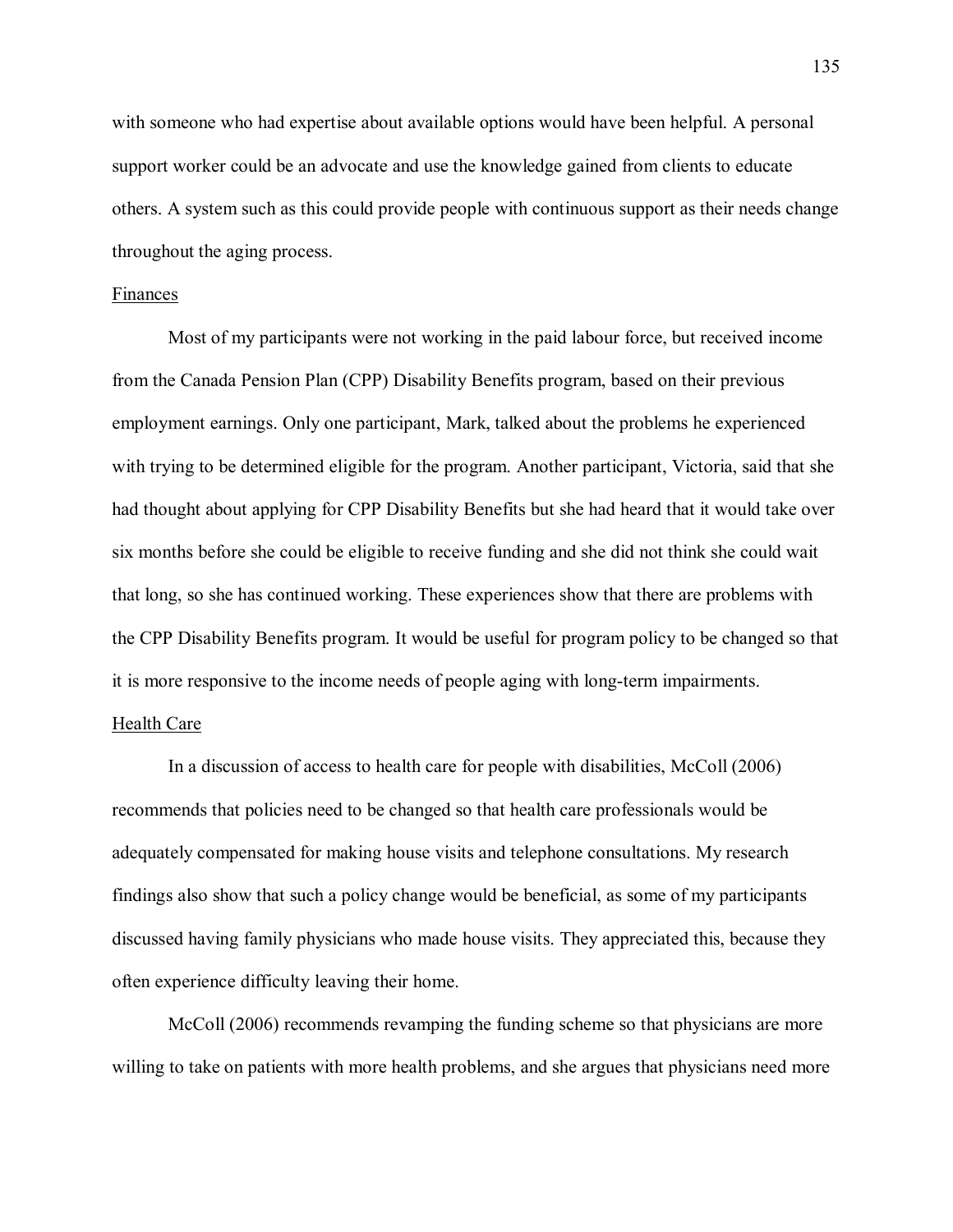training in providing care for people with impairments because many do not have enough experience. People with physical impairments often require extra time during appointments and extra services that are typically not available to every patient (*ibid*). Current policy systematically detracts from the ability of people with impairments to access the health care that they need. As my participants discussed, if they did not themselves take responsibility for speaking up to their doctors or doing their own research, they would not have their needs met. Policy changes could lead to physicians becoming more proactive and responsive to the needs of their patients with impairments. Although my participants enjoyed taking an active role in their health care, they needed to have a physician who was willing to listen to them.

### Rehabilitation/Alternative Health Care Services

Currently in Ontario, physiotherapy services are only covered by the governmental health insurance plan for people who are over sixty-five years of age, people under nineteen years of age, residents of long-term care homes at any age, people who require services in their home after surgery or hospitalization (any age), and recipients of the Ontario Disability Support Program, Family Benefits and Ontario Works (Ministry of Health and Long-Term Care, 2006). Unfortunately, many of my participants did not meet these criteria. They were therefore unable to access physiotherapy services that may have proven beneficial, because they could not afford to pay for it themselves.

The government, moreover, will not cover the cost of other services such as acupuncture or massage. John, my own participant who paid for therapy sessions himself, talked in detail about the benefits he receives from his therapy sessions. He said that all people with a physical impairment should have access to continuous therapy sessions, and there should be financial assistance to help them receive the treatments they need throughout the aging process. Certainly,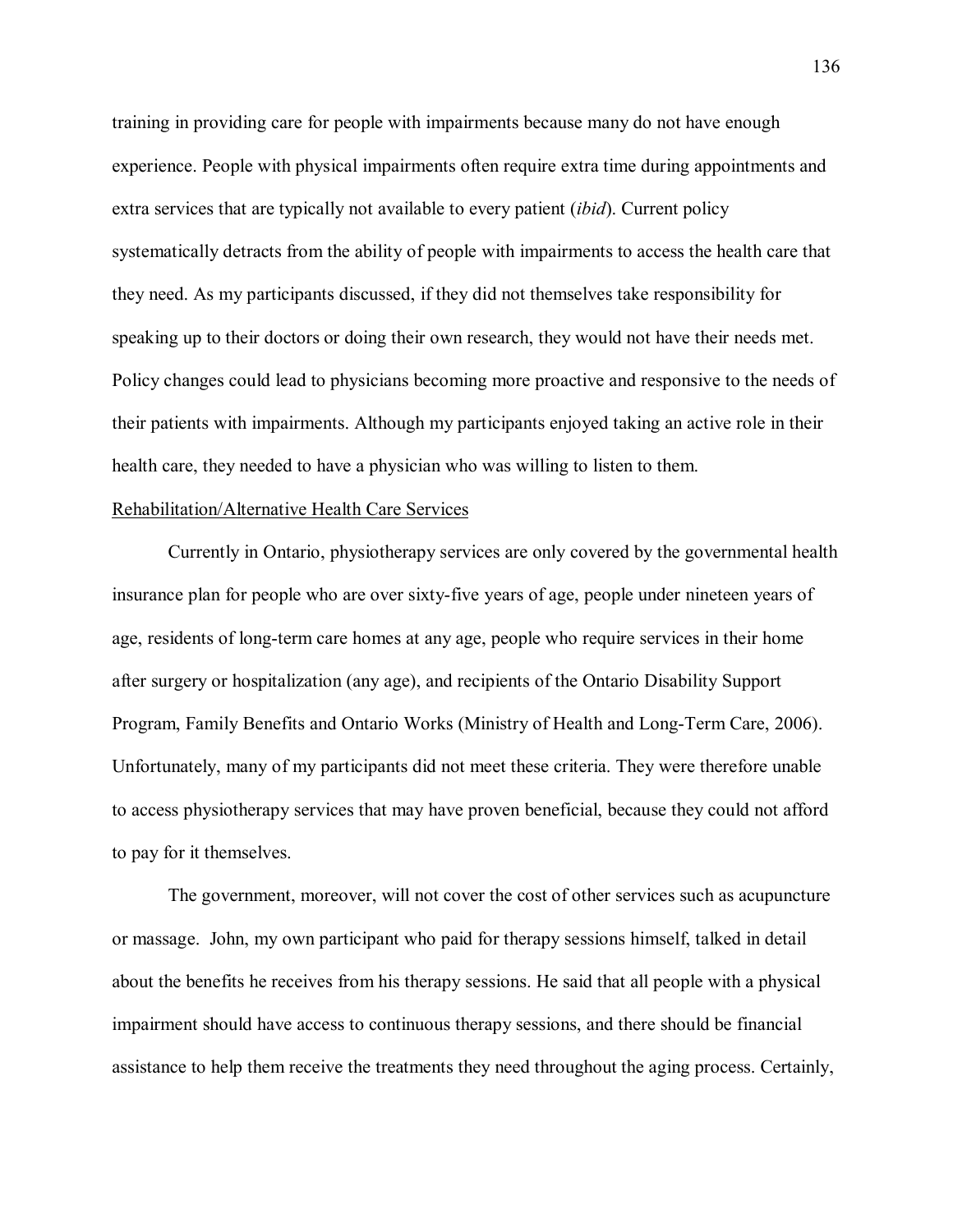my participants aging with RA would likely benefit from physiotherapy or alternative health care services which could help to improve their mobility or help to alleviate some of the pain and discomfort caused by RA.

### Transportation

 Access to transportation is a problem for many people who are aging with long-term physical impairments  $(D'Aubin, 2006)$ . My participants, however, faced the additional problem of living in communities that are not served by public transportation. Consequently, they needed to have access to private means of transportation, but for at least some of them, this was either not affordable or easily available. There is a need for policy to address the transportation needs of people such as these participants.

### *Directions for Future Research*

 A key finding from this research is that health care professionals played an important role in the lives of my participants. With more support from health care professionals it may be easier for them to develop coping mechanisms to adapt to the changes that occur based on aging with a physical impairment. More research is needed to explore how health care professionals, including physicians, nurses, rehabilitation professionals, and others physiotherapists, can have a positive impact on the aging experience of people with long-term physical impairments.

 Another area that requires further exploration relates to employment accommodations. This was not a topic that was discussed at length in my interviews with participants, but it would be useful to have a detailed understanding of the decision-making process behind retiring from the workforce, why people do or do not ask for workplace modifications, and what happens when they do ask for modifications.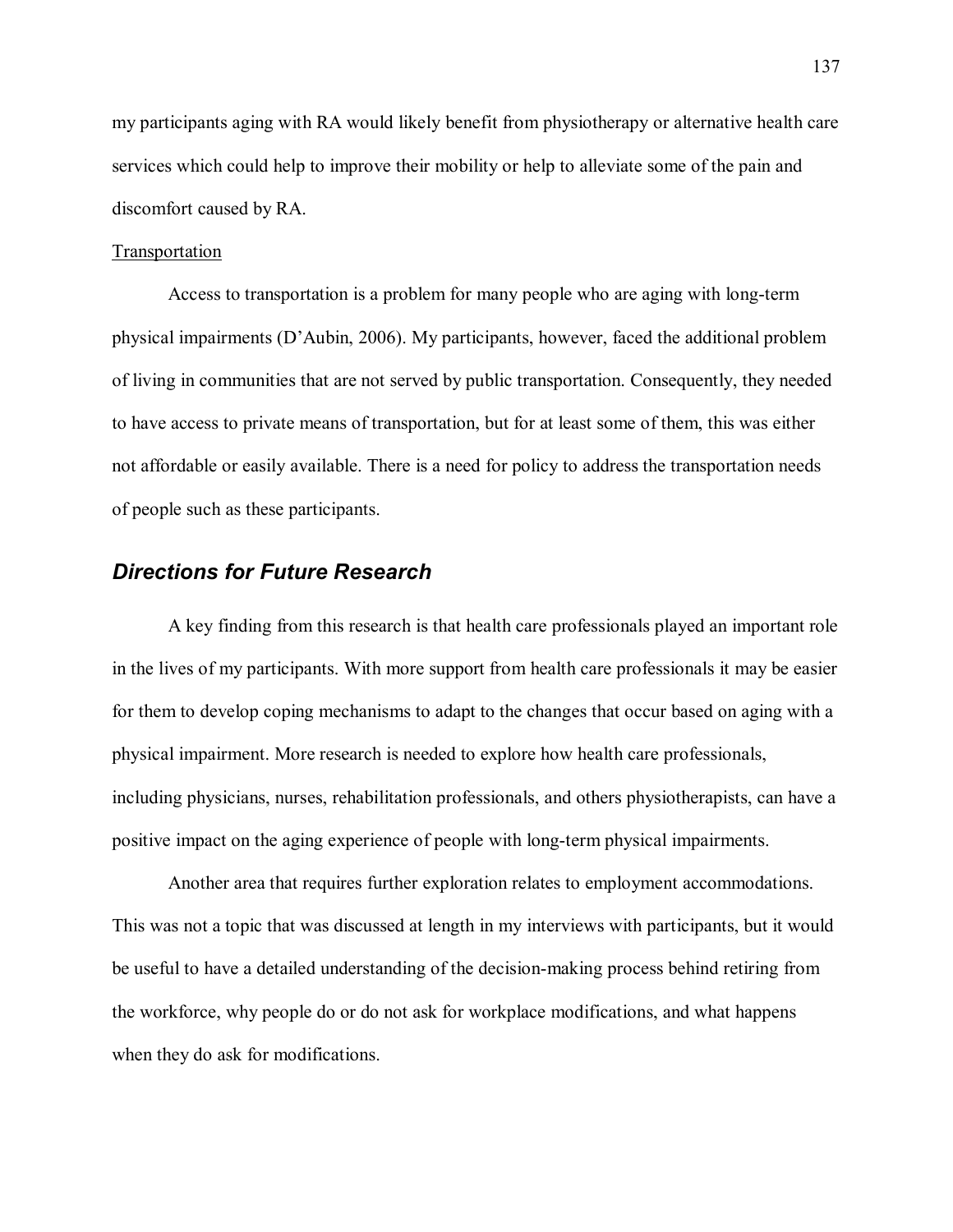Finally, there is a growing gerontological literature on the importance of 'aging in place' (e.g. Andrews and Phillips, 2005), but it focuses on people who have already attained the status of 'senior citizen'. Based on the in-depth discussions by my participants, it seems that people who are aging with long-term physical impairments have three options when they reach a point when they cannot live in their home due to physical barriers. The first option is to modify the home to include a main floor bedroom and wheelchair accessible bathroom. If this is not feasible, either because of the structure of the house or because of the cost, then the person will have to stop using inaccessible rooms, or find another place to live that is more accessible. Significantly, my participants were interested in modifying their homes. While a few spoke about the possibility of eventually needing to move to a long-term care facility, they hoped it would not be necessary until far into the future. There needs to be attention to the ability of those who are still approaching old age to stay in their own homes.

## *Conclusion*

As the baby boom generation ages and people live longer, it will become more common for people to age with long-term physical impairments. This is an area that requires more research attention to ensure the needs of this population are met. More policies and services are needed to address the health and well-being of this population, and so that they are not forced to cope with their experiences in isolation. It would also be helpful to have more awareness about disability and impairment in mainstream society, so that physical barriers, interpersonal barriers, stigmas and stereotypes about disability can be removed. My participants were resourceful people who were enjoying life, despite the obstacles and barriers erected by others. More needs to be done to remove those obstacles and barriers, so that anyone aging with a long-term impairment can expect to participate in mainstream society on the same basis as everyone else.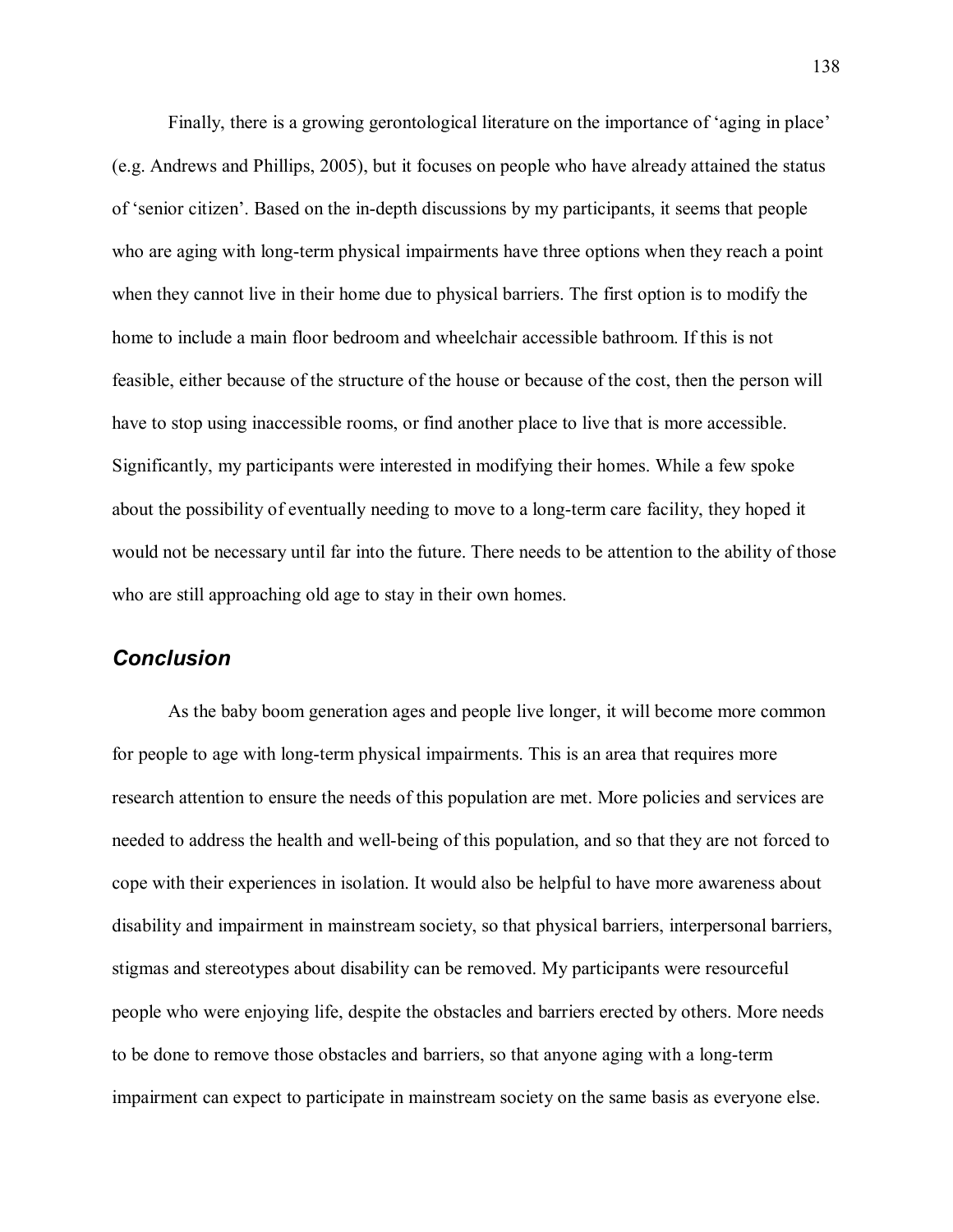# **Appendix A - Interview Guide**

### **Interview Themes and Possible Thematic Questions**

### **Demographics:**

- 1. What is your date of birth?
- 2. What would you describe as your impairments or disabilities?
- 3. How old were you when you acquired each impairment/ disability?
- 4. What is your marital status? Has this status changed?
- 5. What is your employment history? Has this status changed over time?
- 6. What is the highest level of education that you have achieved? (Prompting questions to determine if the person was disabled at a very young age and to identify if the impairment had an impact on education achievement levels) Are you satisfied with the highest level of education that you have achieved? Is there anything you wish you could have done differently?
- 7. What income bracket best describes your situation? (Include about 4 different levels)
- 8. Are you satisfied with this level of income? (Prompt if the level is less adequate or more adequate in old age compared to when younger)
- 9. What are your current living arrangements? Have these arrangements changed as you aged?

### **Questions regarding age and impairment-related experiences:**

- 10. Do you know people who experience limitations in their life as a result of an impairment/disability? What types of limitations did this person experience? Can you provide examples?
- 11. And yourself, has your impairment impacted your lifestyle? If so, in what ways? Are you able to participate in activities that you enjoy? Have you had to make sacrifices because of your impairment? Have you ever felt left out because of your impairment? Have you had to make modifications to your life because of your impairment? If you have, what types of modifications were required and how did you achieve them? (If the participant mentions walking is difficult, then I can ask probing questions about assistive devices.)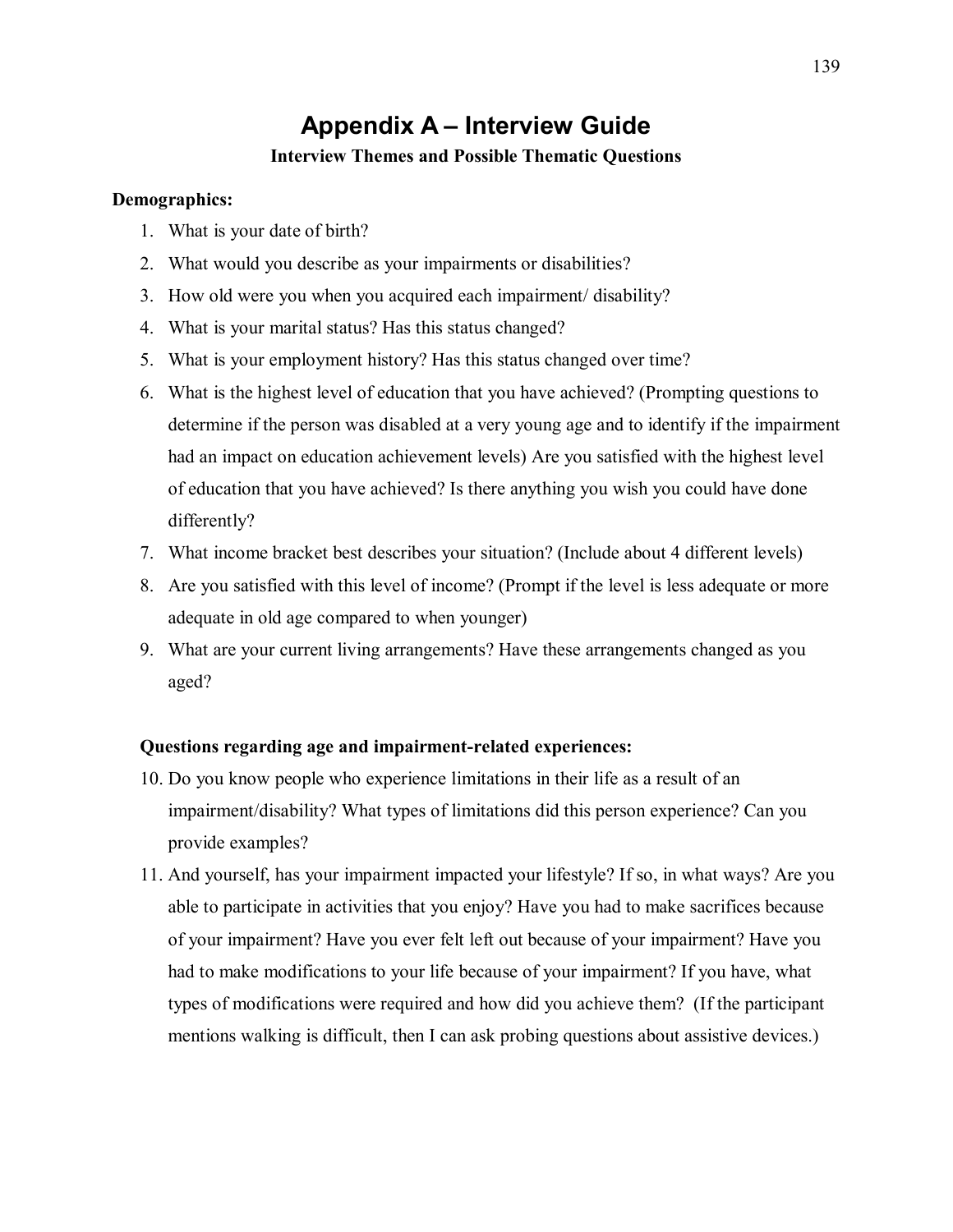- 12. What are some strategies that people could use to help cope with their impairment/disability? Would you say that you have been able to cope with your impairment/disability? Do you remember incidents when it was more difficult to cope?
- 13. How would you describe your life as someone who has a physical impairment/disability? (what are some key words that come to your mind?)
- 14. Have you experienced any difficulties in your life as a result of your impairment/disability? Can you expand on these experiences.
- 15. Do you feel that it is easier or harder to age with an impairment/disability? Please explain.
- 16. How would you describe you current level of satisfaction with life? Has this changed during your life? Please explain why or why not. (Probe to learn the role played by impairment vis-à-vis dissatisfaction.)
- 17. How would you define someone who has a high quality of life? Have you noticed a difference in your quality of life as you age? Please expand.
- 18. What changes would need to occur in your life to improve your level of satisfaction? Would you say that personal or social changes would make a bigger difference?
- 19. Have you noticed a difference in the way people perceive you as you age? Do you think society is accepting of people with physical impairments?
- 20. Have you ever heard the term "successful aging" before?
	- a. If yes: what do you understand it to mean? Do you think it is a useful term? Can you provide an example of someone you know who has aged successfully? What is it about their experiences that make it successful? What do you think of the term "successful aging"?
	- b. If no, explain successful aging. Based on this definition do you think it is a useful term? Can you provide an example of someone you know who has aged successfully? What is it about their experiences that make it successful? What do you think of the term "successful aging"?
- 21. Who would you classify as your peers? Why do you consider these people to be your peers? How do you compare yourself to this group? Do you ever compare your aging experience to theirs? How does this make you feel?

### **Health Status:**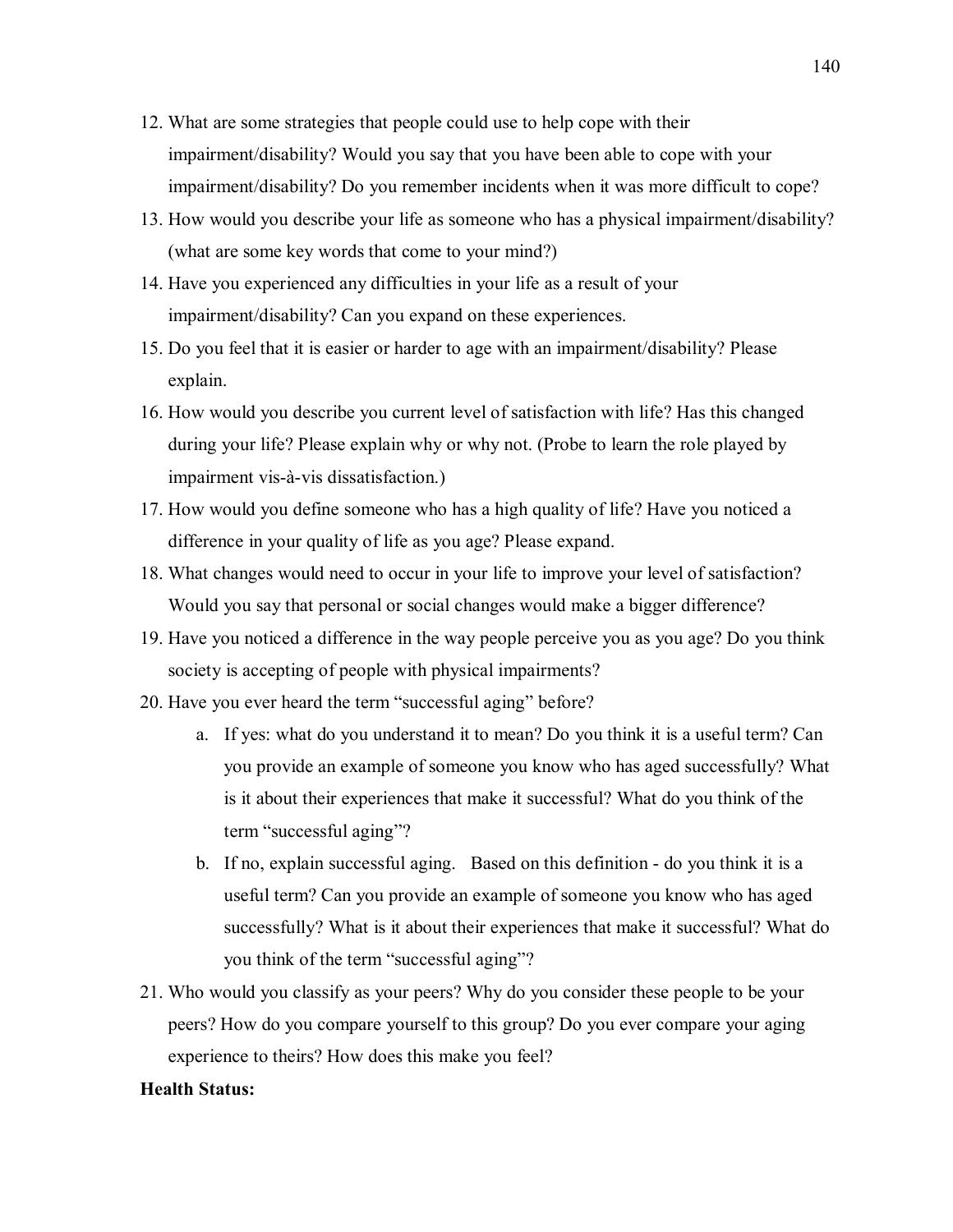- 22. Have you noticed a difference in your health status as you have aged? If yes, what?
- 23. Have you acquired additional health problems as you age? If yes, what? Are these a result of your original impairment/disability or a result of the aging process?
- 24. Have you noticed a change in your physical abilities? Please expand.
	- a. If the person has noticed changes, ask: were you prepared for these changes? What could have been done to make you more prepared for these changes?
- 25. Do you receive adequate medical care?
- 26. How would you describe your experiences with the medical system? Can you suggest any improvements that would improve your experiences?
- 27. Please describe some positive and negative experiences that you have had over the years regarding the medical system. Do you think your age at the time had anything to do with your experience? Do you think your impairment at the time had anything to do with your experience? What impact does age and impairment/disability have with a person's experience in the medical system?
- 28. What do you think could be done to improve your experiences regarding the medical system?
- 29. Have you noticed that as you age, medical professionals treat you differently? Do you ever feel that medical problems are overlooked based on the fact that you are aging or because you have an impairment/disability?
- 30. Do you think health policies adequately meet your needs? How so? Could you suggest any changes that would make aging with a long-term physical impairment easier?

### **Social Support and Assistance:**

- 31. Can you discuss your support network during the aging process? Who have you relied on for support and care? (parents, siblings, friends, spouse/partner, children)
- 32. Has your support network changed over the course of your life? How so?
- 33. What types of assistance do you require? With what activities do you require assistance in completing? Has this changed during your aging process? Are you receiving enough assistance?
- 34. Do you require more or less assistance as you age?
- 35. Is it easier or more challenging to receive assistance in old age? With what tasks are people more willing to assist you? With what tasks is it more difficult to receive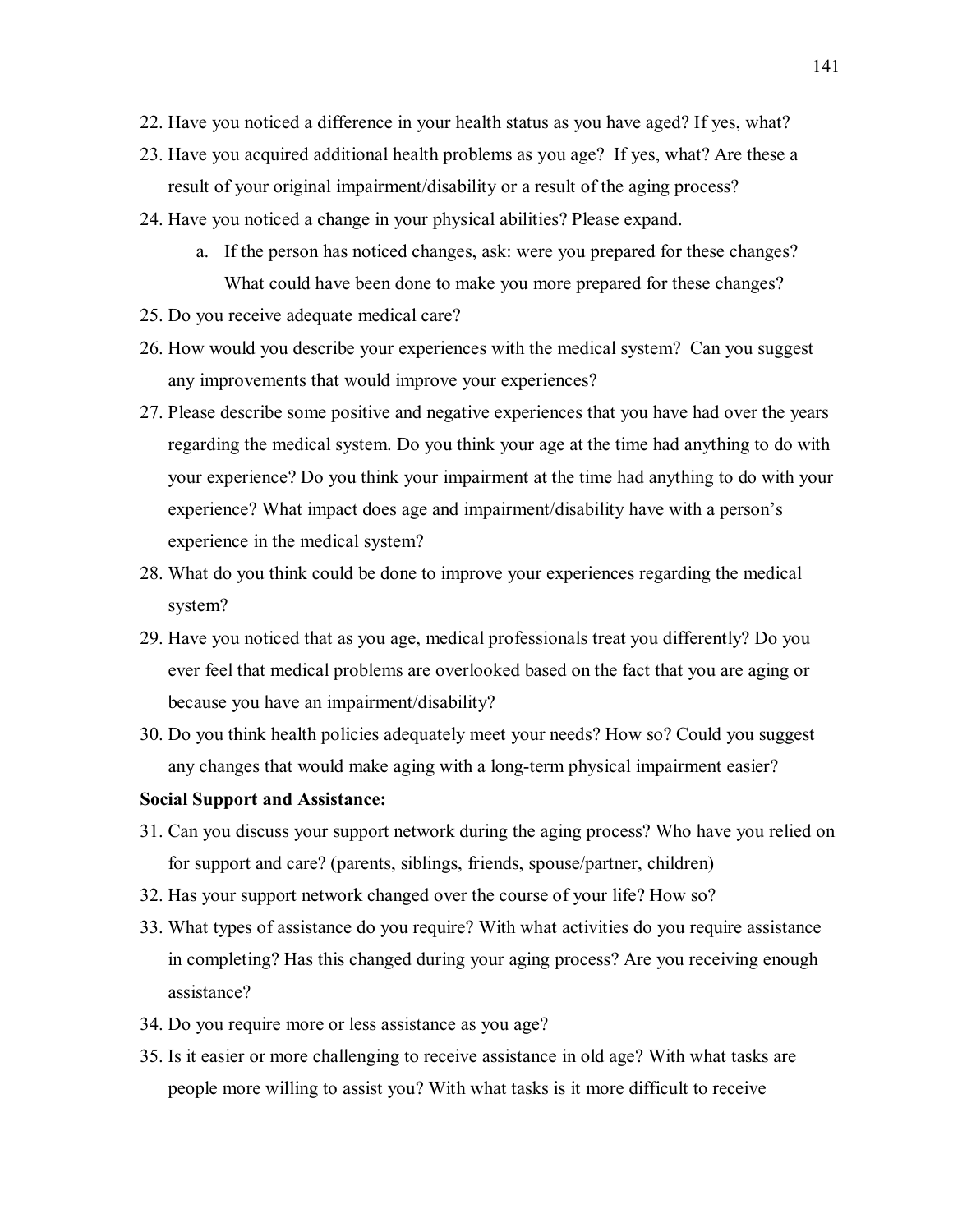assistance? Why do you think you are more readily offered assistance with some tasks and it is more challenging to get assistance with other tasks?

- 36. Who provides you with assistance?
- 37. Do you experience any problems with your assistance (ie. spousal tension, role reversal for children)
- 38. What could be done to ensure that you receive the level of assistance required?
- 39. Has your financial situation changed during your aging process?
- 40. What role do you think finances plays in your ability to get the assistance you need?
- 41. Do you worry about your financial situation as you age? Why or why not?

### **Modifications:**

- 42. Have you ever required modifications to the workplace? What type of process was required before these modifications occurred? Have these modifications been implemented into the workplace?
- 43. Have you ever required modifications to your home? Please describe? How often do you require modifications? Are these modifications always implemented? How are the modifications made? Are their any modifications that you expect will need to be made in the future? If so, what? As you grow older, do you want to continue living in your current home? Is this possible?
- 44. What are your feelings about the future? Is there anything about the aging process that you are concerned about?
- 45. Do you think society, as a whole, is structured to meet the needs of people who are aging with a long-term physical impairment? What changes would you suggest?
- 46. Can you imagine a photograph or image that would summarize your experiences of aging with a long-term physical impairment? Can you describe this image to me?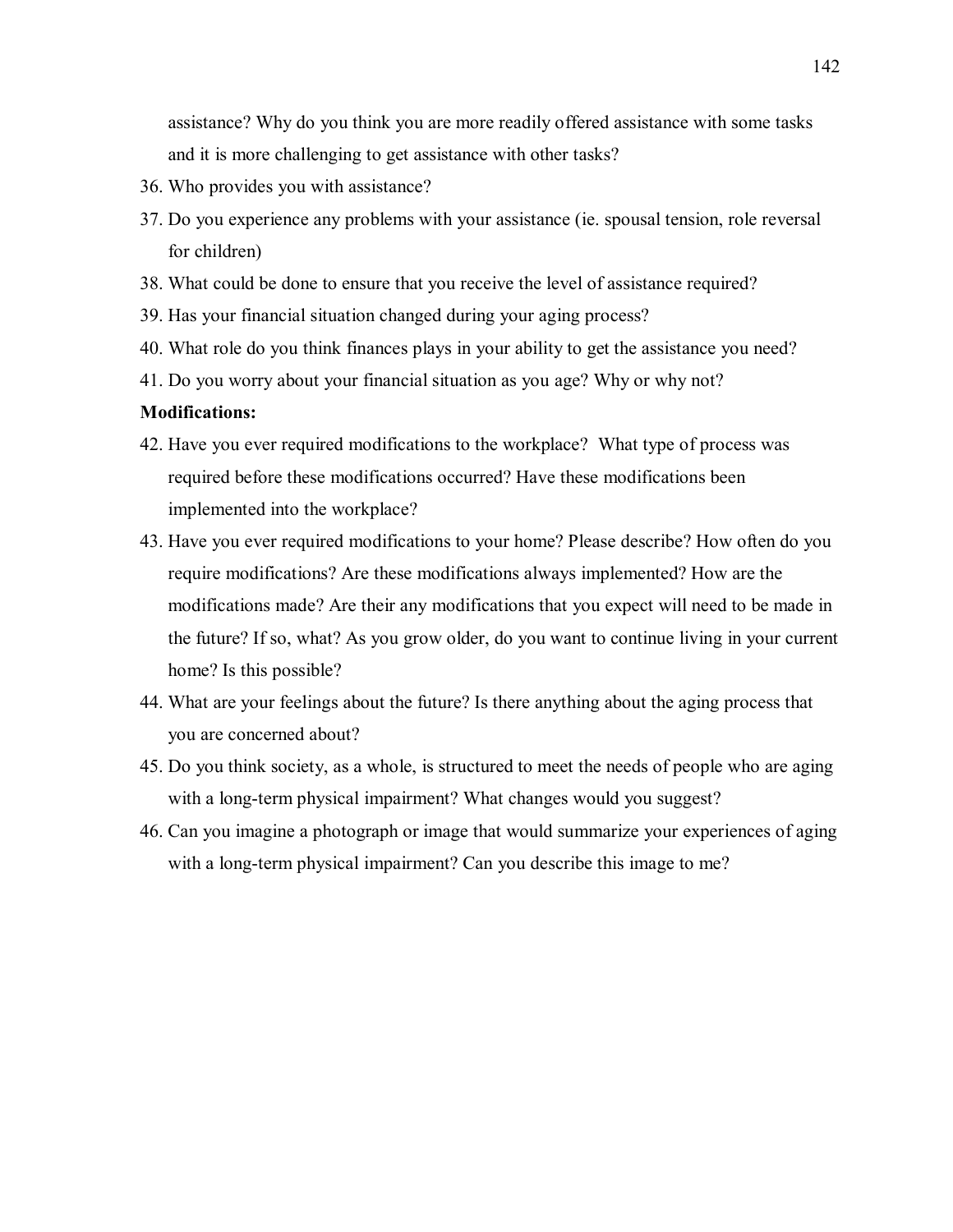# **Appendix B - Cover Letter**

## COVER LETTER FOR PARTICIPANT TO BE WRITTEN ON LAKEHEAD UNIVERISTY LETTERHEAD

### AGING WITH A LONG-TERM PHYSICAL IMPAIRMENT: AN EXPLORATION OF INEQUALITIES DURING THE AGING PROCESS AND AN EXAMINATION OF HEALTH POLICES

Dear Potential Participant:

As a graduate student in the Department of Sociology with Specialization in Gerontology at Lakehead University, I am conducting research on the aging experiences of people who have aged with long-term physical impairments/disabilities. This research is being conducted in partial fulfillment of the requirements for the MA degree in Sociology. I am focusing attention on men and women aged fifty to sixty-five who have lived with a long-term physical impairment/disability for at least twenty years. If you meet these criteria, I would like to invite you to participate in an interview regarding your aging experience and your impairment-related experiences. This study is being supervised by Dr. Sharon Dale Stone in the Department of Sociology.

As the Canadian population ages, an increasing number of people who were physically impaired when they were younger will be reaching old age. Improvements in quality of life have positively impacted people who are aging with a long-term physical impairment. Life expectancy for those who became physically impaired at a young age is greatly improving. However, there is inadequate information on the actual aging process for people with a long-term physical impairment. If you agree to participate in this research, you may benefit psychologically from the opportunity to share your story. The experiences of individuals aging with an impairment are often ignored in society. This research study will give you an opportunity to express your feelings and thoughts about your aging experience.

Depending on how long you wish to spend talking to me, the interview will take from one to two hours of your time. With your permission, the interview will be tape-recorded and transcribed for later analysis. I will be asking questions about your impairment-related life experiences, health status, support networks, and need for environmental modifications. Many of the questions will be of a personal nature and there is a slight chance that the questions might temporarily cause minor psychological distress, but no more likely than if you were to talk about your aging and impairment-related experiences with anyone else. I do not anticipate this being a problem; however, please keep in mind that you are not required to answer any questions that you are not comfortable with, and that you are a volunteer and may withdraw from the research at any time. Following the interview, should you want to talk about your concerns and feelings, I will provide a contact number of a counsellor who can help you.

Your identity will be kept completely confidential and you will be granted anonymity with the use of a pseudonym. No one, other than me, will have access to any information that would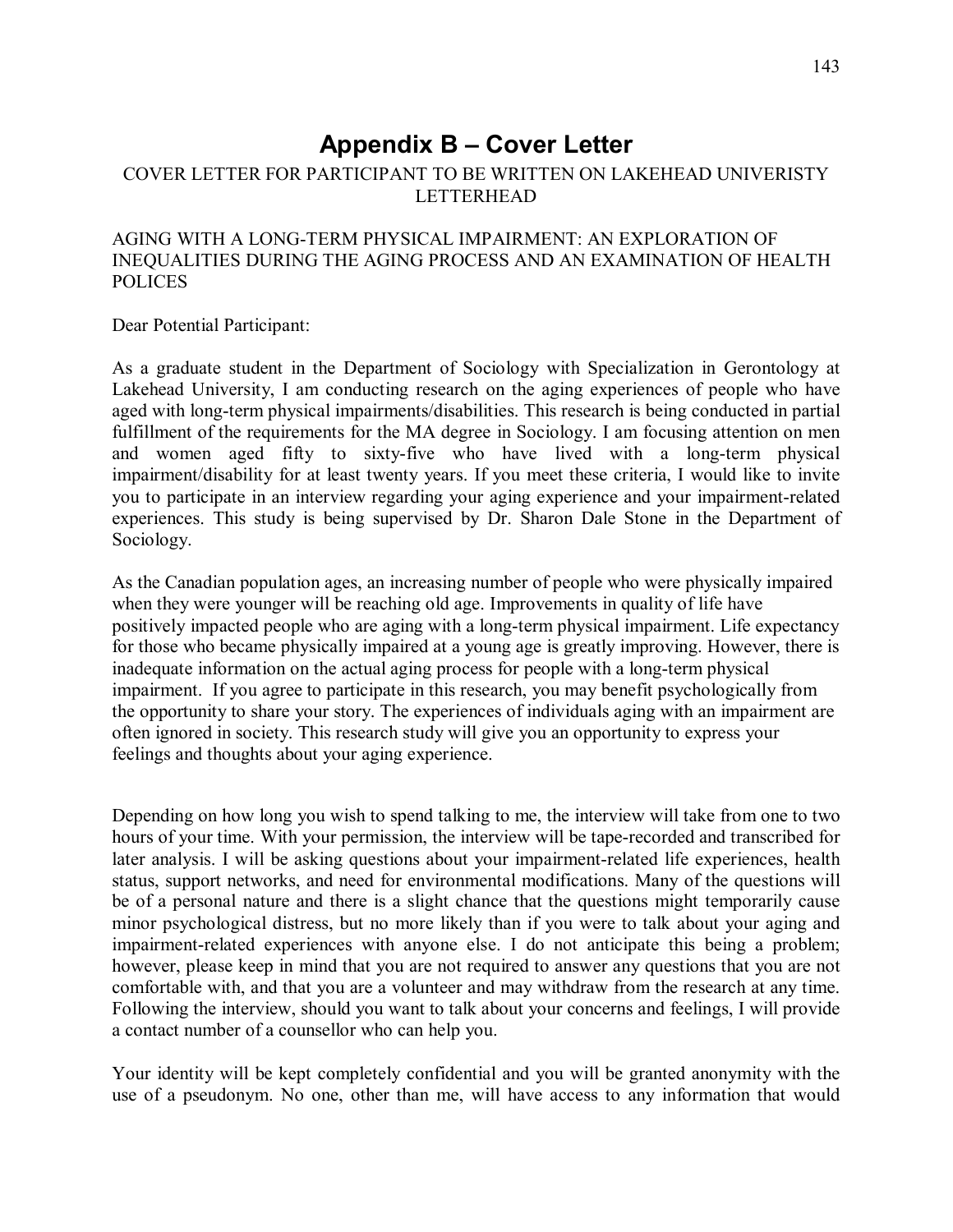allow you to be identified. The interview tape-recordings and all potentially identifying information will be securely stored at Lakehead University for seven years upon completion.

If you wish to receive a summary of the project, following its completion, you may e-mail me at rcasey1@lakeheadu.ca or write to me at Lakehead University. If you have any further questions concerning this research project, please contact me or my supervisor Dr. Sharon Dale Stone at (807) 346-8530 or sharondale.stone@lakeheadu.ca.

Sincerely,

Rebecca Casey Graduate Student at Lakehead University Collaborative Masters Program in Sociology/Gerontology rcasey1@lakeheadu.ca

Supervisor: Sharon Dale Stone Ph.D Department of Sociology Lakehead University 955 Oliver Road, Thunder Bay, Ontario, P7B 5E1 (807)-343-8530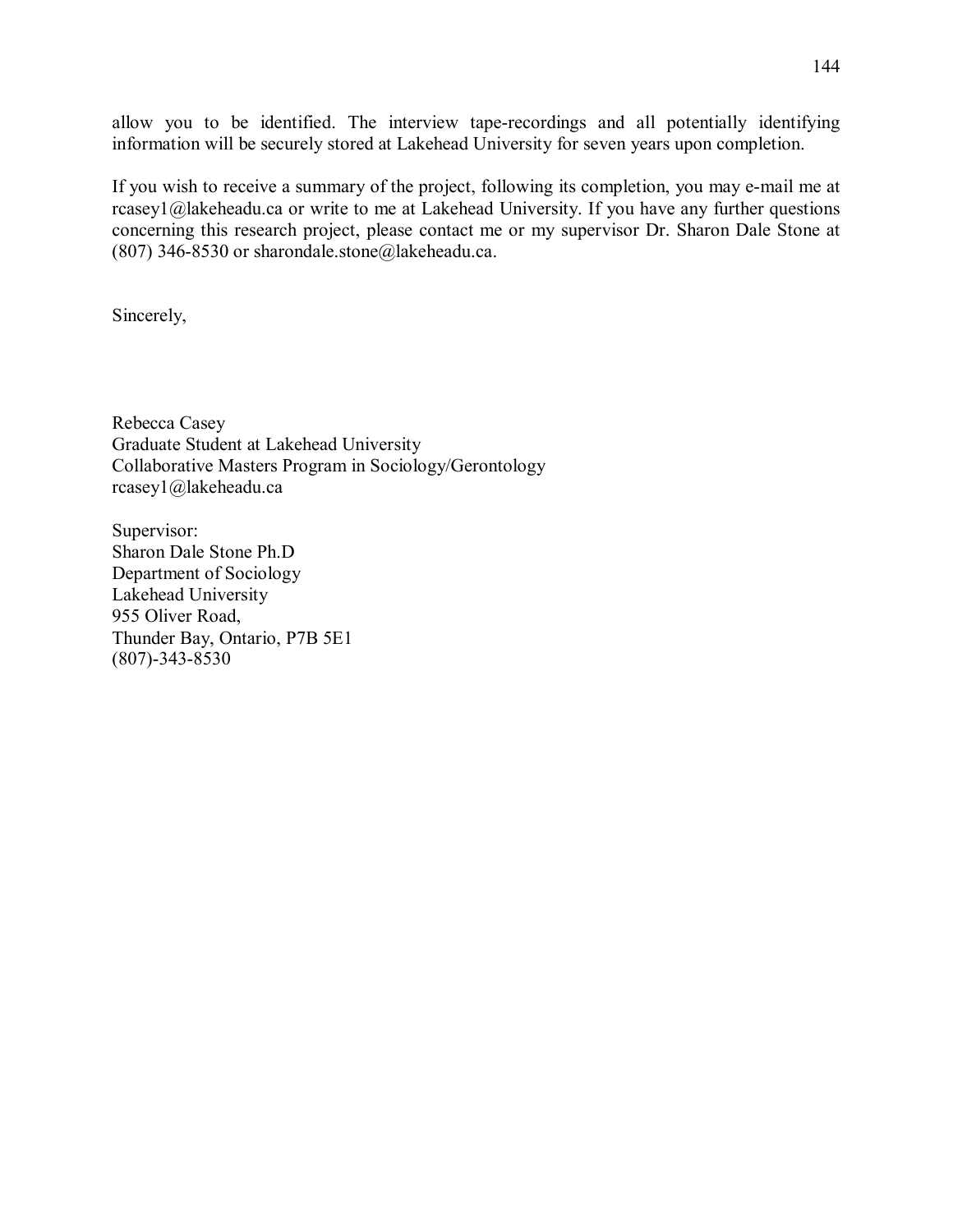# **Appendix C - Consent Form**

## CONSENT FORM (TO BE WRITTEN ON LAKEHEAD UNIVERISTY LETTERHEAD)

## AGING WITH A LONG-TERM PHYSICAL IMPAIRMENT: AN EXPLORATION OF INEQUALITIES DURING THE AGING PROCESS AND AN EXAMINATION OF HEALTH POLICES

I, the contract of the contract of the contract of the contract of the contract of the contract of the contract of the contract of the contract of the contract of the contract of the contract of the contract of the contrac the cover letter explaining the nature of the above-named study, its purpose, and procedures, and I agree to participate in the study by Rebecca Casey on the aging experiences of someone who has aged with a long-term physical impairment/disability. I also understand the following:

- 1. I am a volunteer and may withdraw at any time from the study.
- 2. There is minimal risk of temporary psychological distress, and there is the potential to benefit psychologically by talking about my experiences.
- 3. I will be asked questions of a personal nature that may arouse feelings of discomfort. I am under no obligation to answer questions that I am uncomfortable with answering.
- 4. I understand that my identity will be kept confidential, I will remain anonymous in any presentation of research findings, and I will not be named, or identified in any way.
- 5. I understand that the interview will be tape-recorded and that no one except Rebecca Casey will have access to the tape-recordings, and that they will be securely stored for 7 years at Lakehead University.
- 6. I will receive a summary of the project, upon request, following the completion of the project.

Signature of Participant Date

Rebecca Casey Graduate Student at Lakehead University Collaborative Masters Program in Sociology/Gerontology rcasey1@lakeheadu.ca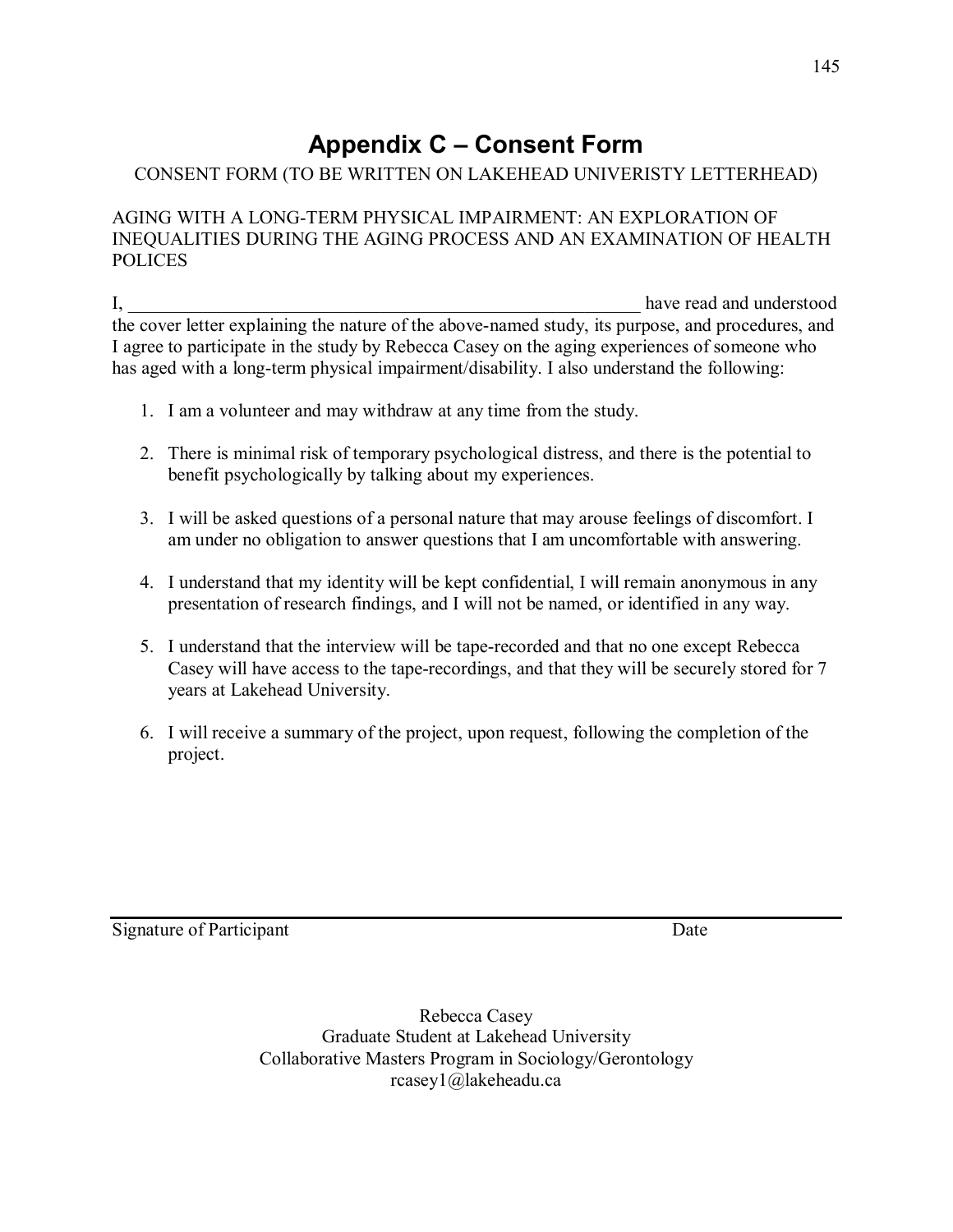## **Appendix D Participant Characteristics**

## *Karli Fox*

 Karli was 59 years old at the time of the interview. She was hospitalized when she was 27 years old with symptoms relating to Multiple Sclerosis (MS) but it was not until a few years later that she received a formal diagnosis of MS. Karli has been aging with MS for over thirty-two years.

Karli currently lives in her own home with her husband. The house is a bungalow with main floor bedrooms and bathroom. There is a ramp outside the house as Karli uses a wheelchair on a regular basis. The doors have been removed from most of the rooms to allow Karli access with her wheelchair.

Karli's work experience includes selling products for Avon and Regal. She assisted her husband's company with book keeping until the company grew too large and required a full-time employed employee. When she and her husband lived on a farm she helped him feed the chickens. She no longer sells products or assists her husband with his work.

### *Carol Smith*

Carol Smith was 51 years old at the time of the interview. Carol's symptoms appeared in 1976 and seemed similar to MS, but she was not diagnosed until 1980. She has been living with MS for over 30 years.

Carol is a widow who lives in her own home with her two adult children. One son lives with her and the other son has an apartment in the same house. Both sons assist Carol when needed. Carol recently modified her bathroom and installed a wheelchair ramp outside.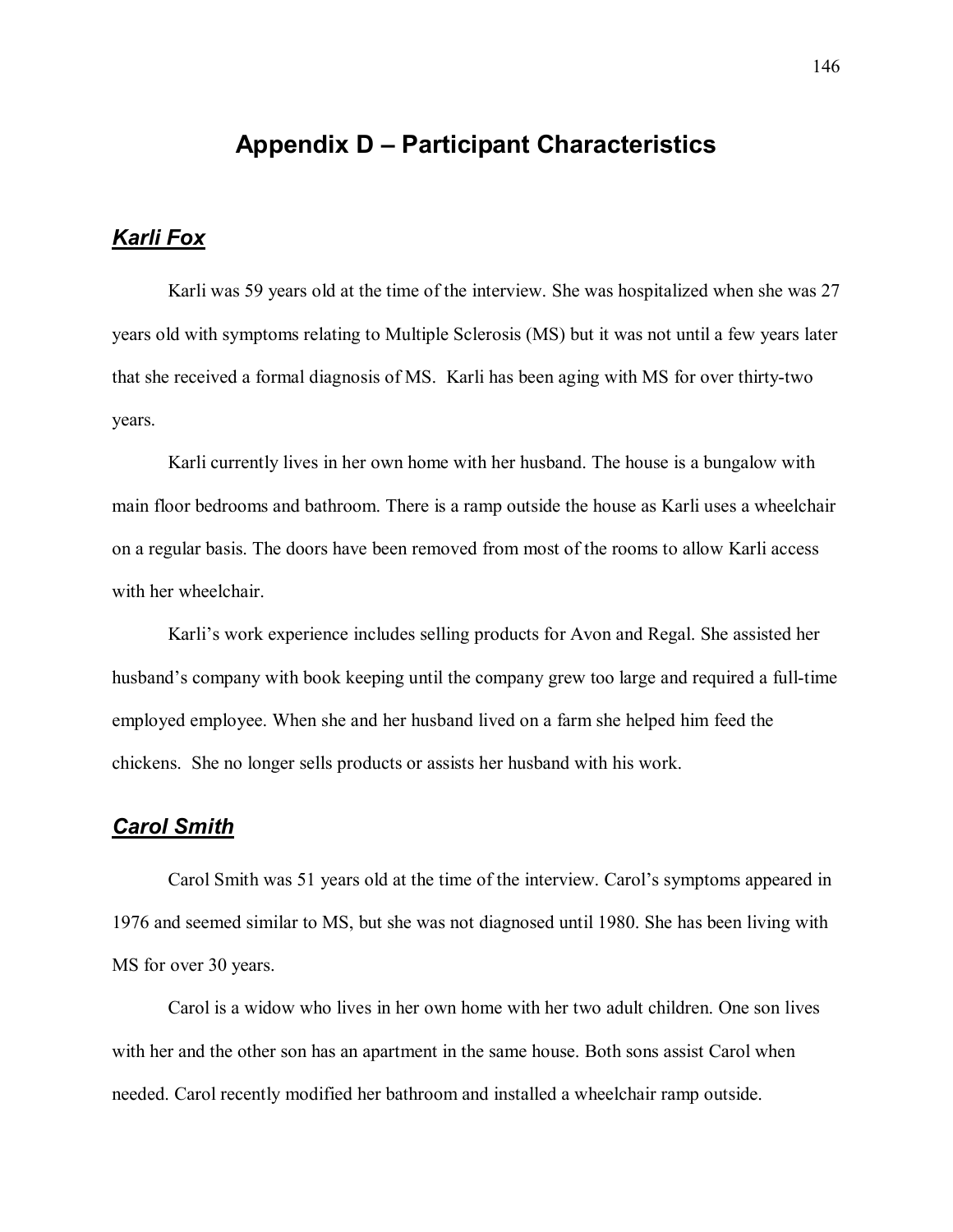Carol is currently unemployed and receives income from the Canadian Pension Plan Disability program. She quit working when she felt she could not overcome her limitations and felt they were getting in the way of her job. She also had difficulty seeing which made it impossible to drive to work.

#### *Victoria Franklin*

Victoria Franklin was 54 years old when I interviewed her. She has been diagnosed as having Rheumatoid Arthritis (RA) and Fibromyalgia. She did not receive a formal diagnosis until several years after presenting symptoms related to RA. Victoria cannot remember when she first noticed symptoms but at the beginning of the interview she approximated that she has had RA for at least ten years. Towards the end of the interview she realized that she has had symptoms relating to RA for almost twenty years. She benchmarked her symptoms with the birth of a nephew.

Victoria currently lives in a one-story home with her husband. There have been few modifications completed in her home but she wishes the washing machine and dryer could be relocated to the main floor of the house. Victoria expects to install a wheelchair ramp outside of the house at some point.

Victoria is employed by a cleaning company. Although she experiences pain and stiffness from the RA she continues to work. She is encouraged by health care professionals to quit working but she heard that the processing time for CPP disability is over six months and she does not want to wait six months without receiving an income. Victoria is also concerned about sitting still because she thinks working has helped her keep mobile without her joints stiffening.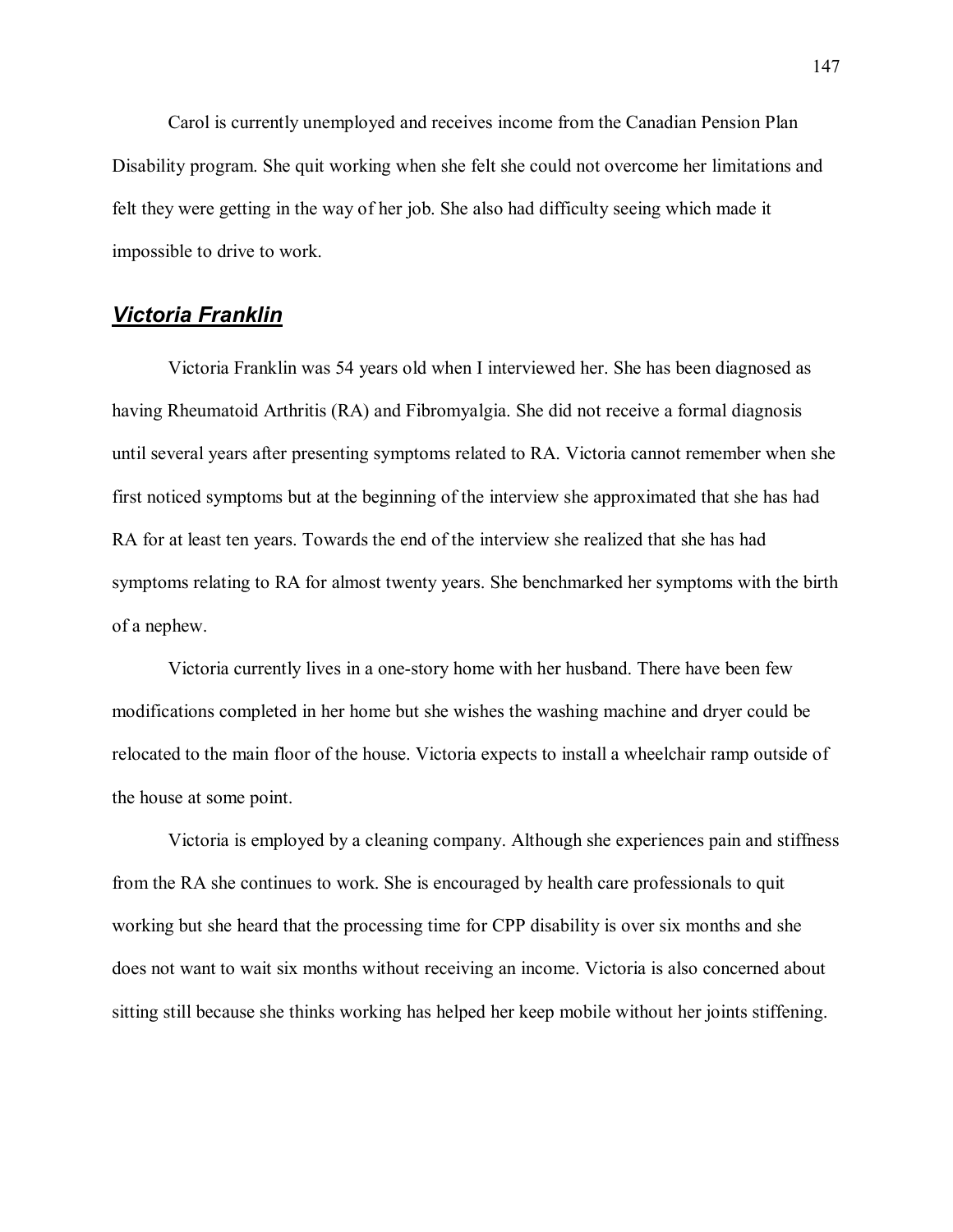## *Dorothy Gilmore*

Dorothy Gilmore was 63 years old when she was interviewed. She presented symptoms that were later diagnosed as RA when she was 48 years old. Her symptoms were sudden after a traumatic event in her life. Dorothy has been living with RA and osteoporosis for 15 years.

Dorothy has never married and lives in her own home that is attached to her nephew's home. She has lived in this home for most of her life. She recently modified the bathroom to make it more accessible. Other than the bathroom and the laundry room, everything Dorothy needs is located on one level. She expects that a lift will need to be installed on the stairs leading to the bathroom.

Dorothy is currently unemployed. She decided to quit looking for a job when her previous employer went bankrupt. She was already experiencing stiffness as a result of the RA. Based on her physical appearance, Dorothy did not believe anyone would hire her. She now receives CPP disability and cashes in some of her shares to supplement her income.

#### *Mark Brown*

Mark Brown was 59 years old when I interviewed him. Physicians diagnosed him as having Legg-Calvé Perthes Syndrome in his right hip when he was eleven years old. This syndrome is often referred to as Legg Perthes, which is what Mark called it during the interview. Legg Perthes is a degenerative disease of the hip joint. He has had multiple surgeries on his right hip, including several hip replacement surgeries.

Mark and his wife live in a one-storey home. They purchased the home knowing that Mark would experience physical limitations and knew that a one-storey home would reduce barriers for Mark. Mark's wife works part-time to supplement the family income.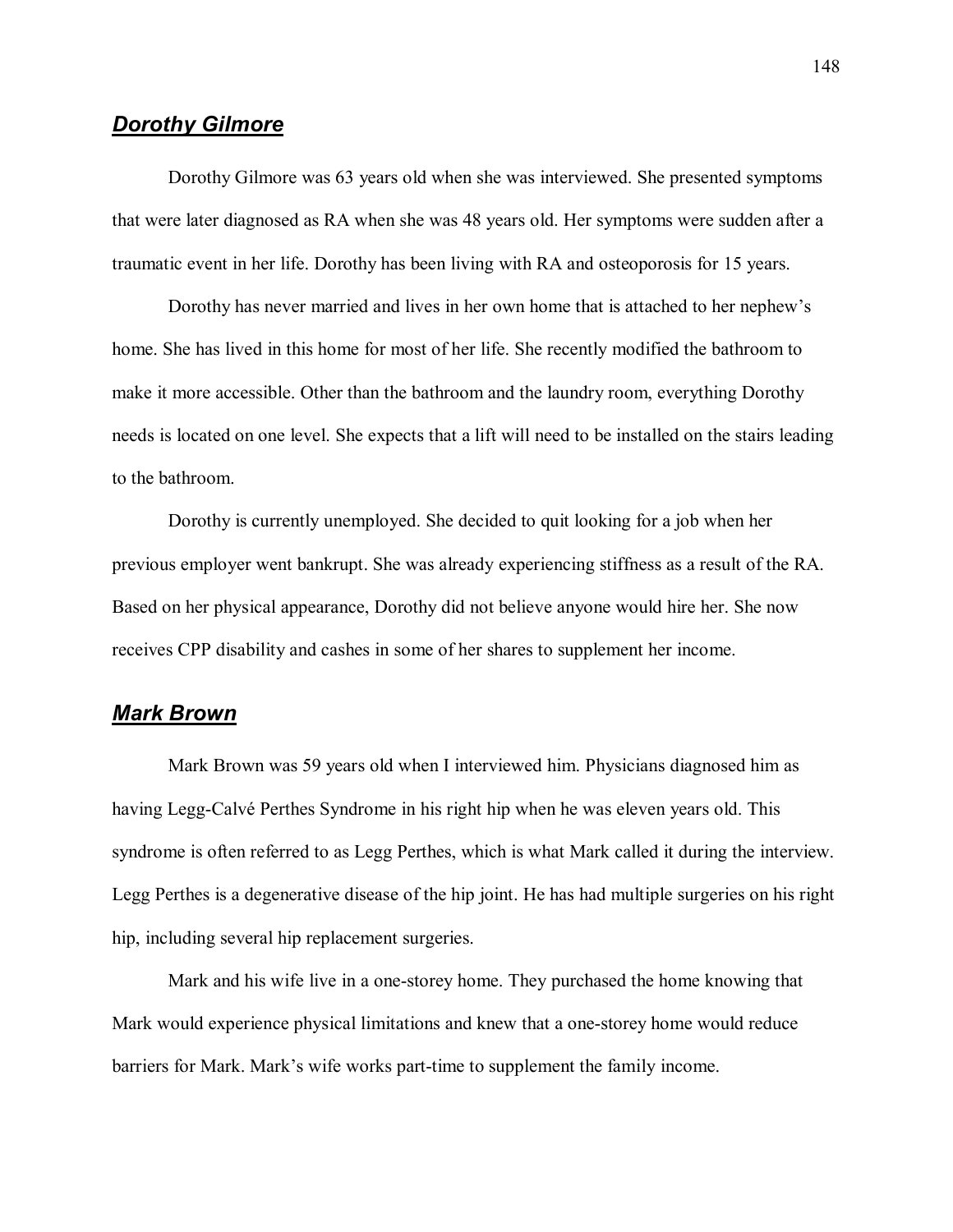Mark quit working when he thought he might require a wheelchair unless he reduced the wear and tear on his artificial hip. He decided that he was further jeopardizing his health and wellbeing by pushing himself to continue working. Standing on his feet all day was a painful experience for him. When Mark made the decision to quit working he experienced many problems accessing CPP disability. His appeal was recently accepted and he now receives financial assistance. The appeal process was emotionally draining for Mark and his family.

#### *David Red*

David Red was 68 years old when he was interviewed. David was diagnosed with Muscular Dystrophy (MD) when he was 40 years old. He has been living with MD for over 28 years. There is a genetic link in his family to MD as several family members also have MD.

David is currently living in his own home with his wife. The family has lived in the same home for forty years. Unfortunately the home is a two-story house with the bedrooms located on the second floor. When David fell down the stairs a decision was made to make a bedroom for David on the main floor. A single bed was moved to the living room and a wheelchair accessible bathroom was being built on the main floor. The family was also talking about building a wheelchair ramp outside.

David changed occupations throughout his aging process to accommodate his impairment. When he was no longer able to work as a veterinarian, he worked at several different jobs within the government.

### *John Green*

John Green was 56 years old when he was interviewed. John had his left arm amputated over 28 years ago. He talked about how he has spent half his life with two arms and the other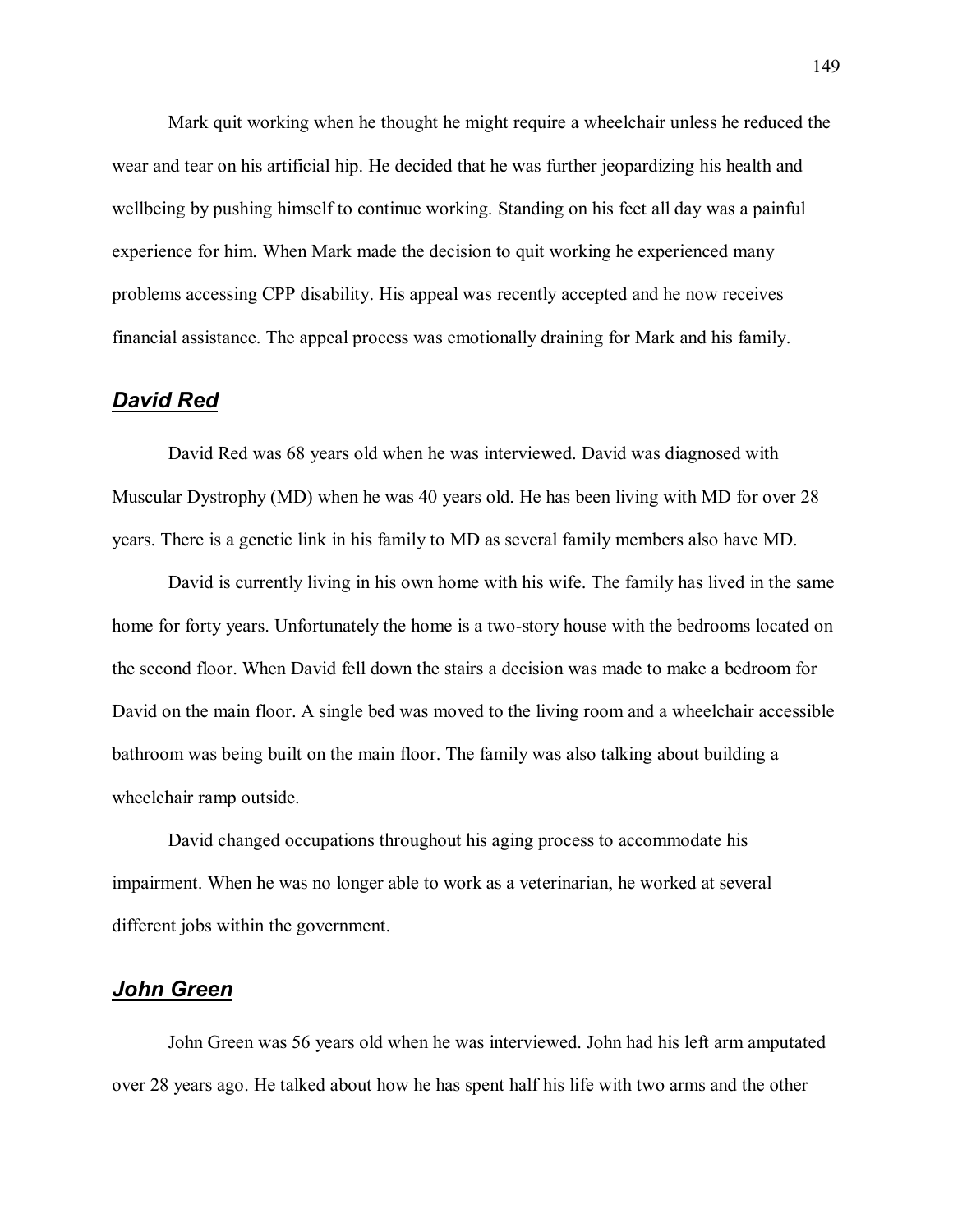half with one arm. He is now experiencing some pain and numbness that are linked to wearing a prosthetic arm for so many years.

John lives in his own home with his wife and they are both employed. After John's arm was amputated, he started his own construction company because as the boss he had more control and power over his working conditions. He continued working in construction until he was concerned about overextending his existing arm and the additional wear and tear on his body. He wants to continue being active throughout his life and felt that pushing himself to work would further limit his physical abilities. John is currently employed as a researcher and an advocate for injured workers.

### *Jake Black*

Jake Black was 56 years old when I interviewed him. He was born with polycystic kidney disease. Jake has received two kidney transplants, which were both rejected, and has been on kidney dialysis for over 14 years. He has been noticing a decline in his body weight and muscle strength which he notes is a result of so many years on dialysis.

Jake currently lives in his own one-story home, with his wife. His wife is employed fulltime and her income helps support the family. He has not made any modifications to the home. However, he has completed several renovation projects to the home since being on dialysis treatment.

Jake is currently unemployed because he requires dialysis treatment three times a week. He is unable to work due to this schedule. He is currently on long-term disability through his previous employer and is eligible for economic support for the cost of transportation to the hospital for dialysis treatment. This support barely covers the cost of transportation for dialysis.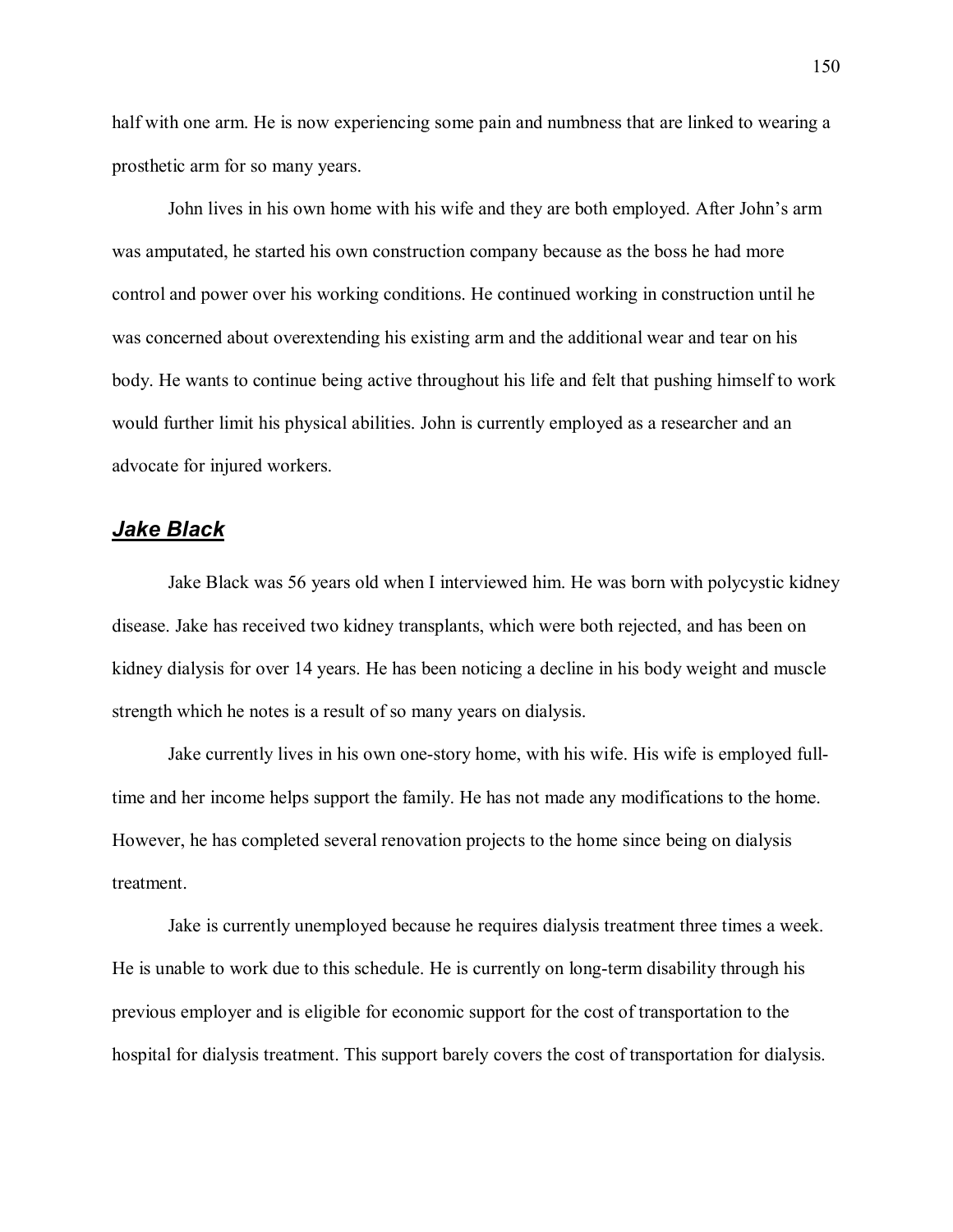## **References**

- Adler, E. S. & Clark, R. (1999). *How it's done. An invitation to social research*. Toronto: Wadsworth Publishing Company.
- Altheide D. L. & Johnson J. M. (1994). Criteria for assessing interpretative validity in qualitative research. In N. Denzin & Lincoln, Y. S. (eds.) *Handbook of Qualitative Research* (485- 499). London: Sage.
- Andrews, G. J. & Phillips, D. R. (Eds.). (2005). *Ageing and place: Perspectives, policy, practice.*  London: Routledge, 2005.
- Barnes, C. (2002). Introduction: Disability, policy and politics. *Policy & Politics, 30*(3), 311- 318.
- Bengston, V. L., Burgess, E. O., Parrott, T. M. (1997). Theory, explanation, and a third generation of theoretical development in social gerontology. *Journal of Gerontology, 52B*(2), S72-S88.
- Berg, B. L. (1995). *Qualitative research methods for the social scientists*. Toronto: Allyn and Bacon.
- Braithwaite, D.O., Waldron, V.R., & Finn, J. (1999). Communication of social support in computer-mediated groups for people with disabilities. *Health Communication, 11*(2), 123-151.
- Charmaz, K. (1991). *Good days and bad days: The self in chronic illness and time*. New Jersey: Rutgers University Press.
- Charmaz, K. (1994). Identity dilemmas of chronically ill men. *The Sociological Quarterly, 35*(2), 269-288.
- Charmaz, K. (1995). The body, identity, and self: Adapting to impairment. *The Sociological Quarterly, 36*(4), 657-680.
- Cohen, E. (1988). The elderly mystique: Constraints on the autonomy of the elderly with disabilities. *The Gerontologist, 28* (Suppl.), 24-31.
- Cohen, S., Underwood, L. G., & Gottlieb, B. H. (2000). *Social support measurement and intervention: A guide for health and social scientists*. New York: Oxford University Press.
- Crosnoe, R., & Elder, G. H. Jr. (2002). Successful adaptation in the later years: A life course approach to aging. *Social Psychology Quarterly, 65*(4), 309-328.
- D'Aubin, A. (2006). Making federally regulated transportation systems accessible to persons with disabilities. In M. A. McColl & L. Jongbloed (eds.) *Disability and social policy in Canada* (pp. 390-402). Concord, ON: Captus University Publications.
- DeSanto-Madeya, S. (2006). The meaning of living with spinal cord injury 5 to 10 years after the injury. *Western Journal of Nursing Research, 28*(3), 265-289.
- Dunn, P. A. (1990). The impact of the housing environment upon the ability of disabled people to live independently. *Disability, Handicap & Society, 5*(1), 37-52.
- Dyck, I. (1999). Body troubles: women, the workplace and negotiations of a disabled identity. In R. Butler & H. Parr (Eds.), *Mind and body spaces: Geographies of illness, impairment and disability* (pp. 98-118). NY: Routledge.
- Elder, G. H. Jr. (1994). Time, human agency, and social change: Perspectives on the life course. *Social Psychology Quarterly, 57*(1), 4-15.
- Estes, C. L. & Binney, E. A. (1989). The biomedicalization of aging: Dangers and dilemmas.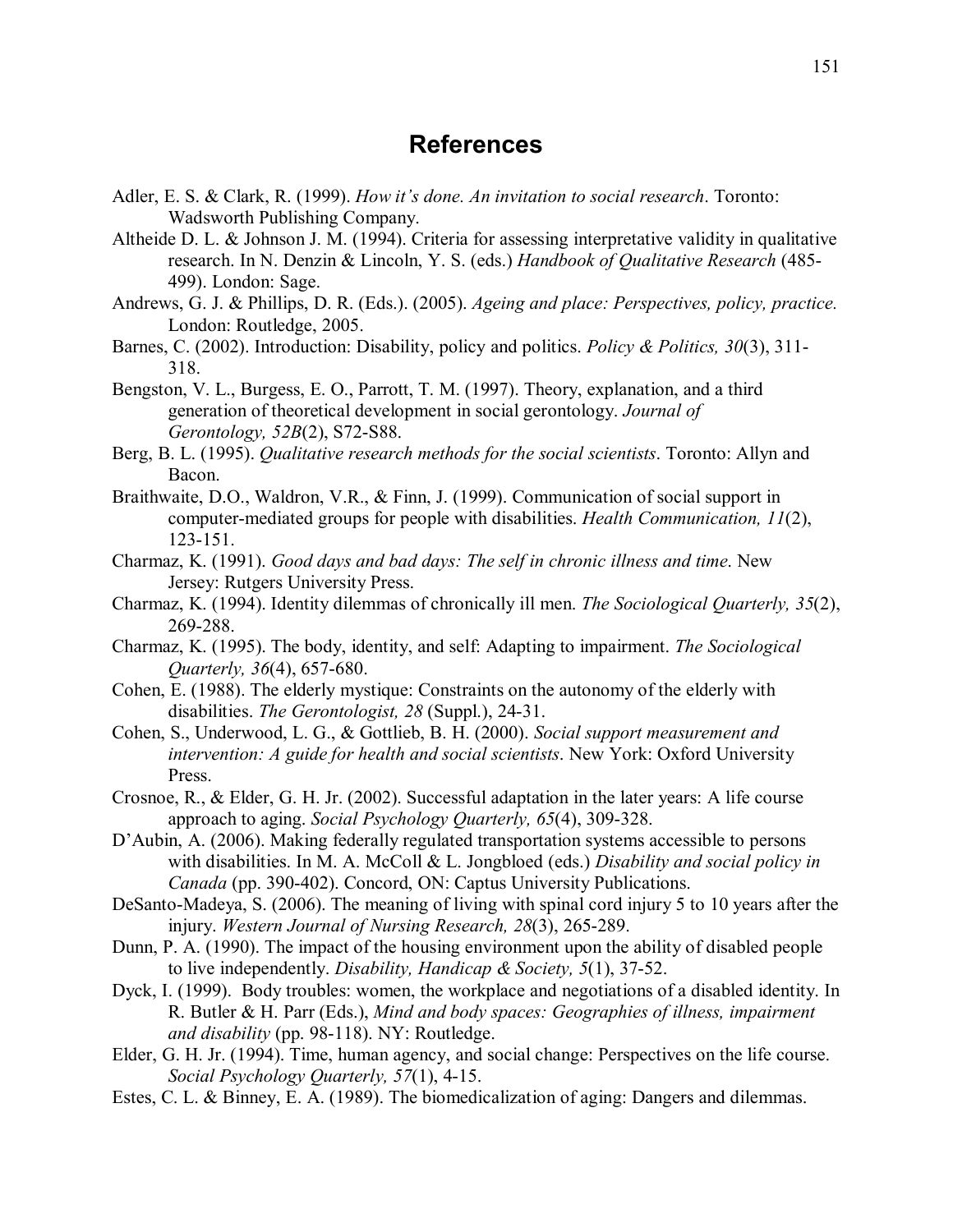*The Gerontologist, 29*(5), 587-596.

- Fong, T., Finlayson, M., & Peacock, N. (2006). The social experience of aging with a chronic illness: Perspectives of older adults with multiple sclerosis. *Disability and Rehabilitation, 28*(11), 695-705.
- Frank, A. W. (1995). *The wounded storyteller. Body, illness, and ethics*. Chicago: The University of Chicago Press.
- Furrie, A. (2006). Profiling Canadians with disabilities. In M. A. McColl & L. Jongbloed (eds.) *Disability and social policy in Canada* (pp. 22-36). Concord, ON: Captus University Publications.
- Gerhart, K. A. (1993). Personal perspectives. In G. G. Whiteneck, S. W. Charilifue, K. A. Gerhart, D. P. Lammertse, S. Manley, R. R. Menter, & K. R. Seedroff (Eds.), *Aging with a spinal cord* (pp. 239-249). New York, NY: Demos Publishing.
- Glesne, C. & Peshkin, A. (1992). *Becoming qualitative researchers: An introduction*. New York: Longman.
- Gordon, P. A., Feldman, D., & Crose, R. (1998). The meaning of disability: How women with chronic illness view their experiences. *Journal of Rehabilitation, 64*(3), 5-11.
- Grenier, A. (2005). The contextual and social locations of older women's experiences of disability and decline. *Journal of Aging Studies, 19*(2), 131-146.
- Harrison, T. C. (2006). A qualitative analysis of the meaning of aging for women with disabilities with policy implications. *Advances in Nursing Science, 29*(2), E1-E13.
- Heywood, F. (2004). The health outcomes of housing adaptations. *Disability & Society, 19*(2), 129-143.
- Katz, S. (2000). Busy bodies: Activity, aging, and the management of everyday life. *Journal of Aging Studies, 14*(2), 135-152.
- Katz, S. (2001). Growing older without aging? Positive aging, anti-ageism, and anti-aging. *Generations, 25*(4), 27-32.
- Kemp, B. J. (2004a). Family members' perspectives on aging with a disability. In B. J. Kemp  $\&$ L. Mosqueda (Eds.), *Aging with a disability. What the clinician needs to know* (pp. 19- 34). Baltimore: The Johns Hopkins University Press.
- Kemp, B. J. (2004b). Quality of life, coping, and depression. In B. J. Kemp & L. Mosqueda (Eds.), Aging *with a disability. What the clinician needs to know* (pp. 48-67). Baltimore: The Johns Hopkins University Press.
- Kemp, B. J. & Krause, J. S. (1999). Depression and life satisfaction among people ageing with post-polio and spinal cord injury. *Disability and Rehabilitation, 21*(5/6), 241-249.
- Kemp, B. J. & Mosqueda, L. (2004). Introduction. In B. J. Kemp & L. Mosqueda (Eds.), *Aging with a disability. What the clinician needs to know* (pp. 129-151). Baltimore: The Johns Hopkins University Press.
- King, G., Willoughby, C., Specht, J. A., & Brown, E. (2006). Social support processes and the adaptation of individuals with chronic disabilities. *Qualitative health research, 16*(7), 902-925.
- Krahn, G. L., Putnam, M., Drum. C. E., & Powers, L. (2006). Disabilities and health. Toward a national agenda for research. *Journal of Disability Policy Studies, 17*(1), 18-27.
- Kroll, T., Jones, G. C., Kehn, M., & Neri, M. T. (2006). Barriers and strategies affecting the utilization of primary preventative services for people with physical disabilities: A qualitative inquiry. *Health and Social Care in the Community, 14*(4), 284-293.
- Lankasky, K. (2004). A consumer's perspective on living with a disability: How change in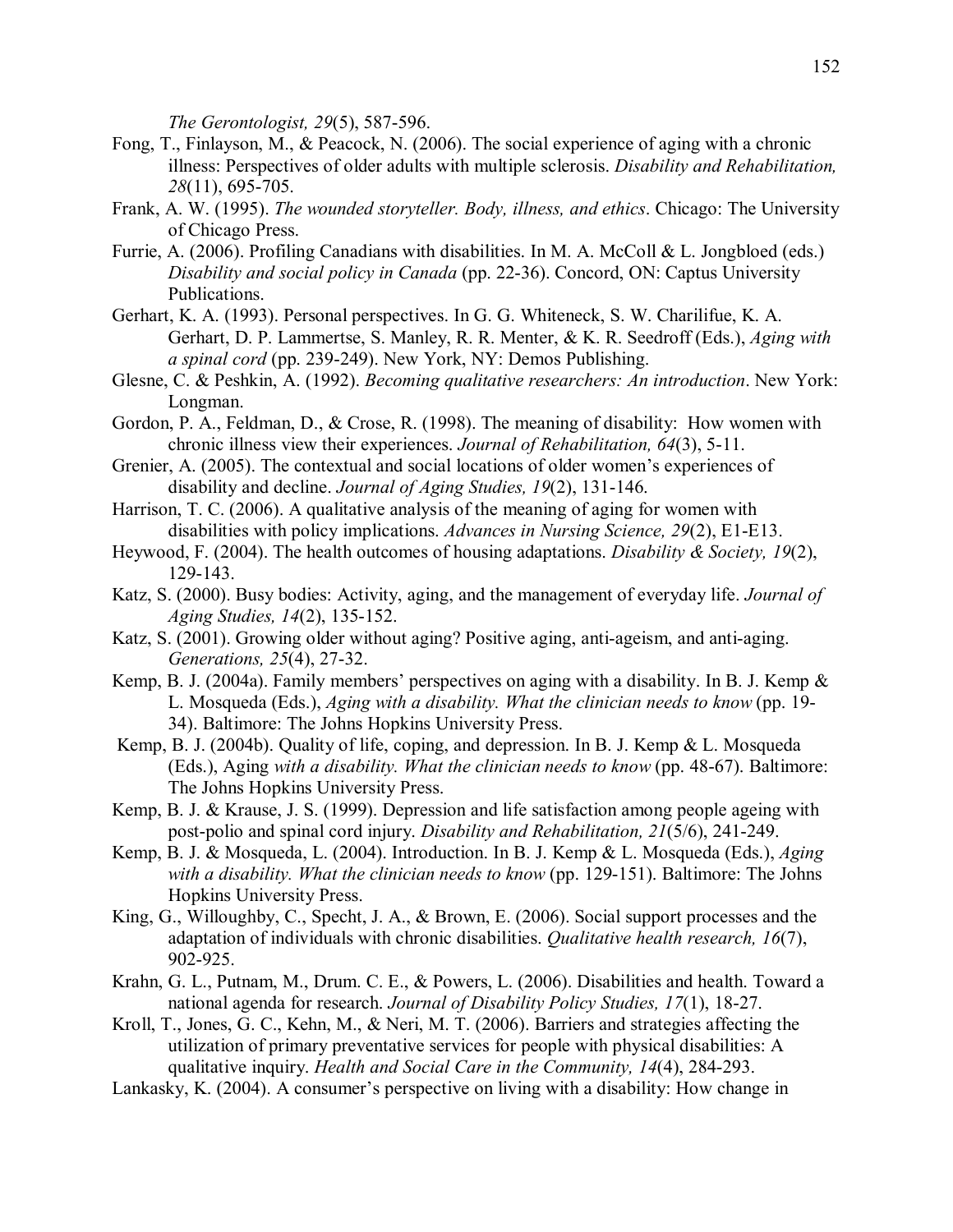function affects daily life. In B. J. Kemp & L. Mosqueda (Eds.), *Aging with a disability. What the clinician needs to know* (pp. 9-18). Baltimore: The Johns Hopkins University Press.

- Lawand, N., & Kloosterman, R. (2006). The Canada Pension Plan Disability Program: Building a solid foundation. In M. A. McColl & L. Jongbloed (eds.) *Disability and social policy in Canada* (pp. 267-285). Concord, ON: Captus University Publications.
- Manderson, L., Bennett, E., & Andajani-Sutjahjo, S. (2006). The social dynamics of the interview: Age, class and gender. *Qualitative Health Research, 16*(10), 1317-1334.
- McColl, M. A. (2006). Structural determinants of access to health care for people with disabilities. In M. A. McColl & L. Jongbloed (eds.) *Disability and social policy in Canada* (pp. 293-313). Concord, ON: Captus University Publications.
- McColl, M. A., & Jongbloed, L. (2006). Directions for the future. In M. A. McColl & L. Jongbloed (eds.) *Disability and social policy in Canada* (pp. 403-416). Concord, ON: Captus University Publications.
- McVittie, C. & Willock, J. (2006). "You can't fight windmills": How older men do health, ill health, and masculinities. *Qualitative Health Research, 16*(6), 788-801.
- McMullin, J. A., & Shuey, K. M. (2006). Ageing, disability and workplace accommodations. *Ageing & Society, 26*, 831-847.
- Ministry of Health and Long-Term Care (2006). *Changes in Coverage for Physiotherapy Services*. Retrieved December 6, 2007 from the World Wide Web: http://www.health.gov.on.ca/english/public/pub/ohip/physiotherapy.html
- Ministry of Health and Long-Term Care (2007). *Seniors' care: Care in your home.* Retrieved December 6, 2007 from the World Wide Web:

http://www.health.gov.on.ca/english/public/program/ltc/8\_home\_comm\_mn.html

- Mitchell, J. M., Adkins, R. H., & Kemp, B. J. (2006). The effects of aging on employment of people with and without disabilities. *Rehabilitation Counseling Bulletin, 49*(3), 157-165.
- Mosqueda, L. (2004a). Physiological changes and secondary conditions. In B. J. Kemp & L. Mosqueda (Eds.), *Aging with a disability. What the clinician needs to know* (pp. 35-47). Baltimore: The Johns Hopkins University Press.
- Nishita, C. M., Liebig, P. S., Pynoos, J., Perelman, L. & Spegal, K. (2007). Promoting basic accessibility in the home. Analyzing patterns in the diffusion of visitability legislation. *Journal of Disability Policy Studies, 18*(1), 2-13.
- Novak M. & Campbell, L. (2006). *Aging and society. A Canadian Perspective* (5<sup>th</sup> ed.). Canada: Thomson Nelson.
- Oldman, C. (2002). Later life and the social model of disability: A comfortable partnership?. *Ageing & Society, 22*(6), 791-806.
- Oliver, M. J. (1993). Societal responses to long-term disability. In G. G. Whiteneck, S. W. Charilifue, K. A. Gerhart, D. P. Lammertse, S. Manley, R. R. Menter, & K. R. Seedroff (Eds.), *Aging with a spinal cord* (pp. 251-262). New York, NY: Demos Publishing.
- Oliver, M. (1996). *Understanding disability: From theory to practice*. New York: St. Martin's Press.
- Overall, C. (2006). Old age and ageism, impairment and ableism: Exploring the conceptual and material connections. *NWSA, 18*(1), 126-137.
- Palys, T. (1997). Research decisions. *Qualitative and quantitative perspectives* (2<sup>nd</sup> ed.). Toronto: Harcourt Brace Canada.
- Pentland, W., Tremblay, M., Spring, K., Rosenthal, C. (1999). Women with physical disabilities: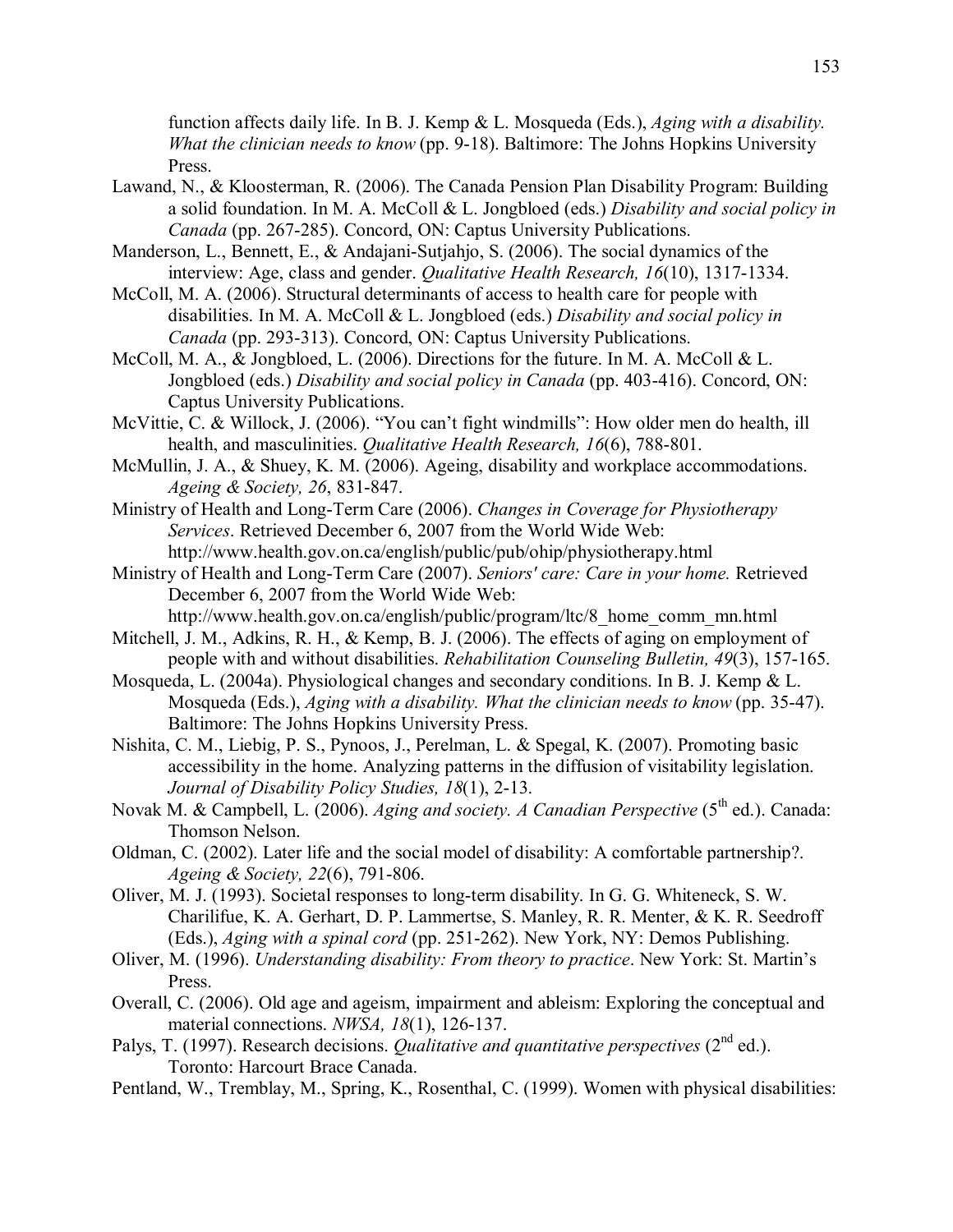Occupational impacts of ageing. *Journal of Occupational Science, 6*(3), 111-123).

- Pentland, W., Walker, J., Minnes, P., Tremblay, M., Brouwer, B., Gould, M. (2002). Women with spinal cord injury and the impact on aging. *Spinal Cord, 40*, 374-387.
- Pentland, W., Walker, J., Minnes, P., Tremblay, M., Brouwer, B., Gould, M. (2003). Occupational responses to mid-life and aging women with disabilities. *Journal of Occupational Science, 10*(1), 21-30.
- Pini, B. (2004). On being a nice country girl and an academic feminist: Using reflexivity in rural social research. *Journal of Rural Studies, 20*(2), 169-179.
- Plach, S. K., Stevens, P. E., & Moss, V. A. (2004). Corporeality. Women's experiences of a body with rheumatoid arthritis. *Clinical Nursing Research, 13*(2), 137-155.
- Priestley, M. (2000). Adults only: Disability, social policy and the life course. *Journal of Social Policy, 29*(3), 421-439.
- Priestley, M. (2003a). *Disability. A life course approach*. Malden, MA: Polity Press.
- Priestley, M. (2003b). Symposium on disability and the life course: Introduction to the symposium. Disability Studies Quarterly, 23(2), 1-5.
- Prince, M. J. (2006). A national strategy for disability supports: Where is the government of Canada in this social report? In M. A. McColl & L. Jongbloed (eds.) *Disability and social policy in Canada* (pp. 97-112). Concord, ON: Captus University Publications.
- Putnam, M. (2002). Linking aging theory and disability models: Increasing the potential to explore aging with physical impairment. *Gerontologist, 42*(6), 799-806.
- Putnam, M., Geenen, S., Powers, L., Saxton, M., Finney, S., Dautel, P. (2003). Health and wellness: People with disabilities discuss barriers and facilitators to well being. *Journal of Rehabilitation, 69*(1), 37-45.
- Rapala, S. & Manderson, L. (2005). Recovering in-validated adulthood, masculinity and sexuality. *Sexuality and Disability, 23*(3), 161-180.
- Rioux, M. H. & Samson, R. M. (2006). Trends impacting disability: National and international perspectives. In M.A. McColl & L. Jongbloed (Eds.), *Disability and social policy in Canada*  $(2^{nd}$  ed.) (pp. 112-142). Concord, ON: Captus Press Inc.
- Ripat, J. & Booth, A. (2005). Characteristics of assistive technology services delivery models: Stakeholder perspectives and preferences. *Disability and Rehabilitation, 27*(24), 1461- 1470.
- Schoenberg, N. E. (2002). Part IV: "Let's Talk" Introduction. In G. D. Rowles & N. E. Schoenberg (eds.). *Qualitative gerontology: A contemporary perspective* (pp. 130-136) (2nd ed.). New York: Springer Publishing.
- Rossman, G. B. & Rallis, S. F. (2003). *Learning in the field. An introduction to qualitative research* (2<sup>nd</sup> Ed.). Thousand Oaks, California: SAGE Publications
- Rubinstein, R. L. (2002). The qualitative interview with older informants: Some key questions. In G. D. Rowles & N. E. Schoenberg (eds.). *Qualitative gerontology: A contemporary perspective* (pp. 137-153)  $(2^{nd}$  ed.). New York: Springer.
- Schwartz, H. & Jacobs, J. (1979). *Qualitative sociology. A method to the madness*. New York, NY: The Free Press.
- Schwartz, C. E., & Sendor, R. M. (1999). Helping others helps oneself: Response shift effects in peer support. *Social Science & Medicine*, *48*, 1563-1575.
- Shakespeare, T. (1999). The sexual politics of disabled masculinity. *Sexuality and Disability, 17*(1), 53-64.
- Shapiro, J., Mosqueda, L., & & Botros, D. (2003). A caring partnership. Expectations of ageing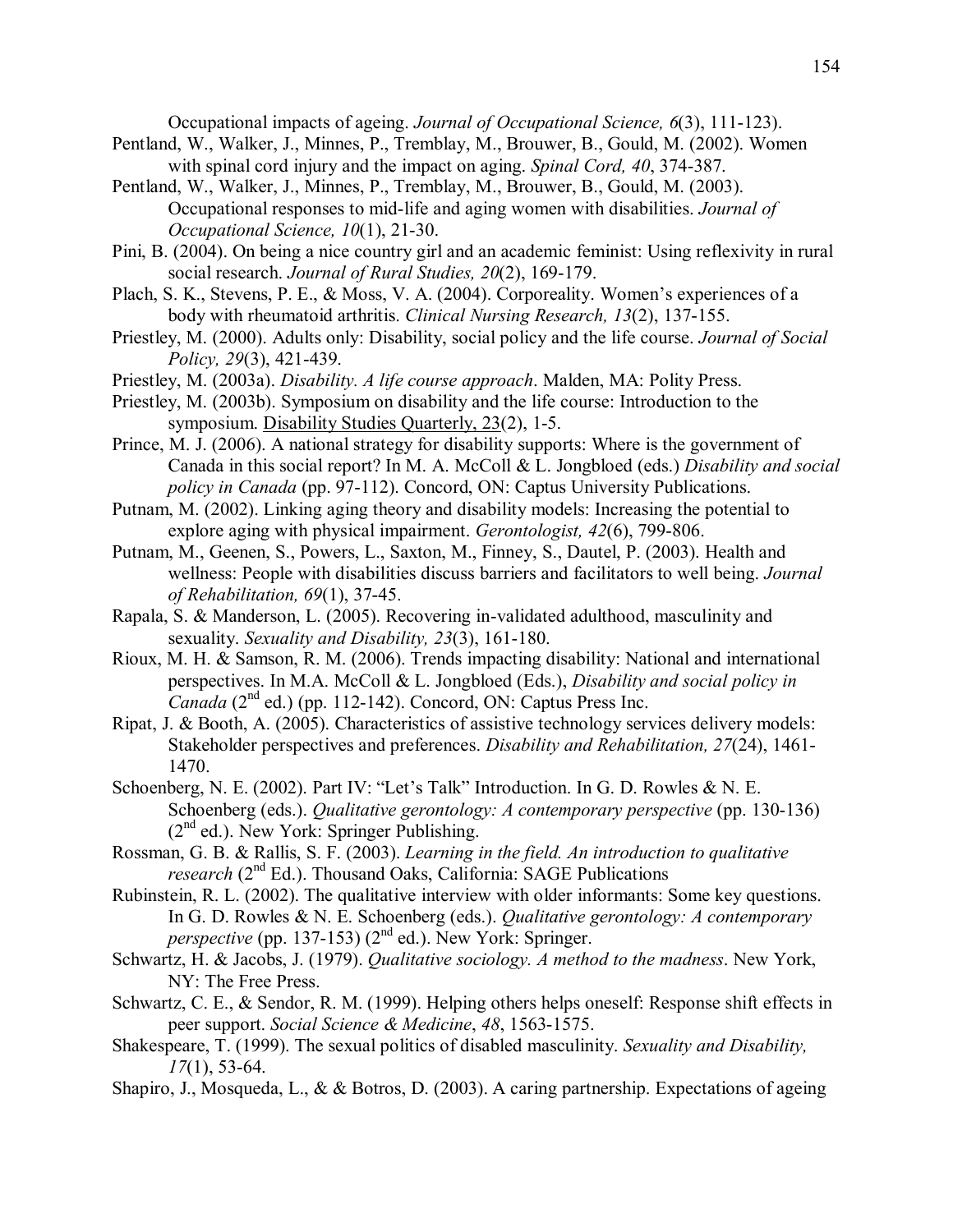persons with disabilities for their primary care doctors. *Family Practice, 20*(6), 635-641. Sheets, D. J. (2005). Aging with disabilities: Ageism and more. *Generations, 29*(3), 37-41.

- Slota, N. E. P. & Martin, D. (2003). Methodological considerations in life course theory research. *Disability Studies Quarterly, 23*(2), 19-29.
- Stahl, S.M. & Feller, J.R. (1990). Old equals sick: An ontogenetic fallacy. In S.M. Stahl (ed.), *The legacy of longevity. Health and health care in later life* (pp. 21-34). London: Sage Publications.
- Stone, S. D. (2003). Disability, dependence, and old age: Problematic constructions. *Canadian Journal on Aging, 22*(1), 59-67.
- Stone, S.D. (2007). A change of plans. Women's stories of hemorrhagic stroke. Toronto: Sumach Press.
- Stone, S. D., Hill, M. E., Kawchuk, K., Lefrancois, E., Maki, K., Mantis, S. & Pilato, B. (2002). *Connecting for change: Injured workers in Northwestern Ontario and the effectiveness of peer support*. Report submitted to the Workplace Safety and Insurance Board (Ontario).
- Strauss, A. L. (1987). *Qualitative analysis for social scientists*. Toronto: Cambridge University Press.
- Thompson, L. (2004). Functional changes affecting people aging with disabilities. In B. J. Kemp & L. Mosqueda (Eds.), *Aging with a disability. What the clinician needs to know* (pp. 102-128). Baltimore: The Johns Hopkins University Press.
- Thorne, S., Con, A., McGuinness, L., McPherson, G., & Harris, S. R. (2004). Health care communication issues in multiple sclerosis: An interpretive description. *Qualitative Health Research, 14*(1), 5-22.
- Tighe, C. A. (2001). 'Working at disability': A qualitative study of the meaning of health and disability for women with physical impairments. *Disability & Society, 16*(4), 511-529.
- Timmons, V. (2006). Education and training: A focus on inclusion initiatives. In M. A. McColl & L. Jongbloed (eds.) *Disability and social policy in Canada* (pp. 284-292). Concord, ON: Captus University Publications.
- Titchkosky, T. (2006). Policy, disability, reciprocity? In M. A. McColl & L. Jongbloed (eds.) *Disability and social policy in Canada* (pp. 54-72). Concord, ON: Captus University Publications.
- Trieschmann, R. B. (1987). *Aging with a disability.* New York, NY: Demos Medical Publishing.
- Turner, J.W., Grube, J. & Meyers, J. (2001). Developing as optimal match within online communities: An exploration of CMC support communities and traditional support. Journal of Communications, 51(2), 231-251.
- van de Ven, L., Post, M., de Witte, L. & van den Heuvel. (2005). It takes two to tango: The integration of people with disabilities into society. *Disability & Society, 20*(3), 311-329.
- Verbrugge, L. M. (1990). The iceberg of disability. In Stahl, S. M. (ed.), *The legacy of longevity: Health and health care in later life* (pp. 55-75). Newbury Park, CA: Sage.
- Verbrugge, L. M., & Yang, L. (2002). Duration of disability and timing of onset. *Research in Social Science and Disability, 3*, 275-298.
- Verbrugge, L. M., Rennert, C., & Madans J. H. (1997). The great efficacy of personal and equipment assistance in reducing disability. *American Journal of Public Health, 87*(3), 384-392.
- Wang, C. C. (1999). Photovoice: A participatory action research strategy applied to women's health. *Journal of Women's Health*, 8(2), 185-192.
- Wendell, S. (1996). *The rejected body. Feminist philosophical reflections on disability*.